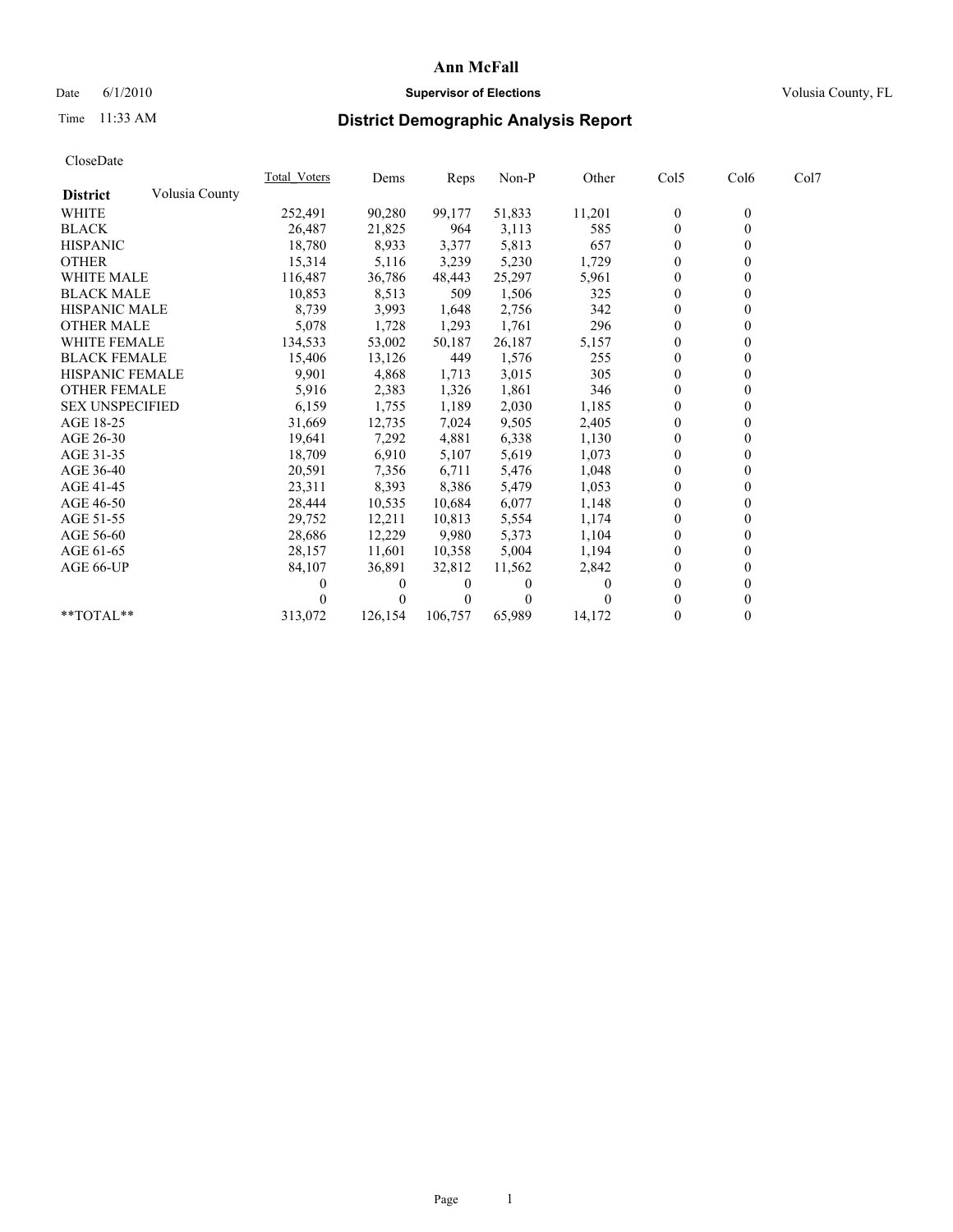## Date 6/1/2010 **Supervisor of Elections Supervisor of Elections** Volusia County, FL

# Time 11:33 AM **District Demographic Analysis Report**

| CloseDate              |                           |                     |          |          |         |          |                  |                  |      |
|------------------------|---------------------------|---------------------|----------|----------|---------|----------|------------------|------------------|------|
|                        |                           | <b>Total Voters</b> | Dems     | Reps     | $Non-P$ | Other    | Col5             | Col6             | Col7 |
| <b>District</b>        | County Council District 1 |                     |          |          |         |          |                  |                  |      |
| <b>WHITE</b>           |                           | 48,734              | 17,389   | 19,891   | 9,092   | 2,362    | $\boldsymbol{0}$ | $\boldsymbol{0}$ |      |
| <b>BLACK</b>           |                           | 4,234               | 3,490    | 156      | 489     | 99       | $\boldsymbol{0}$ | $\mathbf{0}$     |      |
| <b>HISPANIC</b>        |                           | 2,973               | 1,292    | 534      | 1,011   | 136      | $\mathbf{0}$     | $\Omega$         |      |
| <b>OTHER</b>           |                           | 2,700               | 875      | 646      | 891     | 288      | $\mathbf{0}$     | $\theta$         |      |
| <b>WHITE MALE</b>      |                           | 22,271              | 7,019    | 9,625    | 4,374   | 1,253    | $\boldsymbol{0}$ | $\mathbf{0}$     |      |
| <b>BLACK MALE</b>      |                           | 1,708               | 1,353    | 73       | 224     | 58       | $\mathbf{0}$     | $\mathbf{0}$     |      |
| <b>HISPANIC MALE</b>   |                           | 1,361               | 596      | 259      | 439     | 67       | $\boldsymbol{0}$ | $\Omega$         |      |
| <b>OTHER MALE</b>      |                           | 866                 | 296      | 249      | 265     | 56       | $\boldsymbol{0}$ | $\mathbf{0}$     |      |
| <b>WHITE FEMALE</b>    |                           | 26,227              | 10,288   | 10,182   | 4,661   | 1,096    | $\boldsymbol{0}$ | $\theta$         |      |
| <b>BLACK FEMALE</b>    |                           | 2,489               | 2,109    | 82       | 258     | 40       | $\mathbf{0}$     | $\Omega$         |      |
| <b>HISPANIC FEMALE</b> |                           | 1,592               | 689      | 272      | 564     | 67       | $\boldsymbol{0}$ | $\theta$         |      |
| <b>OTHER FEMALE</b>    |                           | 1,041               | 406      | 249      | 327     | 59       | $\boldsymbol{0}$ | $\mathbf{0}$     |      |
| <b>SEX UNSPECIFIED</b> |                           | 1,086               | 290      | 236      | 371     | 189      | $\mathbf{0}$     | $\mathbf{0}$     |      |
| AGE 18-25              |                           | 5,947               | 1,958    | 1,587    | 1,916   | 486      | $\boldsymbol{0}$ | $\mathbf{0}$     |      |
| AGE 26-30              |                           | 3,832               | 1,335    | 1,055    | 1,187   | 255      | $\boldsymbol{0}$ | $\mathbf{0}$     |      |
| AGE 31-35              |                           | 3,639               | 1,247    | 1,107    | 1,027   | 258      | $\boldsymbol{0}$ | $\theta$         |      |
| AGE 36-40              |                           | 4,049               | 1,369    | 1,447    | 1,014   | 219      | $\boldsymbol{0}$ | $\Omega$         |      |
| AGE 41-45              |                           | 4,565               | 1,542    | 1,839    | 984     | 200      | $\boldsymbol{0}$ | $\theta$         |      |
| AGE 46-50              |                           | 5,519               | 1,969    | 2,216    | 1,081   | 253      | $\boldsymbol{0}$ | $\mathbf{0}$     |      |
| AGE 51-55              |                           | 5,579               | 2,283    | 2,114    | 943     | 239      | $\boldsymbol{0}$ | $\theta$         |      |
| AGE 56-60              |                           | 5,375               | 2,353    | 1,944    | 850     | 228      | $\boldsymbol{0}$ | $\Omega$         |      |
| AGE 61-65              |                           | 5,026               | 2,155    | 1,918    | 732     | 221      | $\mathbf{0}$     | $\mathbf{0}$     |      |
| AGE 66-UP              |                           | 15,108              | 6,834    | 6,000    | 1,748   | 526      | $\boldsymbol{0}$ | $\theta$         |      |
|                        |                           |                     | 0        | 0        | 0       | $\Omega$ | $\mathbf{0}$     | $\mathbf{0}$     |      |
|                        |                           |                     | $\theta$ | $\theta$ | 0       |          | $\mathbf{0}$     | $\theta$         |      |
| **TOTAL**              |                           | 58,641              | 23,046   | 21,227   | 11,483  | 2,885    | $\mathbf{0}$     | $\theta$         |      |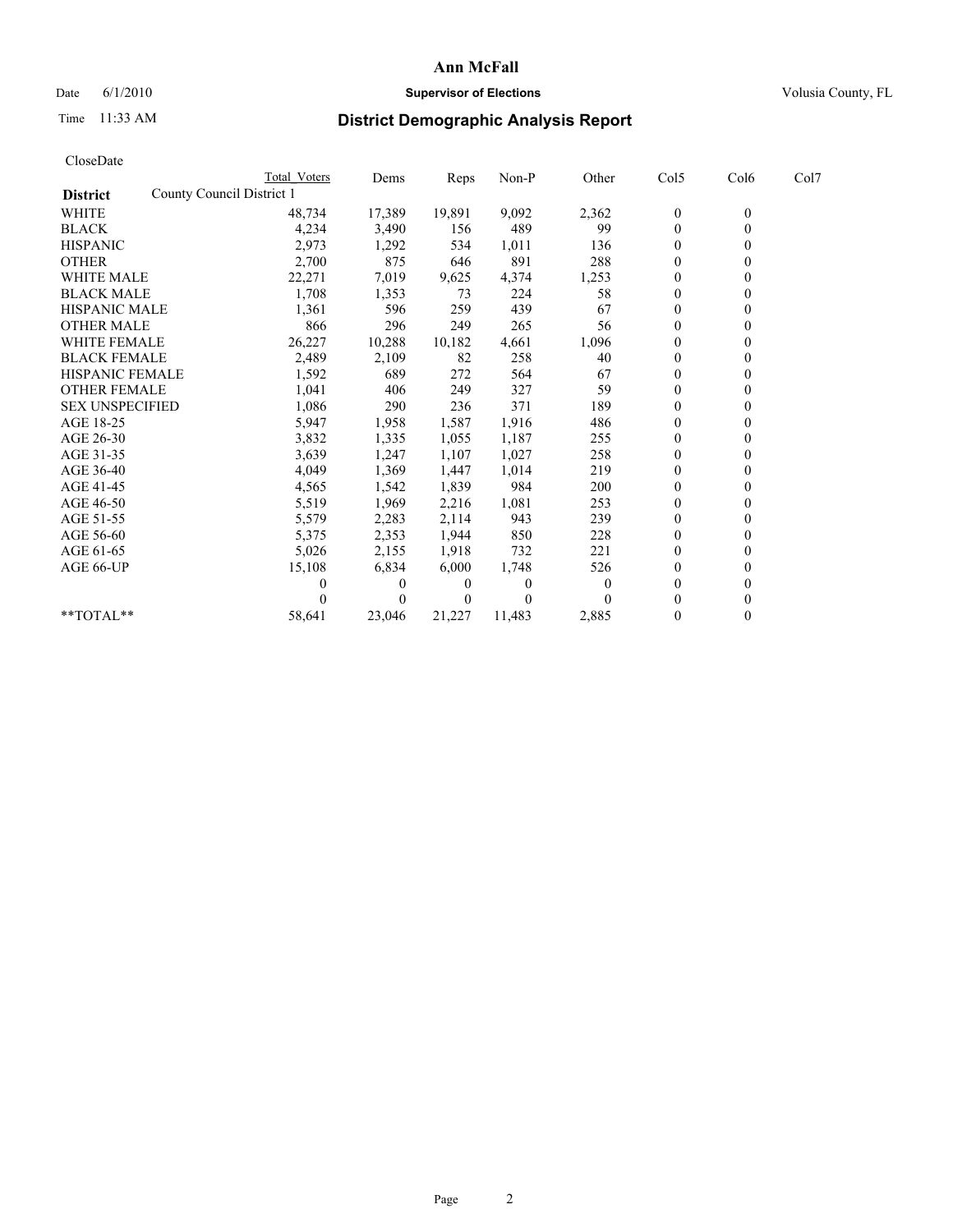## Date 6/1/2010 **Supervisor of Elections Supervisor of Elections** Volusia County, FL

# Time 11:33 AM **District Demographic Analysis Report**

| CloseDate              |                           |                     |                |          |        |          |                  |                |      |
|------------------------|---------------------------|---------------------|----------------|----------|--------|----------|------------------|----------------|------|
|                        |                           | <b>Total Voters</b> | Dems           | Reps     | Non-P  | Other    | Col5             | Col6           | Col7 |
| <b>District</b>        | County Council District 2 |                     |                |          |        |          |                  |                |      |
| WHITE                  |                           | 40,292              | 15,347         | 14,573   | 8,623  | 1,749    | $\boldsymbol{0}$ | $\mathbf{0}$   |      |
| <b>BLACK</b>           |                           | 10,151              | 8,594          | 278      | 1,091  | 188      | $\boldsymbol{0}$ | $\mathbf{0}$   |      |
| <b>HISPANIC</b>        |                           | 1,163               | 504            | 235      | 381    | 43       | $\theta$         | $\mathbf{0}$   |      |
| <b>OTHER</b>           |                           | 2,955               | 1,168          | 508      | 971    | 308      | $\mathbf{0}$     | $\theta$       |      |
| <b>WHITE MALE</b>      |                           | 18,799              | 6,324          | 7,210    | 4,288  | 977      | $\boldsymbol{0}$ | $\mathbf{0}$   |      |
| <b>BLACK MALE</b>      |                           | 4,020               | 3,291          | 142      | 502    | 85       | $\mathbf{0}$     | $\theta$       |      |
| <b>HISPANIC MALE</b>   |                           | 554                 | 239            | 106      | 186    | 23       | $\boldsymbol{0}$ | $\Omega$       |      |
| <b>OTHER MALE</b>      |                           | 994                 | 389            | 216      | 336    | 53       | $\boldsymbol{0}$ | $\overline{0}$ |      |
| <b>WHITE FEMALE</b>    |                           | 21,231              | 8,929          | 7,270    | 4,278  | 754      | $\boldsymbol{0}$ | $\theta$       |      |
| <b>BLACK FEMALE</b>    |                           | 6,038               | 5,229          | 133      | 574    | 102      | $\boldsymbol{0}$ | $\mathbf{0}$   |      |
| <b>HISPANIC FEMALE</b> |                           | 601                 | 261            | 128      | 193    | 19       | $\mathbf{0}$     | $\mathbf{0}$   |      |
| <b>OTHER FEMALE</b>    |                           | 1,111               | 518            | 197      | 341    | 55       | $\boldsymbol{0}$ | $\mathbf{0}$   |      |
| <b>SEX UNSPECIFIED</b> |                           | 1,213               | 433            | 192      | 368    | 220      | $\boldsymbol{0}$ | $\theta$       |      |
| AGE 18-25              |                           | 6,941               | 3,952          | 1,026    | 1,579  | 384      | $\boldsymbol{0}$ | $\mathbf{0}$   |      |
| AGE 26-30              |                           | 3,729               | 1,657          | 730      | 1,165  | 177      | $\boldsymbol{0}$ | $\overline{0}$ |      |
| AGE 31-35              |                           | 2,873               | 1,244          | 611      | 880    | 138      | $\boldsymbol{0}$ | $\theta$       |      |
| AGE 36-40              |                           | 3,053               | 1,329          | 837      | 769    | 118      | $\boldsymbol{0}$ | $\Omega$       |      |
| AGE 41-45              |                           | 3,549               | 1,530          | 1,025    | 828    | 166      | $\boldsymbol{0}$ | $\theta$       |      |
| AGE 46-50              |                           | 4,339               | 1,923          | 1,337    | 906    | 173      | $\boldsymbol{0}$ | $\mathbf{0}$   |      |
| AGE 51-55              |                           | 4,763               | 2,253          | 1,467    | 861    | 182      | $\boldsymbol{0}$ | $\Omega$       |      |
| AGE 56-60              |                           | 4,771               | 2,183          | 1,455    | 961    | 172      | $\boldsymbol{0}$ | $\mathbf{0}$   |      |
| AGE 61-65              |                           | 4,908               | 2,185          | 1,588    | 913    | 222      | $\boldsymbol{0}$ | $\mathbf{0}$   |      |
| AGE 66-UP              |                           | 15,634              | 7,357          | 5,517    | 2,204  | 556      | $\boldsymbol{0}$ | $\theta$       |      |
|                        |                           |                     | $\overline{0}$ | $\theta$ | 0      | $\theta$ | $\mathbf{0}$     | $\mathbf{0}$   |      |
|                        |                           |                     | $\theta$       | $\theta$ | 0      |          | $\mathbf{0}$     | $\theta$       |      |
| **TOTAL**              |                           | 54,561              | 25,613         | 15,594   | 11,066 | 2,288    | $\mathbf{0}$     | $\theta$       |      |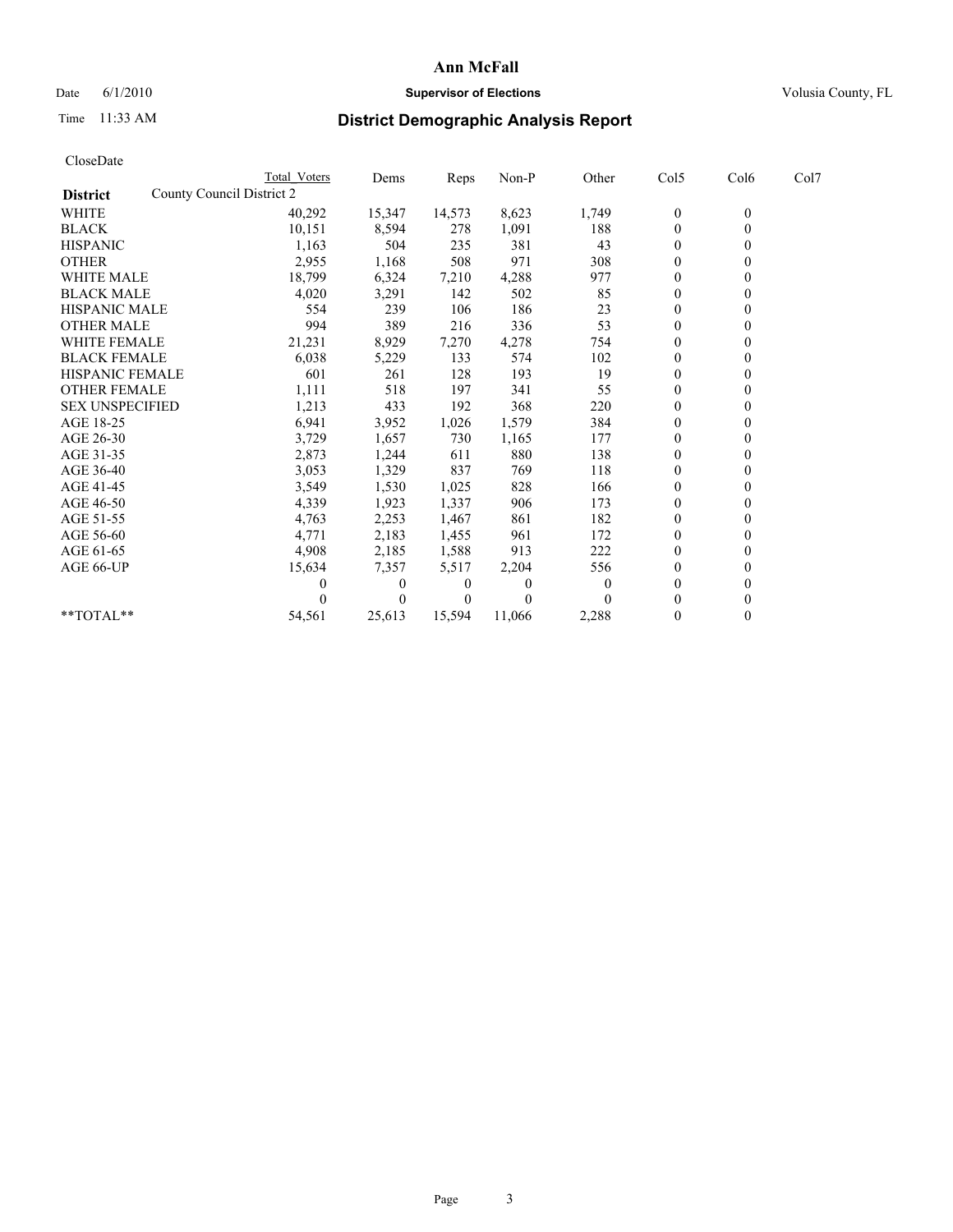## Date 6/1/2010 **Supervisor of Elections Supervisor of Elections** Volusia County, FL

## Time 11:33 AM **District Demographic Analysis Report**

| CloseDate              |                           |              |          |              |        |          |                  |                  |      |  |
|------------------------|---------------------------|--------------|----------|--------------|--------|----------|------------------|------------------|------|--|
|                        |                           | Total Voters | Dems     | Reps         | Non-P  | Other    | Col5             | Col6             | Col7 |  |
| <b>District</b>        | County Council District 3 |              |          |              |        |          |                  |                  |      |  |
| <b>WHITE</b>           |                           | 63,058       | 22,729   | 24,167       | 13,649 | 2,513    | $\boldsymbol{0}$ | $\boldsymbol{0}$ |      |  |
| <b>BLACK</b>           |                           | 1,880        | 1,561    | 78           | 209    | 32       | $\boldsymbol{0}$ | $\mathbf{0}$     |      |  |
| <b>HISPANIC</b>        |                           | 925          | 381      | 222          | 280    | 42       | $\boldsymbol{0}$ | $\theta$         |      |  |
| <b>OTHER</b>           |                           | 2,601        | 740      | 566          | 945    | 350      | $\boldsymbol{0}$ | $\Omega$         |      |  |
| <b>WHITE MALE</b>      |                           | 29,090       | 9,282    | 11,834       | 6,650  | 1,324    | 0                | $\theta$         |      |  |
| <b>BLACK MALE</b>      |                           | 841          | 656      | 42           | 123    | 20       | $\boldsymbol{0}$ | $\theta$         |      |  |
| <b>HISPANIC MALE</b>   |                           | 412          | 156      | 91           | 142    | 23       | 0                | $\mathbf{0}$     |      |  |
| <b>OTHER MALE</b>      |                           | 846          | 250      | 223          | 322    | 51       | $\boldsymbol{0}$ | $\mathbf{0}$     |      |  |
| <b>WHITE FEMALE</b>    |                           | 33,571       | 13,309   | 12,189       | 6,900  | 1,173    | $\mathbf{0}$     | $\mathbf{0}$     |      |  |
| <b>BLACK FEMALE</b>    |                           | 1,022        | 892      | 34           | 85     | 11       | $\boldsymbol{0}$ | $\theta$         |      |  |
| <b>HISPANIC FEMALE</b> |                           | 503          | 221      | 129          | 134    | 19       | $\overline{0}$   | $\theta$         |      |  |
| <b>OTHER FEMALE</b>    |                           | 985          | 357      | 242          | 315    | 71       | 0                | $\mathbf{0}$     |      |  |
| <b>SEX UNSPECIFIED</b> |                           | 1,194        | 288      | 249          | 412    | 245      | $\overline{0}$   | $\Omega$         |      |  |
| AGE 18-25              |                           | 5,305        | 1,743    | 1,306        | 1,802  | 454      | $\overline{0}$   | $\Omega$         |      |  |
| AGE 26-30              |                           | 3,575        | 1,202    | 987          | 1,184  | 202      | $\boldsymbol{0}$ | $\mathbf{0}$     |      |  |
| AGE 31-35              |                           | 3,520        | 1,129    | 1,049        | 1,155  | 187      | $\mathbf{0}$     | $\mathbf{0}$     |      |  |
| AGE 36-40              |                           | 4,076        | 1,341    | 1,354        | 1,184  | 197      | $\overline{0}$   | $\theta$         |      |  |
| AGE 41-45              |                           | 4,628        | 1,478    | 1,756        | 1,193  | 201      | $\boldsymbol{0}$ | $\Omega$         |      |  |
| AGE 46-50              |                           | 6,046        | 2,059    | 2,406        | 1,361  | 220      | 0                | 0                |      |  |
| AGE 51-55              |                           | 6,679        | 2,548    | 2,557        | 1,337  | 237      | $\boldsymbol{0}$ | $\Omega$         |      |  |
| AGE 56-60              |                           | 6,758        | 2,731    | 2,453        | 1,320  | 254      | 0                | $\Omega$         |      |  |
| AGE 61-65              |                           | 6,906        | 2,649    | 2,652        | 1,311  | 294      | $\boldsymbol{0}$ | $\theta$         |      |  |
| AGE 66-UP              |                           | 20,971       | 8,531    | 8,513        | 3,236  | 691      | $\mathbf{0}$     | $\theta$         |      |  |
|                        |                           | 0            | $\theta$ | 0            | 0      | $\theta$ | $\boldsymbol{0}$ | $\theta$         |      |  |
|                        |                           |              | $\theta$ | $\mathbf{0}$ | 0      |          | 0                | $\theta$         |      |  |
| $*$ TOTAL $*$          |                           | 68,464       | 25,411   | 25,033       | 15,083 | 2,937    | $\mathbf{0}$     | $\mathbf{0}$     |      |  |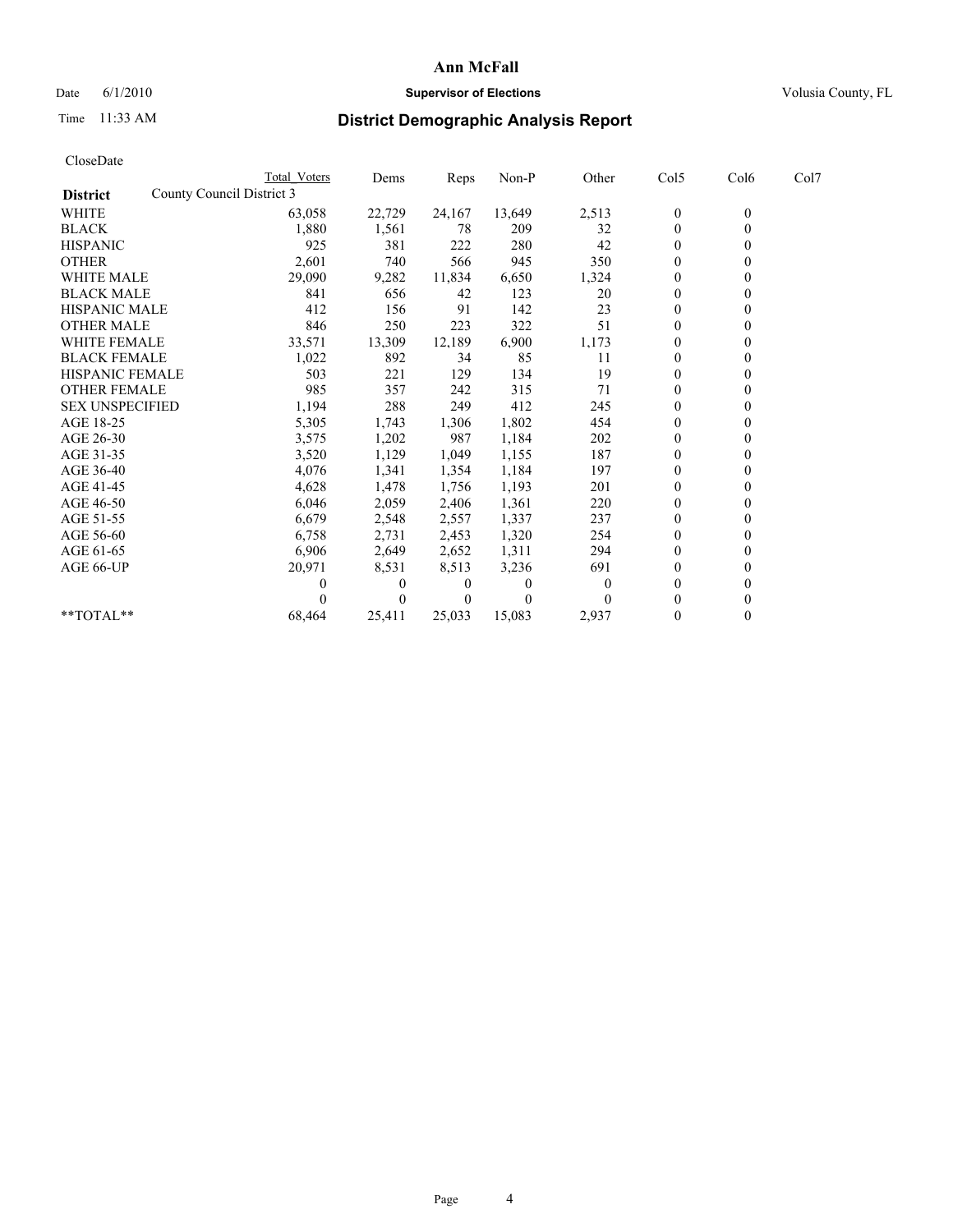## Date 6/1/2010 **Supervisor of Elections Supervisor of Elections** Volusia County, FL

# Time 11:33 AM **District Demographic Analysis Report**

| CloseDate              |                           |                     |                |          |         |          |                  |                  |      |  |
|------------------------|---------------------------|---------------------|----------------|----------|---------|----------|------------------|------------------|------|--|
|                        |                           | <b>Total Voters</b> | Dems           | Reps     | $Non-P$ | Other    | Col5             | Col6             | Col7 |  |
| <b>District</b>        | County Council District 4 |                     |                |          |         |          |                  |                  |      |  |
| <b>WHITE</b>           |                           | 52,829              | 19,306         | 21,041   | 10,407  | 2,075    | $\boldsymbol{0}$ | $\boldsymbol{0}$ |      |  |
| <b>BLACK</b>           |                           | 5,170               | 4,260          | 184      | 628     | 98       | $\boldsymbol{0}$ | $\mathbf{0}$     |      |  |
| <b>HISPANIC</b>        |                           | 1,181               | 529            | 297      | 320     | 35       | $\mathbf{0}$     | $\Omega$         |      |  |
| <b>OTHER</b>           |                           | 3,264               | 1,114          | 764      | 1,062   | 324      | $\mathbf{0}$     | $\theta$         |      |  |
| <b>WHITE MALE</b>      |                           | 24,101              | 7,748          | 10,179   | 5,089   | 1,085    | $\boldsymbol{0}$ | $\mathbf{0}$     |      |  |
| <b>BLACK MALE</b>      |                           | 2,036               | 1,575          | 100      | 302     | 59       | $\mathbf{0}$     | $\mathbf{0}$     |      |  |
| <b>HISPANIC MALE</b>   |                           | 520                 | 206            | 143      | 149     | 22       | $\boldsymbol{0}$ | $\Omega$         |      |  |
| <b>OTHER MALE</b>      |                           | 1,121               | 360            | 312      | 392     | 57       | $\boldsymbol{0}$ | $\mathbf{0}$     |      |  |
| <b>WHITE FEMALE</b>    |                           | 28,430              | 11,467         | 10,750   | 5,244   | 969      | $\boldsymbol{0}$ | $\theta$         |      |  |
| <b>BLACK FEMALE</b>    |                           | 3,098               | 2,655          | 84       | 321     | 38       | $\theta$         | $\Omega$         |      |  |
| <b>HISPANIC FEMALE</b> |                           | 654                 | 320            | 150      | 171     | 13       | $\mathbf{0}$     | $\theta$         |      |  |
| <b>OTHER FEMALE</b>    |                           | 1,304               | 527            | 338      | 379     | 60       | $\boldsymbol{0}$ | $\mathbf{0}$     |      |  |
| <b>SEX UNSPECIFIED</b> |                           | 1,180               | 351            | 230      | 370     | 229      | $\mathbf{0}$     | $\mathbf{0}$     |      |  |
| AGE 18-25              |                           | 5,851               | 2,401          | 1,412    | 1,629   | 409      | $\boldsymbol{0}$ | $\mathbf{0}$     |      |  |
| AGE 26-30              |                           | 3,486               | 1,386          | 882      | 1,066   | 152      | $\boldsymbol{0}$ | $\mathbf{0}$     |      |  |
| AGE 31-35              |                           | 3,244               | 1,277          | 880      | 920     | 167      | $\boldsymbol{0}$ | $\theta$         |      |  |
| AGE 36-40              |                           | 3,576               | 1,271          | 1,207    | 907     | 191      | $\boldsymbol{0}$ | $\Omega$         |      |  |
| AGE 41-45              |                           | 4,297               | 1,559          | 1,610    | 951     | 177      | $\mathbf{0}$     | $\theta$         |      |  |
| AGE 46-50              |                           | 5,452               | 2,035          | 2,091    | 1,122   | 204      | $\boldsymbol{0}$ | $\mathbf{0}$     |      |  |
| AGE 51-55              |                           | 5,855               | 2,438          | 2,158    | 1,063   | 196      | $\boldsymbol{0}$ | $\theta$         |      |  |
| AGE 56-60              |                           | 5,892               | 2,485          | 2,069    | 1,126   | 212      | $\boldsymbol{0}$ | $\Omega$         |      |  |
| AGE 61-65              |                           | 6,022               | 2,449          | 2,253    | 1,088   | 232      | $\mathbf{0}$     | $\mathbf{0}$     |      |  |
| AGE 66-UP              |                           | 18,769              | 7,908          | 7,724    | 2,545   | 592      | $\boldsymbol{0}$ | $\theta$         |      |  |
|                        |                           |                     | $\overline{0}$ | 0        | 0       | $\theta$ | $\mathbf{0}$     | $\mathbf{0}$     |      |  |
|                        |                           |                     | $\theta$       | $\theta$ | 0       |          | $\mathbf{0}$     | $\theta$         |      |  |
| **TOTAL**              |                           | 62,444              | 25,209         | 22,286   | 12,417  | 2,532    | $\mathbf{0}$     | $\theta$         |      |  |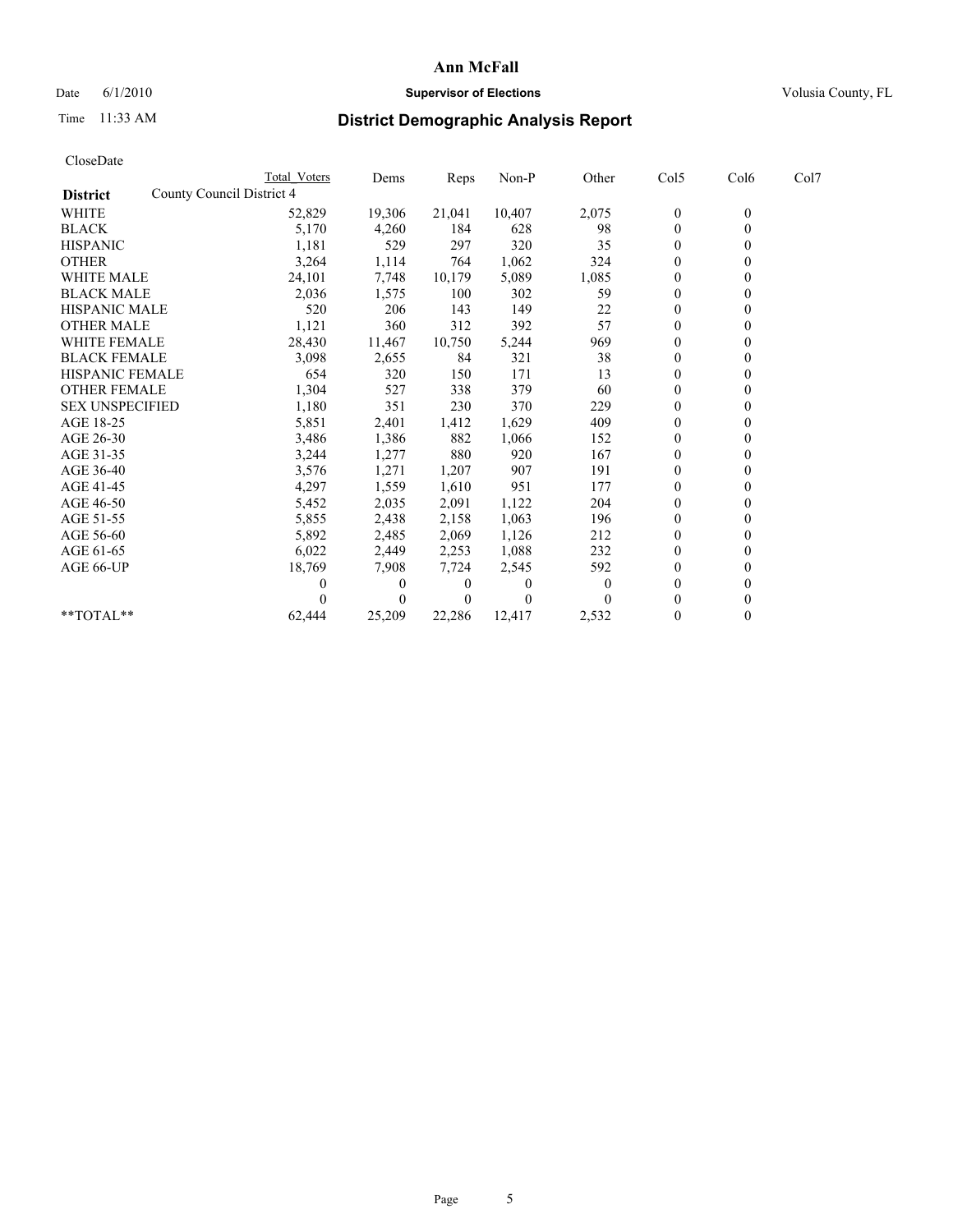## Date 6/1/2010 **Supervisor of Elections Supervisor of Elections** Volusia County, FL

# Time 11:33 AM **District Demographic Analysis Report**

| CloseDate              |                           |                |        |          |          |                  |                  |      |
|------------------------|---------------------------|----------------|--------|----------|----------|------------------|------------------|------|
|                        | Total Voters              | Dems           | Reps   | $Non-P$  | Other    | Col5             | Col6             | Col7 |
| <b>District</b>        | County Council District 5 |                |        |          |          |                  |                  |      |
| <b>WHITE</b>           | 47,578                    | 15,509         | 19,505 | 10,062   | 2,502    | $\boldsymbol{0}$ | $\boldsymbol{0}$ |      |
| <b>BLACK</b>           | 5,052                     | 3,920          | 268    | 696      | 168      | $\boldsymbol{0}$ | $\mathbf{0}$     |      |
| <b>HISPANIC</b>        | 12,538                    | 6,227          | 2,089  | 3,821    | 401      | $\overline{0}$   | $\Omega$         |      |
| <b>OTHER</b>           | 3,794                     | 1,219          | 755    | 1,361    | 459      | $\overline{0}$   | $\theta$         |      |
| <b>WHITE MALE</b>      | 22,226                    | 6,413          | 9,595  | 4,896    | 1,322    | $\overline{0}$   | $\mathbf{0}$     |      |
| <b>BLACK MALE</b>      | 2,248                     | 1,638          | 152    | 355      | 103      | $\overline{0}$   | $\mathbf{0}$     |      |
| <b>HISPANIC MALE</b>   | 5,892                     | 2,796          | 1,049  | 1,840    | 207      | $\boldsymbol{0}$ | $\Omega$         |      |
| <b>OTHER MALE</b>      | 1,251                     | 433            | 293    | 446      | 79       | $\boldsymbol{0}$ | $\mathbf{0}$     |      |
| <b>WHITE FEMALE</b>    | 25,074                    | 9,009          | 9,796  | 5,104    | 1,165    | $\boldsymbol{0}$ | $\theta$         |      |
| <b>BLACK FEMALE</b>    | 2,759                     | 2,241          | 116    | 338      | 64       | $\boldsymbol{0}$ | $\Omega$         |      |
| <b>HISPANIC FEMALE</b> | 6,551                     | 3,377          | 1,034  | 1,953    | 187      | $\overline{0}$   | $\theta$         |      |
| <b>OTHER FEMALE</b>    | 1,475                     | 575            | 300    | 499      | 101      | 0                | $\mathbf{0}$     |      |
| <b>SEX UNSPECIFIED</b> | 1,486                     | 393            | 282    | 509      | 302      | $\overline{0}$   | $\mathbf{0}$     |      |
| AGE 18-25              | 7,625                     | 2,681          | 1,693  | 2,579    | 672      | $\boldsymbol{0}$ | $\mathbf{0}$     |      |
| AGE 26-30              | 5,019                     | 1,712          | 1,227  | 1,736    | 344      | $\boldsymbol{0}$ | $\mathbf{0}$     |      |
| AGE 31-35              | 5,433                     | 2,013          | 1,460  | 1,637    | 323      | $\boldsymbol{0}$ | $\theta$         |      |
| AGE 36-40              | 5,837                     | 2,046          | 1,866  | 1,602    | 323      | $\boldsymbol{0}$ | $\Omega$         |      |
| AGE 41-45              | 6,272                     | 2,284          | 2,156  | 1,523    | 309      | $\overline{0}$   | $\theta$         |      |
| AGE 46-50              | 7,088                     | 2,549          | 2,634  | 1,607    | 298      | 0                | $\mathbf{0}$     |      |
| AGE 51-55              | 6,876                     | 2,689          | 2,517  | 1,350    | 320      | 0                | $\theta$         |      |
| AGE 56-60              | 5,890                     | 2,477          | 2,059  | 1,116    | 238      | 0                | $\Omega$         |      |
| AGE 61-65              | 5,295                     | 2,163          | 1,947  | 960      | 225      | $\mathbf{0}$     | $\mathbf{0}$     |      |
| AGE 66-UP              | 13,625                    | 6,261          | 5,058  | 1,829    | 477      | $\boldsymbol{0}$ | $\boldsymbol{0}$ |      |
|                        | 0                         | $\overline{0}$ | 0      | $\theta$ | $\theta$ | $\overline{0}$   | $\mathbf{0}$     |      |
|                        |                           | $\Omega$       | 0      | 0        |          | $\mathbf{0}$     | $\mathbf{0}$     |      |
| **TOTAL**              | 68,962                    | 26,875         | 22,617 | 15,940   | 3,530    | $\boldsymbol{0}$ | $\theta$         |      |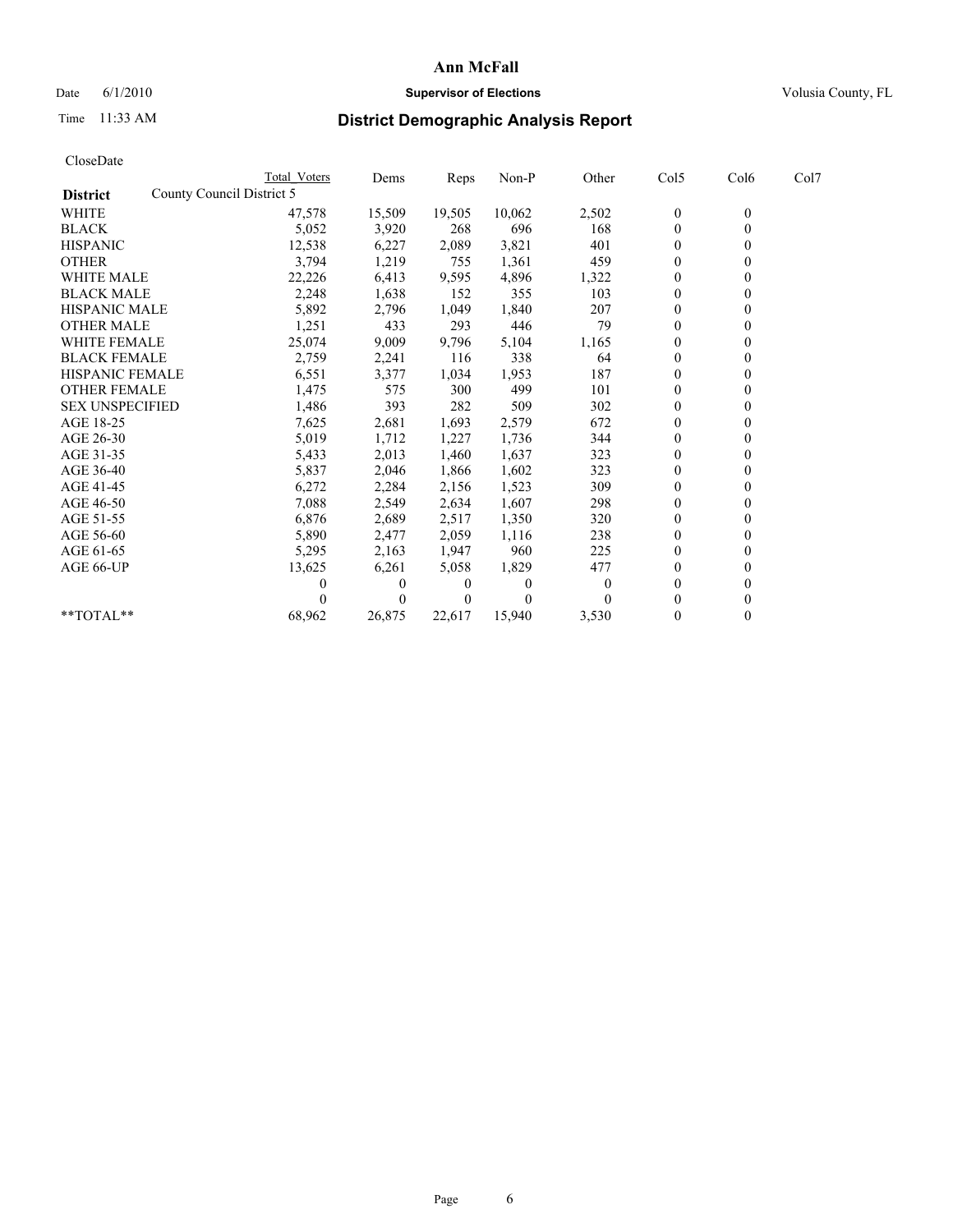## Date 6/1/2010 **Supervisor of Elections Supervisor of Elections** Volusia County, FL

# Time 11:33 AM **District Demographic Analysis Report**

| CloseDate |  |
|-----------|--|
|-----------|--|

|                                                 | <b>Total Voters</b> | Dems | Reps | Non-P            | Other    | Col5             | Col6         | Col7 |  |
|-------------------------------------------------|---------------------|------|------|------------------|----------|------------------|--------------|------|--|
| Indigo Community Development<br><b>District</b> |                     |      |      |                  |          |                  |              |      |  |
| <b>WHITE</b>                                    | 708                 | 188  | 352  | 136              | 32       | $\boldsymbol{0}$ | $\mathbf{0}$ |      |  |
| <b>BLACK</b>                                    | 73                  | 57   | 6    | 10               | $\Omega$ | 0                |              |      |  |
| <b>HISPANIC</b>                                 | 30                  | 14   | 6    | 10               |          | 0                |              |      |  |
| <b>OTHER</b>                                    | 73                  | 25   | 23   | 21               |          |                  |              |      |  |
| <b>WHITE MALE</b>                               | 347                 | 76   | 180  | 73               | 18       |                  |              |      |  |
| <b>BLACK MALE</b>                               | 35                  | 24   |      | 6                |          |                  |              |      |  |
| HISPANIC MALE                                   | 11                  |      |      | 6                |          |                  |              |      |  |
| <b>OTHER MALE</b>                               | 32                  | 10   | q    | 11               | 2        |                  |              |      |  |
| WHITE FEMALE                                    | 357                 | 111  | 170  | 63               | 13       |                  |              |      |  |
| <b>BLACK FEMALE</b>                             | 38                  | 33   |      | 4                |          |                  |              |      |  |
| HISPANIC FEMALE                                 | 19                  | 10   |      | 4                |          |                  |              |      |  |
| <b>OTHER FEMALE</b>                             | 29                  | 8    | 11   | 10               |          |                  |              |      |  |
| <b>SEX UNSPECIFIED</b>                          | 16                  | 8    | 5    | $\overline{0}$   |          |                  |              |      |  |
| AGE 18-25                                       | 87                  | 23   | 30   | 27               |          |                  |              |      |  |
| AGE 26-30                                       | 94                  | 30   | 32   | 29               |          |                  |              |      |  |
| AGE 31-35                                       | 66                  | 21   | 23   | 21               |          |                  |              |      |  |
| AGE 36-40                                       | 70                  | 16   | 34   | 17               |          |                  |              |      |  |
| AGE 41-45                                       | 62                  | 26   | 26   | 9                |          |                  |              |      |  |
| AGE 46-50                                       | 62                  | 20   | 32   | 9                |          |                  |              |      |  |
| AGE 51-55                                       | 75                  | 26   | 38   | 9                |          |                  |              |      |  |
| AGE 56-60                                       | 97                  | 28   | 48   | 17               |          |                  |              |      |  |
| AGE 61-65                                       | 114                 | 39   | 46   | 20               |          |                  |              |      |  |
| AGE 66-UP                                       | 157                 | 55   | 78   | 19               |          |                  |              |      |  |
|                                                 |                     |      | 0    | $\theta$         |          |                  |              |      |  |
|                                                 |                     |      |      | $\boldsymbol{0}$ |          |                  |              |      |  |
| **TOTAL**                                       | 884                 | 284  | 387  | 177              | 36       |                  |              |      |  |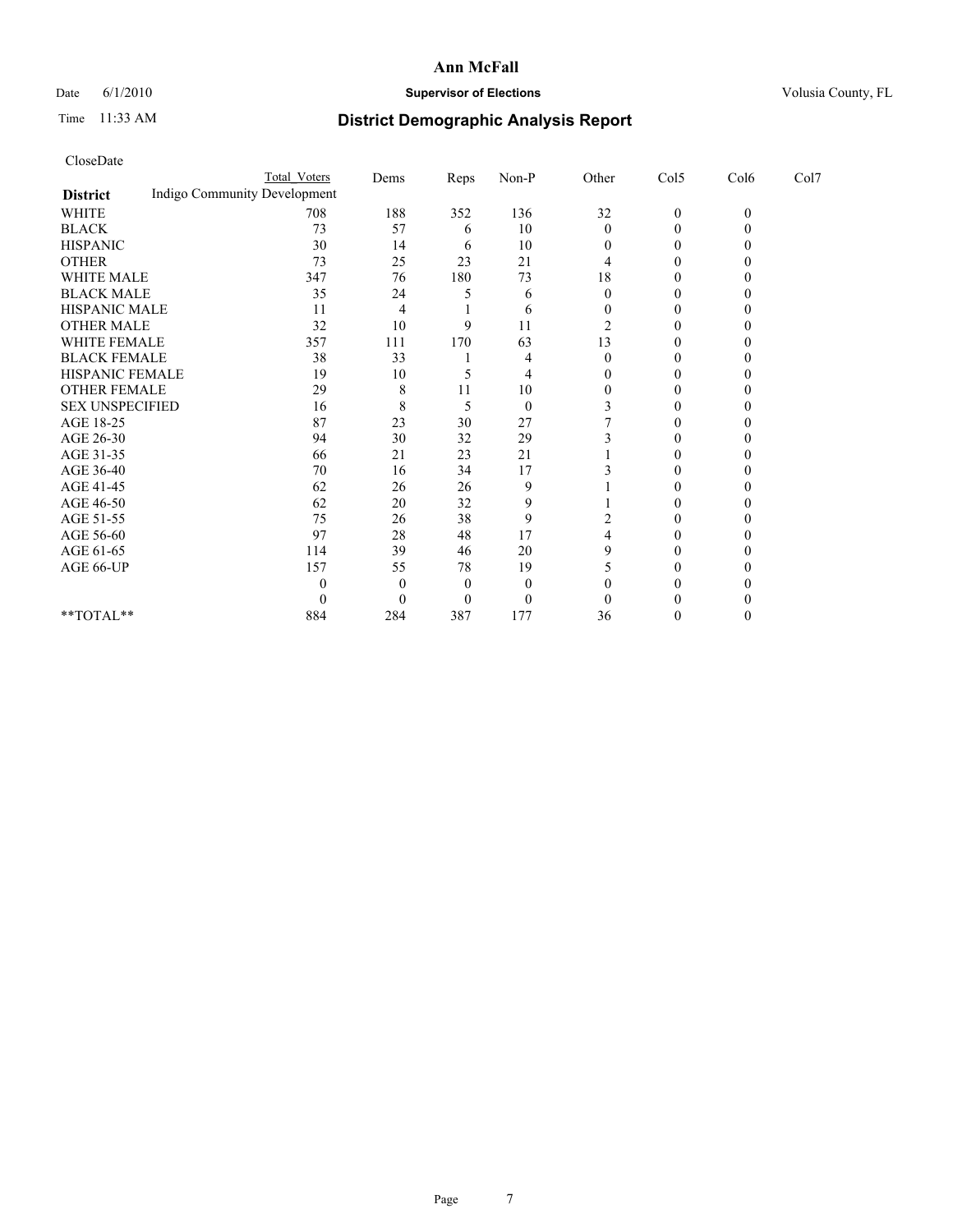## Date 6/1/2010 **Supervisor of Elections Supervisor of Elections** Volusia County, FL

# Time 11:33 AM **District Demographic Analysis Report**

|                        | <b>Total Voters</b>          | Dems       | Reps      | $Non-P$        | Other | Col5         | Col6     | Col7 |  |
|------------------------|------------------------------|------------|-----------|----------------|-------|--------------|----------|------|--|
| <b>District</b>        | DeBary Community Development |            |           |                |       |              |          |      |  |
| <b>WHITE</b>           |                              | 191<br>633 | 291       | 130            | 21    | $\mathbf{0}$ | $\theta$ |      |  |
| <b>BLACK</b>           |                              | 10         | 6         | $\overline{c}$ |       | 0            |          |      |  |
| <b>HISPANIC</b>        |                              | 11         |           | $\overline{2}$ |       |              |          |      |  |
| <b>OTHER</b>           |                              | 29         | 6         | 14             |       |              |          |      |  |
| <b>WHITE MALE</b>      |                              | 323        | 88<br>155 | 69             | 11    |              |          |      |  |
| <b>BLACK MALE</b>      |                              | h          |           |                |       |              |          |      |  |
| HISPANIC MALE          |                              |            |           |                |       |              |          |      |  |
| <b>OTHER MALE</b>      |                              |            |           |                |       |              |          |      |  |
| WHITE FEMALE           |                              | 302<br>101 | 133       | 59             |       |              |          |      |  |
| <b>BLACK FEMALE</b>    |                              |            |           | $\theta$       |       |              |          |      |  |
| HISPANIC FEMALE        |                              |            |           |                |       |              |          |      |  |
| <b>OTHER FEMALE</b>    |                              | 13         |           |                |       |              |          |      |  |
| <b>SEX UNSPECIFIED</b> |                              | 15         |           | 6              |       |              |          |      |  |
| AGE 18-25              |                              | 84         | 25<br>27  | 27             |       |              |          |      |  |
| AGE 26-30              |                              | 35         | 12<br>8   | 11             |       |              |          |      |  |
| AGE 31-35              |                              | 28         | 11<br>8   | 8              |       |              |          |      |  |
| AGE 36-40              |                              | 50         | 19<br>13  | 15             |       |              |          |      |  |
| AGE 41-45              |                              | 71         | 12<br>42  | 15             |       |              |          |      |  |
| AGE 46-50              |                              | 97         | 27<br>48  | 21             |       |              |          |      |  |
| AGE 51-55              |                              | 101        | 32<br>49  | 17             |       |              |          |      |  |
| AGE 56-60              |                              | 83         | 25<br>45  | 13             |       |              |          |      |  |
| AGE 61-65              |                              | 61         | 26<br>20  | 11             |       |              |          |      |  |
| AGE 66-UP              |                              | 73         | 30<br>30  | 10             |       |              |          |      |  |
|                        |                              |            |           | 0              |       |              |          |      |  |
|                        |                              |            |           | 0              |       |              |          |      |  |
| **TOTAL**              |                              | 683<br>206 | 303       | 148            | 26    |              |          |      |  |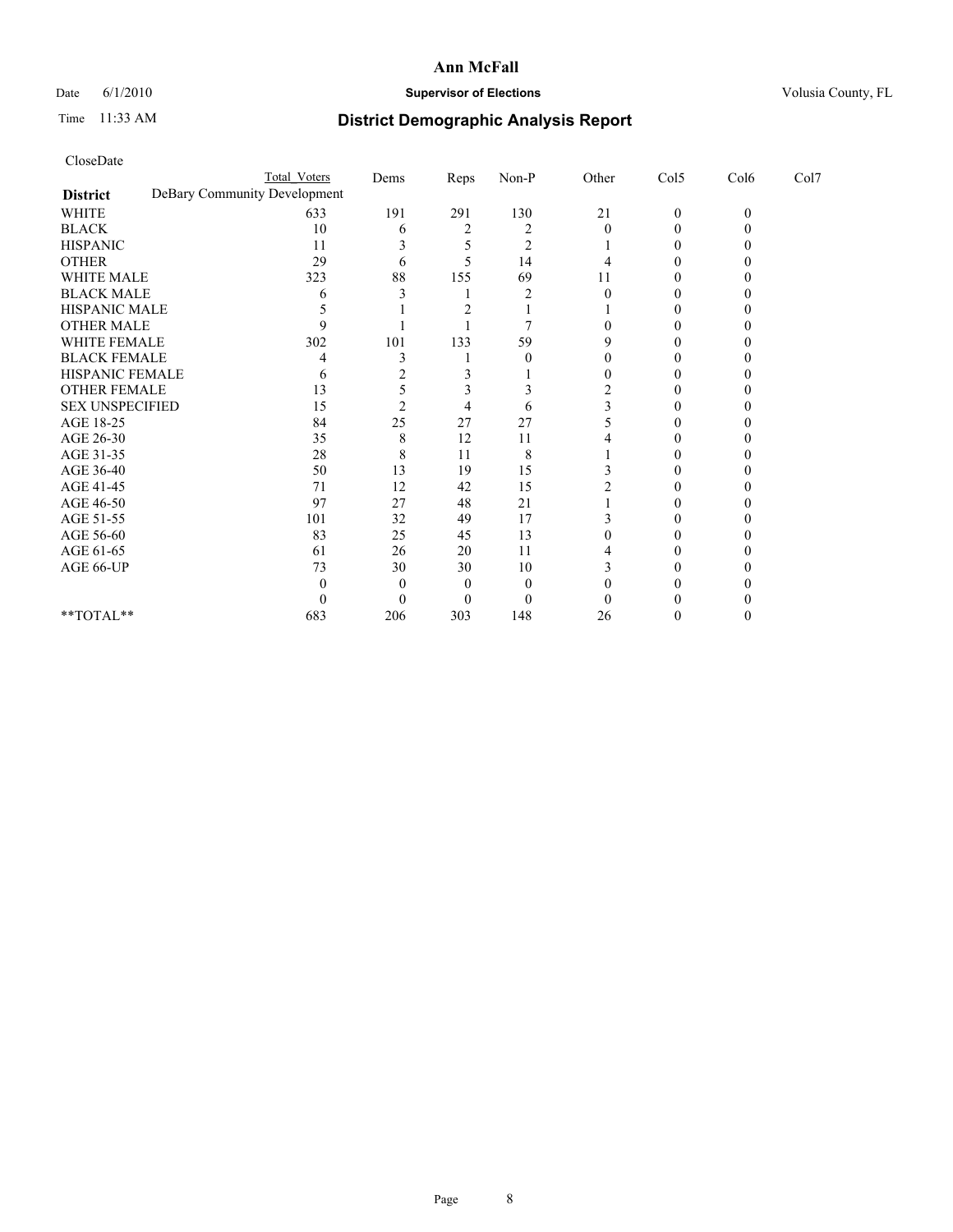## Date 6/1/2010 **Supervisor of Elections Supervisor of Elections** Volusia County, FL

# Time 11:33 AM **District Demographic Analysis Report**

| CloseDate              |                          |                  |          |          |          |                |                  |              |      |
|------------------------|--------------------------|------------------|----------|----------|----------|----------------|------------------|--------------|------|
|                        |                          | Total Voters     | Dems     | Reps     | Non-P    | Other          | Col5             | Col6         | Col7 |
| <b>District</b>        | Congressional District 3 |                  |          |          |          |                |                  |              |      |
| <b>WHITE</b>           |                          | 5,182            | 1,811    | 2,234    | 884      | 253            | $\boldsymbol{0}$ | $\mathbf{0}$ |      |
| <b>BLACK</b>           |                          | 2,240            | 1,900    | 60       | 239      | 41             | $\boldsymbol{0}$ | $\mathbf{0}$ |      |
| <b>HISPANIC</b>        |                          | 377              | 155      | 58       | 145      | 19             | $\overline{0}$   | $\mathbf{0}$ |      |
| <b>OTHER</b>           |                          | 391              | 146      | 79       | 123      | 43             | $\mathbf{0}$     | $\theta$     |      |
| WHITE MALE             |                          | 2,420            | 753      | 1,089    | 439      | 139            | $\overline{0}$   | $\theta$     |      |
| <b>BLACK MALE</b>      |                          | 894              | 746      | 19       | 101      | 28             | $\overline{0}$   | $\theta$     |      |
| HISPANIC MALE          |                          | 169              | 72       | 27       | 59       | 11             | 0                | $\theta$     |      |
| <b>OTHER MALE</b>      |                          | 116              | 53       | 30       | 28       | 5              | $\mathbf{0}$     | $\mathbf{0}$ |      |
| WHITE FEMALE           |                          | 2,730            | 1,049    | 1,128    | 440      | 113            | $\boldsymbol{0}$ | $\theta$     |      |
| <b>BLACK FEMALE</b>    |                          | 1,317            | 1,131    | 40       | 133      | 13             | $\mathbf{0}$     | $\theta$     |      |
| HISPANIC FEMALE        |                          | 204              | 83       | 31       | 83       |                | 0                | $\theta$     |      |
| <b>OTHER FEMALE</b>    |                          | 149              | 62       | 32       | 47       | 8              | $\boldsymbol{0}$ | $\theta$     |      |
| <b>SEX UNSPECIFIED</b> |                          | 191              | 63       | 35       | 61       | 32             | $\boldsymbol{0}$ | $\Omega$     |      |
| AGE 18-25              |                          | 853              | 371      | 128      | 284      | 70             | 0                | $\theta$     |      |
| AGE 26-30              |                          | 554              | 284      | 93       | 144      | 33             | $\boldsymbol{0}$ | $\Omega$     |      |
| AGE 31-35              |                          | 532              | 250      | 123      | 127      | 32             | $\boldsymbol{0}$ | $\theta$     |      |
| AGE 36-40              |                          | 590              | 292      | 154      | 125      | 19             | $\boldsymbol{0}$ | $\theta$     |      |
| AGE 41-45              |                          | 631              | 282      | 197      | 128      | 24             | 0                | $\Omega$     |      |
| AGE 46-50              |                          | 782              | 400      | 239      | 118      | 25             | $\boldsymbol{0}$ | $\mathbf{0}$ |      |
| AGE 51-55              |                          | 785              | 394      | 266      | 104      | 21             | $\boldsymbol{0}$ | $\Omega$     |      |
| AGE 56-60              |                          | 759              | 401      | 226      | 98       | 34             | $\boldsymbol{0}$ | $\theta$     |      |
| AGE 61-65              |                          | 719              | 343      | 261      | 81       | 34             | $\mathbf{0}$     | $\mathbf{0}$ |      |
| AGE 66-UP              |                          | 1,985            | 995      | 744      | 182      | 64             | $\boldsymbol{0}$ | $\mathbf{0}$ |      |
|                        |                          | $\boldsymbol{0}$ | $\theta$ | $\theta$ | $\theta$ | $\overline{0}$ | $\boldsymbol{0}$ | $\theta$     |      |
|                        |                          | $\Omega$         | $\theta$ | 0        | $\theta$ | $\Omega$       | $\theta$         | $\theta$     |      |
| $*$ TOTAL $*$          |                          | 8,190            | 4,012    | 2,431    | 1,391    | 356            | $\boldsymbol{0}$ | $\mathbf{0}$ |      |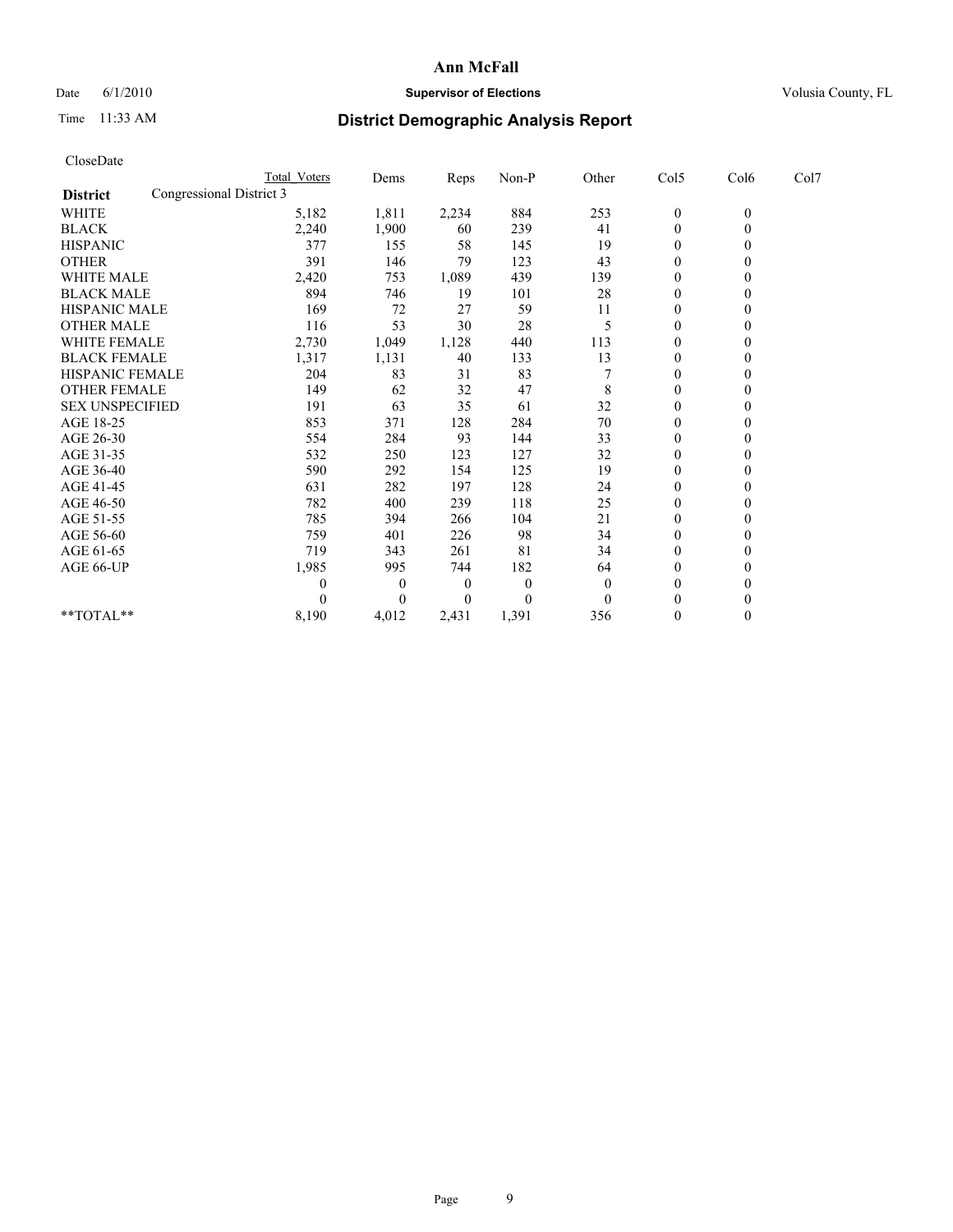## Date 6/1/2010 **Supervisor of Elections Supervisor of Elections** Volusia County, FL

# Time 11:33 AM **District Demographic Analysis Report**

|                        | <b>Total Voters</b>      | Dems     | Reps         | Non-P    | Other    | Col5           | Col6         | Col7 |  |
|------------------------|--------------------------|----------|--------------|----------|----------|----------------|--------------|------|--|
| <b>District</b>        | Congressional District 7 |          |              |          |          |                |              |      |  |
| <b>WHITE</b>           | 138,523                  | 49,979   | 54,548       | 27,621   | 6,375    | $\mathbf{0}$   | $\mathbf{0}$ |      |  |
| <b>BLACK</b>           | 19,341                   | 15,980   | 685          | 2,248    | 428      | $\mathbf{0}$   |              |      |  |
| <b>HISPANIC</b>        | 12,822                   | 6,167    | 2,275        | 3,946    | 434      | $\theta$       |              |      |  |
| <b>OTHER</b>           | 9,540                    | 3,322    | 1,965        | 3,210    | 1,043    | $\mathbf{0}$   |              |      |  |
| WHITE MALE             | 63,723                   | 20,299   | 26,582       | 13,452   | 3,390    | $\theta$       |              |      |  |
| <b>BLACK MALE</b>      | 7,796                    | 6,121    | 376          | 1,070    | 229      | $\theta$       |              |      |  |
| <b>HISPANIC MALE</b>   | 5,977                    | 2,757    | 1,137        | 1,862    | 221      | $\theta$       |              |      |  |
| <b>OTHER MALE</b>      | 3,132                    | 1,109    | 787          | 1,049    | 187      | $\Omega$       |              |      |  |
| WHITE FEMALE           | 74,047                   | 29,435   | 27,685       | 13,988   | 2,939    | $\theta$       |              |      |  |
| <b>BLACK FEMALE</b>    | 11,387                   | 9,730    | 307          | 1,155    | 195      | $\mathbf{0}$   |              |      |  |
| HISPANIC FEMALE        | 6,748                    | 3,357    | 1,127        | 2,059    | 205      | $\overline{0}$ |              |      |  |
| <b>OTHER FEMALE</b>    | 3,689                    | 1,531    | 805          | 1,148    | 205      | $\Omega$       |              |      |  |
| <b>SEX UNSPECIFIED</b> | 3,727                    | 1,109    | 667          | 1,242    | 709      | $\mathbf{0}$   |              |      |  |
| AGE 18-25              | 19,991                   | 8,628    | 4,152        | 5,745    | 1,466    | $\theta$       |              |      |  |
| AGE 26-30              | 11,682                   | 4,511    | 2,821        | 3,681    | 669      | $\Omega$       |              |      |  |
| AGE 31-35              | 11,153                   | 4,241    | 3,001        | 3,254    | 657      | $\mathbf{0}$   |              |      |  |
| AGE 36-40              | 12,011                   | 4,355    | 3,893        | 3,121    | 642      | $\Omega$       |              |      |  |
| AGE 41-45              | 13,810                   | 5,107    | 4,909        | 3,168    | 626      | $\theta$       |              |      |  |
| AGE 46-50              | 16,590                   | 6,328    | 6,059        | 3,483    | 720      | $\mathbf{0}$   |              |      |  |
| AGE 51-55              | 17,150                   | 7,305    | 6,044        | 3,089    | 712      | $\theta$       |              |      |  |
| AGE 56-60              | 16,231                   | 7,157    | 5,511        | 2,936    | 627      | $\theta$       |              |      |  |
| AGE 61-65              | 15,456                   | 6,631    | 5,580        | 2,614    | 631      | $\theta$       |              |      |  |
| AGE 66-UP              | 46,148                   | 21,184   | 17,503       | 5,932    | 1,529    | $\mathbf{0}$   |              |      |  |
|                        | 0                        | $\theta$ | $\theta$     | $\theta$ | $\theta$ | $\Omega$       |              |      |  |
|                        |                          | $\Omega$ | $\mathbf{0}$ |          |          | $\Omega$       |              |      |  |
| **TOTAL**              | 180,226                  | 75,448   | 59,473       | 37,025   | 8,280    | $\overline{0}$ | 0            |      |  |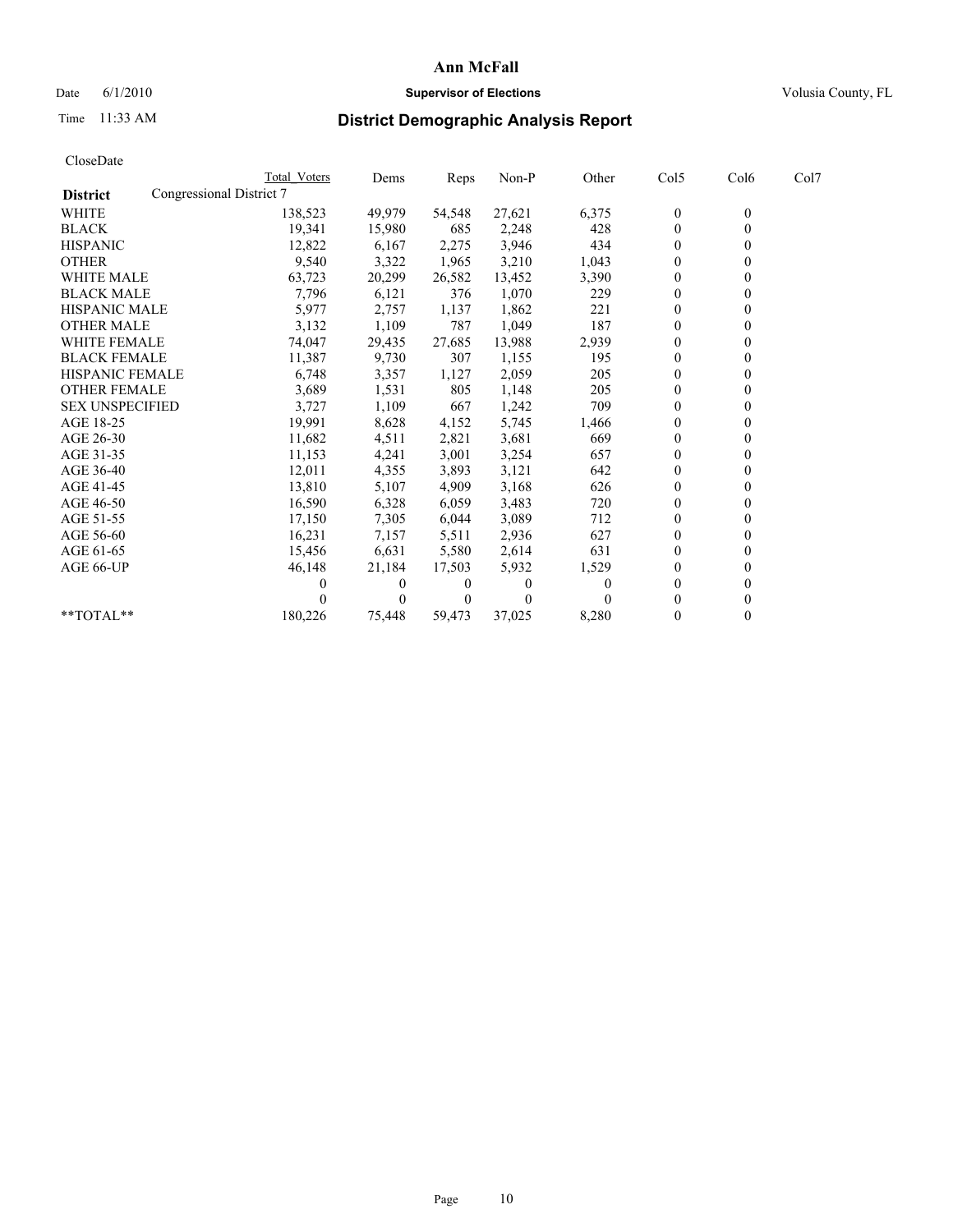## Date 6/1/2010 **Supervisor of Elections Supervisor of Elections** Volusia County, FL

# Time 11:33 AM **District Demographic Analysis Report**

|                        | Total Voters              | Dems     | <b>Reps</b> | Non-P    | Other | Col5           | Col6         | Col7 |  |
|------------------------|---------------------------|----------|-------------|----------|-------|----------------|--------------|------|--|
| <b>District</b>        | Congressional District 24 |          |             |          |       |                |              |      |  |
| <b>WHITE</b>           | 108,786                   | 38,490   | 42,395      | 23,328   | 4,573 | $\mathbf{0}$   | $\mathbf{0}$ |      |  |
| <b>BLACK</b>           | 4,906                     | 3,945    | 219         | 626      | 116   | $\theta$       |              |      |  |
| <b>HISPANIC</b>        | 5,581                     | 2,611    | 1,044       | 1,722    | 204   | $\theta$       |              |      |  |
| <b>OTHER</b>           | 5,383                     | 1,648    | 1,195       | 1,897    | 643   | $\overline{0}$ |              |      |  |
| <b>WHITE MALE</b>      | 50,344                    | 15,734   | 20,772      | 11,406   | 2,432 | 0              |              |      |  |
| <b>BLACK MALE</b>      | 2,163                     | 1,646    | 114         | 335      | 68    | $\theta$       |              |      |  |
| <b>HISPANIC MALE</b>   | 2,593                     | 1,164    | 484         | 835      | 110   | $\theta$       |              |      |  |
| <b>OTHER MALE</b>      | 1,830                     | 566      | 476         | 684      | 104   | 0              |              |      |  |
| <b>WHITE FEMALE</b>    | 57,756                    | 22,518   | 21,374      | 11,759   | 2,105 | $\theta$       |              |      |  |
| <b>BLACK FEMALE</b>    | 2,702                     | 2,265    | 102         | 288      | 47    | $\overline{0}$ |              |      |  |
| HISPANIC FEMALE        | 2,949                     | 1,428    | 555         | 873      | 93    | $\Omega$       |              |      |  |
| <b>OTHER FEMALE</b>    | 2,078                     | 790      | 489         | 666      | 133   | $\theta$       |              |      |  |
| <b>SEX UNSPECIFIED</b> | 2,241                     | 583      | 487         | 727      | 444   | $\theta$       |              |      |  |
| AGE 18-25              | 10,825                    | 3,736    | 2,744       | 3,476    | 869   | $\mathbf{0}$   |              |      |  |
| AGE 26-30              | 7,405                     | 2,497    | 1,967       | 2,513    | 428   | $\mathbf{0}$   |              |      |  |
| AGE 31-35              | 7,024                     | 2,419    | 1,983       | 2,238    | 384   | $\theta$       |              |      |  |
| AGE 36-40              | 7,990                     | 2,709    | 2,664       | 2,230    | 387   | $\mathbf{0}$   |              |      |  |
| AGE 41-45              | 8,870                     | 3,004    | 3,280       | 2,183    | 403   | $\theta$       |              |      |  |
| AGE 46-50              | 11,072                    | 3,807    | 4,386       | 2,476    | 403   | $\theta$       |              |      |  |
| AGE 51-55              | 11,817                    | 4,512    | 4,503       | 2,361    | 441   | $\overline{0}$ |              |      |  |
| AGE 56-60              | 11,696                    | 4,671    | 4,243       | 2,339    | 443   | $\theta$       |              |      |  |
| AGE 61-65              | 11,982                    | 4,627    | 4,517       | 2,309    | 529   | $\theta$       |              |      |  |
| AGE 66-UP              | 35,974                    | 14,712   | 14,565      | 5,448    | 1,249 | $\Omega$       |              |      |  |
|                        |                           | $\theta$ | 0           | $\theta$ | 0     | $\theta$       |              |      |  |
|                        |                           | $\Omega$ | $\theta$    | 0        |       | 0              |              |      |  |
| $*$ $TOTAI.**$         | 124,656                   | 46,694   | 44,853      | 27,573   | 5,536 | $\theta$       |              |      |  |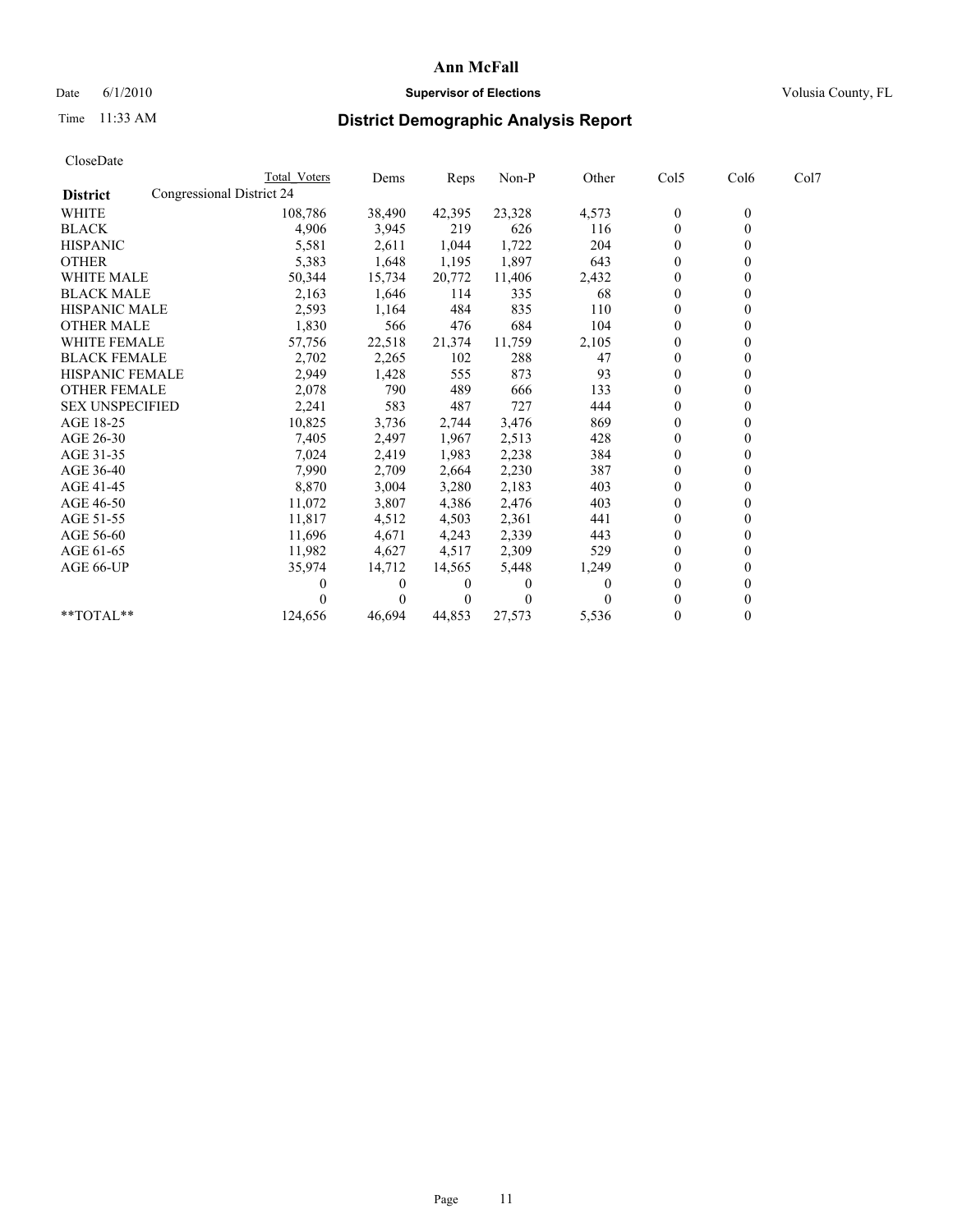## Date 6/1/2010 **Supervisor of Elections Supervisor of Elections** Volusia County, FL

# Time 11:33 AM **District Demographic Analysis Report**

|                        |               | Total Voters | Dems     | Reps     | Non-P    | Other | Col5         | Col6         | Col7 |  |
|------------------------|---------------|--------------|----------|----------|----------|-------|--------------|--------------|------|--|
| <b>District</b>        | Daytona Beach |              |          |          |          |       |              |              |      |  |
| <b>WHITE</b>           |               | 20,302       | 7,954    | 7,149    | 4,275    | 924   | $\mathbf{0}$ | $\mathbf{0}$ |      |  |
| <b>BLACK</b>           |               | 12,202       | 10,369   | 315      | 1,299    | 219   | $\mathbf{0}$ |              |      |  |
| <b>HISPANIC</b>        |               | 844          | 391      | 159      | 265      | 29    | $\theta$     |              |      |  |
| <b>OTHER</b>           |               | 2,296        | 951      | 346      | 742      | 257   | $\theta$     |              |      |  |
| <b>WHITE MALE</b>      |               | 9,727        | 3,347    | 3,665    | 2,172    | 543   | $\theta$     |              |      |  |
| <b>BLACK MALE</b>      |               | 4,776        | 3,902    | 165      | 601      | 108   | $\theta$     |              |      |  |
| <b>HISPANIC MALE</b>   |               | 396          | 176      | 72       | 131      | 17    | $\mathbf{0}$ |              |      |  |
| <b>OTHER MALE</b>      |               | 739          | 301      | 149      | 244      | 45    | $\theta$     |              |      |  |
| WHITE FEMALE           |               | 10,464       | 4,562    | 3,450    | 2,078    | 374   | $\theta$     |              |      |  |
| <b>BLACK FEMALE</b>    |               | 7,319        | 6,380    | 148      | 681      | 110   | $\theta$     |              |      |  |
| HISPANIC FEMALE        |               | 444          | 212      | 87       | 134      | 11    | $\theta$     |              |      |  |
| <b>OTHER FEMALE</b>    |               | 843          | 404      | 135      | 262      | 42    | $\theta$     |              |      |  |
| <b>SEX UNSPECIFIED</b> |               | 936          | 381      | 98       | 278      | 179   | $\theta$     |              |      |  |
| AGE 18-25              |               | 6,201        | 3,885    | 681      | 1,307    | 328   | $\theta$     |              |      |  |
| AGE 26-30              |               | 2,835        | 1,462    | 441      | 798      | 134   | $\theta$     |              |      |  |
| AGE 31-35              |               | 2,089        | 1,092    | 347      | 559      | 91    | $\theta$     |              |      |  |
| AGE 36-40              |               | 2,043        | 1,035    | 464      | 470      | 74    | $\theta$     |              |      |  |
| AGE 41-45              |               | 2,284        | 1,236    | 475      | 477      | 96    | $\theta$     |              |      |  |
| AGE 46-50              |               | 2,726        | 1,454    | 657      | 501      | 114   | $\theta$     |              |      |  |
| AGE 51-55              |               | 3,031        | 1,721    | 734      | 469      | 107   | $\theta$     |              |      |  |
| AGE 56-60              |               | 2,959        | 1,583    | 747      | 532      | 97    | $\theta$     |              |      |  |
| AGE 61-65              |               | 2,790        | 1,462    | 757      | 458      | 113   | $\theta$     |              |      |  |
| AGE 66-UP              |               | 8,686        | 4,735    | 2,666    | 1,010    | 275   | $\theta$     |              |      |  |
|                        |               |              | $\bf{0}$ | 0        | $\Omega$ | 0     | $\theta$     |              |      |  |
|                        |               |              | $\Omega$ | $\theta$ | $\Omega$ |       | $\theta$     |              |      |  |
| **TOTAL**              |               | 35,644       | 19,665   | 7,969    | 6,581    | 1,429 | $\Omega$     | 0            |      |  |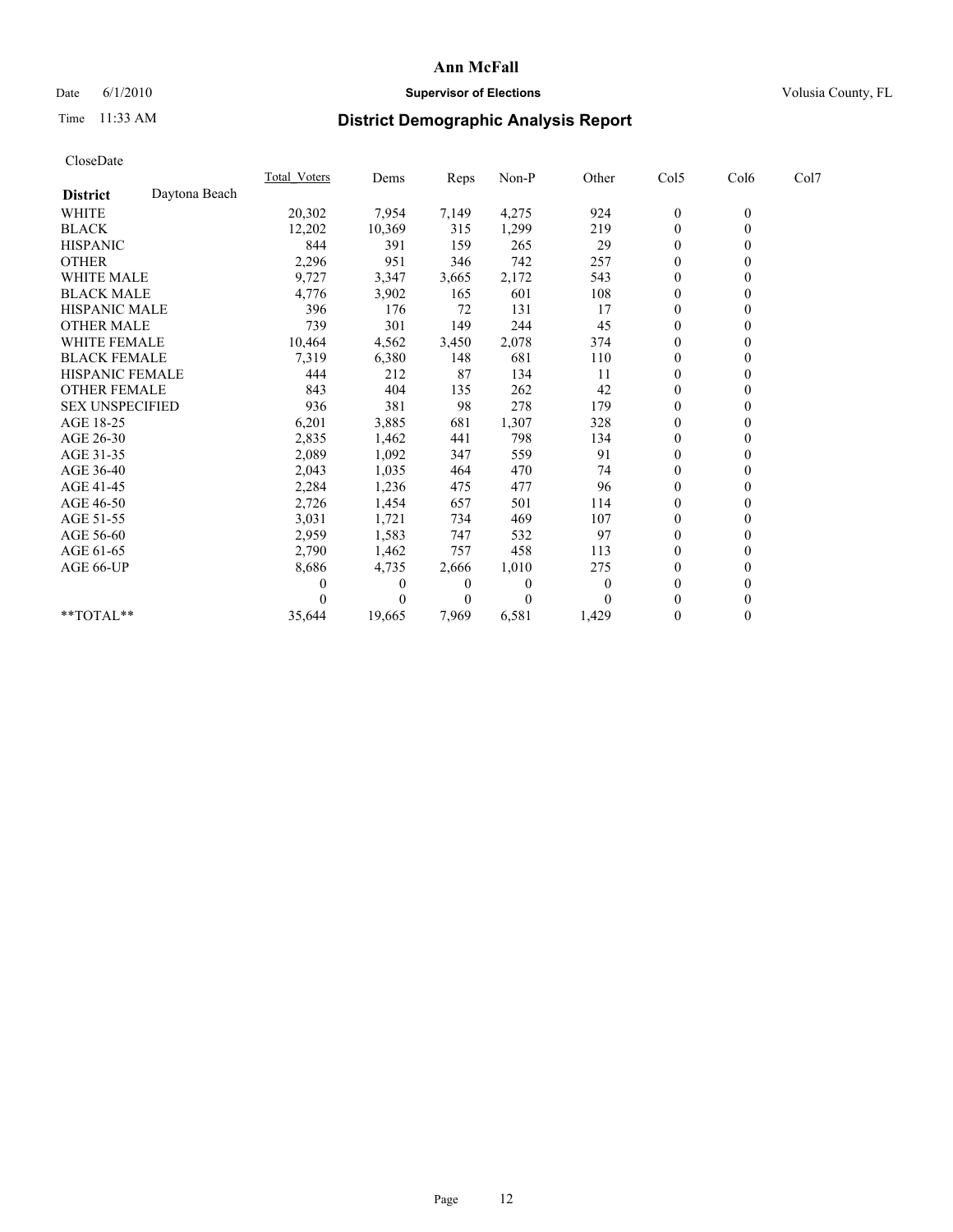## Date 6/1/2010 **Supervisor of Elections Supervisor of Elections** Volusia County, FL

# Time 11:33 AM **District Demographic Analysis Report**

| CloseDate              |                      |                     |                  |                |                |          |                  |              |      |
|------------------------|----------------------|---------------------|------------------|----------------|----------------|----------|------------------|--------------|------|
|                        |                      | <b>Total Voters</b> | Dems             | Reps           | Non-P          | Other    | Col5             | Col6         | Col7 |
| <b>District</b>        | Daytona Beach Shores |                     |                  |                |                |          |                  |              |      |
| <b>WHITE</b>           |                      | 3,088               | 925              | 1,412          | 622            | 129      | $\boldsymbol{0}$ | $\mathbf{0}$ |      |
| <b>BLACK</b>           |                      | 29                  | 20               | $\overline{c}$ | 6              |          | $\boldsymbol{0}$ | $\theta$     |      |
| <b>HISPANIC</b>        |                      | 50                  | 16               | 20             | 11             | 3        | 0                | 0            |      |
| <b>OTHER</b>           |                      | 154                 | 45               | 54             | 41             | 14       | $\boldsymbol{0}$ | 0            |      |
| WHITE MALE             |                      | 1,454               | 402              | 665            | 320            | 67       | $\boldsymbol{0}$ | 0            |      |
| <b>BLACK MALE</b>      |                      | 15                  | 10               |                | 3              |          | 0                | 0            |      |
| HISPANIC MALE          |                      | 25                  | 7                | 11             | 4              |          | 0                | 0            |      |
| <b>OTHER MALE</b>      |                      | 59                  | 19               | 21             | 18             |          | $\boldsymbol{0}$ | $\theta$     |      |
| WHITE FEMALE           |                      | 1,606               | 513              | 736            | 298            | 59       | 0                | 0            |      |
| <b>BLACK FEMALE</b>    |                      | 14                  | 10               |                | 3              | $\Omega$ | 0                |              |      |
| HISPANIC FEMALE        |                      | 24                  | 9                | 8              | $\overline{7}$ | $\theta$ | $\theta$         | 0            |      |
| <b>OTHER FEMALE</b>    |                      | 66                  | 20               | 27             | 15             | 4        | $\boldsymbol{0}$ | 0            |      |
| <b>SEX UNSPECIFIED</b> |                      | 58                  | 16               | 18             | 12             | 12       | 0                | 0            |      |
| AGE 18-25              |                      | 117                 | 35               | 32             | 39             | 11       | $\boldsymbol{0}$ | 0            |      |
| AGE 26-30              |                      | 86                  | 29               | 25             | 29             | 3        | $\theta$         | $\theta$     |      |
| AGE 31-35              |                      | 67                  | 28               | 17             | 17             | 5        | $\boldsymbol{0}$ | 0            |      |
| AGE 36-40              |                      | 65                  | 19               | 22             | 21             | 3        | 0                |              |      |
| AGE 41-45              |                      | 109                 | 22               | 43             | 39             | 5        | 0                | 0            |      |
| AGE 46-50              |                      | 153                 | 46               | 62             | 39             | 6        | 0                | 0            |      |
| AGE 51-55              |                      | 218                 | 58               | 96             | 50             | 14       | 0                | 0            |      |
| AGE 56-60              |                      | 288                 | 68               | 134            | 67             | 19       | $\mathbf{0}$     | 0            |      |
| AGE 61-65              |                      | 401                 | 123              | 181            | 74             | 23       | 0                | 0            |      |
| AGE 66-UP              |                      | 1,817               | 578              | 876            | 305            | 58       | 0                |              |      |
|                        |                      | 0                   | $\boldsymbol{0}$ | 0              | $\theta$       | $\Omega$ | $\theta$         |              |      |
|                        |                      | 0                   | $\theta$         | 0              | $\theta$       | $\Omega$ | 0                | 0            |      |
| **TOTAL**              |                      | 3,321               | 1,006            | 1,488          | 680            | 147      | 0                | $\theta$     |      |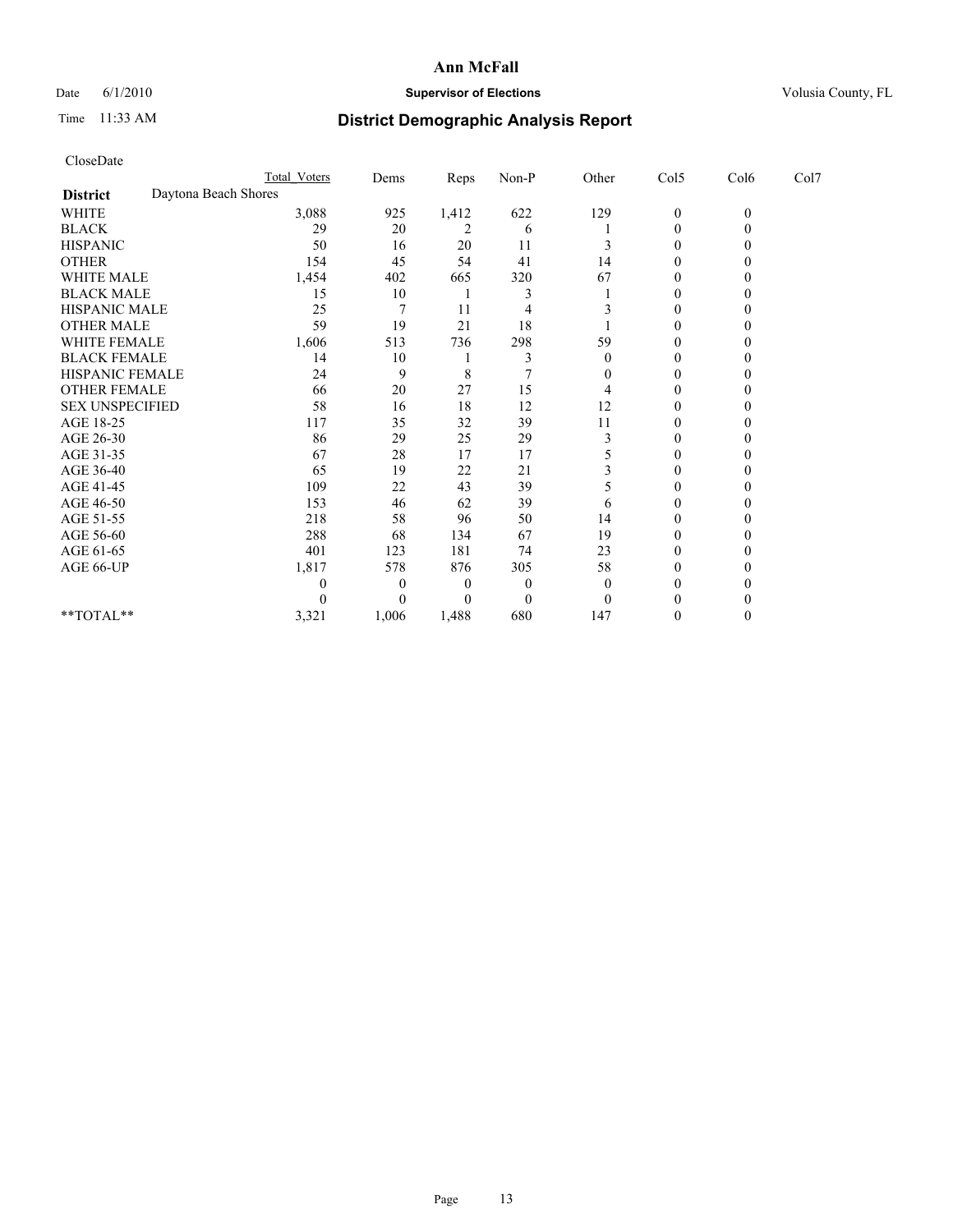## Date 6/1/2010 **Supervisor of Elections Supervisor of Elections** Volusia County, FL

# Time 11:33 AM **District Demographic Analysis Report**

|                        |        | <b>Total Voters</b> | Dems         | <b>Reps</b> | $Non-P$      | Other    | Col5             | Col6         | Col7 |  |
|------------------------|--------|---------------------|--------------|-------------|--------------|----------|------------------|--------------|------|--|
| <b>District</b>        | DeBary |                     |              |             |              |          |                  |              |      |  |
| <b>WHITE</b>           |        | 11,512              | 3,362        | 5,348       | 2,240        | 562      | $\boldsymbol{0}$ | $\mathbf{0}$ |      |  |
| <b>BLACK</b>           |        | 406                 | 308          | 31          | 56           | 11       | $\mathbf{0}$     |              |      |  |
| <b>HISPANIC</b>        |        | 751                 | 321          | 188         | 214          | 28       | $\theta$         |              |      |  |
| <b>OTHER</b>           |        | 653                 | 181          | 178         | 217          | 77       | $\Omega$         |              |      |  |
| <b>WHITE MALE</b>      |        | 5,390               | 1,350        | 2,641       | 1,103        | 296      | 0                |              |      |  |
| <b>BLACK MALE</b>      |        | 187                 | 133          | 11          | 37           | 6        | $\theta$         |              |      |  |
| HISPANIC MALE          |        | 359                 | 139          | 96          | 107          | 17       | $\theta$         |              |      |  |
| <b>OTHER MALE</b>      |        | 211                 | 58           | 60          | 80           | 13       | $\Omega$         |              |      |  |
| <b>WHITE FEMALE</b>    |        | 6,051               | 1,997        | 2,671       | 1,124        | 259      | $\theta$         |              |      |  |
| <b>BLACK FEMALE</b>    |        | 214                 | 170          | 20          | 19           | 5        | $\theta$         |              |      |  |
| HISPANIC FEMALE        |        | 385                 | 178          | 92          | 104          | 11       | $\mathbf{0}$     |              |      |  |
| <b>OTHER FEMALE</b>    |        | 275                 | 90           | 79          | 84           | 22       | $\theta$         |              |      |  |
| <b>SEX UNSPECIFIED</b> |        | 250                 | 57           | 75          | 69           | 49       | $\overline{0}$   |              |      |  |
| AGE 18-25              |        | 1,060               | 285          | 323         | 352          | 100      | $\Omega$         |              |      |  |
| AGE 26-30              |        | 707                 | 179          | 242         | 235          | 51       | $\theta$         |              |      |  |
| AGE 31-35              |        | 755                 | 213          | 283         | 225          | 34       | $\Omega$         |              |      |  |
| AGE 36-40              |        | 914                 | 227          | 377         | 256          | 54       | 0                |              |      |  |
| AGE 41-45              |        | 1,109               | 304          | 492         | 257          | 56       | $\theta$         |              |      |  |
| AGE 46-50              |        | 1,254               | 346          | 588         | 253          | 67       | $\overline{0}$   |              |      |  |
| AGE 51-55              |        | 1,314               | 432          | 599         | 232          | 51       | $\Omega$         |              |      |  |
| AGE 56-60              |        | 1,348               | 494          | 587         | 222          | 45       | $\theta$         |              |      |  |
| AGE 61-65              |        | 1,258               | 393          | 603         | 205          | 57       | $\Omega$         |              |      |  |
| AGE 66-UP              |        | 3,602               | 1,299        | 1,651       | 490          | 162      | $\overline{0}$   |              |      |  |
|                        |        | 0                   | $\mathbf{0}$ | 0           | $\mathbf{0}$ | $\theta$ | $\theta$         |              |      |  |
|                        |        |                     | $\Omega$     | $\Omega$    | $\theta$     | $\Omega$ | $\overline{0}$   |              |      |  |
| **TOTAL**              |        | 13,322              | 4,172        | 5,745       | 2,727        | 678      | $\mathbf{0}$     | 0            |      |  |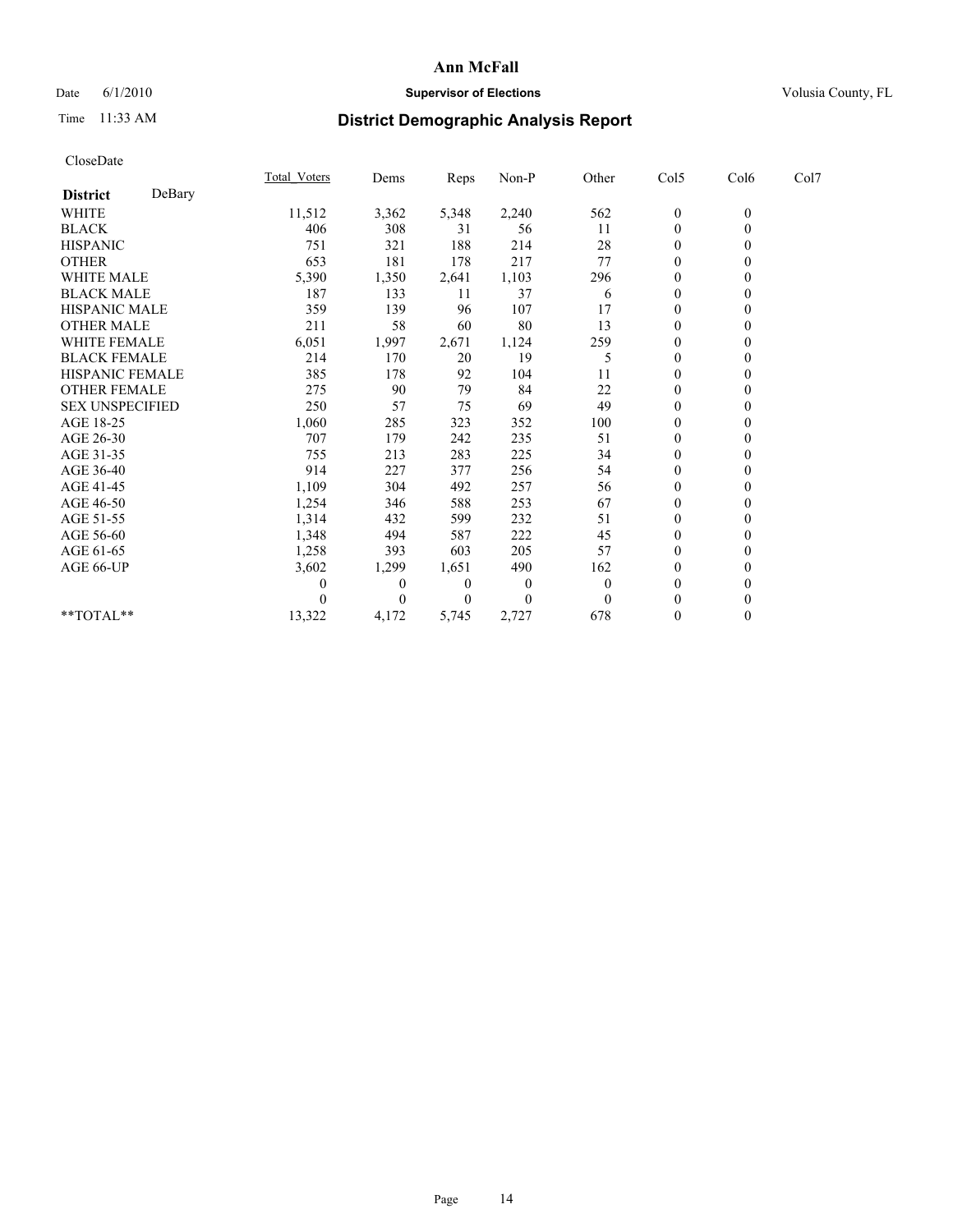## Date 6/1/2010 **Supervisor of Elections Supervisor of Elections** Volusia County, FL

# Time 11:33 AM **District Demographic Analysis Report**

|                        |        | <b>Total Voters</b> | Dems         | <b>Reps</b>    | Non-P        | Other        | Col5             | Col6             | Col7 |  |
|------------------------|--------|---------------------|--------------|----------------|--------------|--------------|------------------|------------------|------|--|
| <b>District</b>        | DeLand |                     |              |                |              |              |                  |                  |      |  |
| <b>WHITE</b>           |        | 11,180              | 4,068        | 4,525          | 2,002        | 585          | $\boldsymbol{0}$ | $\boldsymbol{0}$ |      |  |
| <b>BLACK</b>           |        | 2,272               | 1,898        | 75             | 244          | 55           | $\mathbf{0}$     |                  |      |  |
| <b>HISPANIC</b>        |        | 801                 | 365          | 134            | 251          | 51           | $\theta$         |                  |      |  |
| <b>OTHER</b>           |        | 780                 | 281          | 157            | 232          | 110          | $\theta$         |                  |      |  |
| <b>WHITE MALE</b>      |        | 4,816               | 1,530        | 2,049          | 933          | 304          | 0                |                  |      |  |
| <b>BLACK MALE</b>      |        | 872                 | 692          | 34             | 112          | 34           | $\theta$         |                  |      |  |
| <b>HISPANIC MALE</b>   |        | 339                 | 154          | 60             | 101          | 24           | $\overline{0}$   |                  |      |  |
| <b>OTHER MALE</b>      |        | 227                 | 90           | 61             | 52           | 24           | $\mathbf{0}$     |                  |      |  |
| <b>WHITE FEMALE</b>    |        | 6,318               | 2,522        | 2,462          | 1,059        | 275          | $\theta$         |                  |      |  |
| <b>BLACK FEMALE</b>    |        | 1,379               | 1,189        | 41             | 129          | 20           | $\theta$         |                  |      |  |
| HISPANIC FEMALE        |        | 458                 | 211          | 73             | 148          | 26           | $\mathbf{0}$     |                  |      |  |
| <b>OTHER FEMALE</b>    |        | 305                 | 130          | 54             | 94           | 27           | $\theta$         |                  |      |  |
| <b>SEX UNSPECIFIED</b> |        | 319                 | 94           | 57             | 101          | 67           | $\overline{0}$   |                  |      |  |
| AGE 18-25              |        | 1,816               | 759          | 397            | 506          | 154          | 0                |                  |      |  |
| AGE 26-30              |        | 1,027               | 452          | 230            | 286          | 59           | $\theta$         |                  |      |  |
| AGE 31-35              |        | 1,037               | 422          | 292            | 238          | 85           | $\overline{0}$   |                  |      |  |
| AGE 36-40              |        | 1,111               | 452          | 352            | 259          | 48           | $\overline{0}$   |                  |      |  |
| AGE 41-45              |        | 1,102               | 459          | 387            | 201          | 55           | $\theta$         |                  |      |  |
| AGE 46-50              |        | 1,203               | 505          | 434            | 204          | 60           | $\theta$         |                  |      |  |
| AGE 51-55              |        | 1,208               | 567          | 375            | 208          | 58           | $\mathbf{0}$     |                  |      |  |
| AGE 56-60              |        | 1,117               | 545          | 357            | 166          | 49           | $\theta$         |                  |      |  |
| AGE 61-65              |        | 1,174               | 541          | 416            | 166          | 51           | $\Omega$         |                  |      |  |
| AGE 66-UP              |        | 4,238               | 1,910        | 1,651          | 495          | 182          | $\mathbf{0}$     |                  |      |  |
|                        |        | 0                   | $\mathbf{0}$ | $\overline{0}$ | $\mathbf{0}$ | $\mathbf{0}$ | $\theta$         |                  |      |  |
|                        |        |                     | $\Omega$     | $\Omega$       | $\theta$     | $\theta$     | $\theta$         |                  |      |  |
| **TOTAL**              |        | 15,033              | 6,612        | 4,891          | 2,729        | 801          | $\mathbf{0}$     | 0                |      |  |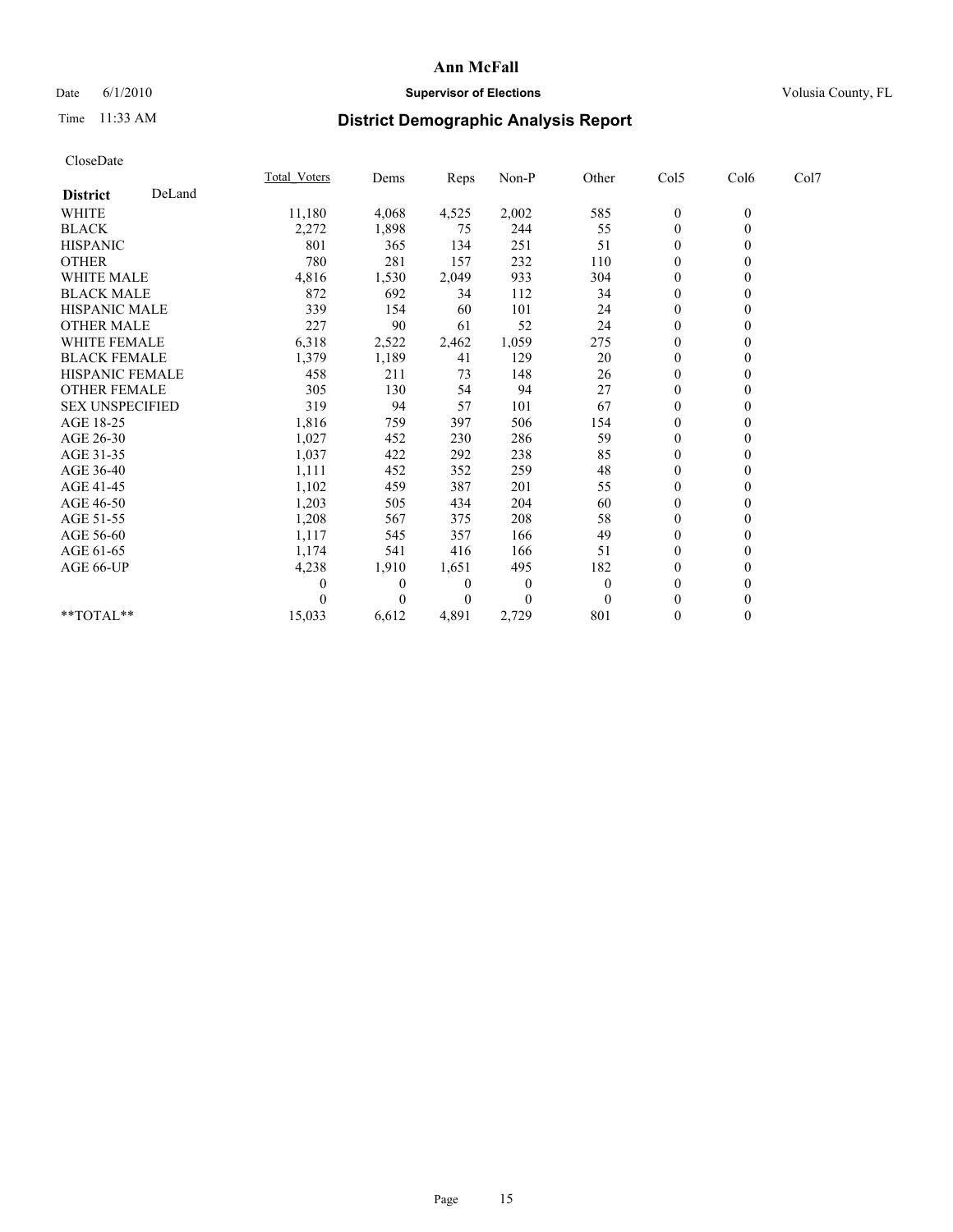## Date 6/1/2010 **Supervisor of Elections Supervisor of Elections** Volusia County, FL

# Time 11:33 AM **District Demographic Analysis Report**

|                        |         | Total Voters | Dems           | Reps         | Non-P    | Other | Col5             | Col6             | Col7 |  |
|------------------------|---------|--------------|----------------|--------------|----------|-------|------------------|------------------|------|--|
| <b>District</b>        | Deltona |              |                |              |          |       |                  |                  |      |  |
| <b>WHITE</b>           |         | 32,985       | 11,252         | 12,705       | 7,229    | 1,799 | $\boldsymbol{0}$ | $\boldsymbol{0}$ |      |  |
| <b>BLACK</b>           |         | 4,481        | 3,481          | 226          | 620      | 154   | $\Omega$         |                  |      |  |
| <b>HISPANIC</b>        |         | 11,543       | 5,812          | 1,842        | 3,526    | 363   | $\Omega$         |                  |      |  |
| <b>OTHER</b>           |         | 2,978        | 989            | 526          | 1,095    | 368   | $\theta$         |                  |      |  |
| <b>WHITE MALE</b>      |         | 15,328       | 4,685          | 6,202        | 3,501    | 940   | $\theta$         |                  |      |  |
| <b>BLACK MALE</b>      |         | 1,989        | 1,454          | 135          | 305      | 95    | $\Omega$         |                  |      |  |
| <b>HISPANIC MALE</b>   |         | 5,408        | 2,610          | 918          | 1,694    | 186   | $\theta$         |                  |      |  |
| <b>OTHER MALE</b>      |         | 981          | 357            | 212          | 349      | 63    | $\Omega$         |                  |      |  |
| WHITE FEMALE           |         | 17,479       | 6,504          | 6,436        | 3,687    | 852   | $\theta$         |                  |      |  |
| <b>BLACK FEMALE</b>    |         | 2,452        | 1,991          | 91           | 312      | 58    | $\theta$         |                  |      |  |
| <b>HISPANIC FEMALE</b> |         | 6,049        | 3,154          | 918          | 1,807    | 170   | $\Omega$         |                  |      |  |
| <b>OTHER FEMALE</b>    |         | 1,136        | 464            | 201          | 394      | 77    | $\theta$         |                  |      |  |
| <b>SEX UNSPECIFIED</b> |         | 1,165        | 315            | 186          | 421      | 243   | $\theta$         |                  |      |  |
| AGE 18-25              |         | 6,227        | 2,306          | 1,252        | 2,123    | 546   | $\theta$         |                  |      |  |
| AGE 26-30              |         | 4,125        | 1,485          | 919          | 1,441    | 280   | $\theta$         |                  |      |  |
| AGE 31-35              |         | 4,486        | 1,740          | 1,112        | 1,358    | 276   | $\theta$         |                  |      |  |
| AGE 36-40              |         | 4,637        | 1,739          | 1,377        | 1,263    | 258   | $\Omega$         |                  |      |  |
| AGE 41-45              |         | 4,839        | 1,895          | 1,516        | 1,192    | 236   | $\Omega$         |                  |      |  |
| AGE 46-50              |         | 5,390        | 2,087          | 1,827        | 1,268    | 208   | $\theta$         |                  |      |  |
| AGE 51-55              |         | 5,147        | 2,123          | 1,726        | 1,048    | 250   | $\Omega$         |                  |      |  |
| AGE 56-60              |         | 4,162        | 1,862          | 1,303        | 815      | 182   | $\theta$         |                  |      |  |
| AGE 61-65              |         | 3,687        | 1,643          | 1,186        | 701      | 157   | $\theta$         |                  |      |  |
| AGE 66-UP              |         | 9,286        | 4,654          | 3,081        | 1,260    | 291   | $\theta$         |                  |      |  |
|                        |         | 0            | $\overline{0}$ | $\mathbf{0}$ | $\bf{0}$ | 0     | $\theta$         |                  |      |  |
|                        |         |              | $\overline{0}$ | 0            | $\theta$ |       | $\theta$         |                  |      |  |
| $**TOTAL**$            |         | 51,987       | 21,534         | 15,299       | 12,470   | 2,684 | $\mathbf{0}$     | $\mathbf{0}$     |      |  |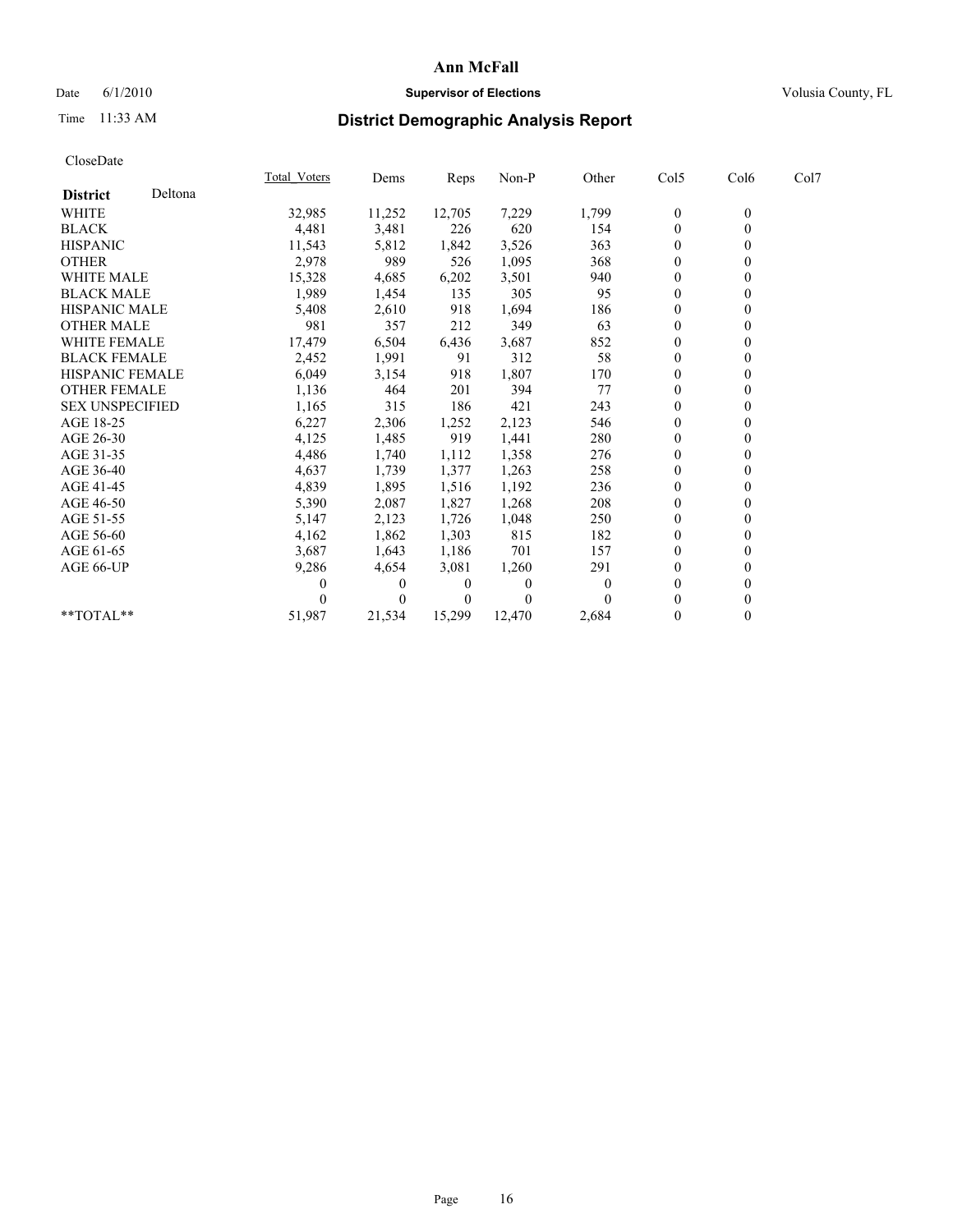## Date 6/1/2010 **Supervisor of Elections Supervisor of Elections** Volusia County, FL

# Time 11:33 AM **District Demographic Analysis Report**

| CloseDate              |           |                     |       |          |                |                |                  |                  |      |  |
|------------------------|-----------|---------------------|-------|----------|----------------|----------------|------------------|------------------|------|--|
|                        |           | <b>Total Voters</b> | Dems  | Reps     | $Non-P$        | Other          | Col5             | Col6             | Col7 |  |
| <b>District</b>        | Edgewater |                     |       |          |                |                |                  |                  |      |  |
| <b>WHITE</b>           |           | 12,794              | 4,922 | 4,301    | 3,069          | 502            | $\boldsymbol{0}$ | $\theta$         |      |  |
| <b>BLACK</b>           |           | 256                 | 200   | 11       | 37             | 8              | 0                | $\theta$         |      |  |
| <b>HISPANIC</b>        |           | 162                 | 76    | 33       | 44             | 9              | $\theta$         | 0                |      |  |
| <b>OTHER</b>           |           | 456                 | 135   | 86       | 175            | 60             | $\boldsymbol{0}$ | $\boldsymbol{0}$ |      |  |
| WHITE MALE             |           | 5,784               | 1,993 | 2,106    | 1,431          | 254            | 0                | 0                |      |  |
| <b>BLACK MALE</b>      |           | 127                 | 96    | 6        | 21             | 4              | $\theta$         | $\theta$         |      |  |
| HISPANIC MALE          |           | 68                  | 30    | 13       | 20             |                | 0                | 0                |      |  |
| <b>OTHER MALE</b>      |           | 147                 | 51    | 39       | 50             |                | $\boldsymbol{0}$ | 0                |      |  |
| WHITE FEMALE           |           | 6,940               | 2,903 | 2,167    | 1,624          | 246            | $\boldsymbol{0}$ | 0                |      |  |
| <b>BLACK FEMALE</b>    |           | 124                 | 101   | 5        | 15             | 3              | $\theta$         | 0                |      |  |
| <b>HISPANIC FEMALE</b> |           | 91                  | 45    | 20       | 22             |                | $\theta$         | 0                |      |  |
| OTHER FEMALE           |           | 165                 | 61    | 34       | 60             | 10             | 0                | 0                |      |  |
| <b>SEX UNSPECIFIED</b> |           | 222                 | 53    | 41       | 82             | 46             | $\theta$         | 0                |      |  |
| AGE 18-25              |           | 1,166               | 372   | 256      | 450            | 88             | $\mathbf{0}$     | 0                |      |  |
| AGE 26-30              |           | 827                 | 269   | 214      | 294            | 50             | $\boldsymbol{0}$ | 0                |      |  |
| AGE 31-35              |           | 882                 | 292   | 246      | 302            | 42             | $\mathbf{0}$     | 0                |      |  |
| AGE 36-40              |           | 954                 | 315   | 272      | 324            | 43             | 0                | 0                |      |  |
| AGE 41-45              |           | 966                 | 341   | 341      | 252            | 32             | $\theta$         | 0                |      |  |
| AGE 46-50              |           | 1,241               | 480   | 411      | 299            | 51             | 0                | 0                |      |  |
| AGE 51-55              |           | 1,319               | 492   | 482      | 301            | 44             | 0                | 0                |      |  |
| AGE 56-60              |           | 1,261               | 535   | 410      | 277            | 39             | 0                | 0                |      |  |
| AGE 61-65              |           | 1,256               | 517   | 421      | 255            | 63             | $\boldsymbol{0}$ | 0                |      |  |
| AGE 66-UP              |           | 3,796               | 1,720 | 1,378    | 571            | 127            | 0                | 0                |      |  |
|                        |           |                     | 0     | $\theta$ | $\overline{0}$ | $\overline{0}$ | 0                | 0                |      |  |
|                        |           |                     | 0     | $\theta$ | $\theta$       | $\Omega$       |                  |                  |      |  |
| $*$ TOTAL $*$          |           | 13,668              | 5,333 | 4,431    | 3,325          | 579            | 0                | 0                |      |  |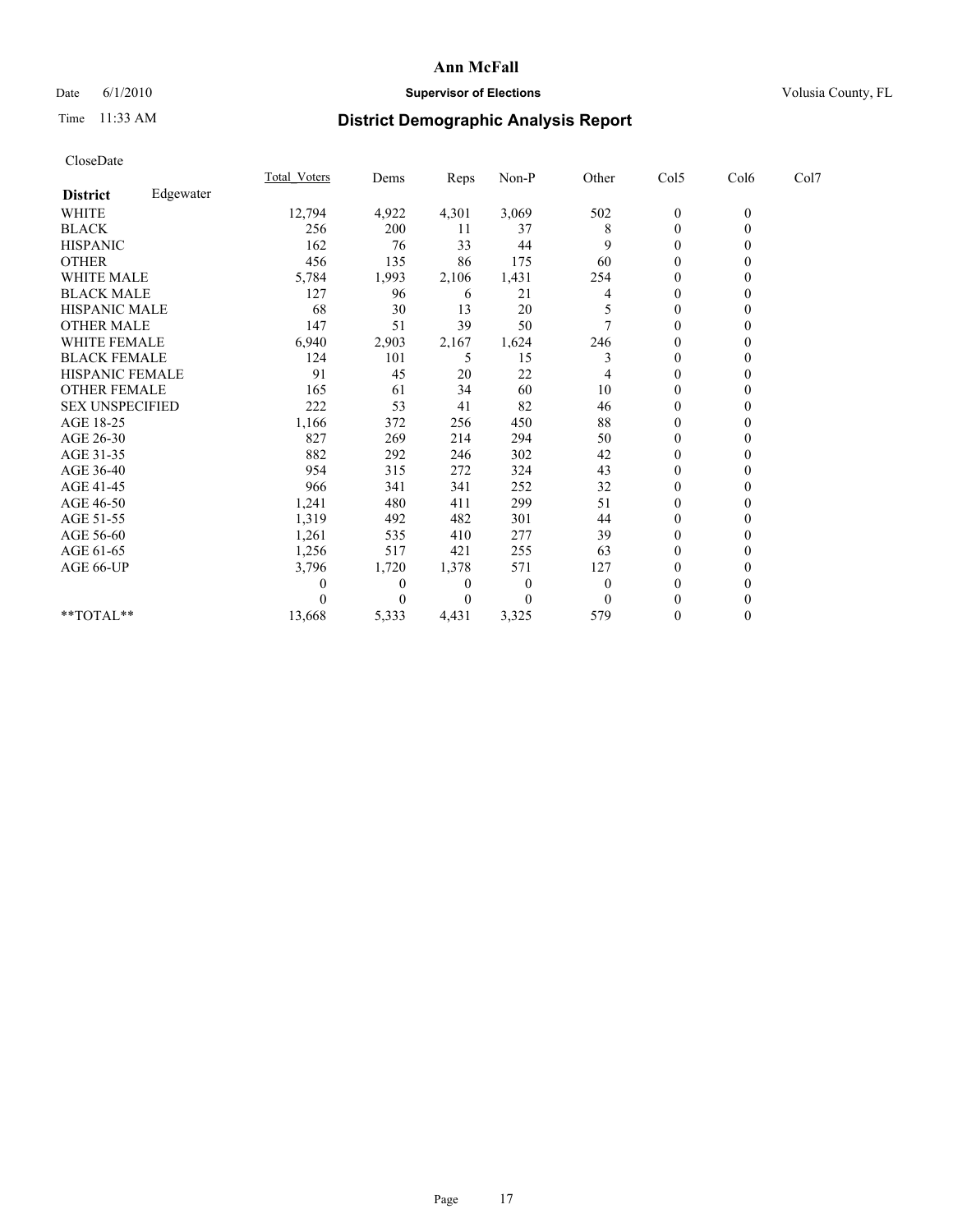## Date 6/1/2010 **Supervisor of Elections Supervisor of Elections** Volusia County, FL

# Time 11:33 AM **District Demographic Analysis Report**

|                        |            | <b>Total Voters</b> | Dems         | <b>Reps</b>      | $Non-P$  | Other        | Col5             | Col6             | Col7 |  |
|------------------------|------------|---------------------|--------------|------------------|----------|--------------|------------------|------------------|------|--|
| <b>District</b>        | Holly Hill |                     |              |                  |          |              |                  |                  |      |  |
| <b>WHITE</b>           |            | 5,520               | 2,352        | 1,667            | 1,233    | 268          | $\boldsymbol{0}$ | $\boldsymbol{0}$ |      |  |
| <b>BLACK</b>           |            | 720                 | 591          | 24               | 95       | 10           | $\mathbf{0}$     |                  |      |  |
| <b>HISPANIC</b>        |            | 140                 | 72           | 25               | 37       | 6            | $\theta$         |                  |      |  |
| <b>OTHER</b>           |            | 331                 | 122          | 55               | 116      | 38           | $\overline{0}$   |                  |      |  |
| <b>WHITE MALE</b>      |            | 2,482               | 926          | 817              | 613      | 126          | $\theta$         |                  |      |  |
| <b>BLACK MALE</b>      |            | 259                 | 201          | 10               | 42       | 6            | $\theta$         |                  |      |  |
| HISPANIC MALE          |            | 66                  | 26           | 16               | 21       |              | $\theta$         |                  |      |  |
| <b>OTHER MALE</b>      |            | 95                  | 31           | 20               | 34       | 10           | $\theta$         |                  |      |  |
| WHITE FEMALE           |            | 3,006               | 1,414        | 844              | 613      | 135          | $\theta$         |                  |      |  |
| <b>BLACK FEMALE</b>    |            | 458                 | 388          | 14               | 52       | 4            | $\theta$         |                  |      |  |
| HISPANIC FEMALE        |            | 74                  | 46           | 9                | 16       | 3            | $\mathbf{0}$     |                  |      |  |
| <b>OTHER FEMALE</b>    |            | 136                 | 62           | 27               | 43       | 4            | $\theta$         |                  |      |  |
| <b>SEX UNSPECIFIED</b> |            | 135                 | 43           | 14               | 47       | 31           | $\overline{0}$   |                  |      |  |
| AGE 18-25              |            | 698                 | 309          | 124              | 204      | 61           | $\theta$         |                  |      |  |
| AGE 26-30              |            | 481                 | 199          | 104              | 160      | 18           | $\theta$         |                  |      |  |
| AGE 31-35              |            | 435                 | 193          | 84               | 134      | 24           | $\overline{0}$   |                  |      |  |
| AGE 36-40              |            | 442                 | 186          | 101              | 133      | 22           | $\Omega$         |                  |      |  |
| AGE 41-45              |            | 546                 | 219          | 158              | 141      | 28           | $\theta$         |                  |      |  |
| AGE 46-50              |            | 655                 | 280          | 178              | 153      | 44           | $\overline{0}$   |                  |      |  |
| AGE 51-55              |            | 629                 | 310          | 155              | 134      | 30           | $\theta$         |                  |      |  |
| AGE 56-60              |            | 619                 | 307          | 163              | 130      | 19           | $\theta$         |                  |      |  |
| AGE 61-65              |            | 506                 | 253          | 125              | 104      | 24           | $\theta$         |                  |      |  |
| AGE 66-UP              |            | 1,700               | 881          | 579              | 188      | 52           | $\mathbf{0}$     |                  |      |  |
|                        |            | 0                   | $\mathbf{0}$ | $\boldsymbol{0}$ | $\theta$ | $\mathbf{0}$ | $\theta$         |                  |      |  |
|                        |            |                     | $\Omega$     | $\overline{0}$   | $\theta$ | $\theta$     | $\theta$         |                  |      |  |
| **TOTAL**              |            | 6,711               | 3,137        | 1,771            | 1,481    | 322          | $\mathbf{0}$     | $\Omega$         |      |  |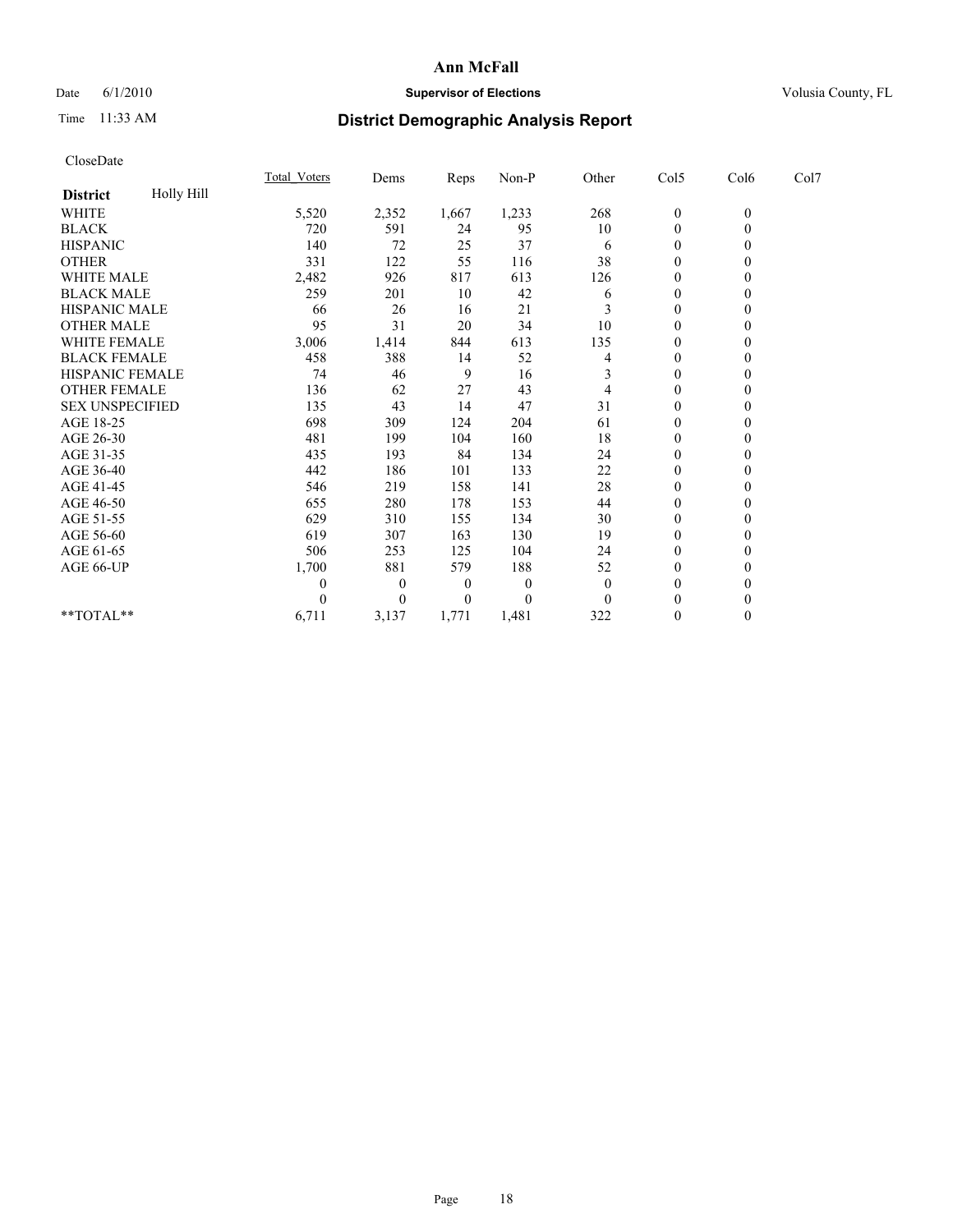## Date 6/1/2010 **Supervisor of Elections Supervisor of Elections** Volusia County, FL

# Time 11:33 AM **District Demographic Analysis Report**

|                        |            | Total Voters | Dems     | Reps     | $Non-P$  | Other          | Col5         | Col6         | Col7 |  |
|------------------------|------------|--------------|----------|----------|----------|----------------|--------------|--------------|------|--|
| <b>District</b>        | Lake Helen |              |          |          |          |                |              |              |      |  |
| <b>WHITE</b>           |            | 1,561        | 624      | 561      | 300      | 76             | $\mathbf{0}$ | $\mathbf{0}$ |      |  |
| <b>BLACK</b>           |            | 177          | 156      |          | 12       | 2              | $\theta$     |              |      |  |
| <b>HISPANIC</b>        |            | 29           | 11       | 10       | 3        |                | $\Omega$     |              |      |  |
| <b>OTHER</b>           |            | 58           | 20       | 14       | 18       | 6              | $\theta$     |              |      |  |
| <b>WHITE MALE</b>      |            | 698          | 249      | 276      | 137      | 36             | 0            |              |      |  |
| <b>BLACK MALE</b>      |            | 77           | 68       |          | 5        |                | 0            |              |      |  |
| <b>HISPANIC MALE</b>   |            | 9            | 2        |          | $\theta$ | 2              | $\theta$     |              |      |  |
| <b>OTHER MALE</b>      |            | 17           |          |          | 6        | $\overline{c}$ | 0            |              |      |  |
| WHITE FEMALE           |            | 853          | 373      | 280      | 160      | 40             | 0            |              |      |  |
| <b>BLACK FEMALE</b>    |            | 100          | 88       |          |          |                | $\theta$     |              |      |  |
| HISPANIC FEMALE        |            | 20           | 9        |          |          |                | 0            |              |      |  |
| <b>OTHER FEMALE</b>    |            | 23           | 12       |          | 6        |                | $\Omega$     |              |      |  |
| <b>SEX UNSPECIFIED</b> |            | 28           | 3        | 13       | 9        |                | $\theta$     |              |      |  |
| AGE 18-25              |            | 174          | 61       | 45       | 53       | 15             | 0            |              |      |  |
| AGE 26-30              |            | 96           | 33       | 26       | 31       | 6              | $\Omega$     |              |      |  |
| AGE 31-35              |            | 100          | 37       | 28       | 27       | 8              | $\theta$     |              |      |  |
| AGE 36-40              |            | 117          | 40       | 34       | 32       | 11             | 0            |              |      |  |
| AGE 41-45              |            | 128          | 57       | 45       | 17       | 9              | 0            |              |      |  |
| AGE 46-50              |            | 193          | 76       | 69       | 39       | 9              | $\theta$     |              |      |  |
| AGE 51-55              |            | 215          | 97       | 73       | 34       | 11             |              |              |      |  |
| AGE 56-60              |            | 186          | 94       | 57       | 29       | 6              | $\Omega$     |              |      |  |
| AGE 61-65              |            | 167          | 89       | 55       | 21       | 2              | $\Omega$     |              |      |  |
| AGE 66-UP              |            | 449          | 227      | 160      | 50       | 12             |              |              |      |  |
|                        |            |              | $\theta$ | 0        | $\theta$ |                | 0            |              |      |  |
|                        |            |              | $\theta$ | $\theta$ | $\Omega$ |                |              |              |      |  |
| $**TOTAL**$            |            | 1,825        | 811      | 592      | 333      | 89             | $\theta$     |              |      |  |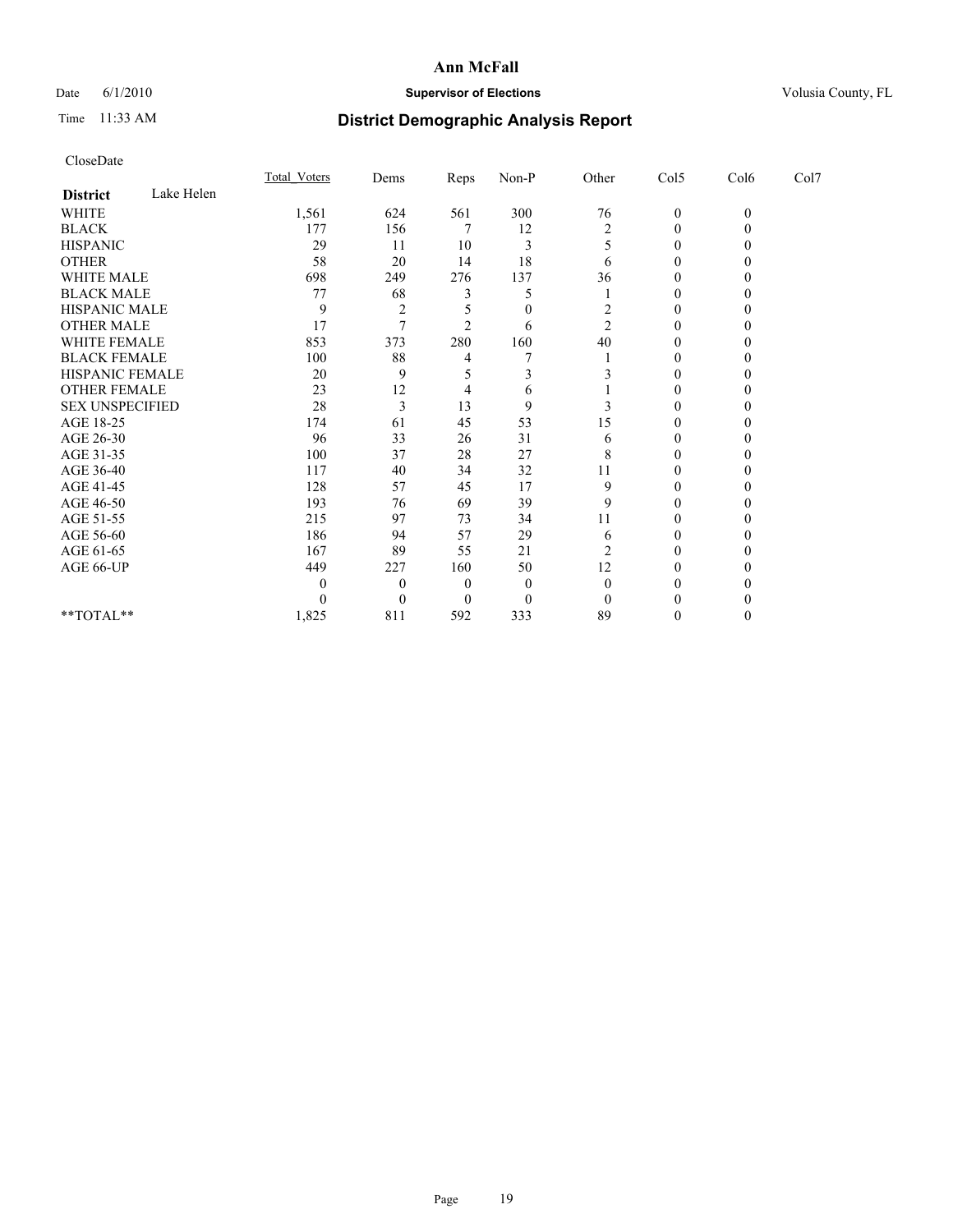## Date 6/1/2010 **Supervisor of Elections Supervisor of Elections** Volusia County, FL

# Time 11:33 AM **District Demographic Analysis Report**

| CloseDate              |                  |          |       |          |                |                  |                |      |
|------------------------|------------------|----------|-------|----------|----------------|------------------|----------------|------|
|                        | Total Voters     | Dems     | Reps  | Non-P    | Other          | Col5             | Col6           | Col7 |
| <b>District</b>        | New Smyrna Beach |          |       |          |                |                  |                |      |
| <b>WHITE</b>           | 14,928           | 5,226    | 5,974 | 3,113    | 615            | $\boldsymbol{0}$ | $\mathbf{0}$   |      |
| <b>BLACK</b>           | 745              | 628      | 24    | 79       | 14             | $\boldsymbol{0}$ | $\overline{0}$ |      |
| <b>HISPANIC</b>        | 182              | 63       | 48    | 62       | 9              | $\theta$         | $\Omega$       |      |
| <b>OTHER</b>           | 569              | 141      | 115   | 201      | 112            | $\mathbf{0}$     | $\mathbf{0}$   |      |
| WHITE MALE             | 6,821            | 2,083    | 2,830 | 1,580    | 328            | 0                | $\theta$       |      |
| <b>BLACK MALE</b>      | 316              | 246      | 10    | 50       | 10             | $\overline{0}$   | $\theta$       |      |
| <b>HISPANIC MALE</b>   | 90               | 25       | 21    | 38       | 6              | 0                | $\Omega$       |      |
| <b>OTHER MALE</b>      | 162              | 45       | 43    | 65       | 9              | $\boldsymbol{0}$ | $\Omega$       |      |
| <b>WHITE FEMALE</b>    | 8,007            | 3,104    | 3,109 | 1,508    | 286            | $\boldsymbol{0}$ | $\mathbf{0}$   |      |
| <b>BLACK FEMALE</b>    | 424              | 377      | 14    | 29       | 4              | $\boldsymbol{0}$ | $\Omega$       |      |
| <b>HISPANIC FEMALE</b> | 92               | 38       | 27    | 24       | 3              | $\mathbf{0}$     | $\mathbf{0}$   |      |
| <b>OTHER FEMALE</b>    | 206              | 68       | 55    | 66       | 17             | $\boldsymbol{0}$ | $\Omega$       |      |
| <b>SEX UNSPECIFIED</b> | 306              | 72       | 52    | 95       | 87             | $\boldsymbol{0}$ | $\Omega$       |      |
| AGE 18-25              | 1,091            | 372      | 232   | 388      | 99             | $\overline{0}$   | $\Omega$       |      |
| AGE 26-30              | 814              | 290      | 217   | 255      | 52             | $\boldsymbol{0}$ | $\Omega$       |      |
| AGE 31-35              | 783              | 253      | 233   | 250      | 47             | $\boldsymbol{0}$ | $\mathbf{0}$   |      |
| AGE 36-40              | 859              | 299      | 268   | 240      | 52             | $\boldsymbol{0}$ | $\Omega$       |      |
| AGE 41-45              | 900              | 301      | 329   | 227      | 43             | $\boldsymbol{0}$ | $\theta$       |      |
| AGE 46-50              | 1,219            | 412      | 484   | 269      | 54             | $\boldsymbol{0}$ | $\Omega$       |      |
| AGE 51-55              | 1,485            | 605      | 515   | 304      | 61             | 0                | $\Omega$       |      |
| AGE 56-60              | 1,622            | 642      | 586   | 326      | 68             | $\boldsymbol{0}$ | $\Omega$       |      |
| AGE 61-65              | 1,695            | 636      | 666   | 334      | 59             | $\theta$         | $\Omega$       |      |
| AGE 66-UP              | 5,956            | 2,248    | 2,631 | 862      | 215            | 0                | $\theta$       |      |
|                        | 0                | $\theta$ | 0     | $\theta$ | $\overline{0}$ | $\overline{0}$   | $\Omega$       |      |
|                        | 0                | $\theta$ | 0     | $\Omega$ | $\Omega$       | $\theta$         | $\theta$       |      |
| **TOTAL**              | 16,424           | 6,058    | 6,161 | 3,455    | 750            | $\boldsymbol{0}$ | $\theta$       |      |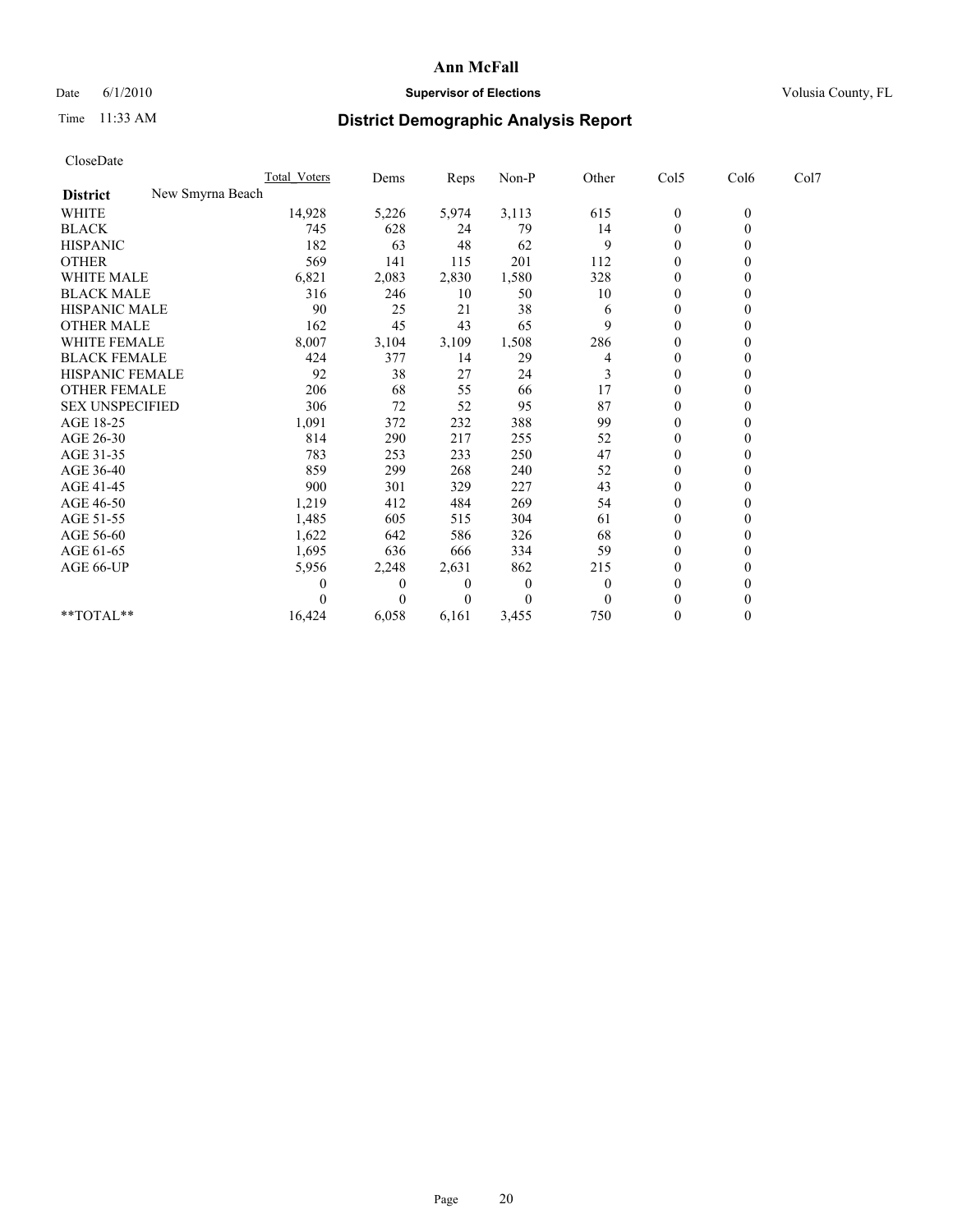## Date 6/1/2010 **Supervisor of Elections Supervisor of Elections** Volusia County, FL

# Time 11:33 AM **District Demographic Analysis Report**

|                        |          | Total Voters | Dems         | Reps     | Non-P    | Other | Col5           | Col6     | Col7 |  |
|------------------------|----------|--------------|--------------|----------|----------|-------|----------------|----------|------|--|
| <b>District</b>        | Oak Hill |              |              |          |          |       |                |          |      |  |
| <b>WHITE</b>           |          | 1,056        | 400          | 392      | 230      | 34    | $\overline{0}$ | $\theta$ |      |  |
| <b>BLACK</b>           |          | 168          | 147          |          | 15       |       | $\theta$       |          |      |  |
| <b>HISPANIC</b>        |          | 5            | 4            |          | $\Omega$ | 0     | 0              |          |      |  |
| <b>OTHER</b>           |          | 38           | 9            | 8        | 13       | 8     | 0              |          |      |  |
| <b>WHITE MALE</b>      |          | 511          | 171          | 203      | 116      | 21    |                |          |      |  |
| <b>BLACK MALE</b>      |          | 74           | 63           |          |          |       | 0              |          |      |  |
| HISPANIC MALE          |          |              | $\mathbf{0}$ |          |          |       | 0              |          |      |  |
| <b>OTHER MALE</b>      |          | 18           | 4            |          | 8        |       |                |          |      |  |
| WHITE FEMALE           |          | 537          | 228          | 184      | 112      | 13    | $\Omega$       |          |      |  |
| <b>BLACK FEMALE</b>    |          | 93           | 84           |          | 8        | 0     | $\theta$       |          |      |  |
| HISPANIC FEMALE        |          | 4            |              | 0        |          | 0     |                |          |      |  |
| <b>OTHER FEMALE</b>    |          | 15           |              | 3        |          |       | 0              |          |      |  |
| <b>SEX UNSPECIFIED</b> |          | 14           |              | 6        | 3        |       |                |          |      |  |
| AGE 18-25              |          | 84           | 41           | 15       | 20       | 8     |                |          |      |  |
| AGE 26-30              |          | 64           | 35           | 14       | 15       |       | 0              |          |      |  |
| AGE 31-35              |          | 50           | 12           | 21       | 16       |       |                |          |      |  |
| AGE 36-40              |          | 68           | 33           | 19       | 13       |       |                |          |      |  |
| AGE 41-45              |          | 92           | 40           | 30       | 19       |       | 0              |          |      |  |
| AGE 46-50              |          | 103          | 45           | 34       | 20       |       | 0              |          |      |  |
| AGE 51-55              |          | 145          | 69           | 41       | 29       | 6     | 0              |          |      |  |
| AGE 56-60              |          | 126          | 55           | 42       | 25       |       | $\Omega$       |          |      |  |
| AGE 61-65              |          | 145          | 60           | 42       | 35       | 8     | 0              |          |      |  |
| AGE 66-UP              |          | 390          | 170          | 148      | 66       | 6     |                |          |      |  |
|                        |          | 0            | $\Omega$     | $\theta$ | $\Omega$ |       |                |          |      |  |
|                        |          |              |              | $\Omega$ | $\theta$ |       |                |          |      |  |
| **TOTAL**              |          | 1,267        | 560          | 406      | 258      | 43    | 0              |          |      |  |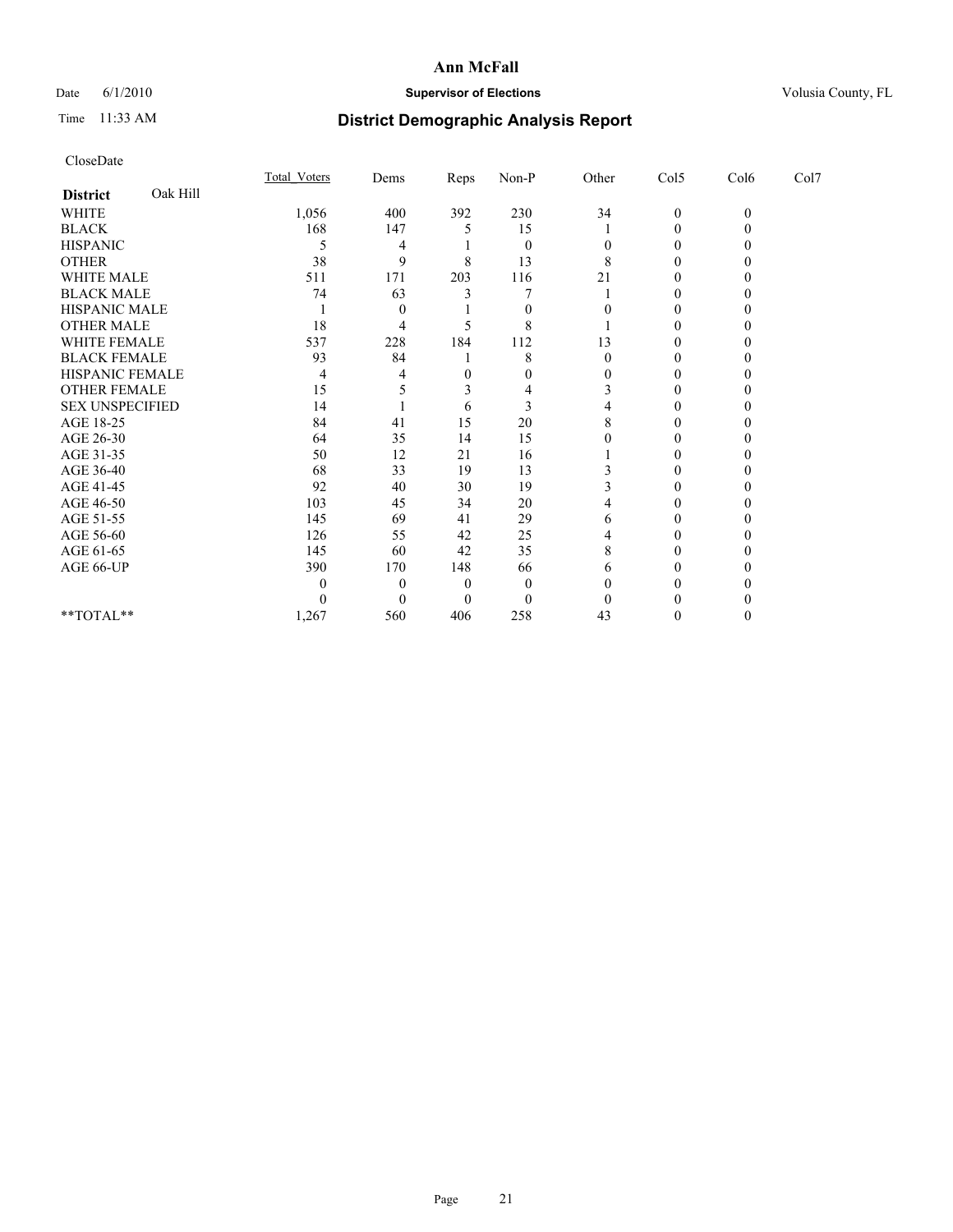## Date 6/1/2010 **Supervisor of Elections Supervisor of Elections** Volusia County, FL

# Time 11:33 AM **District Demographic Analysis Report**

| CloseDate              |             |              |          |       |          |              |                  |                  |      |  |
|------------------------|-------------|--------------|----------|-------|----------|--------------|------------------|------------------|------|--|
|                        |             | Total Voters | Dems     | Reps  | $Non-P$  | Other        | Col5             | Col6             | Col7 |  |
| <b>District</b>        | Orange City |              |          |       |          |              |                  |                  |      |  |
| <b>WHITE</b>           |             | 4,810        | 1,703    | 1,969 | 904      | 234          | $\boldsymbol{0}$ | $\boldsymbol{0}$ |      |  |
| <b>BLACK</b>           |             | 297          | 232      | 10    | 44       | 11           | $\boldsymbol{0}$ | $\boldsymbol{0}$ |      |  |
| <b>HISPANIC</b>        |             | 579          | 279      | 94    | 189      | 17           | $\theta$         | 0                |      |  |
| <b>OTHER</b>           |             | 265          | 96       | 62    | 84       | 23           | $\theta$         | $\boldsymbol{0}$ |      |  |
| <b>WHITE MALE</b>      |             | 2,065        | 660      | 873   | 408      | 124          | $\mathbf{0}$     | 0                |      |  |
| <b>BLACK MALE</b>      |             | 108          | 74       | 6     | 22       | 6            | $\mathbf{0}$     | 0                |      |  |
| <b>HISPANIC MALE</b>   |             | 247          | 119      | 44    | 77       |              | $\boldsymbol{0}$ | 0                |      |  |
| <b>OTHER MALE</b>      |             | 89           | 34       | 24    | 28       | 3            | $\theta$         | 0                |      |  |
| <b>WHITE FEMALE</b>    |             | 2,721        | 1,034    | 1,088 | 490      | 109          | $\mathbf{0}$     | $\boldsymbol{0}$ |      |  |
| <b>BLACK FEMALE</b>    |             | 187          | 156      | 4     | 22       | 5            | $\theta$         | 0                |      |  |
| <b>HISPANIC FEMALE</b> |             | 331          | 160      | 49    | 112      | 10           | $\mathbf{0}$     | $\theta$         |      |  |
| <b>OTHER FEMALE</b>    |             | 102          | 43       | 24    | 27       | 8            | $\theta$         | 0                |      |  |
| <b>SEX UNSPECIFIED</b> |             | 101          | 30       | 23    | 35       | 13           | $\theta$         | 0                |      |  |
| AGE 18-25              |             | 483          | 166      | 122   | 161      | 34           | $\theta$         | 0                |      |  |
| AGE 26-30              |             | 396          | 129      | 123   | 114      | 30           | $\theta$         | 0                |      |  |
| AGE 31-35              |             | 377          | 136      | 107   | 113      | 21           | $\theta$         | 0                |      |  |
| AGE 36-40              |             | 349          | 130      | 113   | 88       | 18           | $\Omega$         | 0                |      |  |
| AGE 41-45              |             | 378          | 141      | 118   | 106      | 13           | $\theta$         | 0                |      |  |
| AGE 46-50              |             | 418          | 149      | 145   | 101      | 23           | $\theta$         | 0                |      |  |
| AGE 51-55              |             | 432          | 178      | 151   | 85       | 18           | $\theta$         | 0                |      |  |
| AGE 56-60              |             | 450          | 201      | 133   | 96       | 20           | $\theta$         | 0                |      |  |
| AGE 61-65              |             | 450          | 184      | 169   | 74       | 23           | $\theta$         | $\theta$         |      |  |
| AGE 66-UP              |             | 2,218        | 896      | 954   | 283      | 85           | $\boldsymbol{0}$ | 0                |      |  |
|                        |             | 0            | $\theta$ | 0     | $\theta$ | $\mathbf{0}$ | $\theta$         | 0                |      |  |
|                        |             |              | 0        | 0     | $\theta$ | $\theta$     | 0                | 0                |      |  |
| **TOTAL**              |             | 5,951        | 2,310    | 2,135 | 1,221    | 285          | $\Omega$         | $\theta$         |      |  |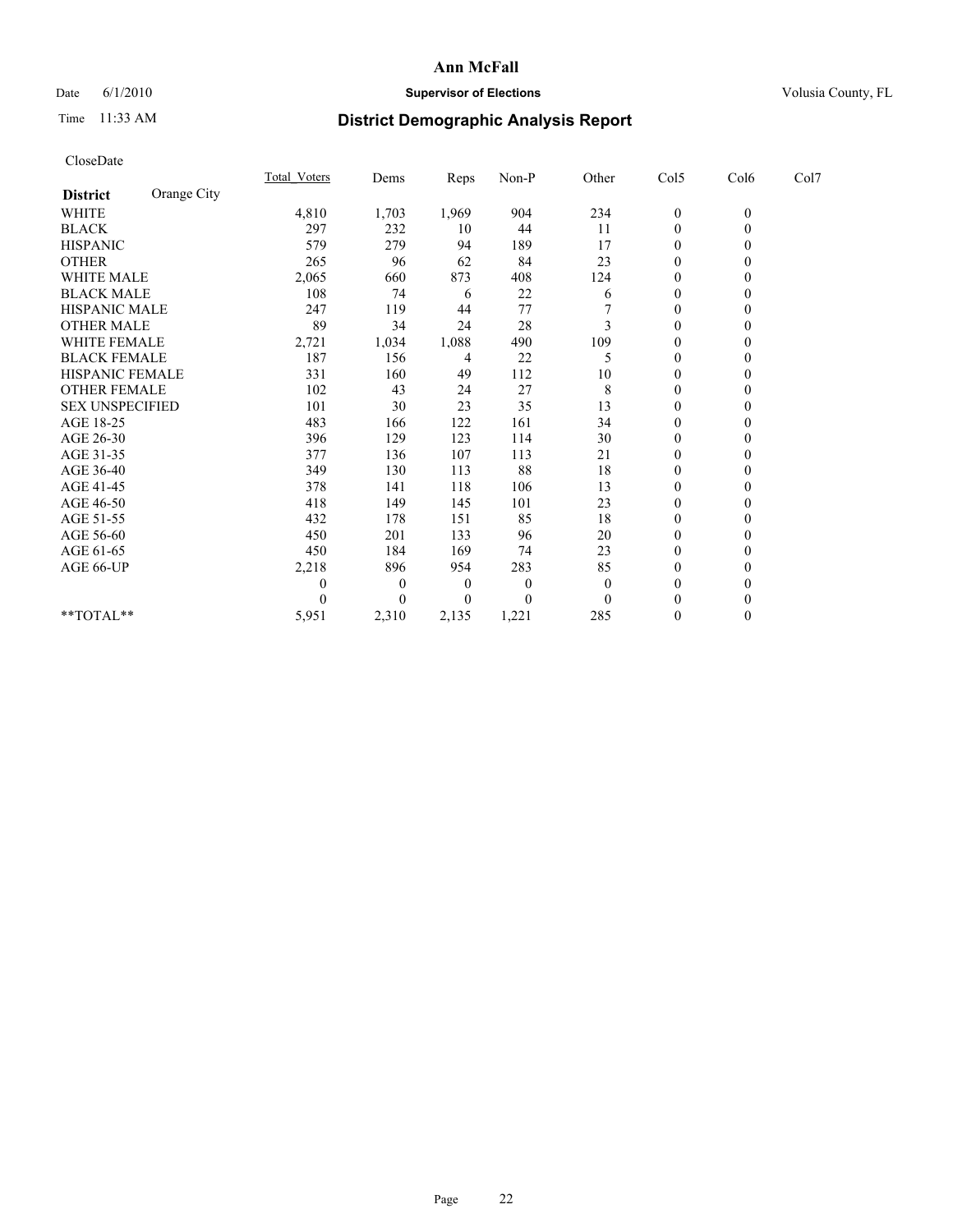## Date 6/1/2010 **Supervisor of Elections Supervisor of Elections** Volusia County, FL

## Time 11:33 AM **District Demographic Analysis Report**

| CloseDate              |              |              |        |        |                  |                |                  |                |      |  |
|------------------------|--------------|--------------|--------|--------|------------------|----------------|------------------|----------------|------|--|
|                        |              | Total Voters | Dems   | Reps   | Non-P            | Other          | Col5             | Col6           | Col7 |  |
| <b>District</b>        | Ormond Beach |              |        |        |                  |                |                  |                |      |  |
| WHITE                  |              | 24,801       | 8,935  | 10,459 | 4,521            | 886            | $\boldsymbol{0}$ | $\overline{0}$ |      |  |
| <b>BLACK</b>           |              | 754          | 578    | 52     | 100              | 24             | $\boldsymbol{0}$ | $\overline{0}$ |      |  |
| <b>HISPANIC</b>        |              | 431          | 180    | 117    | 122              | 12             | $\Omega$         | 0              |      |  |
| <b>OTHER</b>           |              | 1,378        | 474    | 357    | 420              | 127            | $\boldsymbol{0}$ | $\mathbf{0}$   |      |  |
| <b>WHITE MALE</b>      |              | 11,148       | 3,595  | 4,932  | 2,165            | 456            | 0                | 0              |      |  |
| <b>BLACK MALE</b>      |              | 338          | 250    | 27     | 49               | 12             | $\boldsymbol{0}$ | $\theta$       |      |  |
| <b>HISPANIC MALE</b>   |              | 182          | 61     | 58     | 55               | 8              | $\boldsymbol{0}$ | 0              |      |  |
| <b>OTHER MALE</b>      |              | 498          | 158    | 146    | 175              | 19             | $\theta$         | 0              |      |  |
| WHITE FEMALE           |              | 13,521       | 5,302  | 5,483  | 2,314            | 422            | $\boldsymbol{0}$ | 0              |      |  |
| <b>BLACK FEMALE</b>    |              | 409          | 322    | 25     | 51               | 11             | 0                | 0              |      |  |
| <b>HISPANIC FEMALE</b> |              | 243          | 117    | 55     | 67               | 4              | $\boldsymbol{0}$ | 0              |      |  |
| <b>OTHER FEMALE</b>    |              | 558          | 229    | 161    | 148              | 20             | $\boldsymbol{0}$ | 0              |      |  |
| <b>SEX UNSPECIFIED</b> |              | 467          | 133    | 98     | 139              | 97             | $\theta$         | 0              |      |  |
| AGE 18-25              |              | 2,187        | 779    | 673    | 583              | 152            | $\boldsymbol{0}$ | 0              |      |  |
| AGE 26-30              |              | 1,220        | 416    | 377    | 373              | 54             | $\theta$         | 0              |      |  |
| AGE 31-35              |              | 1,284        | 408    | 427    | 378              | 71             | $\boldsymbol{0}$ | 0              |      |  |
| AGE 36-40              |              | 1,545        | 482    | 612    | 364              | 87             | 0                | 0              |      |  |
| AGE 41-45              |              | 1,997        | 602    | 892    | 430              | 73             | $\theta$         | 0              |      |  |
| AGE 46-50              |              | 2,448        | 817    | 1,082  | 479              | 70             | $\boldsymbol{0}$ | 0              |      |  |
| AGE 51-55              |              | 2,676        | 993    | 1,140  | 467              | 76             | 0                | 0              |      |  |
| AGE 56-60              |              | 2,613        | 1,055  | 994    | 474              | 90             | $\boldsymbol{0}$ | 0              |      |  |
| AGE 61-65              |              | 2,661        | 1,058  | 1,074  | 437              | 92             | $\theta$         | 0              |      |  |
| AGE 66-UP              |              | 8,733        | 3,557  | 3,714  | 1,178            | 284            | 0                | 0              |      |  |
|                        |              | 0            | 0      | 0      | $\boldsymbol{0}$ | $\overline{0}$ | 0                | 0              |      |  |
|                        |              |              | 0      | 0      | $\theta$         | $\Omega$       | 0                | 0              |      |  |
| $*$ $TOTAI.**$         |              | 27,364       | 10,167 | 10,985 | 5,163            | 1,049          | 0                | $\mathbf{0}$   |      |  |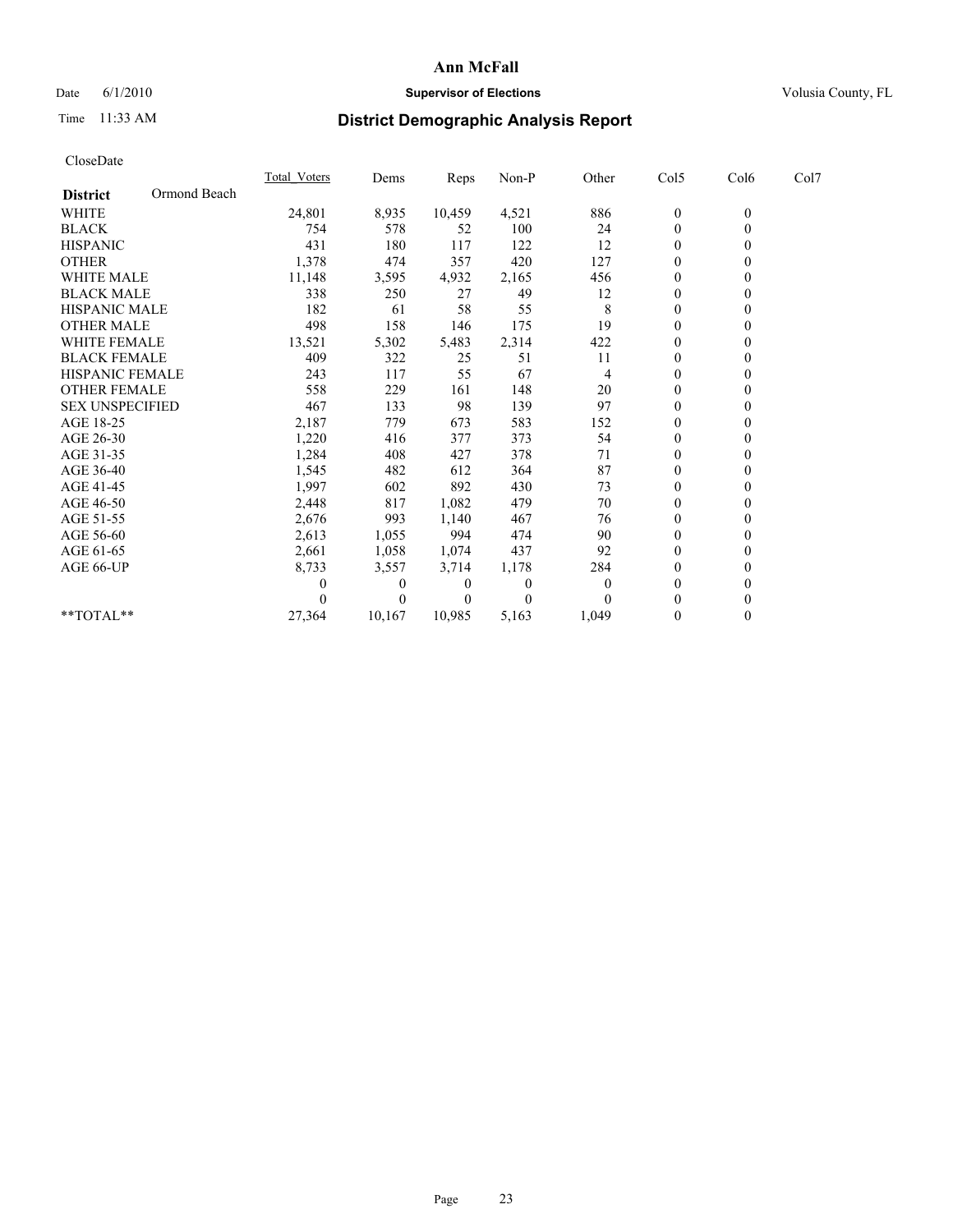## Date 6/1/2010 **Supervisor of Elections Supervisor of Elections** Volusia County, FL

# Time 11:33 AM **District Demographic Analysis Report**

| CloseDate              |         |                     |          |                |                |                |                  |              |      |  |
|------------------------|---------|---------------------|----------|----------------|----------------|----------------|------------------|--------------|------|--|
|                        |         | <b>Total Voters</b> | Dems     | Reps           | Non-P          | Other          | Col5             | Col6         | Col7 |  |
| <b>District</b>        | Pierson |                     |          |                |                |                |                  |              |      |  |
| <b>WHITE</b>           |         | 527                 | 222      | 210            | 77             | 18             | $\boldsymbol{0}$ | $\mathbf{0}$ |      |  |
| <b>BLACK</b>           |         | 58                  | 48       | 4              | 5              |                | $\boldsymbol{0}$ | $\theta$     |      |  |
| <b>HISPANIC</b>        |         | 88                  | 35       | 5              | 45             | 3              | 0                | $_{0}$       |      |  |
| <b>OTHER</b>           |         | 22                  | 4        | $\overline{2}$ | 15             |                | $\theta$         | 0            |      |  |
| WHITE MALE             |         | 252                 | 100      | 108            | 31             | 13             | 0                | 0            |      |  |
| <b>BLACK MALE</b>      |         | 27                  | 22       | 2              | 3              | $\theta$       | 0                | 0            |      |  |
| HISPANIC MALE          |         | 40                  | 21       |                | 17             |                | 0                | 0            |      |  |
| <b>OTHER MALE</b>      |         | 9                   |          | $\overline{c}$ | 6              | $\theta$       | $\boldsymbol{0}$ | 0            |      |  |
| WHITE FEMALE           |         | 273                 | 122      | 101            | 45             |                | 0                | 0            |      |  |
| <b>BLACK FEMALE</b>    |         | 31                  | 26       | 2              | $\overline{2}$ |                | 0                |              |      |  |
| HISPANIC FEMALE        |         | 46                  | 14       | 4              | 26             | $\overline{c}$ | $\theta$         | 0            |      |  |
| <b>OTHER FEMALE</b>    |         | 5                   | 3        | 0              | 2              | $\theta$       | $\boldsymbol{0}$ | 0            |      |  |
| <b>SEX UNSPECIFIED</b> |         | 12                  | $\theta$ |                | 10             |                | 0                | 0            |      |  |
| AGE 18-25              |         | 82                  | 23       | 16             | 39             | 4              | 0                | 0            |      |  |
| AGE 26-30              |         | 63                  | 23       | 17             | 23             | $\theta$       | $\theta$         | 0            |      |  |
| AGE 31-35              |         | 47                  | 14       | 14             | 15             | 4              | 0                | 0            |      |  |
| AGE 36-40              |         | 48                  | 20       | 18             | 8              | 2              | 0                |              |      |  |
| AGE 41-45              |         | 40                  | 16       | 10             | 12             | $\overline{c}$ | 0                | 0            |      |  |
| AGE 46-50              |         | 66                  | 33       | 22             | 8              | 3              | 0                | 0            |      |  |
| AGE 51-55              |         | 76                  | 34       | 29             | 11             | $\overline{c}$ | 0                | 0            |      |  |
| AGE 56-60              |         | 70                  | 33       | 28             | 8              |                | $\theta$         | 0            |      |  |
| AGE 61-65              |         | 50                  | 30       | 13             | 6              |                | 0                | 0            |      |  |
| AGE 66-UP              |         | 153                 | 83       | 54             | 12             | 4              | 0                |              |      |  |
|                        |         | $\theta$            | $\theta$ | $\theta$       | $\theta$       | $\Omega$       | 0                |              |      |  |
|                        |         | $\theta$            | $\theta$ | $\theta$       | $\theta$       | 0              | 0                |              |      |  |
| **TOTAL**              |         | 695                 | 309      | 221            | 142            | 23             | 0                | 0            |      |  |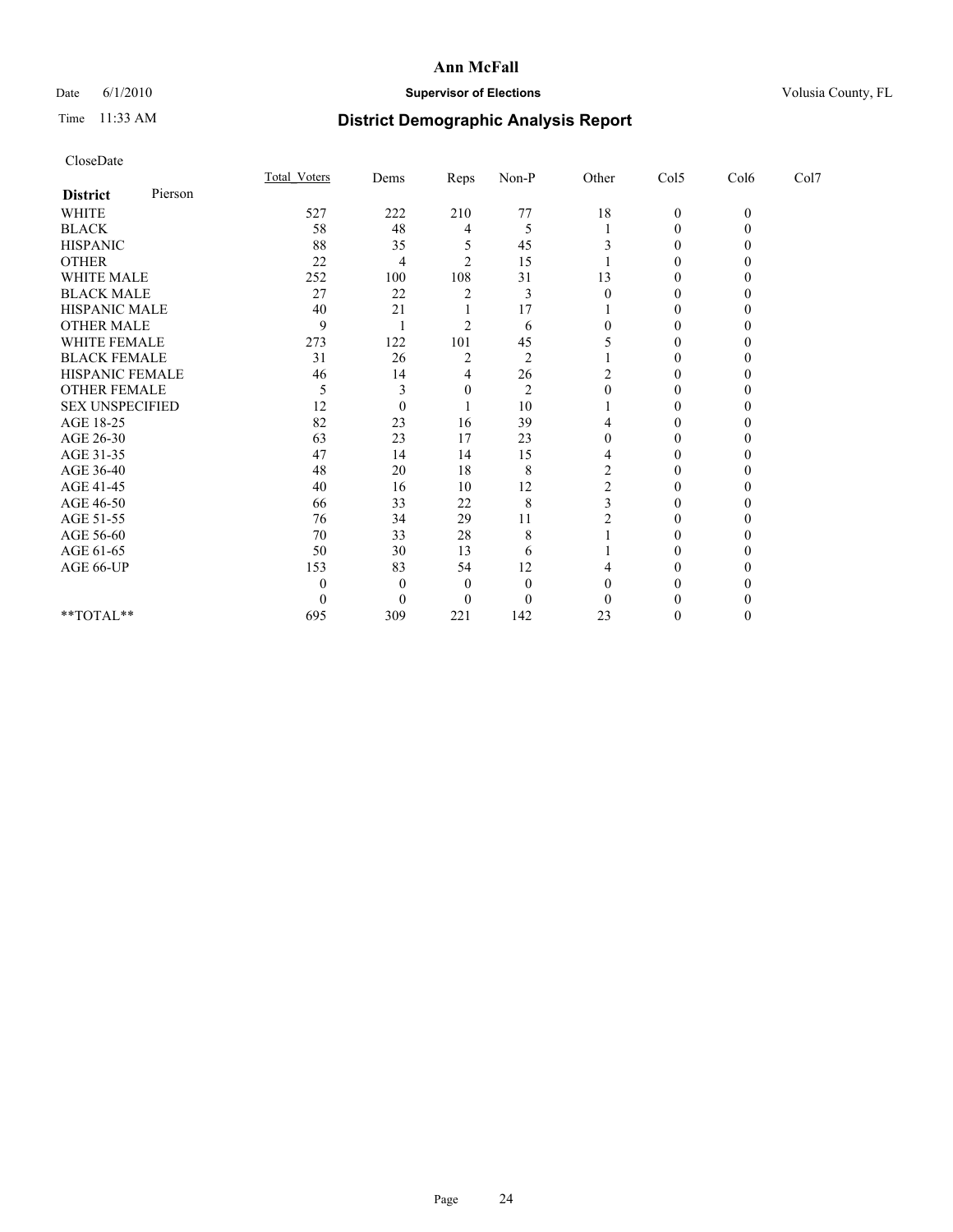## Date 6/1/2010 **Supervisor of Elections Supervisor of Elections** Volusia County, FL

# Time 11:33 AM **District Demographic Analysis Report**

|                        |             | Total Voters | Dems           | Reps     | $Non-P$        | Other    | Col5         | Col6         | Col7 |  |
|------------------------|-------------|--------------|----------------|----------|----------------|----------|--------------|--------------|------|--|
| <b>District</b>        | Ponce Inlet |              |                |          |                |          |              |              |      |  |
| <b>WHITE</b>           |             | 2,518        | 671            | 1,248    | 501            | 98       | $\mathbf{0}$ | $\mathbf{0}$ |      |  |
| <b>BLACK</b>           |             | 6            |                |          | $\overline{2}$ | $\theta$ | $\theta$     |              |      |  |
| <b>HISPANIC</b>        |             | 33           | 6              | 15       | 10             | 2        | $\Omega$     |              |      |  |
| <b>OTHER</b>           |             | 104          | 29             | 34       | 31             | 10       | $\theta$     |              |      |  |
| <b>WHITE MALE</b>      |             | 1,209        | 287            | 616      | 255            | 51       | 0            |              |      |  |
| <b>BLACK MALE</b>      |             | 2            |                | $\theta$ |                | $\Omega$ | $\Omega$     |              |      |  |
| HISPANIC MALE          |             | 15           |                |          | 4              | 2        | $\theta$     |              |      |  |
| <b>OTHER MALE</b>      |             | 41           | 10             | 15       | 12             |          | 0            |              |      |  |
| WHITE FEMALE           |             | 1,293        | 380            | 626      | 241            | 46       | $\Omega$     |              |      |  |
| <b>BLACK FEMALE</b>    |             | 4            | $\overline{c}$ |          |                | $\theta$ | $\theta$     |              |      |  |
| HISPANIC FEMALE        |             | 18           | $\overline{c}$ | 10       | 6              |          | 0            |              |      |  |
| <b>OTHER FEMALE</b>    |             | 37           | 13             | 13       | 9              |          | $\Omega$     |              |      |  |
| <b>SEX UNSPECIFIED</b> |             | 42           | 10             | 12       | 15             |          | $\theta$     |              |      |  |
| AGE 18-25              |             | 124          | 37             | 50       | 28             | 9        | 0            |              |      |  |
| AGE 26-30              |             | 90           | 23             | 30       | 34             |          | $\Omega$     |              |      |  |
| AGE 31-35              |             | 66           | 13             | 17       | 30             | 6        | $\theta$     |              |      |  |
| AGE 36-40              |             | 93           | 22             | 43       | 23             |          | 0            |              |      |  |
| AGE 41-45              |             | 104          | 23             | 54       | 20             |          | $\Omega$     |              |      |  |
| AGE 46-50              |             | 179          | 47             | 94       | 36             | 2        | $\theta$     |              |      |  |
| AGE 51-55              |             | 248          | 71             | 116      | 52             | 9        | 0            |              |      |  |
| AGE 56-60              |             | 343          | 96             | 152      | 81             | 14       | $\Omega$     |              |      |  |
| AGE 61-65              |             | 398          | 99             | 200      | 77             | 22       | $\Omega$     |              |      |  |
| AGE 66-UP              |             | 1,016        | 278            | 542      | 163            | 33       | 0            |              |      |  |
|                        |             |              | $\theta$       | $\bf{0}$ | $\theta$       | 0        | 0            |              |      |  |
|                        |             |              | $\theta$       | $\theta$ | $\Omega$       |          |              |              |      |  |
| **TOTAL**              |             | 2,661        | 709            | 1,298    | 544            | 110      | $\theta$     |              |      |  |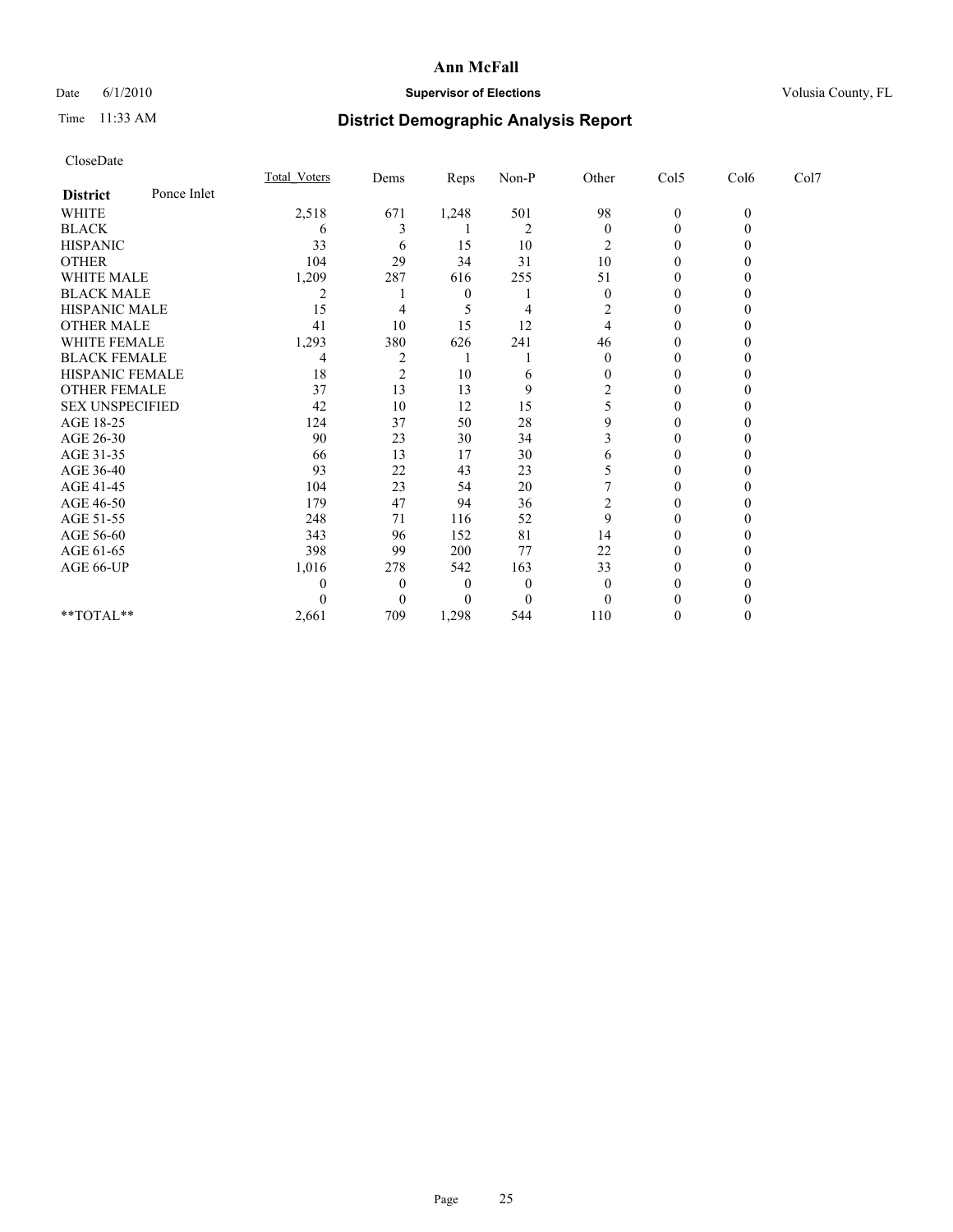## Date 6/1/2010 **Supervisor of Elections Supervisor of Elections** Volusia County, FL

# Time 11:33 AM **District Demographic Analysis Report**

| CloseDate              |             |                     |        |        |          |              |                  |                  |      |  |
|------------------------|-------------|---------------------|--------|--------|----------|--------------|------------------|------------------|------|--|
|                        |             | <b>Total Voters</b> | Dems   | Reps   | $Non-P$  | Other        | Col5             | Col6             | Col7 |  |
| <b>District</b>        | Port Orange |                     |        |        |          |              |                  |                  |      |  |
| WHITE                  |             | 32,946              | 11,910 | 12,574 | 7,109    | 1,353        | $\boldsymbol{0}$ | $\boldsymbol{0}$ |      |  |
| <b>BLACK</b>           |             | 879                 | 714    | 45     | 101      | 19           | $\boldsymbol{0}$ | $\theta$         |      |  |
| <b>HISPANIC</b>        |             | 788                 | 326    | 169    | 265      | 28           | $\boldsymbol{0}$ | 0                |      |  |
| <b>OTHER</b>           |             | 1,696               | 570    | 363    | 597      | 166          | $\boldsymbol{0}$ | $\boldsymbol{0}$ |      |  |
| <b>WHITE MALE</b>      |             | 15,001              | 4,775  | 6,099  | 3,427    | 700          | 0                | 0                |      |  |
| <b>BLACK MALE</b>      |             | 395                 | 301    | 29     | 55       | 10           | $\boldsymbol{0}$ | 0                |      |  |
| <b>HISPANIC MALE</b>   |             | 340                 | 140    | 68     | 120      | 12           | 0                | 0                |      |  |
| <b>OTHER MALE</b>      |             | 592                 | 198    | 131    | 229      | 34           | $\theta$         | $\overline{0}$   |      |  |
| <b>WHITE FEMALE</b>    |             | 17,723              | 7,069  | 6,392  | 3,629    | 633          | 0                | $\boldsymbol{0}$ |      |  |
| <b>BLACK FEMALE</b>    |             | 480                 | 410    | 15     | 46       | 9            | $\theta$         | 0                |      |  |
| <b>HISPANIC FEMALE</b> |             | 443                 | 186    | 99     | 142      | 16           | $\boldsymbol{0}$ | $\theta$         |      |  |
| <b>OTHER FEMALE</b>    |             | 679                 | 270    | 149    | 219      | 41           | $\boldsymbol{0}$ | 0                |      |  |
| <b>SEX UNSPECIFIED</b> |             | 656                 | 171    | 169    | 205      | 111          | $\boldsymbol{0}$ | 0                |      |  |
| AGE 18-25              |             | 3,300               | 1,196  | 893    | 971      | 240          | $\boldsymbol{0}$ | 0                |      |  |
| AGE 26-30              |             | 2,380               | 803    | 696    | 765      | 116          | $\theta$         | 0                |      |  |
| AGE 31-35              |             | 2,048               | 687    | 604    | 653      | 104          | $\boldsymbol{0}$ | 0                |      |  |
| AGE 36-40              |             | 2,343               | 774    | 846    | 628      | 95           | $\theta$         | 0                |      |  |
| AGE 41-45              |             | 2,651               | 849    | 1,017  | 671      | 114          | $\theta$         | 0                |      |  |
| AGE 46-50              |             | 3,289               | 1,094  | 1,333  | 749      | 113          | $\boldsymbol{0}$ | 0                |      |  |
| AGE 51-55              |             | 3,368               | 1,248  | 1,368  | 637      | 115          | $\boldsymbol{0}$ | 0                |      |  |
| AGE 56-60              |             | 3,319               | 1,353  | 1,194  | 651      | 121          | $\boldsymbol{0}$ | 0                |      |  |
| AGE 61-65              |             | 3,456               | 1,377  | 1,264  | 660      | 155          | $\overline{0}$   | $\mathbf{0}$     |      |  |
| AGE 66-UP              |             | 10,154              | 4,139  | 3,935  | 1,687    | 393          | 0                | $\theta$         |      |  |
|                        |             | 0                   | 0      | 0      | $\theta$ | $\mathbf{0}$ | 0                | 0                |      |  |
|                        |             |                     | 0      |        | $\theta$ | $\Omega$     | $\theta$         | $\mathbf{0}$     |      |  |
| **TOTAL**              |             | 36,309              | 13,520 | 13,151 | 8,072    | 1,566        | 0                | $\theta$         |      |  |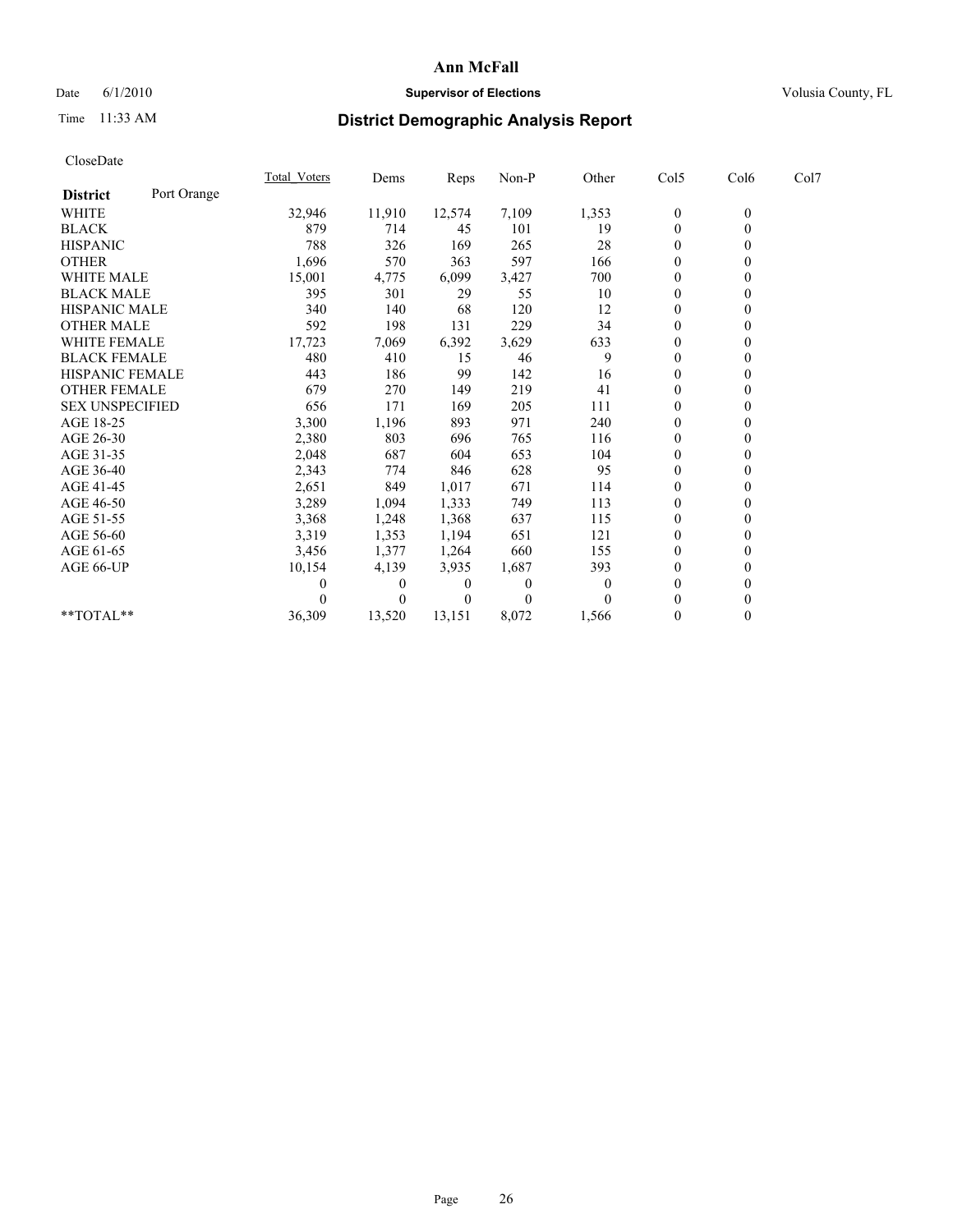## Date 6/1/2010 **Supervisor of Elections Supervisor of Elections** Volusia County, FL

# Time 11:33 AM **District Demographic Analysis Report**

| CloseDate              |               |                     |          |          |          |                |                  |                |      |  |
|------------------------|---------------|---------------------|----------|----------|----------|----------------|------------------|----------------|------|--|
|                        |               | <b>Total Voters</b> | Dems     | Reps     | Non-P    | Other          | Col5             | Col6           | Col7 |  |
| <b>District</b>        | South Daytona |                     |          |          |          |                |                  |                |      |  |
| WHITE                  |               | 6,395               | 2,665    | 2,154    | 1,337    | 239            | $\overline{0}$   | $\theta$       |      |  |
| <b>BLACK</b>           |               | 556                 | 457      | 15       | 76       | 8              | $\boldsymbol{0}$ | $\overline{0}$ |      |  |
| <b>HISPANIC</b>        |               | 146                 | 78       | 26       | 38       | 4              | $\theta$         | 0              |      |  |
| <b>OTHER</b>           |               | 350                 | 138      | 62       | 123      | 27             | $\boldsymbol{0}$ | 0              |      |  |
| <b>WHITE MALE</b>      |               | 2,934               | 1,071    | 1,068    | 656      | 139            | $\boldsymbol{0}$ | 0              |      |  |
| <b>BLACK MALE</b>      |               | 212                 | 165      | 7        | 37       | 3              | $\overline{0}$   | 0              |      |  |
| <b>HISPANIC MALE</b>   |               | 70                  | 38       | 13       | 17       | $\overline{c}$ | 0                | 0              |      |  |
| <b>OTHER MALE</b>      |               | 103                 | 40       | 25       | 34       | 4              | $\overline{0}$   | 0              |      |  |
| WHITE FEMALE           |               | 3,425               | 1,575    | 1,074    | 676      | 100            | $\boldsymbol{0}$ | 0              |      |  |
| <b>BLACK FEMALE</b>    |               | 339                 | 288      | 7        | 39       | 5              | $\theta$         | 0              |      |  |
| <b>HISPANIC FEMALE</b> |               | 74                  | 38       | 13       | 21       | $\overline{2}$ | $\theta$         | 0              |      |  |
| <b>OTHER FEMALE</b>    |               | 152                 | 75       | 28       | 46       | 3              | $\mathbf{0}$     | 0              |      |  |
| <b>SEX UNSPECIFIED</b> |               | 138                 | 48       | 22       | 48       | 20             | $\theta$         | 0              |      |  |
| AGE 18-25              |               | 729                 | 315      | 157      | 218      | 39             | $\boldsymbol{0}$ | 0              |      |  |
| AGE 26-30              |               | 522                 | 222      | 100      | 175      | 25             | $\overline{0}$   | 0              |      |  |
| AGE 31-35              |               | 476                 | 177      | 123      | 154      | 22             | $\boldsymbol{0}$ | 0              |      |  |
| AGE 36-40              |               | 514                 | 211      | 152      | 128      | 23             | $\theta$         | 0              |      |  |
| AGE 41-45              |               | 646                 | 238      | 225      | 149      | 34             | $\boldsymbol{0}$ | 0              |      |  |
| AGE 46-50              |               | 723                 | 303      | 232      | 158      | 30             | $\boldsymbol{0}$ | 0              |      |  |
| AGE 51-55              |               | 694                 | 326      | 221      | 125      | 22             | $\boldsymbol{0}$ | 0              |      |  |
| AGE 56-60              |               | 659                 | 313      | 213      | 111      | 22             | $\boldsymbol{0}$ | 0              |      |  |
| AGE 61-65              |               | 644                 | 278      | 221      | 118      | 27             | $\overline{0}$   | $\theta$       |      |  |
| AGE 66-UP              |               | 1,840               | 955      | 613      | 238      | 34             | $\boldsymbol{0}$ | $\theta$       |      |  |
|                        |               | 0                   | $\theta$ | $\theta$ | $\theta$ | $\mathbf{0}$   | $\theta$         | 0              |      |  |
|                        |               | 0                   | 0        | 0        | $\theta$ | $\theta$       | $\theta$         | 0              |      |  |
| **TOTAL**              |               | 7,447               | 3,338    | 2,257    | 1,574    | 278            | $\theta$         | $\overline{0}$ |      |  |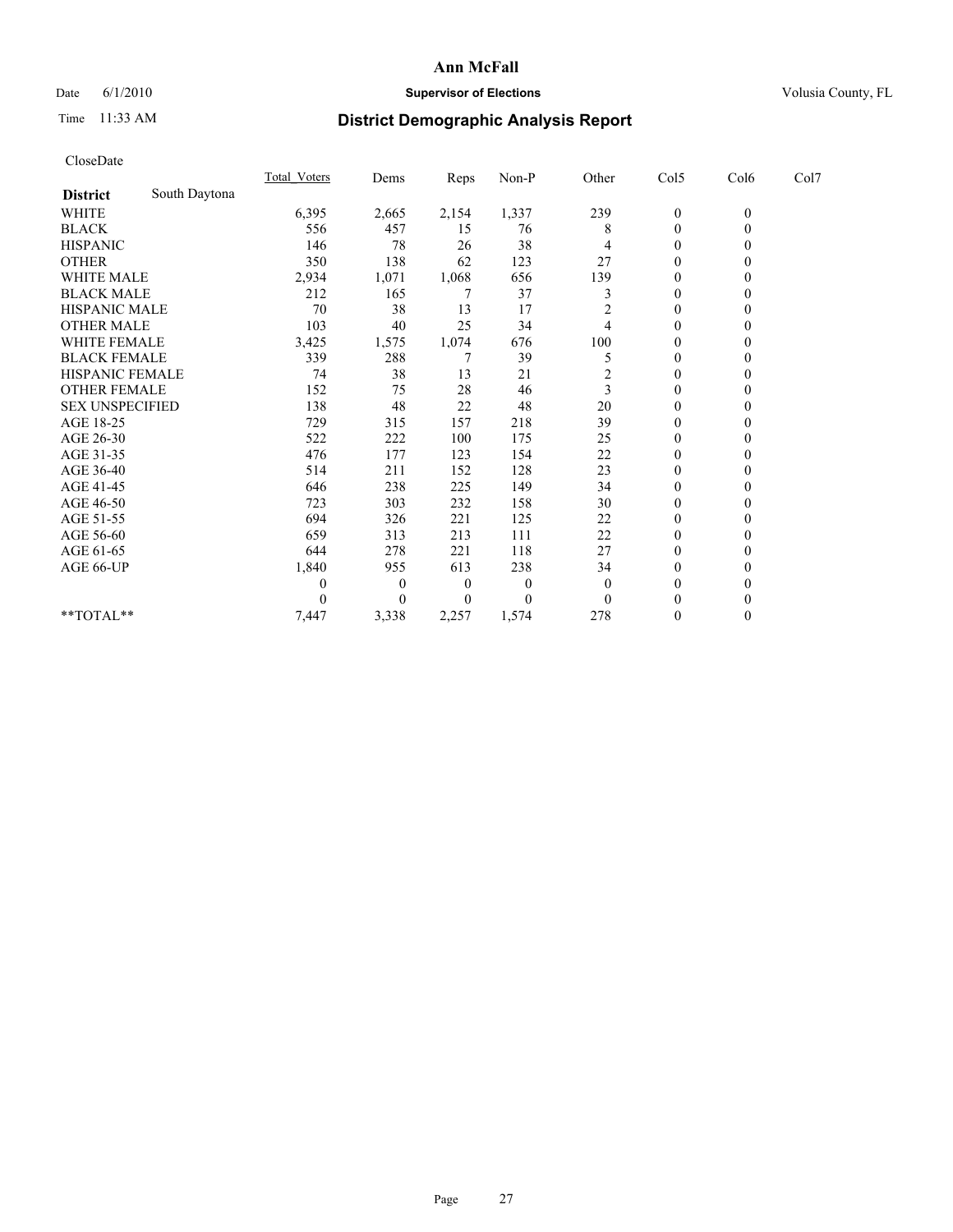## Date 6/1/2010 **Supervisor of Elections Supervisor of Elections** Volusia County, FL

# Time 11:33 AM **District Demographic Analysis Report**

| CloseDate                                                   |               |                     |              |              |          |       |                  |          |      |  |
|-------------------------------------------------------------|---------------|---------------------|--------------|--------------|----------|-------|------------------|----------|------|--|
|                                                             |               | <b>Total Voters</b> | Dems         | Reps         | $Non-P$  | Other | Col5             | Col6     | Col7 |  |
| <b>District</b>                                             | Flagler Beach |                     |              |              |          |       |                  |          |      |  |
| <b>WHITE</b>                                                |               | 55                  | 23           | 17           | 14       |       | $\boldsymbol{0}$ | $\theta$ |      |  |
| <b>BLACK</b>                                                |               | $\overline{0}$      | $\theta$     | $\mathbf{0}$ | $\theta$ |       | 0                | 0        |      |  |
| <b>HISPANIC</b>                                             |               | 0                   |              | $\theta$     |          |       |                  |          |      |  |
| <b>OTHER</b>                                                |               |                     |              | 2            |          |       |                  |          |      |  |
| WHITE MALE                                                  |               | 27                  | 11           | 10           |          |       |                  |          |      |  |
| <b>BLACK MALE</b>                                           |               | 0                   | 0            | 0            |          |       |                  |          |      |  |
| HISPANIC MALE                                               |               | 0                   |              |              |          |       |                  |          |      |  |
| <b>OTHER MALE</b>                                           |               | 2                   |              |              |          |       |                  |          |      |  |
| WHITE FEMALE                                                |               | 28                  | 12           |              |          |       |                  |          |      |  |
| <b>BLACK FEMALE</b>                                         |               | 0                   | 0            |              |          |       |                  |          |      |  |
| HISPANIC FEMALE                                             |               |                     |              |              |          |       |                  |          |      |  |
| OTHER FEMALE                                                |               |                     |              |              |          |       |                  |          |      |  |
| <b>SEX UNSPECIFIED</b>                                      |               |                     | $\mathbf{0}$ |              |          |       |                  |          |      |  |
| AGE 18-25                                                   |               |                     |              |              |          |       |                  |          |      |  |
| AGE 26-30                                                   |               |                     | $\mathbf{0}$ |              |          |       |                  |          |      |  |
| AGE 31-35                                                   |               |                     |              |              |          |       |                  |          |      |  |
| AGE 36-40                                                   |               |                     |              |              |          |       |                  |          |      |  |
| AGE 41-45                                                   |               |                     |              |              |          |       |                  |          |      |  |
| AGE 46-50                                                   |               |                     |              |              |          |       |                  |          |      |  |
| AGE 51-55                                                   |               |                     |              | $\mathbf{0}$ |          |       |                  |          |      |  |
| AGE 56-60                                                   |               |                     |              |              |          |       |                  |          |      |  |
| AGE 61-65                                                   |               | 8                   | 3            |              |          |       |                  |          |      |  |
| AGE 66-UP                                                   |               | 42                  | 19           | 16           |          |       |                  |          |      |  |
|                                                             |               |                     | 0            | 0            |          |       |                  |          |      |  |
|                                                             |               |                     | $\theta$     | 0            |          |       |                  |          |      |  |
| $\mathrm{*}\mathrm{*} \mathrm{TOTAL} \mathrm{*} \mathrm{*}$ |               | 58                  | 24           | 19           | 14       |       |                  |          |      |  |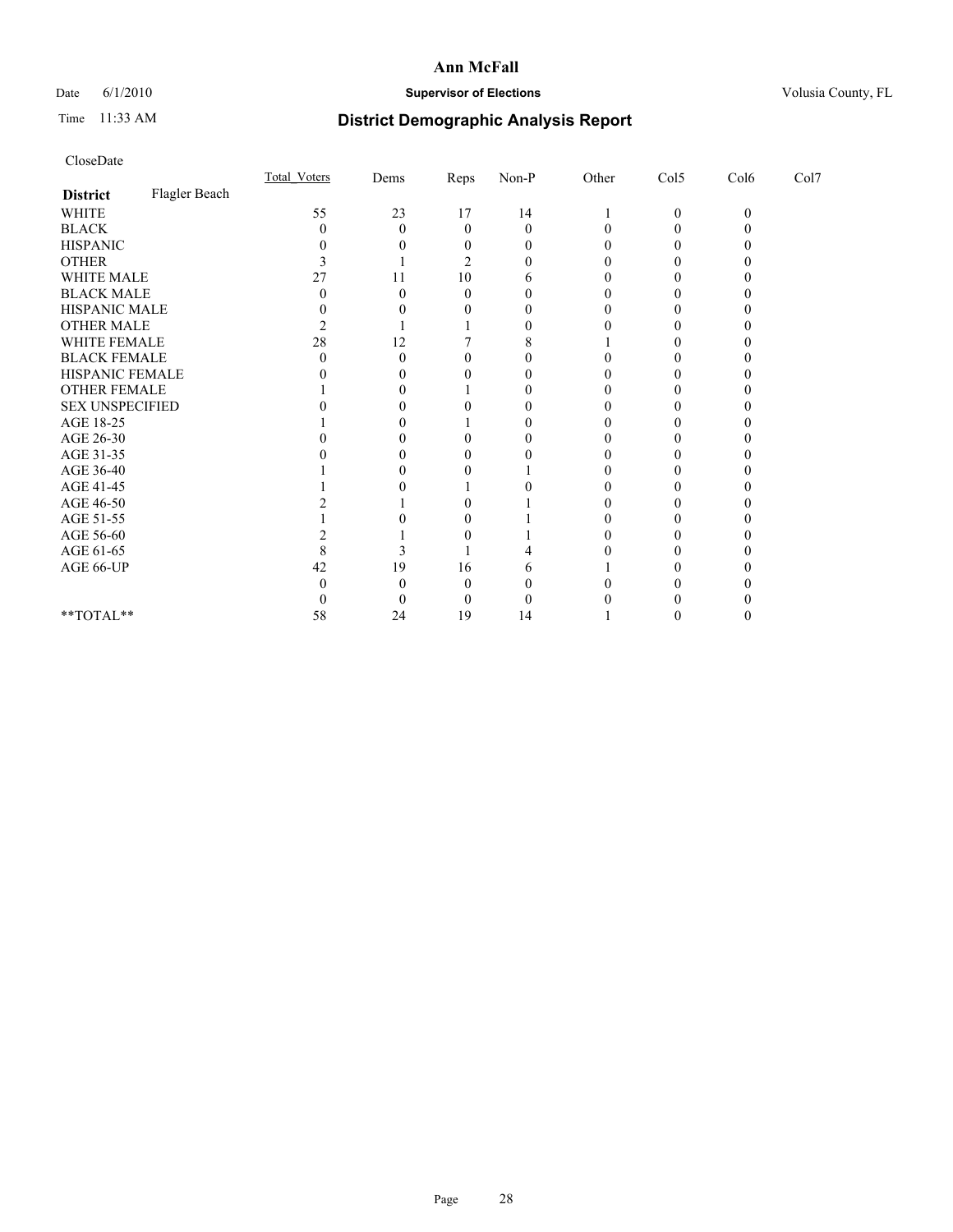## Date 6/1/2010 **Supervisor of Elections Supervisor of Elections** Volusia County, FL

# Time 11:33 AM **District Demographic Analysis Report**

| CloseDate              |                    |                     |          |        |        |          |                  |                  |      |
|------------------------|--------------------|---------------------|----------|--------|--------|----------|------------------|------------------|------|
|                        |                    | <b>Total Voters</b> | Dems     | Reps   | Non-P  | Other    | Col5             | Col6             | Col7 |
| <b>District</b>        | Hospital Authority |                     |          |        |        |          |                  |                  |      |
| <b>WHITE</b>           |                    | 95,502              | 32,497   | 39,181 | 18,984 | 4,840    | $\boldsymbol{0}$ | $\boldsymbol{0}$ |      |
| <b>BLACK</b>           |                    | 9,281               | 7,402    | 423    | 1,191  | 265      | $\boldsymbol{0}$ | $\mathbf{0}$     |      |
| <b>HISPANIC</b>        |                    | 15,499              | 7,514    | 2,620  | 4,825  | 540      | 0                | $\theta$         |      |
| <b>OTHER</b>           |                    | 6,478               | 2,079    | 1,397  | 2,254  | 748      | $\mathbf{0}$     | $\theta$         |      |
| <b>WHITE MALE</b>      |                    | 44,118              | 13,253   | 19,128 | 9,179  | 2,558    | 0                | $\theta$         |      |
| <b>BLACK MALE</b>      |                    | 3,953               | 2,987    | 225    | 582    | 159      | 0                | $\theta$         |      |
| <b>HISPANIC MALE</b>   |                    | 7,250               | 3,390    | 1,306  | 2,278  | 276      | $\boldsymbol{0}$ | $\mathbf{0}$     |      |
| <b>OTHER MALE</b>      |                    | 2,109               | 722      | 544    | 711    | 132      | $\overline{0}$   | $\overline{0}$   |      |
| <b>WHITE FEMALE</b>    |                    | 50,873              | 19,078   | 19,853 | 9,688  | 2,254    | $\mathbf{0}$     | $\mathbf{0}$     |      |
| <b>BLACK FEMALE</b>    |                    | 5,247               | 4,347    | 197    | 599    | 104      | 0                | $\theta$         |      |
| <b>HISPANIC FEMALE</b> |                    | 8,133               | 4,062    | 1,305  | 2,511  | 255      | $\mathbf{0}$     | $\mathbf{0}$     |      |
| <b>OTHER FEMALE</b>    |                    | 2,512               | 975      | 550    | 825    | 162      | 0                | $\theta$         |      |
| <b>SEX UNSPECIFIED</b> |                    | 2,565               | 678      | 513    | 881    | 493      | $\boldsymbol{0}$ | $\theta$         |      |
| AGE 18-25              |                    | 13,485              | 4,607    | 3,260  | 4,466  | 1,152    | $\overline{0}$   | $\theta$         |      |
| AGE 26-30              |                    | 8,791               | 3,031    | 2,270  | 2,894  | 596      | $\mathbf{0}$     | $\mathbf{0}$     |      |
| AGE 31-35              |                    | 9,015               | 3,237    | 2,549  | 2,647  | 582      | $\boldsymbol{0}$ | $\mathbf{0}$     |      |
| AGE 36-40              |                    | 9,828               | 3,384    | 3,303  | 2,602  | 539      | 0                | $\theta$         |      |
| AGE 41-45              |                    | 10,793              | 3,802    | 3,998  | 2,485  | 508      | $\overline{0}$   | $\theta$         |      |
| AGE 46-50              |                    | 12,541              | 4,483    | 4,830  | 2,675  | 553      | $\boldsymbol{0}$ | $\theta$         |      |
| AGE 51-55              |                    | 12,388              | 4,924    | 4,611  | 2,297  | 556      | 0                | $\theta$         |      |
| AGE 56-60              |                    | 11,118              | 4,763    | 3,936  | 1,957  | 462      | 0                | $\theta$         |      |
| AGE 61-65              |                    | 10,249              | 4,266    | 3,857  | 1,681  | 445      | $\overline{0}$   | $\mathbf{0}$     |      |
| AGE 66-UP              |                    | 28,548              | 12,994   | 11,007 | 3,548  | 999      | $\boldsymbol{0}$ | $\theta$         |      |
|                        |                    |                     | $\theta$ | 0      | 0      | $\theta$ | 0                | $\theta$         |      |
|                        |                    |                     | $\theta$ | 0      | 0      |          | $\boldsymbol{0}$ | $\theta$         |      |
| $*$ TOTAL $*$          |                    | 126,760             | 49,492   | 43,621 | 27,254 | 6,393    | $\boldsymbol{0}$ | $\mathbf{0}$     |      |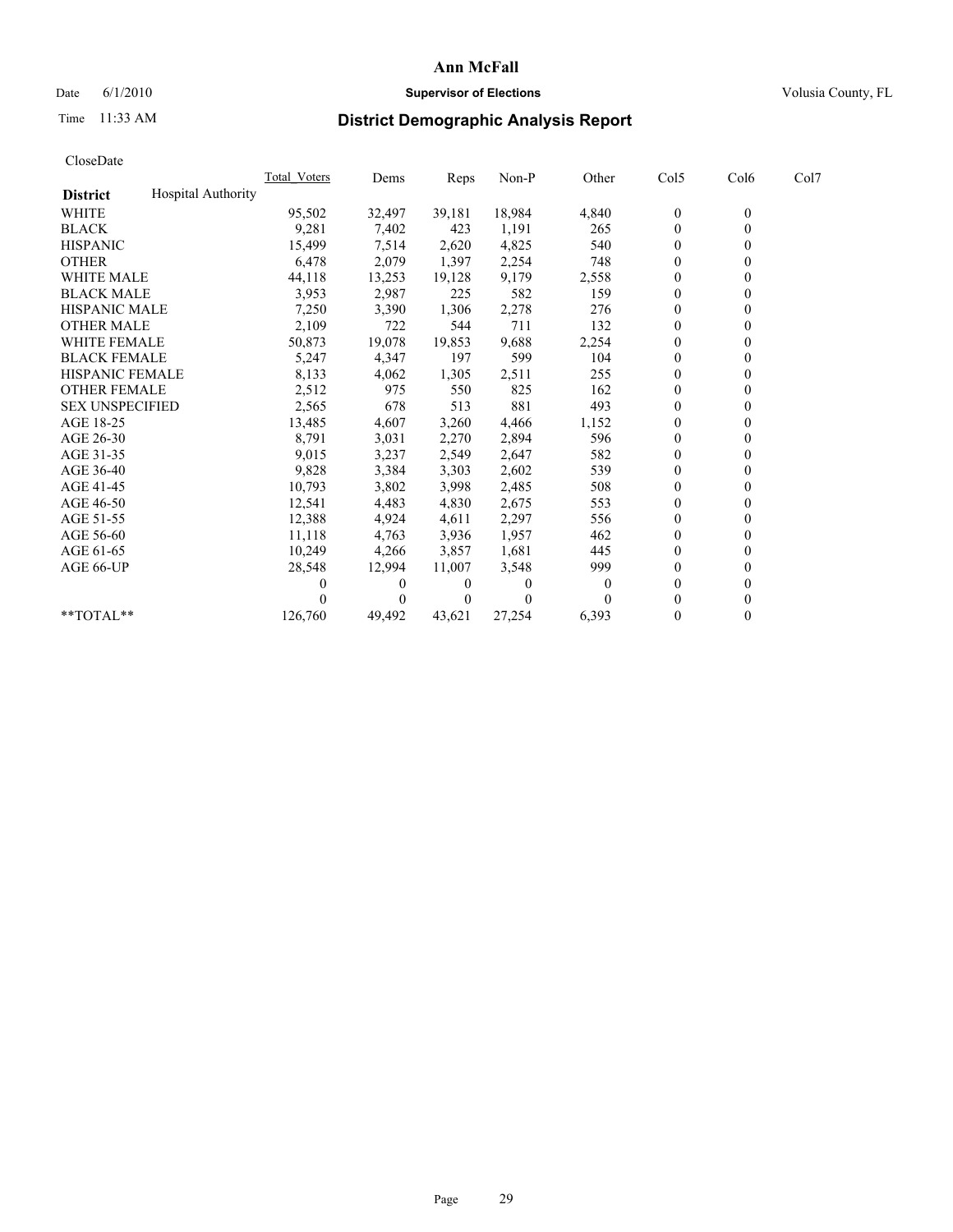## Date 6/1/2010 **Supervisor of Elections Supervisor of Elections** Volusia County, FL

# Time 11:33 AM **District Demographic Analysis Report**

| CloseDate                                |                     |                |      |              |                |                  |              |      |  |
|------------------------------------------|---------------------|----------------|------|--------------|----------------|------------------|--------------|------|--|
|                                          | <b>Total Voters</b> | Dems           | Reps | Non-P        | Other          | Col5             | Col6         | Col7 |  |
| Florida House Seat 21<br><b>District</b> |                     |                |      |              |                |                  |              |      |  |
| <b>WHITE</b>                             | 2,155               | 811            | 903  | 358          | 83             | $\boldsymbol{0}$ | $\mathbf{0}$ |      |  |
| <b>BLACK</b>                             | 169                 | 145            | 8    | 15           |                | 0                | $\mathbf{0}$ |      |  |
| <b>HISPANIC</b>                          | 182                 | 70             | 28   | 79           | 5              | $\boldsymbol{0}$ | $\theta$     |      |  |
| <b>OTHER</b>                             | 103                 | 30             | 26   | 43           | 4              | $\boldsymbol{0}$ | $\theta$     |      |  |
| <b>WHITE MALE</b>                        | 1,044               | 352            | 462  | 184          | 46             | $\boldsymbol{0}$ | $\theta$     |      |  |
| <b>BLACK MALE</b>                        | 75                  | 64             | 4    | 7            | $\overline{0}$ | $\mathbf{0}$     | 0            |      |  |
| <b>HISPANIC MALE</b>                     | 94                  | 41             | 12   | 39           | $\overline{c}$ | 0                | $\theta$     |      |  |
| <b>OTHER MALE</b>                        | 34                  | 12             | 10   | 12           | $\theta$       | $\mathbf{0}$     | $\theta$     |      |  |
| <b>WHITE FEMALE</b>                      | 1,101               | 454            | 437  | 173          | 37             | $\boldsymbol{0}$ | $\Omega$     |      |  |
| <b>BLACK FEMALE</b>                      | 94                  | 81             | 4    | 8            |                | $\boldsymbol{0}$ | 0            |      |  |
| HISPANIC FEMALE                          | 84                  | 28             | 16   | 37           | 3              | $\boldsymbol{0}$ | $\theta$     |      |  |
| <b>OTHER FEMALE</b>                      | 38                  | 14             | 8    | 16           | $\mathbf{0}$   | $\boldsymbol{0}$ | $\theta$     |      |  |
| <b>SEX UNSPECIFIED</b>                   | 45                  | 10             | 12   | 19           | 4              | 0                | 0            |      |  |
| AGE 18-25                                | 252                 | 64             | 76   | 100          | 12             | $\boldsymbol{0}$ | $\theta$     |      |  |
| AGE 26-30                                | 170                 | 60             | 49   | 55           | 6              | $\boldsymbol{0}$ | $\theta$     |      |  |
| AGE 31-35                                | 167                 | 42             | 68   | 49           | 8              | $\boldsymbol{0}$ | $\Omega$     |      |  |
| AGE 36-40                                | 137                 | 44             | 55   | 35           | 3              | $\theta$         | 0            |      |  |
| AGE 41-45                                | 184                 | 50             | 84   | 39           | 11             | $\boldsymbol{0}$ | $\theta$     |      |  |
| AGE 46-50                                | 254                 | 106            | 93   | 47           | 8              | $\boldsymbol{0}$ | $\theta$     |      |  |
| AGE 51-55                                | 265                 | 108            | 108  | 41           | 8              | $\boldsymbol{0}$ | $\Omega$     |      |  |
| AGE 56-60                                | 268                 | 118            | 99   | 40           | 11             | $\boldsymbol{0}$ | $\Omega$     |      |  |
| AGE 61-65                                | 259                 | 122            | 93   | 35           | 9              | $\boldsymbol{0}$ | $\theta$     |      |  |
| AGE 66-UP                                | 653                 | 342            | 240  | 54           | 17             | $\boldsymbol{0}$ | 0            |      |  |
|                                          | 0                   | $\overline{0}$ | 0    | $\theta$     | $\theta$       | $\boldsymbol{0}$ | $\theta$     |      |  |
|                                          | 0                   | $\Omega$       | 0    | $\mathbf{0}$ | $\Omega$       | $\theta$         | 0            |      |  |
| **TOTAL**                                | 2,609               | 1,056          | 965  | 495          | 93             | $\boldsymbol{0}$ | $\theta$     |      |  |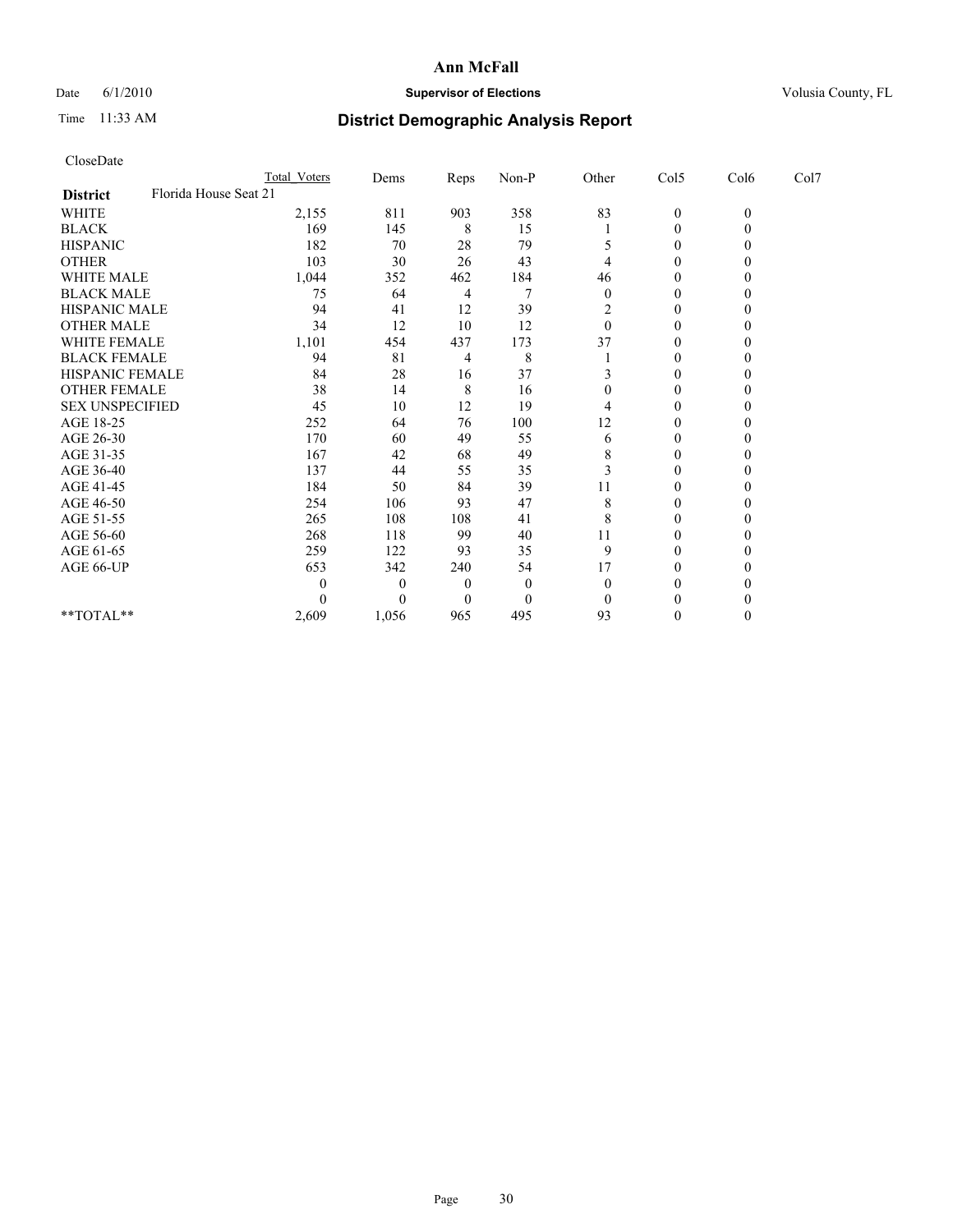## Date 6/1/2010 **Supervisor of Elections Supervisor of Elections** Volusia County, FL

# Time 11:33 AM **District Demographic Analysis Report**

|                                          | Total Voters | Dems           | <b>Reps</b> | Non-P        | Other    | Col5           | Col6         | Col7 |
|------------------------------------------|--------------|----------------|-------------|--------------|----------|----------------|--------------|------|
| Florida House Seat 25<br><b>District</b> |              |                |             |              |          |                |              |      |
| <b>WHITE</b>                             | 15,442       | 5,263          | 6,090       | 3,273        | 816      | $\mathbf{0}$   | $\mathbf{0}$ |      |
| <b>BLACK</b>                             | 1,260        | 971            | 71          | 177          | 41       | $\mathbf{0}$   |              |      |
| <b>HISPANIC</b>                          | 3,975        | 1,982          | 653         | 1,218        | 122      | $\theta$       |              |      |
| <b>OTHER</b>                             | 1,198        | 387            | 240         | 422          | 149      | $\Omega$       |              |      |
| WHITE MALE                               | 7,127        | 2,147          | 2,945       | 1,608        | 427      | $\overline{0}$ |              |      |
| <b>BLACK MALE</b>                        | 556          | 396            | 41          | 94           | 25       | $\theta$       |              |      |
| <b>HISPANIC MALE</b>                     | 1,848        | 886            | 321         | 573          | 68       | $\theta$       |              |      |
| <b>OTHER MALE</b>                        | 389          | 139            | 87          | 141          | 22       | $\Omega$       |              |      |
| WHITE FEMALE                             | 8,221        | 3,084          | 3,109       | 1,647        | 381      | $\theta$       |              |      |
| <b>BLACK FEMALE</b>                      | 694          | 565            | 30          | 83           | 16       | $\overline{0}$ |              |      |
| HISPANIC FEMALE                          | 2,097        | 1,076          | 330         | 638          | 53       | $\overline{0}$ |              |      |
| <b>OTHER FEMALE</b>                      | 482          | 179            | 104         | 165          | 34       | $\Omega$       |              |      |
| <b>SEX UNSPECIFIED</b>                   | 461          | 131            | 87          | 141          | 102      | $\theta$       |              |      |
| AGE 18-25                                | 2,297        | 797            | 480         | 810          | 210      | $\Omega$       |              |      |
| AGE 26-30                                | 1,613        | 562            | 395         | 535          | 121      | $\theta$       |              |      |
| AGE 31-35                                | 1,763        | 640            | 478         | 542          | 103      | $\overline{0}$ |              |      |
| AGE 36-40                                | 1,864        | 616            | 623         | 517          | 108      | $\overline{0}$ |              |      |
| AGE 41-45                                | 1,957        | 733            | 653         | 477          | 94       | $\theta$       |              |      |
| AGE 46-50                                | 2,135        | 764            | 777         | 497          | 97       | $\theta$       |              |      |
| AGE 51-55                                | 2,094        | 828            | 731         | 427          | 108      | 0              |              |      |
| AGE 56-60                                | 1,866        | 800            | 647         | 355          | 64       | $\theta$       |              |      |
| AGE 61-65                                | 1,731        | 705            | 635         | 320          | 71       | $\Omega$       |              |      |
| AGE 66-UP                                | 4,554        | 2,158          | 1,635       | 610          | 151      | $\Omega$       |              |      |
|                                          | $\left($     | $\overline{0}$ | 0           | $\mathbf{0}$ | $\theta$ | $\theta$       |              |      |
|                                          |              | $\Omega$       | $\theta$    | $\theta$     |          | 0              |              |      |
| $*$ $TOTAI.**$                           | 21,875       | 8,603          | 7,054       | 5,090        | 1,128    | $\theta$       |              |      |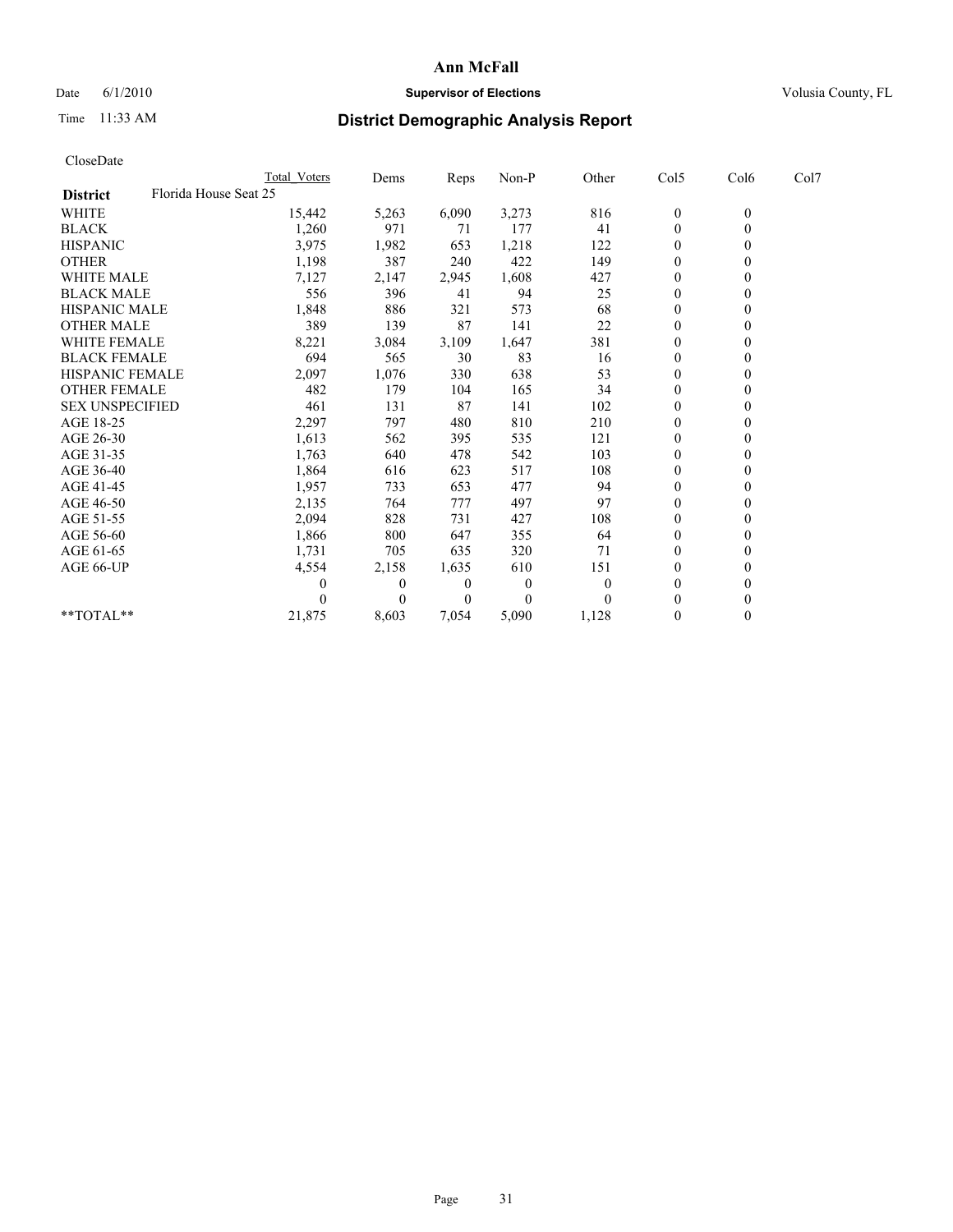## Date 6/1/2010 **Supervisor of Elections Supervisor of Elections** Volusia County, FL

# Time 11:33 AM **District Demographic Analysis Report**

|                                          | <b>Total Voters</b> | Dems     | <b>Reps</b>    | Non-P    | Other    | Col5             | Col6         | Col7 |
|------------------------------------------|---------------------|----------|----------------|----------|----------|------------------|--------------|------|
| Florida House Seat 26<br><b>District</b> |                     |          |                |          |          |                  |              |      |
| <b>WHITE</b>                             | 87,366              | 30,136   | 36,826         | 16,492   | 3,912    | $\boldsymbol{0}$ | $\mathbf{0}$ |      |
| <b>BLACK</b>                             | 3,848               | 2,969    | 217            | 531      | 131      | $\overline{0}$   |              |      |
| <b>HISPANIC</b>                          | 6,922               | 3,233    | 1,314          | 2,151    | 224      | $\theta$         |              |      |
| <b>OTHER</b>                             | 4,961               | 1,540    | 1,228          | 1,646    | 547      | $\theta$         |              |      |
| <b>WHITE MALE</b>                        | 40,027              | 12,203   | 17,823         | 7,955    | 2,046    | 0                |              |      |
| <b>BLACK MALE</b>                        | 1,652               | 1,199    | 123            | 260      | 70       | $\theta$         |              |      |
| <b>HISPANIC MALE</b>                     | 3,215               | 1,438    | 665            | 1,005    | 107      | $\overline{0}$   |              |      |
| <b>OTHER MALE</b>                        | 1,714               | 537      | 504            | 574      | 99       | $\Omega$         |              |      |
| <b>WHITE FEMALE</b>                      | 46,873              | 17,795   | 18,811         | 8,426    | 1,841    | $\theta$         |              |      |
| <b>BLACK FEMALE</b>                      | 2,167               | 1,745    | 94             | 270      | 58       | $\theta$         |              |      |
| HISPANIC FEMALE                          | 3,658               | 1,771    | 640            | 1,135    | 112      | $\Omega$         |              |      |
| <b>OTHER FEMALE</b>                      | 1,909               | 732      | 484            | 574      | 119      | $\theta$         |              |      |
| <b>SEX UNSPECIFIED</b>                   | 1,882               | 458      | 441            | 621      | 362      | $\overline{0}$   |              |      |
| AGE 18-25                                | 9,395               | 3,088    | 2,597          | 2,950    | 760      | 0                |              |      |
| AGE 26-30                                | 5,786               | 1,872    | 1,714          | 1,833    | 367      | $\Omega$         |              |      |
| AGE 31-35                                | 5,830               | 1,916    | 1,863          | 1,679    | 372      | $\overline{0}$   |              |      |
| AGE 36-40                                | 6,647               | 2,103    | 2,446          | 1,715    | 383      | $\overline{0}$   |              |      |
| AGE 41-45                                | 7,940               | 2,526    | 3,274          | 1,815    | 325      | $\theta$         |              |      |
| AGE 46-50                                | 9,530               | 3,128    | 3,991          | 2,007    | 404      | $\overline{0}$   |              |      |
| AGE 51-55                                | 9,935               | 3,690    | 4,078          | 1,752    | 415      | $\theta$         |              |      |
| AGE 56-60                                | 9,808               | 3,950    | 3,707          | 1,752    | 399      | $\theta$         |              |      |
| AGE 61-65                                | 9,660               | 3,763    | 3,900          | 1,596    | 401      | $\overline{0}$   |              |      |
| AGE 66-UP                                | 28,563              | 11,841   | 12,015         | 3,719    | 988      | 0                |              |      |
|                                          | $\mathcal{L}$       | $\theta$ | 0              | $\Omega$ | $\theta$ | $\theta$         |              |      |
|                                          |                     | $\Omega$ | $\overline{0}$ | $\theta$ |          | 0                |              |      |
| **TOTAL**                                | 103,097             | 37,878   | 39,585         | 20,820   | 4,814    | $\mathbf{0}$     | 0            |      |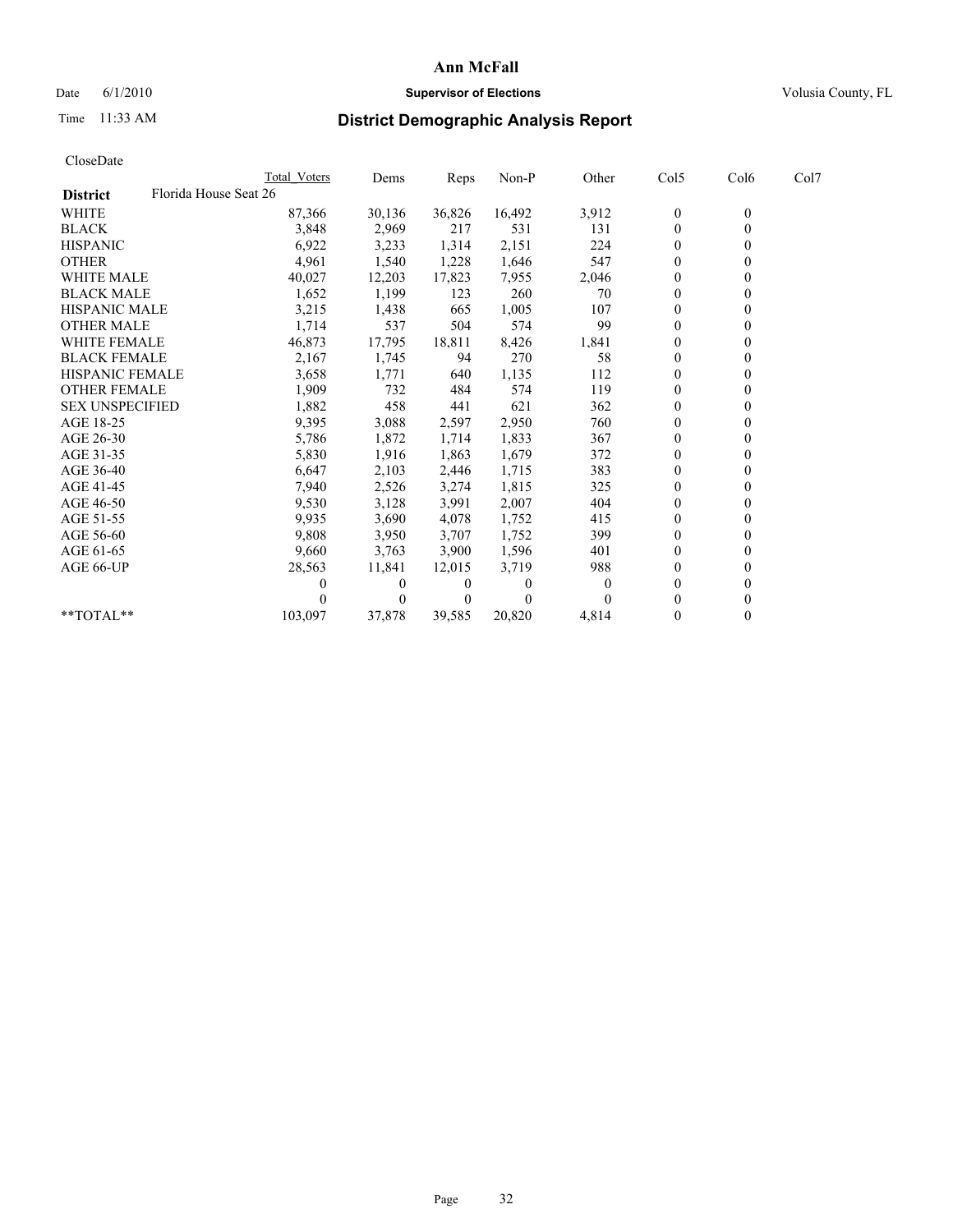## Date 6/1/2010 **Supervisor of Elections Supervisor of Elections** Volusia County, FL

# Time 11:33 AM **District Demographic Analysis Report**

| CloseDate              |                       |              |          |        |          |          |                  |                  |      |  |
|------------------------|-----------------------|--------------|----------|--------|----------|----------|------------------|------------------|------|--|
|                        |                       | Total Voters | Dems     | Reps   | Non-P    | Other    | Col5             | Col6             | Col7 |  |
| <b>District</b>        | Florida House Seat 27 |              |          |        |          |          |                  |                  |      |  |
| <b>WHITE</b>           |                       | 51,273       | 20,777   | 17,044 | 11,143   | 2,309    | $\boldsymbol{0}$ | $\boldsymbol{0}$ |      |  |
| <b>BLACK</b>           |                       | 16,640       | 14,068   | 462    | 1,809    | 301      | $\boldsymbol{0}$ | $\mathbf{0}$     |      |  |
| <b>HISPANIC</b>        |                       | 1,796        | 858      | 309    | 554      | 75       | $\overline{0}$   | $\theta$         |      |  |
| <b>OTHER</b>           |                       | 4,144        | 1,700    | 653    | 1,357    | 434      | $\overline{0}$   | $\theta$         |      |  |
| <b>WHITE MALE</b>      |                       | 23,492       | 8,374    | 8,401  | 5,444    | 1,273    | 0                | $\mathbf{0}$     |      |  |
| <b>BLACK MALE</b>      |                       | 6,528        | 5,308    | 232    | 830      | 158      | 0                | $\theta$         |      |  |
| <b>HISPANIC MALE</b>   |                       | 824          | 378      | 143    | 260      | 43       | $\boldsymbol{0}$ | $\theta$         |      |  |
| <b>OTHER MALE</b>      |                       | 1,277        | 533      | 258    | 413      | 73       | $\overline{0}$   | $\mathbf{0}$     |      |  |
| <b>WHITE FEMALE</b>    |                       | 27,481       | 12,286   | 8,550  | 5,630    | 1,015    | $\boldsymbol{0}$ | $\theta$         |      |  |
| <b>BLACK FEMALE</b>    |                       | 9,955        | 8,634    | 226    | 953      | 142      | $\boldsymbol{0}$ | $\Omega$         |      |  |
| <b>HISPANIC FEMALE</b> |                       | 958          | 475      | 166    | 288      | 29       | $\overline{0}$   | $\theta$         |      |  |
| <b>OTHER FEMALE</b>    |                       | 1,587        | 755      | 281    | 484      | 67       | 0                | $\mathbf{0}$     |      |  |
| <b>SEX UNSPECIFIED</b> |                       | 1,751        | 660      | 211    | 561      | 319      | $\boldsymbol{0}$ | $\Omega$         |      |  |
| AGE 18-25              |                       | 9,914        | 5,489    | 1,352  | 2,464    | 609      | $\overline{0}$   | $\Omega$         |      |  |
| AGE 26-30              |                       | 5,458        | 2,588    | 956    | 1,672    | 242      | $\boldsymbol{0}$ | $\mathbf{0}$     |      |  |
| AGE 31-35              |                       | 4,549        | 2,094    | 886    | 1,335    | 234      | $\mathbf{0}$     | $\theta$         |      |  |
| AGE 36-40              |                       | 4,584        | 2,108    | 1,121  | 1,158    | 197      | 0                | $\Omega$         |      |  |
| AGE 41-45              |                       | 5,219        | 2,405    | 1,351  | 1,196    | 267      | $\boldsymbol{0}$ | $\Omega$         |      |  |
| AGE 46-50              |                       | 6,374        | 3,081    | 1,746  | 1,272    | 275      | $\boldsymbol{0}$ | 0                |      |  |
| AGE 51-55              |                       | 6,659        | 3,492    | 1,752  | 1,166    | 249      | 0                | $\Omega$         |      |  |
| AGE 56-60              |                       | 6,212        | 3,183    | 1,679  | 1,125    | 225      | 0                | $\Omega$         |      |  |
| AGE 61-65              |                       | 5,953        | 2,986    | 1,696  | 1,039    | 232      | $\boldsymbol{0}$ | $\theta$         |      |  |
| AGE 66-UP              |                       | 18,931       | 9.977    | 5,929  | 2,436    | 589      | $\boldsymbol{0}$ | $\mathbf{0}$     |      |  |
|                        |                       | 0            | $\Omega$ | 0      | $\theta$ | $\theta$ | $\boldsymbol{0}$ | $\theta$         |      |  |
|                        |                       | 0            | $\theta$ | 0      | 0        |          | $\boldsymbol{0}$ | $\mathbf{0}$     |      |  |
| $*$ $TOTAI.**$         |                       | 73,853       | 37,403   | 18,468 | 14,863   | 3,119    | $\boldsymbol{0}$ | $\mathbf{0}$     |      |  |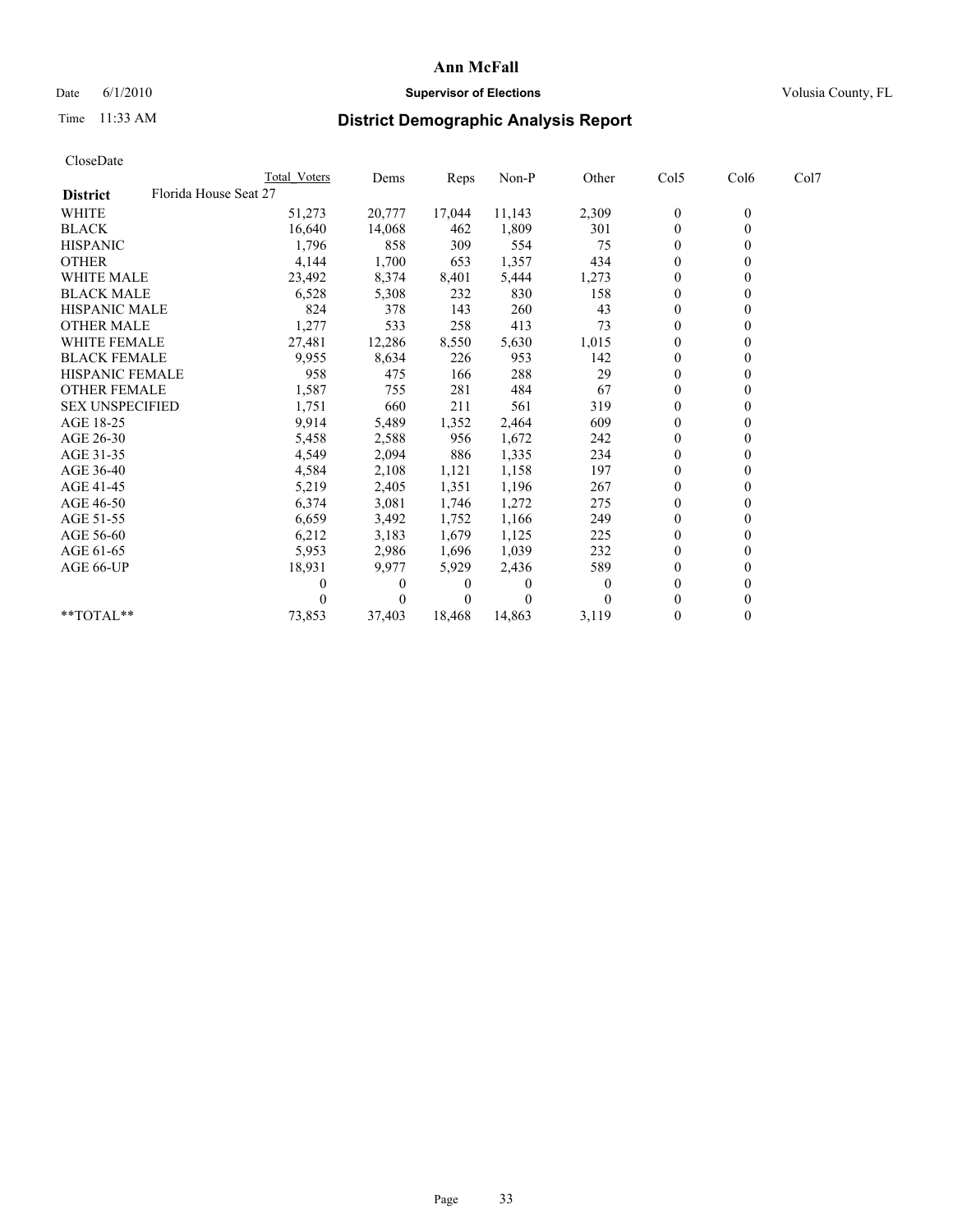## Date 6/1/2010 **Supervisor of Elections Supervisor of Elections** Volusia County, FL

# Time 11:33 AM **District Demographic Analysis Report**

|                        | <b>Total Voters</b>   | Dems     | <b>Reps</b>    | Non-P    | Other    | Col5             | Col6         | Col7 |  |
|------------------------|-----------------------|----------|----------------|----------|----------|------------------|--------------|------|--|
| <b>District</b>        | Florida House Seat 28 |          |                |          |          |                  |              |      |  |
| <b>WHITE</b>           | 91,223                | 31,724   | 36,112         | 19,553   | 3,834    | $\boldsymbol{0}$ | $\mathbf{0}$ |      |  |
| <b>BLACK</b>           | 4,058                 | 3,269    | 180            | 509      | 100      | $\overline{0}$   |              |      |  |
| <b>HISPANIC</b>        | 4,859                 | 2,294    | 907            | 1,472    | 186      | $\theta$         |              |      |  |
| <b>OTHER</b>           | 4,531                 | 1,337    | 1,007          | 1,638    | 549      | $\theta$         |              |      |  |
| <b>WHITE MALE</b>      | 42,410                | 13,076   | 17,697         | 9,589    | 2,048    | 0                |              |      |  |
| <b>BLACK MALE</b>      | 1,822                 | 1,376    | 98             | 283      | 65       | $\theta$         |              |      |  |
| <b>HISPANIC MALE</b>   | 2,264                 | 1,033    | 418            | 710      | 103      | $\overline{0}$   |              |      |  |
| <b>OTHER MALE</b>      | 1,531                 | 459      | 404            | 573      | 95       | $\overline{0}$   |              |      |  |
| <b>WHITE FEMALE</b>    | 48,251                | 18,459   | 18,211         | 9,822    | 1,759    | $\theta$         |              |      |  |
| <b>BLACK FEMALE</b>    | 2,209                 | 1,873    | 80             | 222      | 34       | $\theta$         |              |      |  |
| HISPANIC FEMALE        | 2,563                 | 1,244    | 485            | 752      | 82       | $\Omega$         |              |      |  |
| <b>OTHER FEMALE</b>    | 1,764                 | 653      | 416            | 579      | 116      | $\theta$         |              |      |  |
| <b>SEX UNSPECIFIED</b> | 1,857                 | 451      | 397            | 642      | 367      | $\overline{0}$   |              |      |  |
| AGE 18-25              | 9,019                 | 3,036    | 2,317          | 2,914    | 752      | 0                |              |      |  |
| AGE 26-30              | 6,137                 | 2,045    | 1,656          | 2,078    | 358      | $\Omega$         |              |      |  |
| AGE 31-35              | 5,874                 | 2,027    | 1,654          | 1,875    | 318      | $\overline{0}$   |              |      |  |
| AGE 36-40              | 6,779                 | 2,287    | 2,271          | 1,895    | 326      | 0                |              |      |  |
| AGE 41-45              | 7,425                 | 2,459    | 2,810          | 1,830    | 326      | $\theta$         |              |      |  |
| AGE 46-50              | 9,333                 | 3,197    | 3,748          | 2,063    | 325      | $\theta$         |              |      |  |
| AGE 51-55              | 10,039                | 3,808    | 3,837          | 2,036    | 358      | $\Omega$         |              |      |  |
| AGE 56-60              | 9,905                 | 3,930    | 3,600          | 1,988    | 387      | $\theta$         |              |      |  |
| AGE 61-65              | 9,986                 | 3,790    | 3,820          | 1,916    | 460      | $\overline{0}$   |              |      |  |
| AGE 66-UP              | 30,173                | 12,045   | 12,492         | 4,577    | 1,059    | $\overline{0}$   |              |      |  |
|                        | 0                     | $\Omega$ | $\overline{0}$ | $\Omega$ | $\theta$ | $\Omega$         |              |      |  |
|                        |                       | $\Omega$ | $\Omega$       | $\theta$ |          | $\Omega$         |              |      |  |
| **TOTAL**              | 104,671               | 38,624   | 38,206         | 23,172   | 4,669    | $\mathbf{0}$     | 0            |      |  |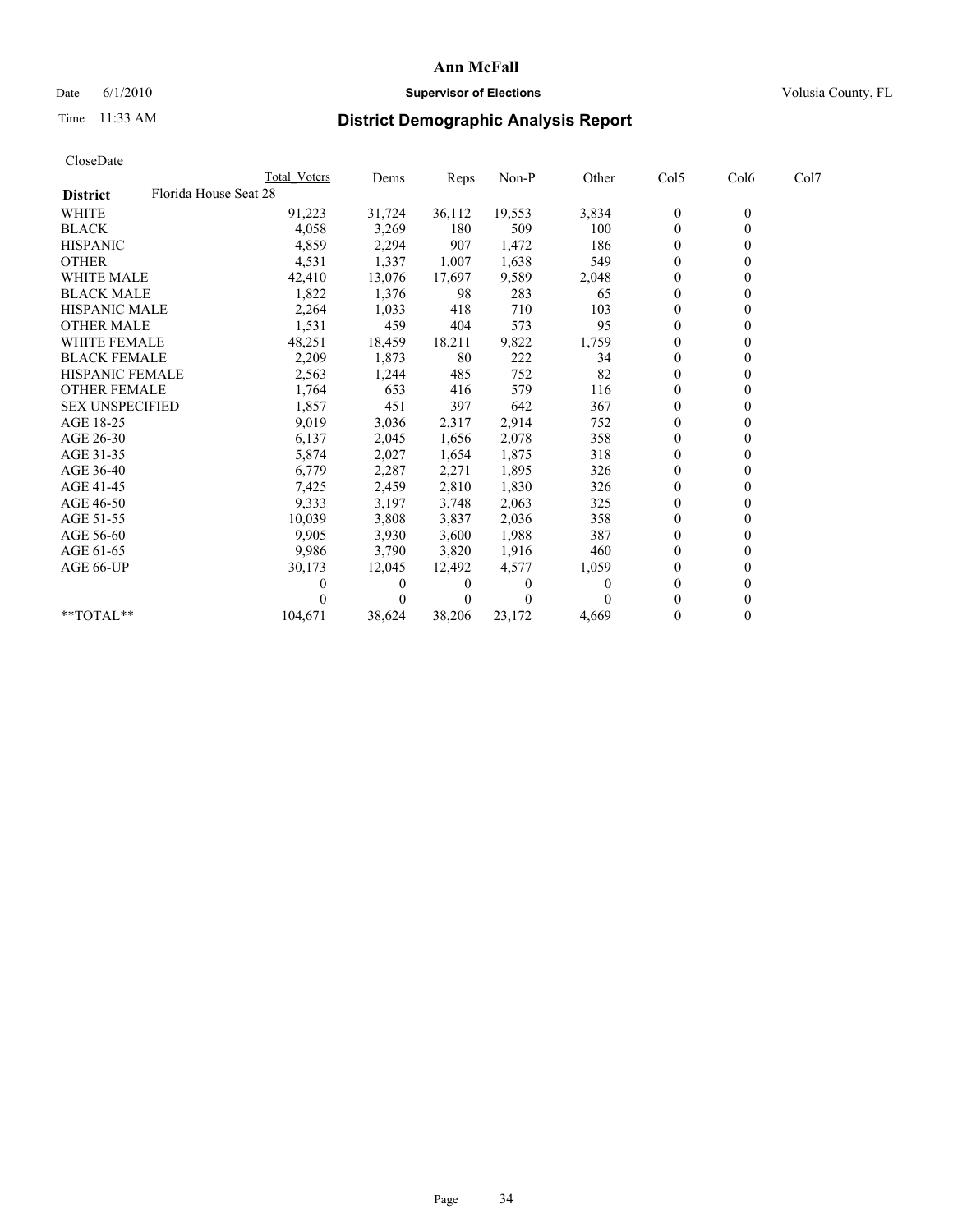## Date 6/1/2010 **Supervisor of Elections Supervisor of Elections** Volusia County, FL

# Time 11:33 AM **District Demographic Analysis Report**

| CloseDate              |                       |                     |                  |       |          |          |                  |              |      |
|------------------------|-----------------------|---------------------|------------------|-------|----------|----------|------------------|--------------|------|
|                        |                       | <b>Total Voters</b> | Dems             | Reps  | Non-P    | Other    | Col5             | Col6         | Col7 |
| <b>District</b>        | Florida House Seat 33 |                     |                  |       |          |          |                  |              |      |
| <b>WHITE</b>           |                       | 5,032               | 1,569            | 2,202 | 1,014    | 247      | $\boldsymbol{0}$ | $\mathbf{0}$ |      |
| <b>BLACK</b>           |                       | 512                 | 403              | 26    | 72       | 11       | $\boldsymbol{0}$ | $\mathbf{0}$ |      |
| <b>HISPANIC</b>        |                       | 1,046               | 496              | 166   | 339      | 45       | $\boldsymbol{0}$ | $\Omega$     |      |
| <b>OTHER</b>           |                       | 377                 | 122              | 85    | 124      | 46       | $\mathbf{0}$     | $\mathbf{0}$ |      |
| <b>WHITE MALE</b>      |                       | 2,387               | 634              | 1,115 | 517      | 121      | 0                | $\Omega$     |      |
| <b>BLACK MALE</b>      |                       | 220                 | 170              | 11    | 32       |          | $\overline{0}$   | $\theta$     |      |
| <b>HISPANIC MALE</b>   |                       | 494                 | 217              | 89    | 169      | 19       | 0                | $\Omega$     |      |
| <b>OTHER MALE</b>      |                       | 133                 | 48               | 30    | 48       |          | $\boldsymbol{0}$ | $\Omega$     |      |
| WHITE FEMALE           |                       | 2,606               | 924              | 1,069 | 489      | 124      | $\boldsymbol{0}$ | $\mathbf{0}$ |      |
| <b>BLACK FEMALE</b>    |                       | 287                 | 228              | 15    | 40       | 4        | 0                | $\Omega$     |      |
| <b>HISPANIC FEMALE</b> |                       | 541                 | 274              | 76    | 165      | 26       | $\mathbf{0}$     | $\mathbf{0}$ |      |
| <b>OTHER FEMALE</b>    |                       | 136                 | 50               | 33    | 43       | 10       | $\boldsymbol{0}$ | $\Omega$     |      |
| <b>SEX UNSPECIFIED</b> |                       | 163                 | 45               | 41    | 46       | 31       | 0                | $\Omega$     |      |
| AGE 18-25              |                       | 792                 | 261              | 202   | 267      | 62       | $\overline{0}$   | $\Omega$     |      |
| AGE 26-30              |                       | 477                 | 165              | 111   | 165      | 36       | $\boldsymbol{0}$ | $\Omega$     |      |
| AGE 31-35              |                       | 526                 | 191              | 158   | 139      | 38       | $\boldsymbol{0}$ | $\mathbf{0}$ |      |
| AGE 36-40              |                       | 580                 | 198              | 195   | 156      | 31       | $\boldsymbol{0}$ | $\Omega$     |      |
| AGE 41-45              |                       | 586                 | 220              | 214   | 122      | 30       | 0                | $\Omega$     |      |
| AGE 46-50              |                       | 818                 | 259              | 329   | 191      | 39       | $\boldsymbol{0}$ | $\Omega$     |      |
| AGE 51-55              |                       | 760                 | 285              | 307   | 132      | 36       | 0                | $\Omega$     |      |
| AGE 56-60              |                       | 627                 | 248              | 248   | 113      | 18       | $\overline{0}$   | $\Omega$     |      |
| AGE 61-65              |                       | 568                 | 235              | 214   | 98       | 21       | $\boldsymbol{0}$ | $\Omega$     |      |
| AGE 66-UP              |                       | 1,233               | 528              | 501   | 166      | 38       | 0                | $\theta$     |      |
|                        |                       | 0                   | $\boldsymbol{0}$ | 0     | $\theta$ | $\theta$ | $\mathbf{0}$     | $\Omega$     |      |
|                        |                       | 0                   | $\theta$         | 0     | $\theta$ | $\theta$ | $\boldsymbol{0}$ | $\theta$     |      |
| $**TOTAL**$            |                       | 6,967               | 2,590            | 2,479 | 1,549    | 349      | $\boldsymbol{0}$ | $\mathbf{0}$ |      |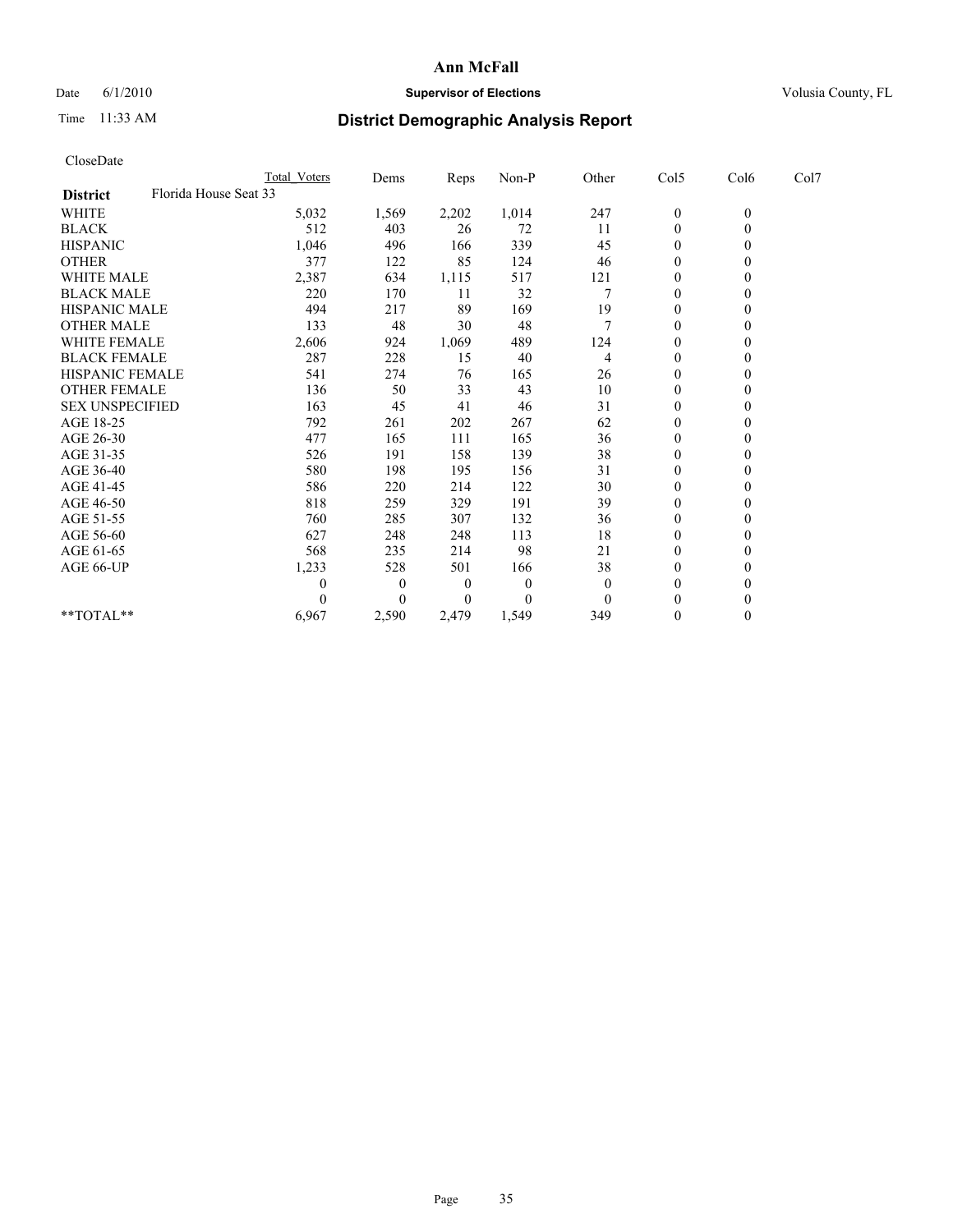## Date 6/1/2010 **Supervisor of Elections Supervisor of Elections** Volusia County, FL

# Time 11:33 AM **District Demographic Analysis Report**

| <b>Total Voters</b>     | Dems           | Reps   | Non-P    | Other    | Col <sub>5</sub> | Col <sub>6</sub> | Col7 |
|-------------------------|----------------|--------|----------|----------|------------------|------------------|------|
| School Board District 1 |                |        |          |          |                  |                  |      |
| 48,734                  | 17,389         | 19,891 | 9,092    | 2,362    | $\boldsymbol{0}$ | $\boldsymbol{0}$ |      |
| 4,234                   | 3,490          | 156    | 489      | 99       | 0                | $\mathbf{0}$     |      |
| 2,973                   | 1,292          | 534    | 1,011    | 136      | 0                | $\theta$         |      |
| 2,700                   | 875            | 646    | 891      | 288      | $\boldsymbol{0}$ | $\Omega$         |      |
| 22,271                  | 7,019          | 9,625  | 4,374    | 1,253    | $\boldsymbol{0}$ | $\mathbf{0}$     |      |
| 1,708                   | 1,353          | 73     | 224      | 58       | 0                | $\theta$         |      |
| 1,361                   | 596            | 259    | 439      | 67       | 0                | $\Omega$         |      |
| 866                     | 296            | 249    | 265      | 56       | 0                | $\mathbf{0}$     |      |
| 26,227                  | 10,288         | 10,182 | 4,661    | 1,096    | $\boldsymbol{0}$ | $\mathbf{0}$     |      |
| 2,489                   | 2,109          | 82     | 258      | 40       | 0                | $\mathbf{0}$     |      |
| 1,592                   | 689            | 272    | 564      | 67       | 0                | $\Omega$         |      |
| 1,041                   | 406            | 249    | 327      | 59       | $\boldsymbol{0}$ | $\mathbf{0}$     |      |
| 1,086                   | 290            | 236    | 371      | 189      | 0                | $\theta$         |      |
| 5,947                   | 1,958          | 1,587  | 1,916    | 486      | $\overline{0}$   | $\Omega$         |      |
| 3,832                   | 1,335          | 1,055  | 1,187    | 255      | $\overline{0}$   | $\mathbf{0}$     |      |
| 3,639                   | 1,247          | 1,107  | 1,027    | 258      | 0                | $\mathbf{0}$     |      |
| 4,049                   | 1,369          | 1,447  | 1,014    | 219      | 0                | $\Omega$         |      |
| 4,565                   | 1,542          | 1,839  | 984      | 200      | 0                | $\mathbf{0}$     |      |
| 5,519                   | 1,969          | 2,216  | 1,081    | 253      | $\boldsymbol{0}$ | $\mathbf{0}$     |      |
| 5,579                   | 2,283          | 2,114  | 943      | 239      | $\overline{0}$   | $\mathbf{0}$     |      |
| 5,375                   | 2,353          | 1,944  | 850      | 228      | 0                | $\theta$         |      |
| 5,026                   | 2,155          | 1,918  | 732      | 221      | $\boldsymbol{0}$ | $\mathbf{0}$     |      |
| 15,108                  | 6,834          | 6,000  | 1,748    | 526      | 0                | $\theta$         |      |
| 0                       | $\overline{0}$ | $_{0}$ | $\theta$ | $\theta$ | $\overline{0}$   | $\mathbf{0}$     |      |
|                         | $\Omega$       | 0      | 0        |          | $\boldsymbol{0}$ | $\theta$         |      |
| 58,641                  | 23,046         | 21,227 | 11,483   | 2,885    | $\boldsymbol{0}$ | $\theta$         |      |
|                         |                |        |          |          |                  |                  |      |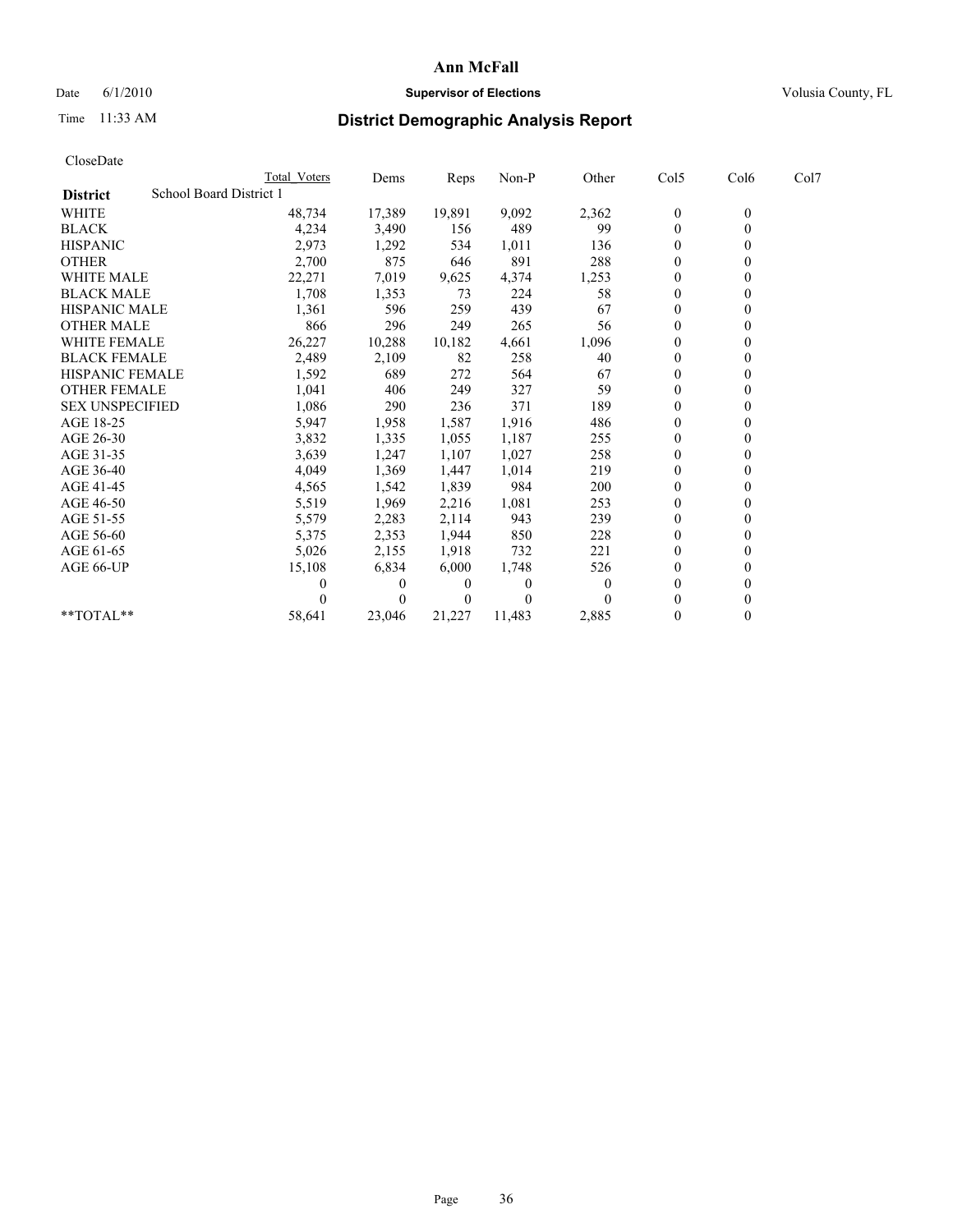# Date 6/1/2010 **Supervisor of Elections Supervisor of Elections** Volusia County, FL

# Time 11:33 AM **District Demographic Analysis Report**

| CloseDate              |                                |                     |          |          |         |          |                  |                  |      |  |
|------------------------|--------------------------------|---------------------|----------|----------|---------|----------|------------------|------------------|------|--|
|                        |                                | <b>Total Voters</b> | Dems     | Reps     | $Non-P$ | Other    | Col5             | Col6             | Col7 |  |
| <b>District</b>        | <b>School Board District 2</b> |                     |          |          |         |          |                  |                  |      |  |
| <b>WHITE</b>           |                                | 40,292              | 15,347   | 14,573   | 8,623   | 1,749    | $\boldsymbol{0}$ | $\boldsymbol{0}$ |      |  |
| <b>BLACK</b>           |                                | 10,151              | 8,594    | 278      | 1,091   | 188      | $\boldsymbol{0}$ | $\mathbf{0}$     |      |  |
| <b>HISPANIC</b>        |                                | 1,163               | 504      | 235      | 381     | 43       | $\mathbf{0}$     | $\Omega$         |      |  |
| <b>OTHER</b>           |                                | 2,955               | 1,168    | 508      | 971     | 308      | $\mathbf{0}$     | $\theta$         |      |  |
| <b>WHITE MALE</b>      |                                | 18,799              | 6,324    | 7,210    | 4,288   | 977      | $\mathbf{0}$     | $\mathbf{0}$     |      |  |
| <b>BLACK MALE</b>      |                                | 4,020               | 3,291    | 142      | 502     | 85       | $\mathbf{0}$     | $\mathbf{0}$     |      |  |
| <b>HISPANIC MALE</b>   |                                | 554                 | 239      | 106      | 186     | 23       | $\boldsymbol{0}$ | $\Omega$         |      |  |
| <b>OTHER MALE</b>      |                                | 994                 | 389      | 216      | 336     | 53       | $\boldsymbol{0}$ | $\theta$         |      |  |
| <b>WHITE FEMALE</b>    |                                | 21,231              | 8,929    | 7,270    | 4,278   | 754      | $\boldsymbol{0}$ | $\theta$         |      |  |
| <b>BLACK FEMALE</b>    |                                | 6,038               | 5,229    | 133      | 574     | 102      | $\theta$         | $\theta$         |      |  |
| <b>HISPANIC FEMALE</b> |                                | 601                 | 261      | 128      | 193     | 19       | $\mathbf{0}$     | $\theta$         |      |  |
| <b>OTHER FEMALE</b>    |                                | 1,111               | 518      | 197      | 341     | 55       | $\boldsymbol{0}$ | $\mathbf{0}$     |      |  |
| <b>SEX UNSPECIFIED</b> |                                | 1,213               | 433      | 192      | 368     | 220      | $\mathbf{0}$     | $\mathbf{0}$     |      |  |
| AGE 18-25              |                                | 6,941               | 3,952    | 1,026    | 1,579   | 384      | $\boldsymbol{0}$ | $\mathbf{0}$     |      |  |
| AGE 26-30              |                                | 3,729               | 1,657    | 730      | 1,165   | 177      | $\boldsymbol{0}$ | $\mathbf{0}$     |      |  |
| AGE 31-35              |                                | 2,873               | 1,244    | 611      | 880     | 138      | $\boldsymbol{0}$ | $\theta$         |      |  |
| AGE 36-40              |                                | 3,053               | 1,329    | 837      | 769     | 118      | $\boldsymbol{0}$ | $\Omega$         |      |  |
| AGE 41-45              |                                | 3,549               | 1,530    | 1,025    | 828     | 166      | $\mathbf{0}$     | $\theta$         |      |  |
| AGE 46-50              |                                | 4,339               | 1,923    | 1,337    | 906     | 173      | $\boldsymbol{0}$ | $\mathbf{0}$     |      |  |
| AGE 51-55              |                                | 4,763               | 2,253    | 1,467    | 861     | 182      | $\boldsymbol{0}$ | $\mathbf{0}$     |      |  |
| AGE 56-60              |                                | 4,771               | 2,183    | 1,455    | 961     | 172      | $\boldsymbol{0}$ | $\Omega$         |      |  |
| AGE 61-65              |                                | 4,908               | 2,185    | 1,588    | 913     | 222      | $\mathbf{0}$     | $\mathbf{0}$     |      |  |
| AGE 66-UP              |                                | 15,634              | 7,357    | 5,517    | 2,204   | 556      | $\boldsymbol{0}$ | $\theta$         |      |  |
|                        |                                |                     | 0        | 0        | 0       | $\theta$ | $\mathbf{0}$     | $\mathbf{0}$     |      |  |
|                        |                                |                     | $\theta$ | $\theta$ | 0       |          | $\mathbf{0}$     | $\mathbf{0}$     |      |  |
| **TOTAL**              |                                | 54,561              | 25,613   | 15,594   | 11,066  | 2,288    | $\theta$         | $\mathbf{0}$     |      |  |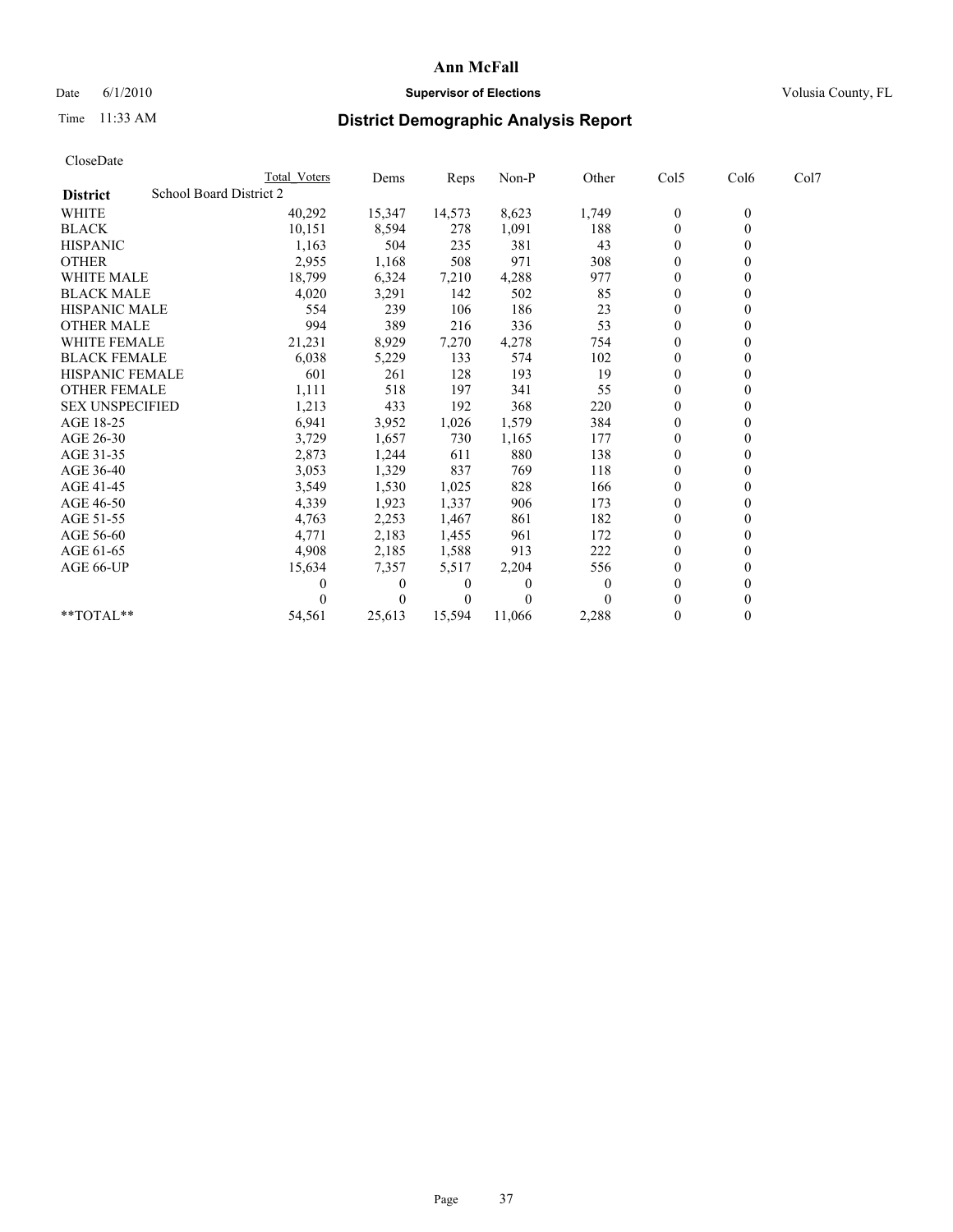# Date 6/1/2010 **Supervisor of Elections Supervisor of Elections** Volusia County, FL

# Time 11:33 AM **District Demographic Analysis Report**

|                        | <b>Total Voters</b>     | Dems     | Reps     | Non-P    | Other    | Col5         | Col6         | Col7 |  |
|------------------------|-------------------------|----------|----------|----------|----------|--------------|--------------|------|--|
| <b>District</b>        | School Board District 3 |          |          |          |          |              |              |      |  |
| <b>WHITE</b>           | 63,058                  | 22,729   | 24,167   | 13,649   | 2,513    | $\bf{0}$     | $\mathbf{0}$ |      |  |
| <b>BLACK</b>           | 1,880                   | 1,561    | 78       | 209      | 32       | $\theta$     |              |      |  |
| <b>HISPANIC</b>        | 925                     | 381      | 222      | 280      | 42       | $\Omega$     |              |      |  |
| <b>OTHER</b>           | 2,601                   | 740      | 566      | 945      | 350      | $\theta$     |              |      |  |
| <b>WHITE MALE</b>      | 29,090                  | 9,282    | 11,834   | 6,650    | 1,324    | 0            |              |      |  |
| <b>BLACK MALE</b>      | 841                     | 656      | 42       | 123      | 20       | $\theta$     |              |      |  |
| <b>HISPANIC MALE</b>   | 412                     | 156      | 91       | 142      | 23       | $\theta$     |              |      |  |
| <b>OTHER MALE</b>      | 846                     | 250      | 223      | 322      | 51       | $\theta$     |              |      |  |
| <b>WHITE FEMALE</b>    | 33,571                  | 13,309   | 12,189   | 6,900    | 1,173    | $\theta$     |              |      |  |
| <b>BLACK FEMALE</b>    | 1,022                   | 892      | 34       | 85       | 11       | $\theta$     |              |      |  |
| HISPANIC FEMALE        | 503                     | 221      | 129      | 134      | 19       | $\theta$     |              |      |  |
| <b>OTHER FEMALE</b>    | 985                     | 357      | 242      | 315      | 71       | $\theta$     |              |      |  |
| <b>SEX UNSPECIFIED</b> | 1,194                   | 288      | 249      | 412      | 245      | $\theta$     |              |      |  |
| AGE 18-25              | 5,305                   | 1,743    | 1,306    | 1,802    | 454      | $\theta$     |              |      |  |
| AGE 26-30              | 3,575                   | 1,202    | 987      | 1,184    | 202      | $\theta$     |              |      |  |
| AGE 31-35              | 3,520                   | 1,129    | 1,049    | 1,155    | 187      | $\theta$     |              |      |  |
| AGE 36-40              | 4,076                   | 1,341    | 1,354    | 1,184    | 197      | $\Omega$     |              |      |  |
| AGE 41-45              | 4,628                   | 1,478    | 1,756    | 1,193    | 201      | $\theta$     |              |      |  |
| AGE 46-50              | 6,046                   | 2,059    | 2,406    | 1,361    | 220      | $\theta$     |              |      |  |
| AGE 51-55              | 6,679                   | 2,548    | 2,557    | 1,337    | 237      | $\theta$     |              |      |  |
| AGE 56-60              | 6,758                   | 2,731    | 2,453    | 1,320    | 254      | $\theta$     |              |      |  |
| AGE 61-65              | 6,906                   | 2,649    | 2,652    | 1,311    | 294      | $\theta$     |              |      |  |
| AGE 66-UP              | 20,971                  | 8,531    | 8,513    | 3,236    | 691      | $\theta$     |              |      |  |
|                        |                         | $\theta$ | $\theta$ | $\theta$ | $\Omega$ | $\theta$     |              |      |  |
|                        |                         | $\theta$ | $\theta$ | $\Omega$ |          | $\theta$     |              |      |  |
| **TOTAL**              | 68,464                  | 25,411   | 25,033   | 15,083   | 2,937    | $\mathbf{0}$ | $\theta$     |      |  |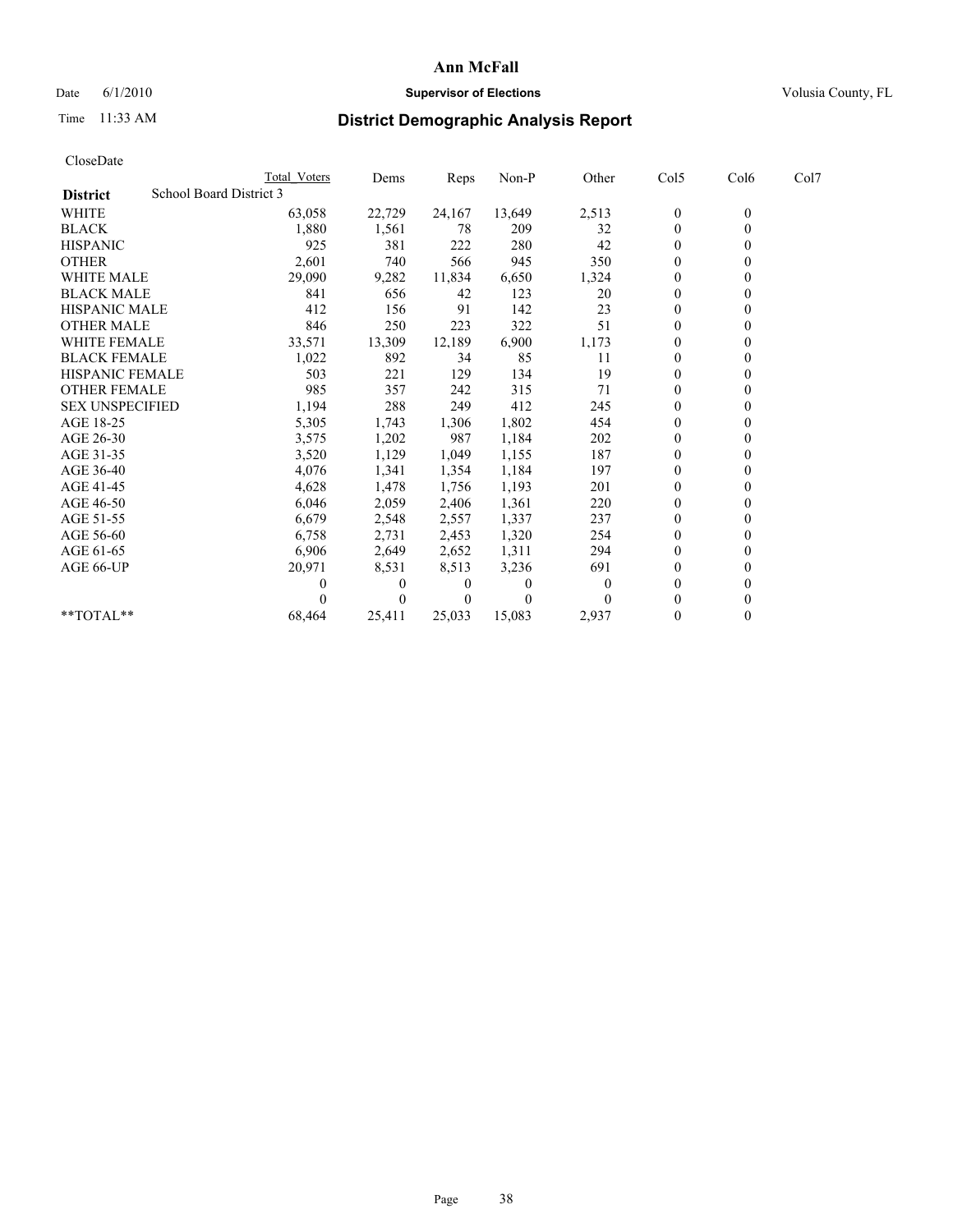# Date 6/1/2010 **Supervisor of Elections Supervisor of Elections** Volusia County, FL

# Time 11:33 AM **District Demographic Analysis Report**

| CloseDate              |                                |              |                |        |          |          |                  |                  |      |  |
|------------------------|--------------------------------|--------------|----------------|--------|----------|----------|------------------|------------------|------|--|
|                        |                                | Total Voters | Dems           | Reps   | $Non-P$  | Other    | Col5             | Col6             | Col7 |  |
| <b>District</b>        | <b>School Board District 4</b> |              |                |        |          |          |                  |                  |      |  |
| <b>WHITE</b>           |                                | 52,829       | 19,306         | 21,041 | 10,407   | 2,075    | $\boldsymbol{0}$ | $\boldsymbol{0}$ |      |  |
| <b>BLACK</b>           |                                | 5,170        | 4,260          | 184    | 628      | 98       | $\boldsymbol{0}$ | $\mathbf{0}$     |      |  |
| <b>HISPANIC</b>        |                                | 1,181        | 529            | 297    | 320      | 35       | $\overline{0}$   | $\theta$         |      |  |
| <b>OTHER</b>           |                                | 3,264        | 1,114          | 764    | 1,062    | 324      | $\overline{0}$   | $\theta$         |      |  |
| <b>WHITE MALE</b>      |                                | 24,101       | 7,748          | 10.179 | 5,089    | 1,085    | 0                | $\mathbf{0}$     |      |  |
| <b>BLACK MALE</b>      |                                | 2,036        | 1,575          | 100    | 302      | 59       | $\overline{0}$   | $\Omega$         |      |  |
| <b>HISPANIC MALE</b>   |                                | 520          | 206            | 143    | 149      | 22       | $\boldsymbol{0}$ | $\Omega$         |      |  |
| <b>OTHER MALE</b>      |                                | 1,121        | 360            | 312    | 392      | 57       | $\boldsymbol{0}$ | $\mathbf{0}$     |      |  |
| <b>WHITE FEMALE</b>    |                                | 28,430       | 11,467         | 10,750 | 5,244    | 969      | $\boldsymbol{0}$ | $\theta$         |      |  |
| <b>BLACK FEMALE</b>    |                                | 3,098        | 2,655          | 84     | 321      | 38       | $\boldsymbol{0}$ | $\theta$         |      |  |
| <b>HISPANIC FEMALE</b> |                                | 654          | 320            | 150    | 171      | 13       | $\boldsymbol{0}$ | $\Omega$         |      |  |
| <b>OTHER FEMALE</b>    |                                | 1,304        | 527            | 338    | 379      | 60       | 0                | 0                |      |  |
| <b>SEX UNSPECIFIED</b> |                                | 1,180        | 351            | 230    | 370      | 229      | $\overline{0}$   | $\Omega$         |      |  |
| AGE 18-25              |                                | 5,851        | 2,401          | 1,412  | 1,629    | 409      | $\boldsymbol{0}$ | $\Omega$         |      |  |
| AGE 26-30              |                                | 3,486        | 1,386          | 882    | 1,066    | 152      | $\boldsymbol{0}$ | $\mathbf{0}$     |      |  |
| AGE 31-35              |                                | 3,244        | 1,277          | 880    | 920      | 167      | $\boldsymbol{0}$ | $\theta$         |      |  |
| AGE 36-40              |                                | 3,576        | 1,271          | 1,207  | 907      | 191      | $\boldsymbol{0}$ | $\Omega$         |      |  |
| AGE 41-45              |                                | 4,297        | 1,559          | 1,610  | 951      | 177      | $\overline{0}$   | $\theta$         |      |  |
| AGE 46-50              |                                | 5,452        | 2,035          | 2,091  | 1,122    | 204      | 0                | $\theta$         |      |  |
| AGE 51-55              |                                | 5,855        | 2,438          | 2,158  | 1,063    | 196      | $\boldsymbol{0}$ | $\mathbf{0}$     |      |  |
| AGE 56-60              |                                | 5,892        | 2,485          | 2,069  | 1,126    | 212      | 0                | $\Omega$         |      |  |
| AGE 61-65              |                                | 6,022        | 2,449          | 2,253  | 1,088    | 232      | $\mathbf{0}$     | $\mathbf{0}$     |      |  |
| AGE 66-UP              |                                | 18,769       | 7,908          | 7,724  | 2,545    | 592      | $\boldsymbol{0}$ | $\theta$         |      |  |
|                        |                                | 0            | $\overline{0}$ | 0      | $\theta$ | $\Omega$ | $\boldsymbol{0}$ | $\Omega$         |      |  |
|                        |                                |              | $\theta$       | 0      | 0        |          | $\theta$         | $\Omega$         |      |  |
| **TOTAL**              |                                | 62,444       | 25,209         | 22,286 | 12,417   | 2,532    | $\boldsymbol{0}$ | $\mathbf{0}$     |      |  |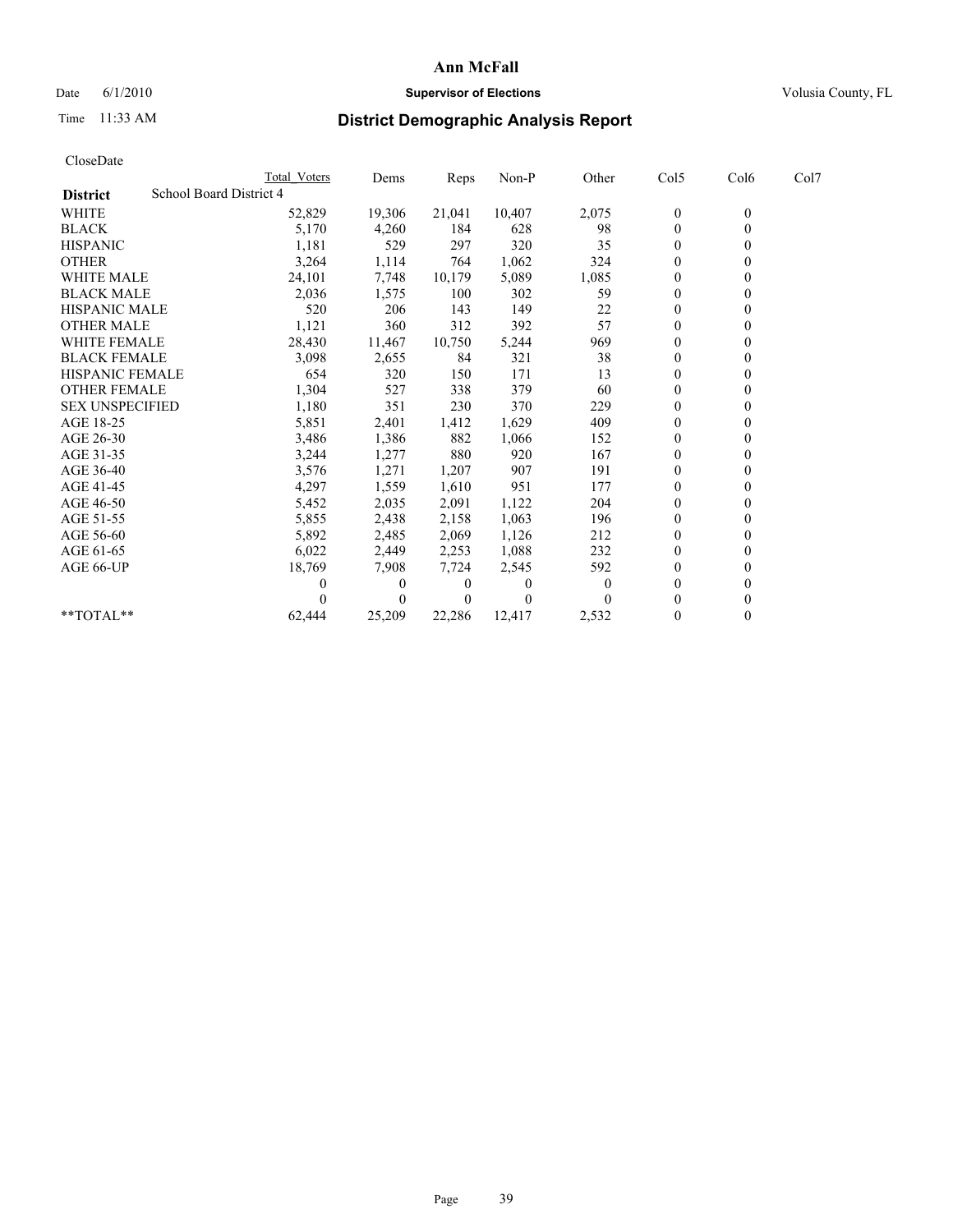# Date 6/1/2010 **Supervisor of Elections Supervisor of Elections** Volusia County, FL

# Time 11:33 AM **District Demographic Analysis Report**

| CloseDate              |                         |              |                |        |          |          |                  |                  |      |  |
|------------------------|-------------------------|--------------|----------------|--------|----------|----------|------------------|------------------|------|--|
|                        |                         | Total Voters | Dems           | Reps   | $Non-P$  | Other    | Col5             | Col6             | Col7 |  |
| <b>District</b>        | School Board District 5 |              |                |        |          |          |                  |                  |      |  |
| <b>WHITE</b>           |                         | 47,578       | 15,509         | 19,505 | 10,062   | 2,502    | $\boldsymbol{0}$ | $\boldsymbol{0}$ |      |  |
| <b>BLACK</b>           |                         | 5,052        | 3,920          | 268    | 696      | 168      | $\boldsymbol{0}$ | $\mathbf{0}$     |      |  |
| <b>HISPANIC</b>        |                         | 12,538       | 6,227          | 2,089  | 3,821    | 401      | $\overline{0}$   | $\Omega$         |      |  |
| <b>OTHER</b>           |                         | 3,794        | 1,219          | 755    | 1,361    | 459      | $\overline{0}$   | $\theta$         |      |  |
| <b>WHITE MALE</b>      |                         | 22,226       | 6,413          | 9.595  | 4.896    | 1,322    | $\boldsymbol{0}$ | $\mathbf{0}$     |      |  |
| <b>BLACK MALE</b>      |                         | 2,248        | 1,638          | 152    | 355      | 103      | $\overline{0}$   | $\mathbf{0}$     |      |  |
| <b>HISPANIC MALE</b>   |                         | 5,892        | 2,796          | 1,049  | 1,840    | 207      | $\boldsymbol{0}$ | $\Omega$         |      |  |
| <b>OTHER MALE</b>      |                         | 1,251        | 433            | 293    | 446      | 79       | $\boldsymbol{0}$ | $\mathbf{0}$     |      |  |
| <b>WHITE FEMALE</b>    |                         | 25,074       | 9,009          | 9,796  | 5,104    | 1,165    | $\boldsymbol{0}$ | $\theta$         |      |  |
| <b>BLACK FEMALE</b>    |                         | 2,759        | 2,241          | 116    | 338      | 64       | $\boldsymbol{0}$ | $\theta$         |      |  |
| <b>HISPANIC FEMALE</b> |                         | 6,551        | 3,377          | 1,034  | 1,953    | 187      | $\overline{0}$   | $\theta$         |      |  |
| <b>OTHER FEMALE</b>    |                         | 1,475        | 575            | 300    | 499      | 101      | 0                | $\mathbf{0}$     |      |  |
| <b>SEX UNSPECIFIED</b> |                         | 1,486        | 393            | 282    | 509      | 302      | $\overline{0}$   | $\Omega$         |      |  |
| AGE 18-25              |                         | 7,625        | 2,681          | 1,693  | 2,579    | 672      | $\boldsymbol{0}$ | $\mathbf{0}$     |      |  |
| AGE 26-30              |                         | 5,019        | 1,712          | 1,227  | 1,736    | 344      | $\boldsymbol{0}$ | $\mathbf{0}$     |      |  |
| AGE 31-35              |                         | 5,433        | 2,013          | 1,460  | 1,637    | 323      | $\boldsymbol{0}$ | $\theta$         |      |  |
| AGE 36-40              |                         | 5,837        | 2,046          | 1,866  | 1,602    | 323      | $\boldsymbol{0}$ | $\Omega$         |      |  |
| AGE 41-45              |                         | 6,272        | 2,284          | 2,156  | 1,523    | 309      | $\overline{0}$   | $\theta$         |      |  |
| AGE 46-50              |                         | 7,088        | 2,549          | 2,634  | 1,607    | 298      | 0                | 0                |      |  |
| AGE 51-55              |                         | 6,876        | 2,689          | 2,517  | 1,350    | 320      | $\boldsymbol{0}$ | $\mathbf{0}$     |      |  |
| AGE 56-60              |                         | 5,890        | 2,477          | 2,059  | 1,116    | 238      | 0                | $\Omega$         |      |  |
| AGE 61-65              |                         | 5,295        | 2,163          | 1,947  | 960      | 225      | $\mathbf{0}$     | $\mathbf{0}$     |      |  |
| AGE 66-UP              |                         | 13,625       | 6,261          | 5,058  | 1,829    | 477      | $\boldsymbol{0}$ | $\theta$         |      |  |
|                        |                         | 0            | $\overline{0}$ | 0      | $\theta$ | $\theta$ | $\boldsymbol{0}$ | $\mathbf{0}$     |      |  |
|                        |                         |              | $\Omega$       | 0      | 0        |          | $\mathbf{0}$     | $\mathbf{0}$     |      |  |
| **TOTAL**              |                         | 68,962       | 26,875         | 22,617 | 15,940   | 3,530    | $\boldsymbol{0}$ | $\mathbf{0}$     |      |  |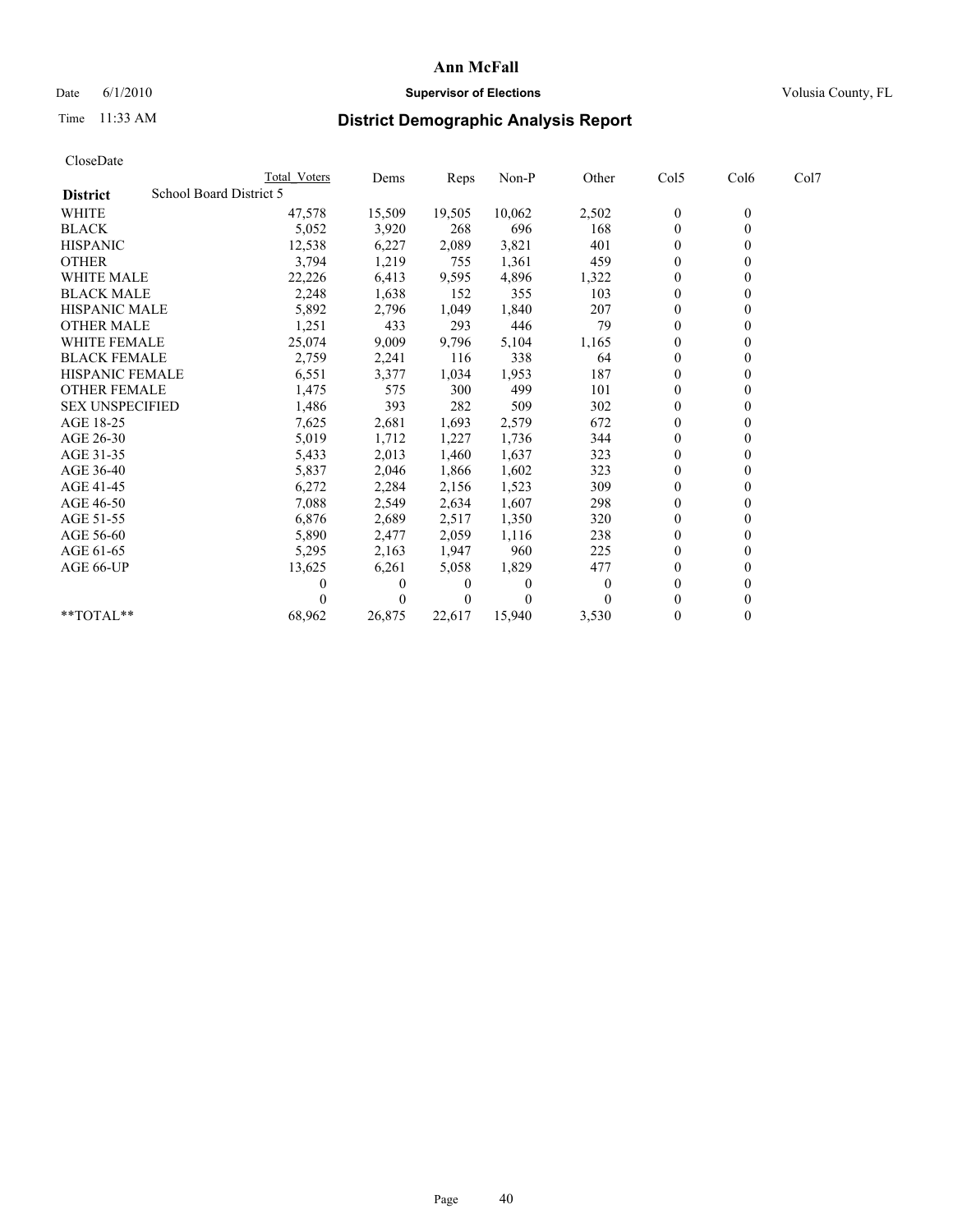## Date 6/1/2010 **Supervisor of Elections Supervisor of Elections** Volusia County, FL

# Time 11:33 AM **District Demographic Analysis Report**

| CloseDate              |                       |              |          |          |          |                |                  |                |      |
|------------------------|-----------------------|--------------|----------|----------|----------|----------------|------------------|----------------|------|
|                        |                       | Total Voters | Dems     | Reps     | Non-P    | Other          | Col5             | Col6           | Col7 |
| <b>District</b>        | Florida Senate Seat 1 |              |          |          |          |                |                  |                |      |
| WHITE                  |                       | 5,960        | 2,240    | 2,069    | 1,370    | 281            | $\boldsymbol{0}$ | $\mathbf{0}$   |      |
| <b>BLACK</b>           |                       | 10,697       | 9,130    | 282      | 1,099    | 186            | $\boldsymbol{0}$ | $\overline{0}$ |      |
| <b>HISPANIC</b>        |                       | 425          | 200      | 71       | 140      | 14             | $\overline{0}$   | $\mathbf{0}$   |      |
| <b>OTHER</b>           |                       | 1,283        | 607      | 133      | 391      | 152            | $\mathbf{0}$     | $\mathbf{0}$   |      |
| <b>WHITE MALE</b>      |                       | 2,800        | 875      | 1,080    | 688      | 157            | $\boldsymbol{0}$ | $\theta$       |      |
| <b>BLACK MALE</b>      |                       | 4,134        | 3,390    | 152      | 500      | 92             | $\overline{0}$   | $\theta$       |      |
| <b>HISPANIC MALE</b>   |                       | 201          | 87       | 32       | 74       | 8              | 0                | $\theta$       |      |
| <b>OTHER MALE</b>      |                       | 371          | 179      | 57       | 114      | 21             | $\mathbf{0}$     | $\mathbf{0}$   |      |
| <b>WHITE FEMALE</b>    |                       | 3,134        | 1,355    | 981      | 677      | 121            | $\boldsymbol{0}$ | $\theta$       |      |
| <b>BLACK FEMALE</b>    |                       | 6,459        | 5,653    | 128      | 585      | 93             | $\boldsymbol{0}$ | $\theta$       |      |
| <b>HISPANIC FEMALE</b> |                       | 221          | 111      | 39       | 66       | 5              | 0                | $\theta$       |      |
| <b>OTHER FEMALE</b>    |                       | 452          | 245      | 58       | 130      | 19             | 0                | 0              |      |
| <b>SEX UNSPECIFIED</b> |                       | 593          | 282      | 28       | 166      | 117            | $\boldsymbol{0}$ | $\Omega$       |      |
| AGE 18-25              |                       | 4,355        | 3,022    | 307      | 800      | 226            | 0                | $\theta$       |      |
| AGE 26-30              |                       | 1,647        | 980      | 181      | 443      | 43             | $\boldsymbol{0}$ | $\Omega$       |      |
| AGE 31-35              |                       | 1,254        | 750      | 160      | 304      | 40             | $\mathbf{0}$     | $\theta$       |      |
| AGE 36-40              |                       | 1,144        | 681      | 192      | 228      | 43             | $\boldsymbol{0}$ | $\theta$       |      |
| AGE 41-45              |                       | 1,350        | 852      | 202      | 235      | 61             | 0                | $\Omega$       |      |
| AGE 46-50              |                       | 1,558        | 974      | 282      | 246      | 56             | $\boldsymbol{0}$ | $\mathbf{0}$   |      |
| AGE 51-55              |                       | 1,551        | 1,047    | 282      | 182      | 40             | $\boldsymbol{0}$ | $\Omega$       |      |
| AGE 56-60              |                       | 1,349        | 882      | 231      | 196      | 40             | $\boldsymbol{0}$ | $\theta$       |      |
| AGE 61-65              |                       | 1,176        | 787      | 220      | 139      | 30             | $\mathbf{0}$     | $\mathbf{0}$   |      |
| AGE 66-UP              |                       | 2,981        | 2,202    | 498      | 227      | 54             | $\boldsymbol{0}$ | $\mathbf{0}$   |      |
|                        |                       | $\theta$     | $\theta$ | $\theta$ | $\theta$ | $\overline{0}$ | $\boldsymbol{0}$ | $\theta$       |      |
|                        |                       | 0            | $\theta$ | 0        | $\theta$ | $\Omega$       | $\boldsymbol{0}$ | $\theta$       |      |
| $*$ TOTAL $*$          |                       | 18,365       | 12,177   | 2,555    | 3,000    | 633            | $\boldsymbol{0}$ | $\mathbf{0}$   |      |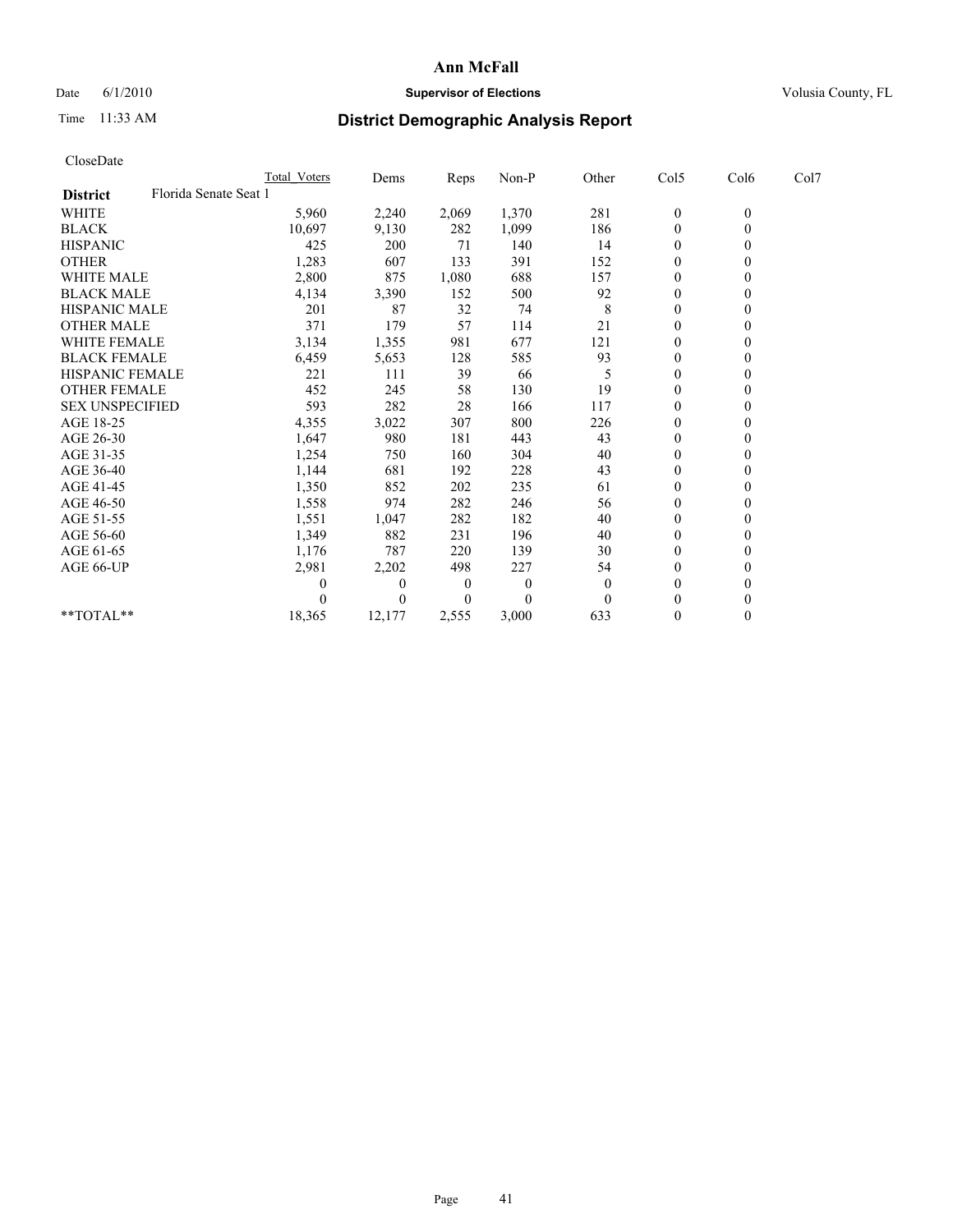## Date 6/1/2010 **Supervisor of Elections Supervisor of Elections** Volusia County, FL

# Time 11:33 AM **District Demographic Analysis Report**

| CloseDate              |                       |              |          |        |          |          |                  |                |      |
|------------------------|-----------------------|--------------|----------|--------|----------|----------|------------------|----------------|------|
|                        |                       | Total Voters | Dems     | Reps   | Non-P    | Other    | Col5             | Col6           | Col7 |
| <b>District</b>        | Florida Senate Seat 7 |              |          |        |          |          |                  |                |      |
| <b>WHITE</b>           |                       | 152,166      | 55,630   | 58,460 | 31,720   | 6,356    | 0                | $\overline{0}$ |      |
| <b>BLACK</b>           |                       | 7,127        | 5,774    | 306    | 914      | 133      | $\boldsymbol{0}$ | $\theta$       |      |
| <b>HISPANIC</b>        |                       | 5,579        | 2,542    | 1,088  | 1,727    | 222      | $\boldsymbol{0}$ | $\theta$       |      |
| <b>OTHER</b>           |                       | 7,790        | 2,452    | 1,769  | 2,699    | 870      | $\overline{0}$   | $\mathbf{0}$   |      |
| WHITE MALE             |                       | 70,403       | 22,761   | 28,666 | 15,568   | 3,408    | 0                | 0              |      |
| <b>BLACK MALE</b>      |                       | 3,064        | 2,354    | 158    | 480      | 72       | $\overline{0}$   | $\theta$       |      |
| <b>HISPANIC MALE</b>   |                       | 2,590        | 1,131    | 515    | 824      | 120      | $\boldsymbol{0}$ | $\theta$       |      |
| <b>OTHER MALE</b>      |                       | 2,661        | 826      | 716    | 965      | 154      | 0                | 0              |      |
| <b>WHITE FEMALE</b>    |                       | 80,833       | 32,549   | 29,459 | 15,923   | 2,902    | $\mathbf{0}$     | $\mathbf{0}$   |      |
| <b>BLACK FEMALE</b>    |                       | 4,016        | 3,383    | 145    | 429      | 59       | 0                | $\theta$       |      |
| <b>HISPANIC FEMALE</b> |                       | 2,944        | 1,391    | 565    | 886      | 102      | $\overline{0}$   | $\mathbf{0}$   |      |
| <b>OTHER FEMALE</b>    |                       | 3,002        | 1,174    | 726    | 938      | 164      | 0                | $\theta$       |      |
| <b>SEX UNSPECIFIED</b> |                       | 3,149        | 829      | 673    | 1,047    | 600      | $\boldsymbol{0}$ | $\Omega$       |      |
| AGE 18-25              |                       | 14,806       | 5,263    | 3,683  | 4,731    | 1,129    | $\boldsymbol{0}$ | $\theta$       |      |
| AGE 26-30              |                       | 9,931        | 3,459    | 2,602  | 3,310    | 560      | 0                | 0              |      |
| AGE 31-35              |                       | 9,218        | 3,166    | 2,633  | 2,898    | 521      | $\mathbf{0}$     | $\mathbf{0}$   |      |
| AGE 36-40              |                       | 10,506       | 3,611    | 3,492  | 2,889    | 514      | 0                | $\theta$       |      |
| AGE 41-45              |                       | 12,133       | 4,067    | 4,550  | 2,959    | 557      | $\boldsymbol{0}$ | $\Omega$       |      |
| AGE 46-50              |                       | 15,487       | 5,440    | 6,039  | 3,410    | 598      | 0                | $\theta$       |      |
| AGE 51-55              |                       | 16,627       | 6,566    | 6,211  | 3,202    | 648      | $\boldsymbol{0}$ | $\Omega$       |      |
| AGE 56-60              |                       | 16,629       | 6,827    | 5,924  | 3,259    | 619      | $\mathbf{0}$     | $\theta$       |      |
| AGE 61-65              |                       | 16,578       | 6,549    | 6,182  | 3,099    | 748      | 0                | $\theta$       |      |
| AGE 66-UP              |                       | 50,744       | 21,449   | 20,306 | 7,302    | 1,687    | $\boldsymbol{0}$ | $\theta$       |      |
|                        |                       | 0            | $\theta$ | 0      | $\theta$ | $\theta$ | 0                | $\theta$       |      |
|                        |                       |              | $\theta$ | 0      | 0        |          | $\boldsymbol{0}$ | $\theta$       |      |
| **TOTAL**              |                       | 172,662      | 66,398   | 61,623 | 37.060   | 7,581    | 0                | $\theta$       |      |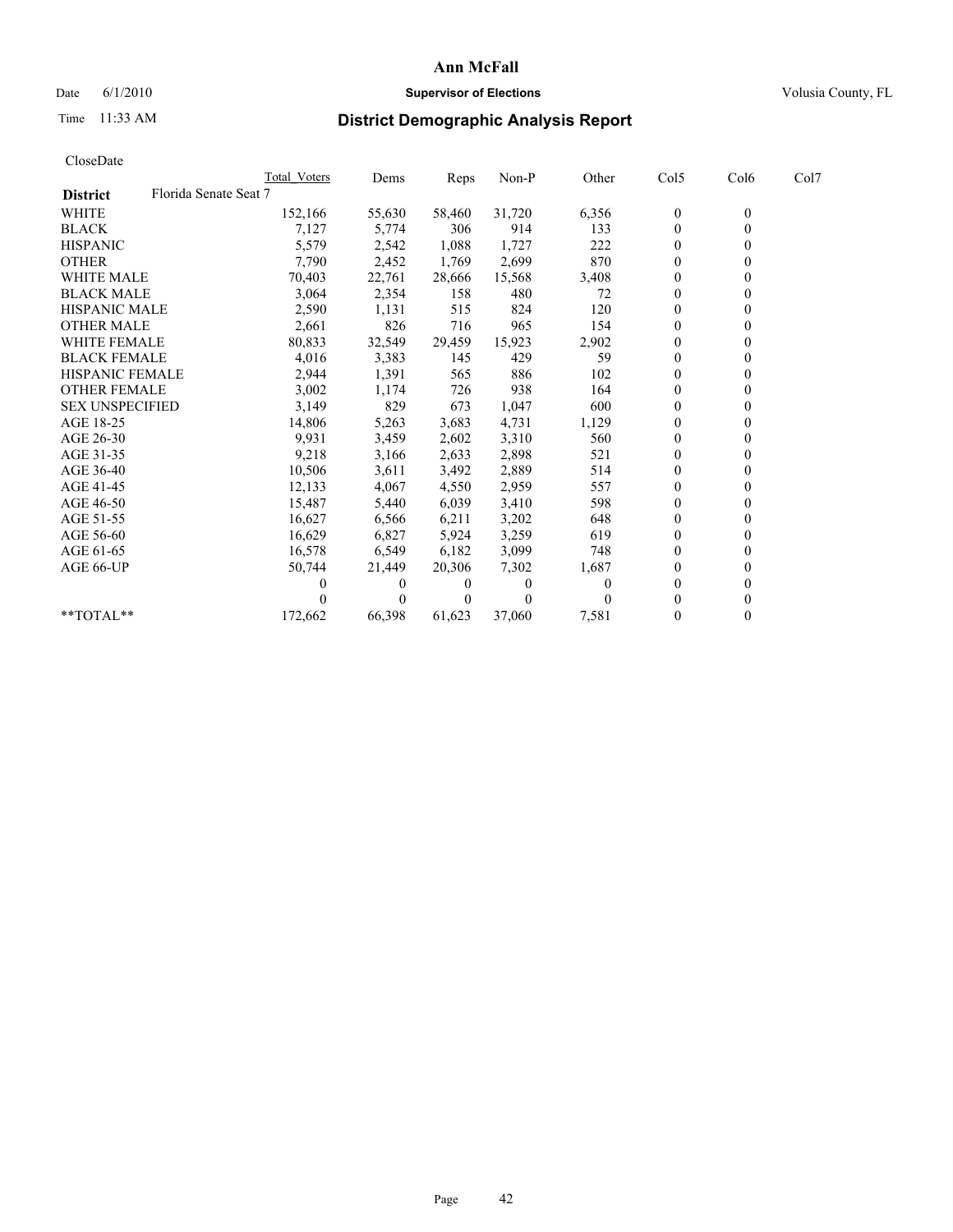# Date 6/1/2010 **Supervisor of Elections Supervisor of Elections** Volusia County, FL

# Time 11:33 AM **District Demographic Analysis Report**

|                                          | <b>Total Voters</b> | Dems     | <b>Reps</b> | Non-P    | Other    | Col5             | Col6         | Col7 |  |
|------------------------------------------|---------------------|----------|-------------|----------|----------|------------------|--------------|------|--|
| Florida Senate Seat 8<br><b>District</b> |                     |          |             |          |          |                  |              |      |  |
| <b>WHITE</b>                             | 23,131              | 7,920    | 9,806       | 4,527    | 878      | $\boldsymbol{0}$ | $\mathbf{0}$ |      |  |
| <b>BLACK</b>                             | 1,016               | 792      | 42          | 149      | 33       | $\Omega$         |              |      |  |
| <b>HISPANIC</b>                          | 478                 | 195      | 131         | 136      | 16       | $\theta$         |              |      |  |
| <b>OTHER</b>                             | 1,303               | 440      | 316         | 428      | 119      | $\Omega$         |              |      |  |
| <b>WHITE MALE</b>                        | 10,636              | 3,207    | 4,757       | 2,219    | 453      | 0                |              |      |  |
| <b>BLACK MALE</b>                        | 418                 | 311      | 21          | 69       | 17       | $\theta$         |              |      |  |
| <b>HISPANIC MALE</b>                     | 228                 | 83       | 68          | 67       | 10       | $\theta$         |              |      |  |
| <b>OTHER MALE</b>                        | 466                 | 161      | 128         | 158      | 19       | 0                |              |      |  |
| <b>WHITE FEMALE</b>                      | 12,342              | 4,671    | 4,985       | 2,270    | 416      | $\theta$         |              |      |  |
| <b>BLACK FEMALE</b>                      | 591                 | 477      | 21          | 77       | 16       | $\overline{0}$   |              |      |  |
| HISPANIC FEMALE                          | 249                 | 112      | 62          | 69       | 6        | $\mathbf{0}$     |              |      |  |
| <b>OTHER FEMALE</b>                      | 529                 | 206      | 137         | 159      | 27       | $\theta$         |              |      |  |
| <b>SEX UNSPECIFIED</b>                   | 469                 | 119      | 116         | 152      | 82       | $\overline{0}$   |              |      |  |
| AGE 18-25                                | 2,346               | 836      | 701         | 656      | 153      | $\theta$         |              |      |  |
| AGE 26-30                                | 1,255               | 446      | 361         | 391      | 57       | $\theta$         |              |      |  |
| AGE 31-35                                | 1,239               | 415      | 398         | 355      | 71       | $\overline{0}$   |              |      |  |
| AGE 36-40                                | 1,404               | 410      | 559         | 358      | 77       | 0                |              |      |  |
| AGE 41-45                                | 1,690               | 525      | 728         | 373      | 64       | $\theta$         |              |      |  |
| AGE 46-50                                | 2,156               | 702      | 933         | 450      | 71       | $\overline{0}$   |              |      |  |
| AGE 51-55                                | 2,415               | 892      | 1,014       | 449      | 60       | 0                |              |      |  |
| AGE 56-60                                | 2,434               | 898      | 979         | 456      | 101      | $\theta$         |              |      |  |
| AGE 61-65                                | 2,740               | 1,048    | 1,105       | 490      | 97       | $\theta$         |              |      |  |
| AGE 66-UP                                | 8,249               | 3,175    | 3,517       | 1,262    | 295      | 0                |              |      |  |
|                                          | 0                   | $\theta$ | 0           | $\Omega$ | $\theta$ | $\theta$         |              |      |  |
|                                          |                     | $\Omega$ | $\theta$    | $\Omega$ |          | $\Omega$         |              |      |  |
| **TOTAL**                                | 25,928              | 9,347    | 10,295      | 5,240    | 1,046    | $\mathbf{0}$     | 0            |      |  |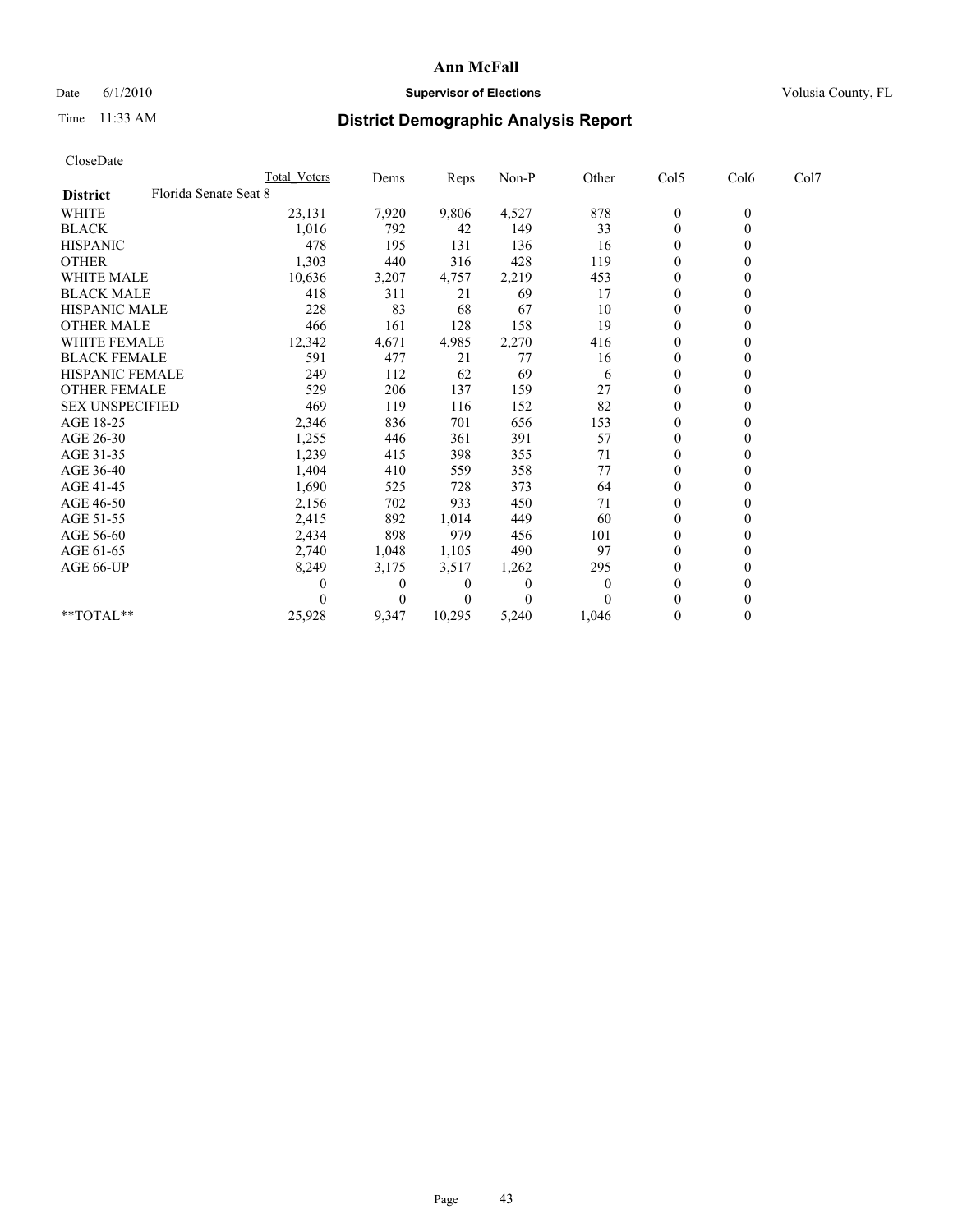# Date 6/1/2010 **Supervisor of Elections Supervisor of Elections** Volusia County, FL

# Time 11:33 AM **District Demographic Analysis Report**

|                        |                        | Total Voters | Dems     | Reps         | Non-P    | Other    | Col5           | Col <sub>6</sub> | Col7 |  |
|------------------------|------------------------|--------------|----------|--------------|----------|----------|----------------|------------------|------|--|
| <b>District</b>        | Florida Senate Seat 20 |              |          |              |          |          |                |                  |      |  |
| <b>WHITE</b>           |                        | 71,234       | 24,490   | 28,842       | 14,216   | 3,686    | $\mathbf{0}$   | $\mathbf{0}$     |      |  |
| <b>BLACK</b>           |                        | 7,647        | 6,129    | 334          | 951      | 233      | $\theta$       |                  |      |  |
| <b>HISPANIC</b>        |                        | 12,298       | 5,996    | 2,087        | 3,810    | 405      | $\theta$       |                  |      |  |
| <b>OTHER</b>           |                        | 4,938        | 1,617    | 1,021        | 1,712    | 588      | $\mathbf{0}$   |                  |      |  |
| <b>WHITE MALE</b>      |                        | 32,648       | 9,943    | 13,940       | 6,822    | 1,943    | $\theta$       |                  |      |  |
| <b>BLACK MALE</b>      |                        | 3,237        | 2,458    | 178          | 457      | 144      | $\Omega$       |                  |      |  |
| <b>HISPANIC MALE</b>   |                        | 5,720        | 2,692    | 1,033        | 1,791    | 204      | $\theta$       |                  |      |  |
| <b>OTHER MALE</b>      |                        | 1,580        | 562      | 392          | 524      | 102      | $\Omega$       |                  |      |  |
| <b>WHITE FEMALE</b>    |                        | 38,224       | 14,427   | 14,762       | 7,317    | 1,718    | $\theta$       |                  |      |  |
| <b>BLACK FEMALE</b>    |                        | 4,340        | 3,613    | 155          | 485      | 87       | $\theta$       |                  |      |  |
| HISPANIC FEMALE        |                        | 6,487        | 3,254    | 1,047        | 1,994    | 192      | $\theta$       |                  |      |  |
| <b>OTHER FEMALE</b>    |                        | 1,933        | 758      | 405          | 634      | 136      | $\Omega$       |                  |      |  |
| <b>SEX UNSPECIFIED</b> |                        | 1,948        | 525      | 372          | 665      | 386      | $\mathbf{0}$   |                  |      |  |
| AGE 18-25              |                        | 10,162       | 3,614    | 2,333        | 3,318    | 897      | $\theta$       |                  |      |  |
| AGE 26-30              |                        | 6,808        | 2,407    | 1,737        | 2,194    | 470      | $\Omega$       |                  |      |  |
| AGE 31-35              |                        | 6,998        | 2,579    | 1,916        | 2,062    | 441      | $\Omega$       |                  |      |  |
| AGE 36-40              |                        | 7,537        | 2,654    | 2,468        | 2,001    | 414      | $\Omega$       |                  |      |  |
| AGE 41-45              |                        | 8,138        | 2,949    | 2,906        | 1,912    | 371      | $\theta$       |                  |      |  |
| AGE 46-50              |                        | 9,243        | 3,419    | 3,430        | 1,971    | 423      | $\mathbf{0}$   |                  |      |  |
| AGE 51-55              |                        | 9,159        | 3,706    | 3,306        | 1,721    | 426      | $\theta$       |                  |      |  |
| AGE 56-60              |                        | 8,274        | 3,622    | 2,846        | 1,462    | 344      | $\theta$       |                  |      |  |
| AGE 61-65              |                        | 7,663        | 3,217    | 2,851        | 1,276    | 319      | $\theta$       |                  |      |  |
| AGE 66-UP              |                        | 22,133       | 10,065   | 8,491        | 2,771    | 806      | $\mathbf{0}$   |                  |      |  |
|                        |                        | 0            | $\Omega$ | $\bf{0}$     | $\theta$ | $\theta$ | $\Omega$       |                  |      |  |
|                        |                        |              | $\Omega$ | $\mathbf{0}$ | $\theta$ |          | $\Omega$       |                  |      |  |
| **TOTAL**              |                        | 96,117       | 38,232   | 32,284       | 20,689   | 4,912    | $\overline{0}$ | 0                |      |  |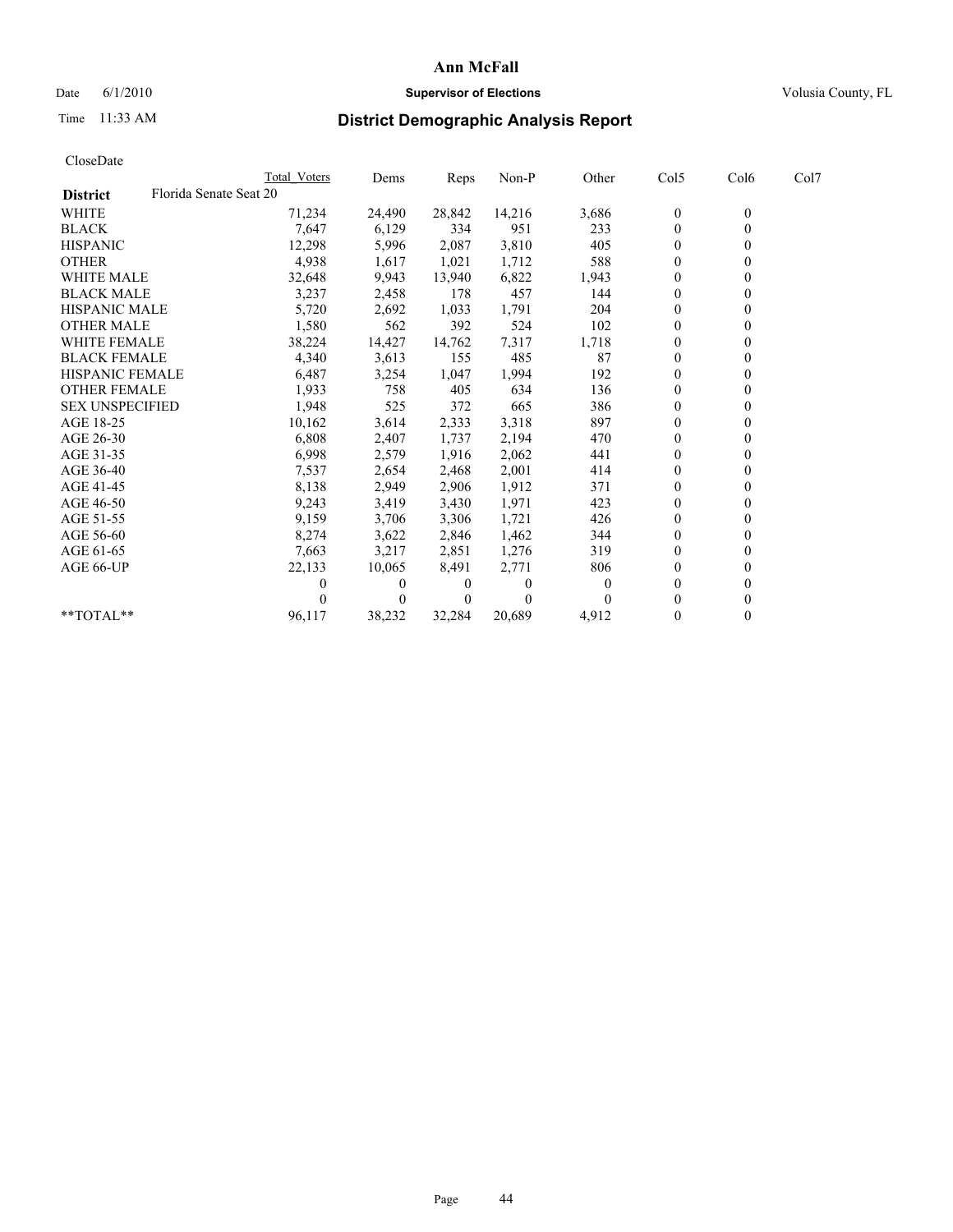## Date 6/1/2010 **Supervisor of Elections Supervisor of Elections** Volusia County, FL

# Time 11:33 AM **District Demographic Analysis Report**

| CloseDate              |                    |                     |                |       |          |          |                  |              |      |
|------------------------|--------------------|---------------------|----------------|-------|----------|----------|------------------|--------------|------|
|                        |                    | <b>Total Voters</b> | Dems           | Reps  | Non-P    | Other    | Col5             | Col6         | Col7 |
| <b>District</b>        | Daytona Bch Zone 1 |                     |                |       |          |          |                  |              |      |
| <b>WHITE</b>           |                    | 4,382               | 1,788          | 1,468 | 945      | 181      | $\boldsymbol{0}$ | $\mathbf{0}$ |      |
| <b>BLACK</b>           |                    | 902                 | 740            | 24    | 121      | 17       | $\boldsymbol{0}$ | $\mathbf{0}$ |      |
| <b>HISPANIC</b>        |                    | 123                 | 58             | 26    | 35       | 4        | $\boldsymbol{0}$ | $\Omega$     |      |
| <b>OTHER</b>           |                    | 339                 | 125            | 75    | 98       | 41       | $\mathbf{0}$     | $\mathbf{0}$ |      |
| <b>WHITE MALE</b>      |                    | 2,030               | 719            | 737   | 473      | 101      | 0                | $\theta$     |      |
| <b>BLACK MALE</b>      |                    | 391                 | 313            | 12    | 57       | 9        | $\overline{0}$   | $\mathbf{0}$ |      |
| <b>HISPANIC MALE</b>   |                    | 63                  | 24             | 15    | 21       | 3        | 0                | $\Omega$     |      |
| <b>OTHER MALE</b>      |                    | 141                 | 53             | 36    | 45       |          | $\mathbf{0}$     | $\Omega$     |      |
| WHITE FEMALE           |                    | 2,327               | 1,061          | 726   | 461      | 79       | $\boldsymbol{0}$ | $\mathbf{0}$ |      |
| <b>BLACK FEMALE</b>    |                    | 507                 | 425            | 12    | 62       | 8        | $\boldsymbol{0}$ | $\theta$     |      |
| <b>HISPANIC FEMALE</b> |                    | 60                  | 34             | 11    | 14       |          | $\mathbf{0}$     | $\mathbf{0}$ |      |
| <b>OTHER FEMALE</b>    |                    | 125                 | 53             | 28    | 34       | 10       | $\boldsymbol{0}$ | $\Omega$     |      |
| <b>SEX UNSPECIFIED</b> |                    | 102                 | 29             | 16    | 32       | 25       | $\boldsymbol{0}$ | $\Omega$     |      |
| AGE 18-25              |                    | 677                 | 340            | 108   | 188      | 41       | $\overline{0}$   | $\Omega$     |      |
| AGE 26-30              |                    | 392                 | 185            | 65    | 116      | 26       | $\boldsymbol{0}$ | $\Omega$     |      |
| AGE 31-35              |                    | 309                 | 136            | 64    | 99       | 10       | $\boldsymbol{0}$ | $\mathbf{0}$ |      |
| AGE 36-40              |                    | 301                 | 110            | 80    | 97       | 14       | $\boldsymbol{0}$ | $\Omega$     |      |
| AGE 41-45              |                    | 359                 | 156            | 105   | 83       | 15       | 0                | $\Omega$     |      |
| AGE 46-50              |                    | 470                 | 209            | 150   | 86       | 25       | $\boldsymbol{0}$ | $\Omega$     |      |
| AGE 51-55              |                    | 530                 | 250            | 158   | 98       | 24       | $\boldsymbol{0}$ | $\Omega$     |      |
| AGE 56-60              |                    | 515                 | 232            | 146   | 118      | 19       | $\overline{0}$   | $\Omega$     |      |
| AGE 61-65              |                    | 527                 | 255            | 153   | 100      | 19       | $\boldsymbol{0}$ | $\Omega$     |      |
| AGE 66-UP              |                    | 1,666               | 838            | 564   | 214      | 50       | 0                | $\theta$     |      |
|                        |                    | 0                   | $\overline{0}$ | 0     | $\theta$ | $\theta$ | $\overline{0}$   | $\Omega$     |      |
|                        |                    | 0                   | $\theta$       | 0     | $\theta$ | $\Omega$ | $\theta$         | $\theta$     |      |
| **TOTAL**              |                    | 5,746               | 2,711          | 1,593 | 1,199    | 243      | $\boldsymbol{0}$ | $\mathbf{0}$ |      |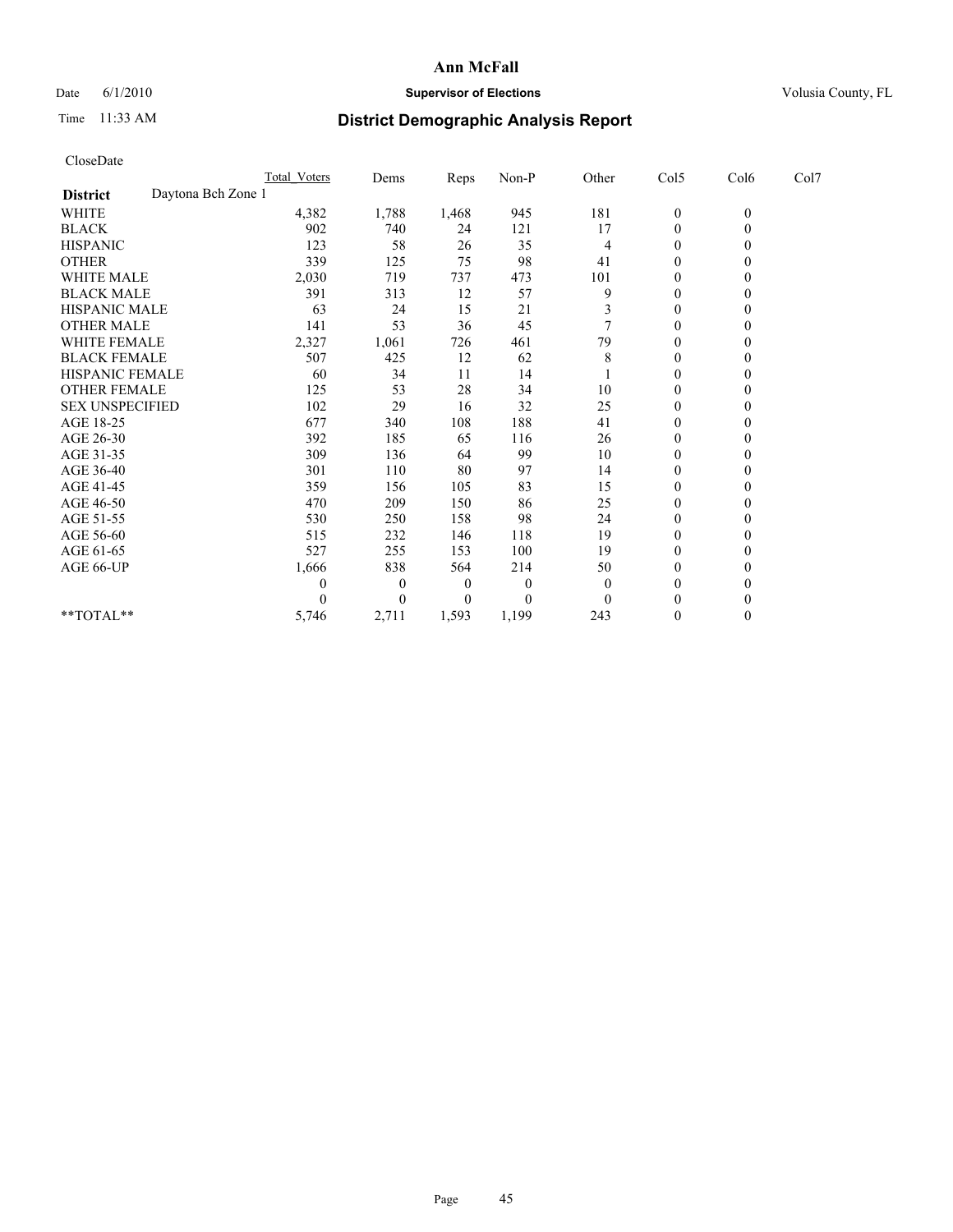## Date 6/1/2010 **Supervisor of Elections Supervisor of Elections** Volusia County, FL

# Time 11:33 AM **District Demographic Analysis Report**

| CloseDate              |                     |                |       |          |          |                  |              |      |  |
|------------------------|---------------------|----------------|-------|----------|----------|------------------|--------------|------|--|
|                        | <b>Total Voters</b> | Dems           | Reps  | Non-P    | Other    | Col5             | Col6         | Col7 |  |
| <b>District</b>        | Daytona Bch Zone 2  |                |       |          |          |                  |              |      |  |
| <b>WHITE</b>           | 3,785               | 1,580          | 1,278 | 770      | 157      | $\boldsymbol{0}$ | $\mathbf{0}$ |      |  |
| <b>BLACK</b>           | 1,206               | 1,020          | 37    | 123      | 26       | $\boldsymbol{0}$ | $\mathbf{0}$ |      |  |
| <b>HISPANIC</b>        | 128                 | 56             | 27    | 38       |          | $\boldsymbol{0}$ | $\Omega$     |      |  |
| <b>OTHER</b>           | 306                 | 117            | 50    | 112      | 27       | $\mathbf{0}$     | $\mathbf{0}$ |      |  |
| <b>WHITE MALE</b>      | 1,836               | 704            | 657   | 380      | 95       | 0                | $\theta$     |      |  |
| <b>BLACK MALE</b>      | 489                 | 398            | 16    | 60       | 15       | $\overline{0}$   | $\mathbf{0}$ |      |  |
| <b>HISPANIC MALE</b>   | 63                  | 29             | 10    | 18       | 6        | 0                | $\Omega$     |      |  |
| <b>OTHER MALE</b>      | 103                 | 41             | 20    | 35       |          | $\boldsymbol{0}$ | $\Omega$     |      |  |
| <b>WHITE FEMALE</b>    | 1,925               | 866            | 610   | 387      | 62       | $\boldsymbol{0}$ | $\mathbf{0}$ |      |  |
| <b>BLACK FEMALE</b>    | 711                 | 617            | 21    | 62       | 11       | 0                | $\theta$     |      |  |
| <b>HISPANIC FEMALE</b> | 65                  | 27             | 17    | 20       |          | $\mathbf{0}$     | $\mathbf{0}$ |      |  |
| <b>OTHER FEMALE</b>    | 124                 | 55             | 24    | 41       | 4        | $\boldsymbol{0}$ | $\Omega$     |      |  |
| <b>SEX UNSPECIFIED</b> | 109                 | 36             | 17    | 40       | 16       | $\boldsymbol{0}$ | $\Omega$     |      |  |
| AGE 18-25              | 501                 | 257            | 83    | 125      | 36       | $\overline{0}$   | $\Omega$     |      |  |
| AGE 26-30              | 329                 | 172            | 49    | 92       | 16       | $\boldsymbol{0}$ | $\Omega$     |      |  |
| AGE 31-35              | 290                 | 128            | 54    | 92       | 16       | $\boldsymbol{0}$ | $\mathbf{0}$ |      |  |
| AGE 36-40              | 305                 | 152            | 71    | 72       | 10       | $\overline{0}$   | $\Omega$     |      |  |
| AGE 41-45              | 387                 | 167            | 104   | 97       | 19       | $\boldsymbol{0}$ | $\Omega$     |      |  |
| AGE 46-50              | 475                 | 226            | 129   | 101      | 19       | $\boldsymbol{0}$ | $\Omega$     |      |  |
| AGE 51-55              | 532                 | 280            | 139   | 97       | 16       | $\boldsymbol{0}$ | $\Omega$     |      |  |
| AGE 56-60              | 538                 | 273            | 147   | 106      | 12       | $\boldsymbol{0}$ | $\Omega$     |      |  |
| AGE 61-65              | 447                 | 222            | 126   | 76       | 23       | $\boldsymbol{0}$ | $\Omega$     |      |  |
| AGE 66-UP              | 1,621               | 896            | 490   | 185      | 50       | 0                | $\theta$     |      |  |
|                        | 0                   | $\overline{0}$ | 0     | $\theta$ | $\theta$ | $\overline{0}$   | $\Omega$     |      |  |
|                        | 0                   | $\Omega$       | 0     | $\theta$ | $\Omega$ | $\theta$         | $\theta$     |      |  |
| **TOTAL**              | 5,425               | 2,773          | 1,392 | 1,043    | 217      | $\mathbf{0}$     | $\mathbf{0}$ |      |  |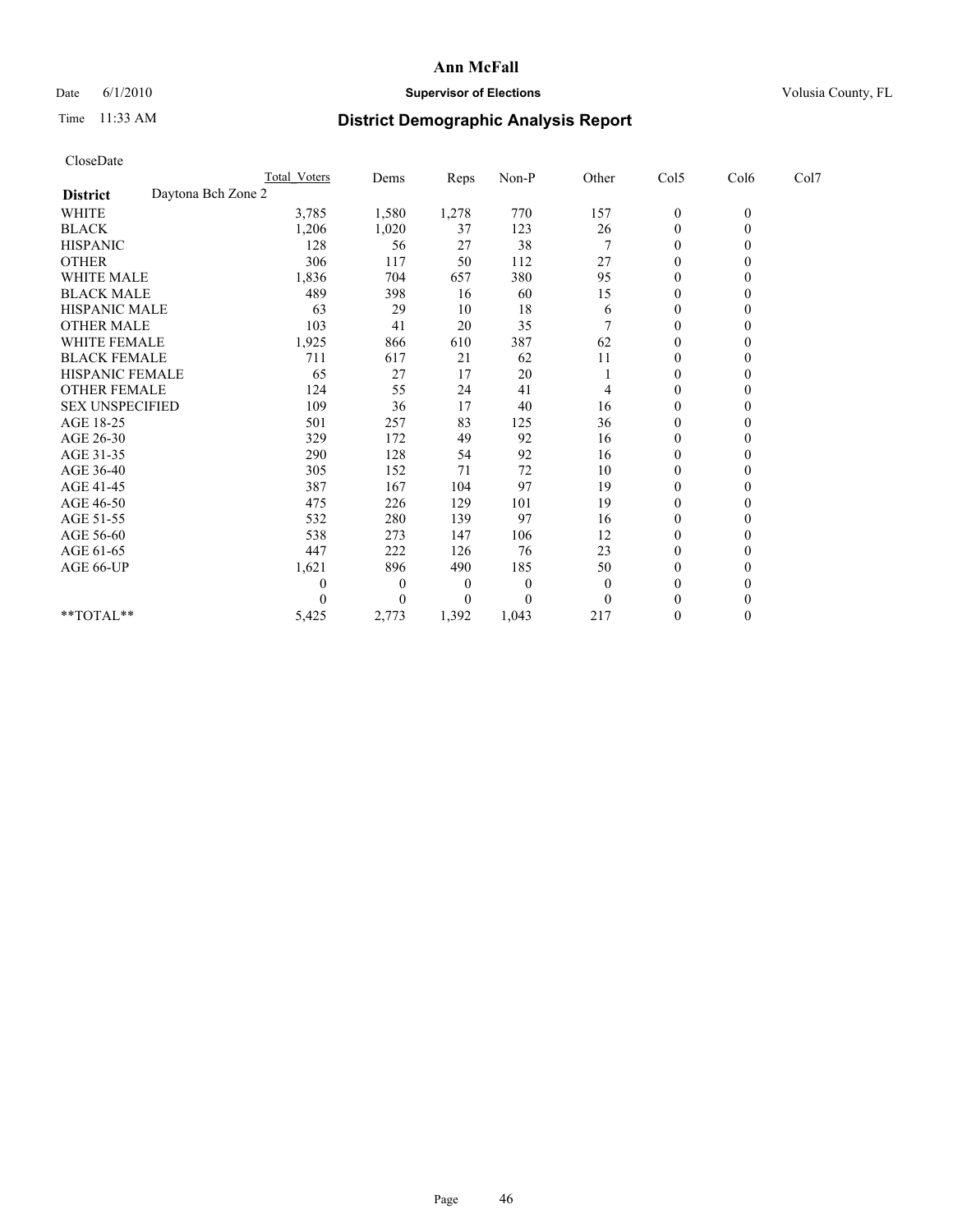## Date 6/1/2010 **Supervisor of Elections Supervisor of Elections** Volusia County, FL

# Time 11:33 AM **District Demographic Analysis Report**

| CloseDate                             |                     |          |       |          |                |                  |                  |      |
|---------------------------------------|---------------------|----------|-------|----------|----------------|------------------|------------------|------|
|                                       | <b>Total Voters</b> | Dems     | Reps  | Non-P    | Other          | Col5             | Col6             | Col7 |
| Daytona Bch Zone 3<br><b>District</b> |                     |          |       |          |                |                  |                  |      |
| <b>WHITE</b>                          | 3,195               | 1,389    | 906   | 716      | 184            | $\boldsymbol{0}$ | $\boldsymbol{0}$ |      |
| <b>BLACK</b>                          | 2,060               | 1,787    | 44    | 193      | 36             | $\boldsymbol{0}$ | $\theta$         |      |
| <b>HISPANIC</b>                       | 116                 | 53       | 16    | 42       | 5              | $\overline{0}$   | $\theta$         |      |
| <b>OTHER</b>                          | 424                 | 189      | 40    | 136      | 59             | $\mathbf{0}$     | $\theta$         |      |
| <b>WHITE MALE</b>                     | 1,622               | 611      | 506   | 386      | 119            | 0                | $\theta$         |      |
| <b>BLACK MALE</b>                     | 641                 | 551      | 20    | 55       | 15             | $\mathbf{0}$     | $\theta$         |      |
| <b>HISPANIC MALE</b>                  | 53                  | 23       | 5     | 23       | $\overline{c}$ | 0                | $\theta$         |      |
| <b>OTHER MALE</b>                     | 100                 | 45       | 19    | 29       |                | $\overline{0}$   | $\theta$         |      |
| <b>WHITE FEMALE</b>                   | 1,552               | 770      | 394   | 325      | 63             | $\mathbf{0}$     | $\theta$         |      |
| <b>BLACK FEMALE</b>                   | 1,402               | 1,225    | 24    | 132      | 21             | $\mathbf{0}$     | 0                |      |
| HISPANIC FEMALE                       | 62                  | 29       | 11    | 19       | 3              | $\mathbf{0}$     | $\theta$         |      |
| <b>OTHER FEMALE</b>                   | 146                 | 80       | 8     | 51       | 7              | 0                | $\theta$         |      |
| <b>SEX UNSPECIFIED</b>                | 217                 | 84       | 19    | 67       | 47             | $\overline{0}$   | $\theta$         |      |
| AGE 18-25                             | 1,853               | 1,453    | 71    | 250      | 79             | 0                | $\theta$         |      |
| AGE 26-30                             | 410                 | 195      | 59    | 130      | 26             | $\overline{0}$   | $\theta$         |      |
| AGE 31-35                             | 220                 | 105      | 30    | 65       | 20             | $\mathbf{0}$     | $\theta$         |      |
| AGE 36-40                             | 258                 | 122      | 56    | 77       | 3              | $\overline{0}$   | $\theta$         |      |
| AGE 41-45                             | 279                 | 136      | 60    | 67       | 16             | 0                | $\theta$         |      |
| AGE 46-50                             | 330                 | 158      | 68    | 84       | 20             | 0                | $\theta$         |      |
| AGE 51-55                             | 456                 | 246      | 104   | 80       | 26             | $\overline{0}$   | $\Omega$         |      |
| AGE 56-60                             | 443                 | 224      | 117   | 86       | 16             | $\mathbf{0}$     | $\theta$         |      |
| AGE 61-65                             | 427                 | 192      | 123   | 88       | 24             | $\overline{0}$   | $\theta$         |      |
| AGE 66-UP                             | 1,119               | 587      | 318   | 160      | 54             | $\mathbf{0}$     | $\theta$         |      |
|                                       | 0                   | $\theta$ | 0     | $\theta$ | $\overline{0}$ | $\mathbf{0}$     | 0                |      |
|                                       | 0                   | $\theta$ | 0     | $\theta$ | $\theta$       | $\theta$         | $\Omega$         |      |
| **TOTAL**                             | 5,795               | 3,418    | 1,006 | 1,087    | 284            | $\boldsymbol{0}$ | $\theta$         |      |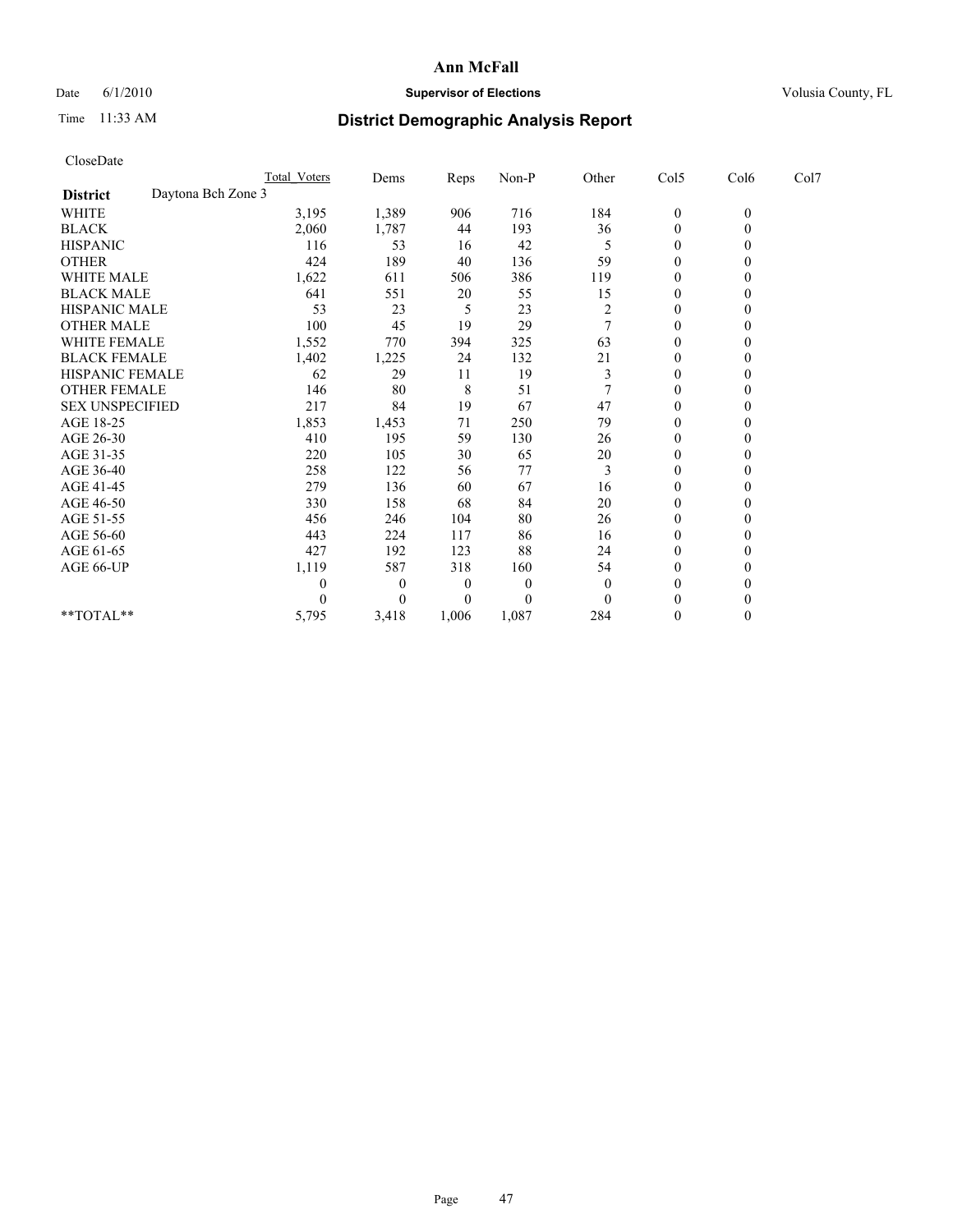## Date 6/1/2010 **Supervisor of Elections Supervisor of Elections** Volusia County, FL

# Time 11:33 AM **District Demographic Analysis Report**

| CloseDate              |                    |                     |                |       |          |                |                  |              |      |
|------------------------|--------------------|---------------------|----------------|-------|----------|----------------|------------------|--------------|------|
|                        |                    | <b>Total Voters</b> | Dems           | Reps  | Non-P    | Other          | Col5             | Col6         | Col7 |
| <b>District</b>        | Daytona Bch Zone 4 |                     |                |       |          |                |                  |              |      |
| WHITE                  |                    | 5,785               | 1,877          | 2,558 | 1,096    | 254            | $\boldsymbol{0}$ | $\mathbf{0}$ |      |
| <b>BLACK</b>           |                    | 758                 | 604            | 23    | 111      | 20             | $\boldsymbol{0}$ | $\mathbf{0}$ |      |
| <b>HISPANIC</b>        |                    | 197                 | 87             | 47    | 60       | 3              | $\overline{0}$   | $\Omega$     |      |
| <b>OTHER</b>           |                    | 458                 | 137            | 117   | 161      | 43             | $\mathbf{0}$     | $\theta$     |      |
| <b>WHITE MALE</b>      |                    | 2,757               | 781            | 1,266 | 569      | 141            | $\boldsymbol{0}$ | $\mathbf{0}$ |      |
| <b>BLACK MALE</b>      |                    | 302                 | 216            | 14    | 62       | 10             | $\overline{0}$   | $\theta$     |      |
| HISPANIC MALE          |                    | 81                  | 36             | 19    | 25       |                | 0                | $\Omega$     |      |
| <b>OTHER MALE</b>      |                    | 172                 | 44             | 46    | 72       | 10             | $\mathbf{0}$     | $\mathbf{0}$ |      |
| WHITE FEMALE           |                    | 2,999               | 1,082          | 1,284 | 522      | 111            | $\boldsymbol{0}$ | $\theta$     |      |
| <b>BLACK FEMALE</b>    |                    | 453                 | 386            | 9     | 48       | 10             | $\boldsymbol{0}$ | $\Omega$     |      |
| HISPANIC FEMALE        |                    | 116                 | 51             | 28    | 35       | $\overline{c}$ | 0                | $\Omega$     |      |
| <b>OTHER FEMALE</b>    |                    | 178                 | 62             | 47    | 61       | 8              | $\boldsymbol{0}$ | $\theta$     |      |
| <b>SEX UNSPECIFIED</b> |                    | 140                 | 47             | 32    | 34       | 27             | $\boldsymbol{0}$ | $\Omega$     |      |
| AGE 18-25              |                    | 1,031               | 429            | 253   | 289      | 60             | 0                | $\theta$     |      |
| AGE 26-30              |                    | 611                 | 228            | 176   | 172      | 35             | $\boldsymbol{0}$ | $\theta$     |      |
| AGE 31-35              |                    | 404                 | 166            | 123   | 98       | 17             | $\boldsymbol{0}$ | $\theta$     |      |
| AGE 36-40              |                    | 423                 | 137            | 166   | 96       | 24             | $\boldsymbol{0}$ | $\Omega$     |      |
| AGE 41-45              |                    | 361                 | 145            | 126   | 78       | 12             | $\overline{0}$   | $\Omega$     |      |
| AGE 46-50              |                    | 435                 | 145            | 189   | 83       | 18             | $\boldsymbol{0}$ | $\mathbf{0}$ |      |
| AGE 51-55              |                    | 506                 | 205            | 197   | 87       | 17             | $\boldsymbol{0}$ | $\Omega$     |      |
| AGE 56-60              |                    | 572                 | 209            | 232   | 109      | 22             | $\boldsymbol{0}$ | $\Omega$     |      |
| AGE 61-65              |                    | 635                 | 229            | 256   | 117      | 33             | $\mathbf{0}$     | $\mathbf{0}$ |      |
| AGE 66-UP              |                    | 2,220               | 812            | 1,027 | 299      | 82             | $\boldsymbol{0}$ | $\mathbf{0}$ |      |
|                        |                    | 0                   | $\overline{0}$ | 0     | $\theta$ | $\theta$       | $\boldsymbol{0}$ | $\theta$     |      |
|                        |                    | 0                   | $\Omega$       | 0     | $\Omega$ | $\Omega$       | $\boldsymbol{0}$ | $\Omega$     |      |
| $*$ $TOTAI.**$         |                    | 7,198               | 2,705          | 2,745 | 1,428    | 320            | $\boldsymbol{0}$ | $\theta$     |      |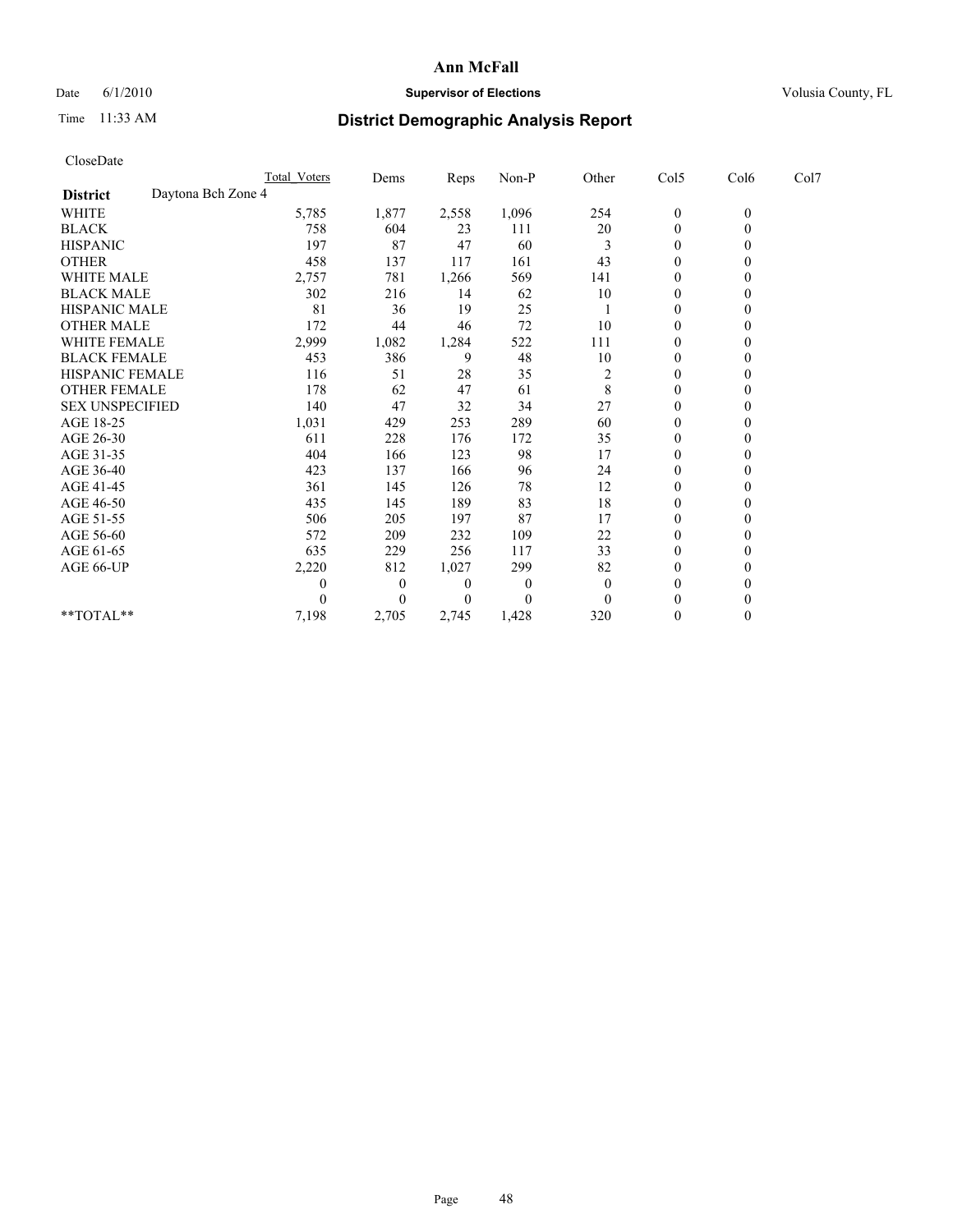## Date 6/1/2010 **Supervisor of Elections Supervisor of Elections** Volusia County, FL

# Time 11:33 AM **District Demographic Analysis Report**

| CloseDate              |                     |          |          |              |          |                  |                  |      |  |
|------------------------|---------------------|----------|----------|--------------|----------|------------------|------------------|------|--|
|                        | <b>Total Voters</b> | Dems     | Reps     | Non-P        | Other    | Col5             | Col6             | Col7 |  |
| <b>District</b>        | Daytona Bch Zone 5  |          |          |              |          |                  |                  |      |  |
| <b>WHITE</b>           | 1,924               | 804      | 578      | 452          | 90       | $\boldsymbol{0}$ | $\boldsymbol{0}$ |      |  |
| <b>BLACK</b>           | 3,499               | 3,000    | 86       | 358          | 55       | 0                | $\mathbf{0}$     |      |  |
| <b>HISPANIC</b>        | 148                 | 80       | 29       | 35           | 4        | $\boldsymbol{0}$ | $\Omega$         |      |  |
| <b>OTHER</b>           | 399                 | 195      | 43       | 115          | 46       | 0                | $\Omega$         |      |  |
| <b>WHITE MALE</b>      | 884                 | 315      | 306      | 213          | 50       | 0                | $\theta$         |      |  |
| <b>BLACK MALE</b>      | 1,335               | 1,093    | 48       | 161          | 33       | $\overline{0}$   | $\Omega$         |      |  |
| <b>HISPANIC MALE</b>   | 68                  | 36       | 16       | 13           | 3        | $\boldsymbol{0}$ | $\Omega$         |      |  |
| <b>OTHER MALE</b>      | 102                 | 52       | 16       | 27           |          | $\boldsymbol{0}$ | $\Omega$         |      |  |
| <b>WHITE FEMALE</b>    | 1,031               | 487      | 268      | 238          | 38       | $\mathbf{0}$     | $\mathbf{0}$     |      |  |
| <b>BLACK FEMALE</b>    | 2,133               | 1,878    | 38       | 195          | 22       | $\boldsymbol{0}$ | $\Omega$         |      |  |
| HISPANIC FEMALE        | 79                  | 43       | 13       | 22           |          | $\overline{0}$   | $\theta$         |      |  |
| <b>OTHER FEMALE</b>    | 163                 | 87       | 22       | 46           | 8        | 0                | $\mathbf{0}$     |      |  |
| <b>SEX UNSPECIFIED</b> | 175                 | 88       | 9        | 45           | 33       | $\boldsymbol{0}$ | $\Omega$         |      |  |
| AGE 18-25              | 1,025               | 666      | 90       | 217          | 52       | 0                | $\Omega$         |      |  |
| AGE 26-30              | 563                 | 353      | 56       | 139          | 15       | 0                | $\theta$         |      |  |
| AGE 31-35              | 477                 | 302      | 47       | 111          | 17       | $\mathbf{0}$     | $\mathbf{0}$     |      |  |
| AGE 36-40              | 424                 | 284      | 55       | 76           | 9        | $\overline{0}$   | $\Omega$         |      |  |
| AGE 41-45              | 463                 | 321      | 52       | 73           | 17       | $\boldsymbol{0}$ | $\theta$         |      |  |
| AGE 46-50              | 545                 | 380      | 68       | 81           | 16       | 0                | $\mathbf{0}$     |      |  |
| AGE 51-55              | 513                 | 374      | 73       | 54           | 12       | $\overline{0}$   | $\Omega$         |      |  |
| AGE 56-60              | 487                 | 348      | 61       | 60           | 18       | $\boldsymbol{0}$ | $\Omega$         |      |  |
| AGE 61-65              | 401                 | 288      | 57       | 47           | 9        | $\overline{0}$   | $\mathbf{0}$     |      |  |
| AGE 66-UP              | 1,072               | 763      | 177      | 102          | 30       | $\mathbf{0}$     | $\Omega$         |      |  |
|                        | 0                   | $\theta$ | $\theta$ | $\mathbf{0}$ | $\theta$ | $\boldsymbol{0}$ | $\theta$         |      |  |
|                        | 0                   | $\Omega$ | 0        | $\theta$     | $\Omega$ | $\boldsymbol{0}$ | $\Omega$         |      |  |
| **TOTAL**              | 5,970               | 4,079    | 736      | 960          | 195      | $\mathbf{0}$     | $\boldsymbol{0}$ |      |  |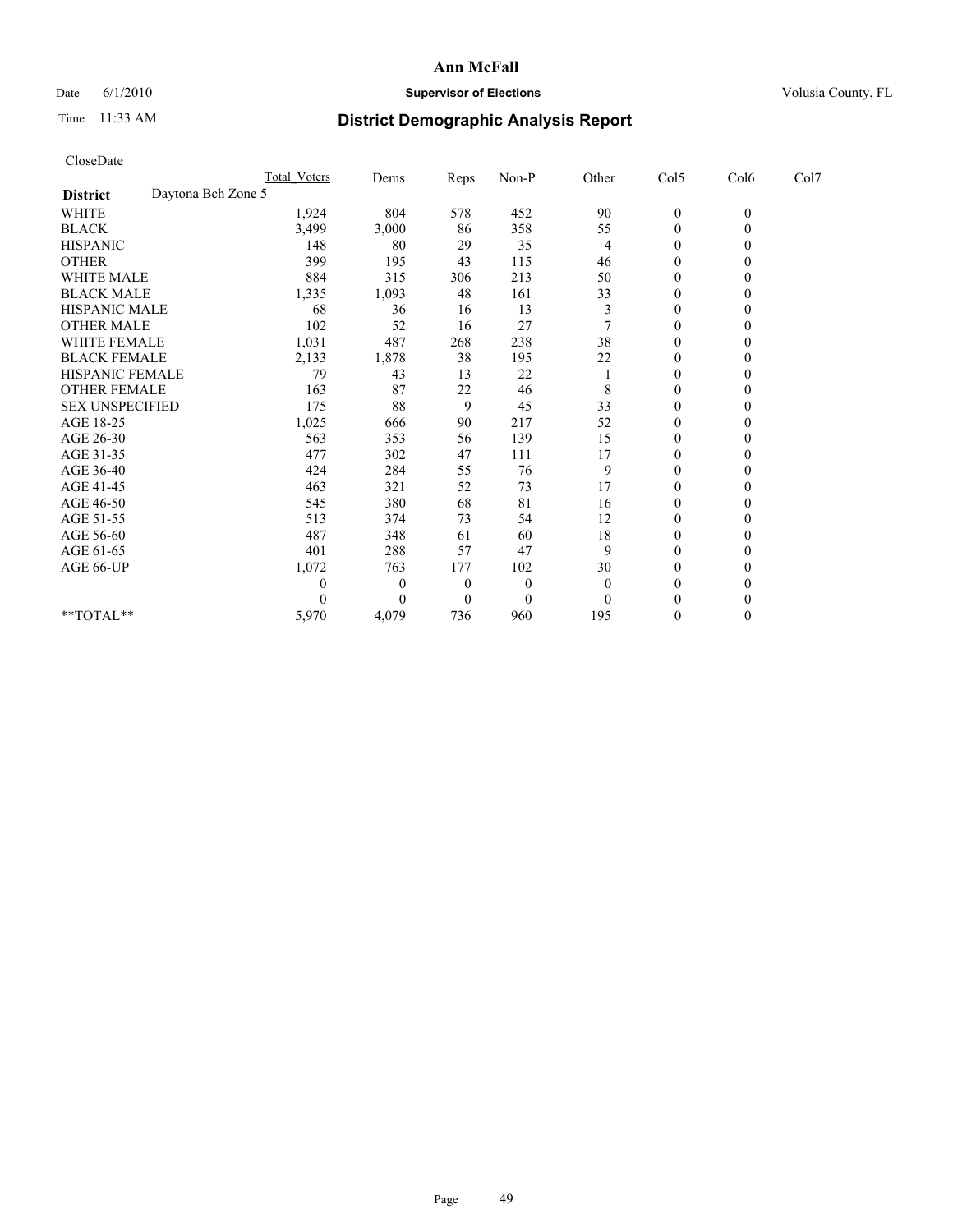## Date 6/1/2010 **Supervisor of Elections Supervisor of Elections** Volusia County, FL

# Time 11:33 AM **District Demographic Analysis Report**

| CloseDate              |                    |                     |          |              |          |                |                  |                |      |
|------------------------|--------------------|---------------------|----------|--------------|----------|----------------|------------------|----------------|------|
|                        |                    | <b>Total Voters</b> | Dems     | Reps         | Non-P    | Other          | Col5             | Col6           | Col7 |
| <b>District</b>        | Daytona Bch Zone 6 |                     |          |              |          |                |                  |                |      |
| <b>WHITE</b>           |                    | 1,231               | 516      | 361          | 296      | 58             | $\boldsymbol{0}$ | $\mathbf{0}$   |      |
| <b>BLACK</b>           |                    | 3,777               | 3,218    | 101          | 393      | 65             | 0                | $\overline{0}$ |      |
| <b>HISPANIC</b>        |                    | 132                 | 57       | 14           | 55       | 6              | $\boldsymbol{0}$ | $\Omega$       |      |
| <b>OTHER</b>           |                    | 370                 | 188      | 21           | 120      | 41             | $\mathbf{0}$     | $\mathbf{0}$   |      |
| <b>WHITE MALE</b>      |                    | 598                 | 217      | 193          | 151      | 37             | $\overline{0}$   | $\theta$       |      |
| <b>BLACK MALE</b>      |                    | 1,618               | 1,331    | 55           | 206      | 26             | $\mathbf{0}$     | $\theta$       |      |
| HISPANIC MALE          |                    | 68                  | 28       | 7            | 31       | $\overline{c}$ | 0                | $\theta$       |      |
| <b>OTHER MALE</b>      |                    | 121                 | 66       | 12           | 36       |                | $\mathbf{0}$     | $\mathbf{0}$   |      |
| WHITE FEMALE           |                    | 630                 | 296      | 168          | 145      | 21             | 0                | $\theta$       |      |
| <b>BLACK FEMALE</b>    |                    | 2,113               | 1,849    | 44           | 182      | 38             | $\mathbf{0}$     | $\theta$       |      |
| HISPANIC FEMALE        |                    | 62                  | 28       |              | 24       | 3              | 0                | $\theta$       |      |
| <b>OTHER FEMALE</b>    |                    | 107                 | 67       | 6            | 29       | 5              | 0                | $\theta$       |      |
| <b>SEX UNSPECIFIED</b> |                    | 193                 | 97       | 5            | 60       | 31             | $\boldsymbol{0}$ | $\Omega$       |      |
| AGE 18-25              |                    | 1,114               | 740      | 76           | 238      | 60             | 0                | $\theta$       |      |
| AGE 26-30              |                    | 530                 | 329      | 36           | 149      | 16             | $\boldsymbol{0}$ | $\Omega$       |      |
| AGE 31-35              |                    | 389                 | 255      | 29           | 94       | 11             | $\mathbf{0}$     | $\theta$       |      |
| AGE 36-40              |                    | 332                 | 230      | 36           | 52       | 14             | $\boldsymbol{0}$ | $\theta$       |      |
| AGE 41-45              |                    | 435                 | 311      | 28           | 79       | 17             | $\boldsymbol{0}$ | $\theta$       |      |
| AGE 46-50              |                    | 471                 | 336      | 53           | 66       | 16             | $\boldsymbol{0}$ | $\mathbf{0}$   |      |
| AGE 51-55              |                    | 494                 | 366      | 63           | 53       | 12             | $\boldsymbol{0}$ | $\Omega$       |      |
| AGE 56-60              |                    | 404                 | 297      | 44           | 53       | 10             | $\boldsymbol{0}$ | $\theta$       |      |
| AGE 61-65              |                    | 353                 | 276      | 42           | 30       | 5              | $\mathbf{0}$     | $\Omega$       |      |
| AGE 66-UP              |                    | 988                 | 839      | 90           | 50       | 9              | $\boldsymbol{0}$ | $\theta$       |      |
|                        |                    | $\boldsymbol{0}$    | $\theta$ | $\mathbf{0}$ | $\theta$ | $\theta$       | $\mathbf{0}$     | 0              |      |
|                        |                    | $\Omega$            | $\theta$ | $\theta$     | $\theta$ | $\theta$       | $\theta$         | $\theta$       |      |
| $*$ TOTAL $*$          |                    | 5,510               | 3,979    | 497          | 864      | 170            | $\boldsymbol{0}$ | $\theta$       |      |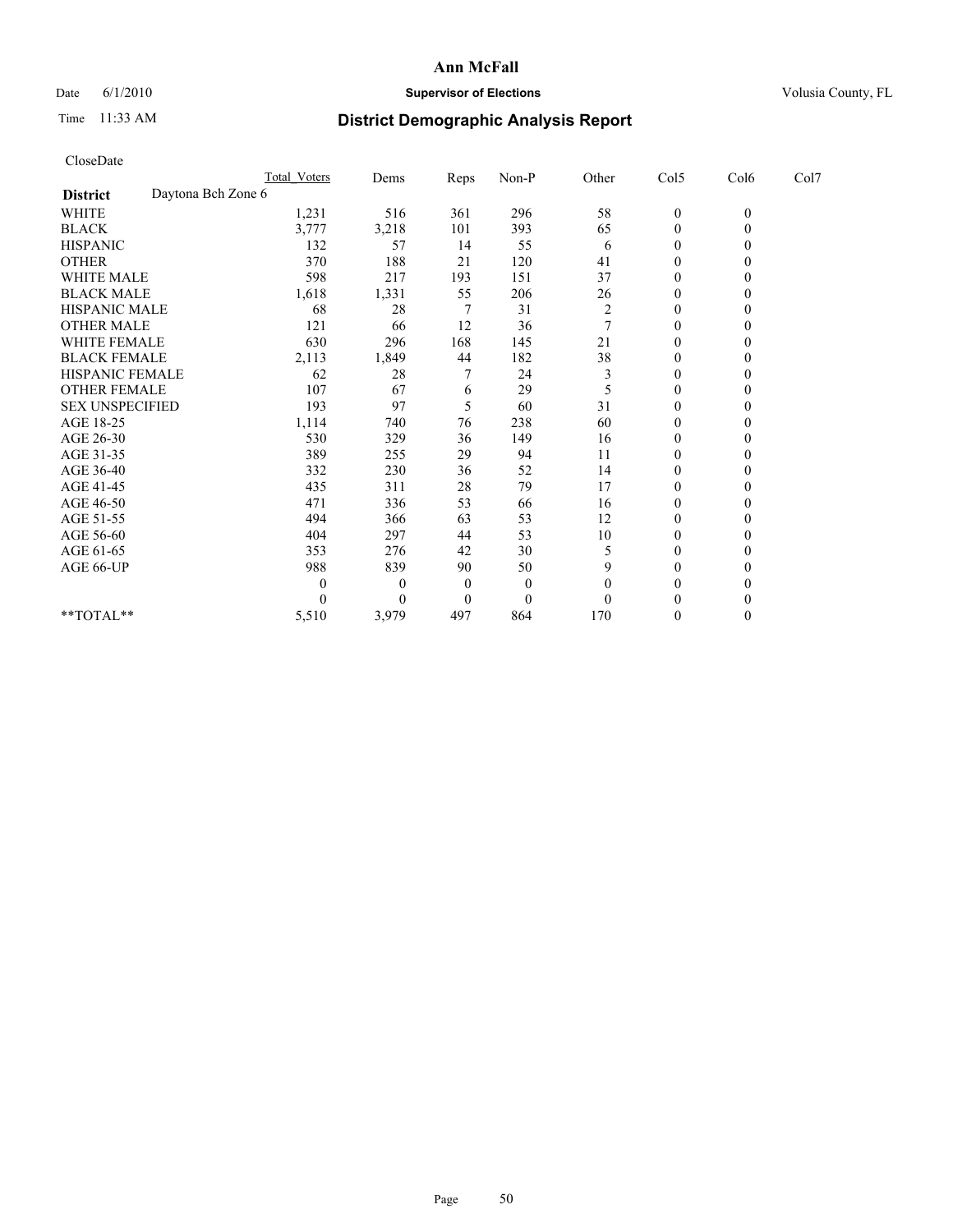## Date 6/1/2010 **Supervisor of Elections Supervisor of Elections** Volusia County, FL

# Time 11:33 AM **District Demographic Analysis Report**

| CloseDate              |                    |                     |          |       |          |                |                  |                |      |  |
|------------------------|--------------------|---------------------|----------|-------|----------|----------------|------------------|----------------|------|--|
|                        |                    | <b>Total Voters</b> | Dems     | Reps  | Non-P    | Other          | Col5             | Col6           | Col7 |  |
| <b>District</b>        | Deltona District 1 |                     |          |       |          |                |                  |                |      |  |
| WHITE                  |                    | 5,137               | 1,849    | 1,837 | 1,199    | 252            | $\boldsymbol{0}$ | $\theta$       |      |  |
| <b>BLACK</b>           |                    | 919                 | 719      | 46    | 119      | 35             | $\boldsymbol{0}$ | $\overline{0}$ |      |  |
| <b>HISPANIC</b>        |                    | 1,953               | 973      | 289   | 630      | 61             | $\mathbf{0}$     | $\theta$       |      |  |
| <b>OTHER</b>           |                    | 521                 | 168      | 86    | 213      | 54             | $\mathbf{0}$     | $\mathbf{0}$   |      |  |
| <b>WHITE MALE</b>      |                    | 2,427               | 793      | 917   | 571      | 146            | 0                | $\theta$       |      |  |
| <b>BLACK MALE</b>      |                    | 426                 | 311      | 30    | 59       | 26             | $\mathbf{0}$     | $\mathbf{0}$   |      |  |
| <b>HISPANIC MALE</b>   |                    | 927                 | 441      | 145   | 312      | 29             | 0                | $\theta$       |      |  |
| <b>OTHER MALE</b>      |                    | 150                 | 49       | 34    | 55       | 12             | $\boldsymbol{0}$ | $\theta$       |      |  |
| <b>WHITE FEMALE</b>    |                    | 2,682               | 1,044    | 913   | 620      | 105            | $\boldsymbol{0}$ | $\theta$       |      |  |
| <b>BLACK FEMALE</b>    |                    | 488                 | 405      | 16    | 58       | 9              | $\mathbf{0}$     | $\theta$       |      |  |
| <b>HISPANIC FEMALE</b> |                    | 1,012               | 525      | 143   | 313      | 31             | $\mathbf{0}$     | $\mathbf{0}$   |      |  |
| <b>OTHER FEMALE</b>    |                    | 213                 | 83       | 39    | 77       | 14             | $\boldsymbol{0}$ | $\theta$       |      |  |
| <b>SEX UNSPECIFIED</b> |                    | 205                 | 58       | 21    | 96       | 30             | $\boldsymbol{0}$ | $\theta$       |      |  |
| AGE 18-25              |                    | 1,159               | 448      | 228   | 389      | 94             | 0                | $\theta$       |      |  |
| AGE 26-30              |                    | 788                 | 289      | 178   | 273      | 48             | $\boldsymbol{0}$ | $\theta$       |      |  |
| AGE 31-35              |                    | 837                 | 361      | 164   | 269      | 43             | $\boldsymbol{0}$ | $\theta$       |      |  |
| AGE 36-40              |                    | 886                 | 350      | 244   | 247      | 45             | $\mathbf{0}$     | $\theta$       |      |  |
| AGE 41-45              |                    | 854                 | 341      | 269   | 206      | 38             | $\boldsymbol{0}$ | $\theta$       |      |  |
| AGE 46-50              |                    | 946                 | 395      | 304   | 219      | 28             | $\boldsymbol{0}$ | $\overline{0}$ |      |  |
| AGE 51-55              |                    | 848                 | 345      | 277   | 197      | 29             | 0                | $\theta$       |      |  |
| AGE 56-60              |                    | 604                 | 300      | 168   | 107      | 29             | 0                | $\theta$       |      |  |
| AGE 61-65              |                    | 526                 | 257      | 137   | 108      | 24             | $\overline{0}$   | $\theta$       |      |  |
| AGE 66-UP              |                    | 1,082               | 623      | 289   | 146      | 24             | 0                | $\mathbf{0}$   |      |  |
|                        |                    | 0                   | $\theta$ | 0     | $\theta$ | $\overline{0}$ | $\theta$         | $\theta$       |      |  |
|                        |                    | 0                   | $\theta$ | 0     | $\theta$ | $\Omega$       | $\theta$         | $\theta$       |      |  |
| $**TOTAL**$            |                    | 8,530               | 3,709    | 2,258 | 2,161    | 402            | 0                | $\mathbf{0}$   |      |  |
|                        |                    |                     |          |       |          |                |                  |                |      |  |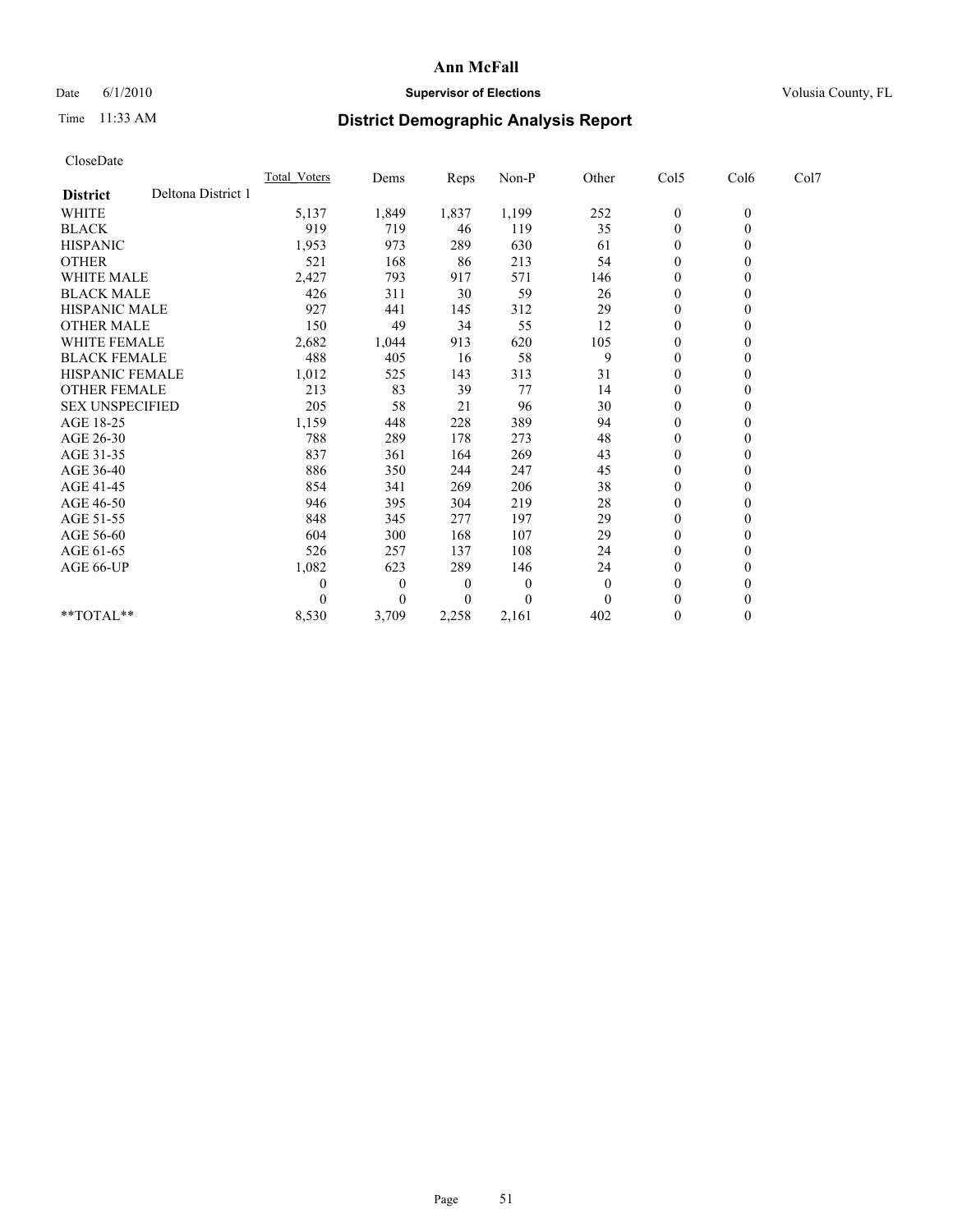## Date 6/1/2010 **Supervisor of Elections Supervisor of Elections** Volusia County, FL

# Time 11:33 AM **District Demographic Analysis Report**

| CloseDate              |                    |                     |          |          |          |              |                  |                  |      |
|------------------------|--------------------|---------------------|----------|----------|----------|--------------|------------------|------------------|------|
|                        |                    | <b>Total Voters</b> | Dems     | Reps     | Non-P    | Other        | Col5             | Col6             | Col7 |
| <b>District</b>        | Deltona District 2 |                     |          |          |          |              |                  |                  |      |
| <b>WHITE</b>           |                    | 6,339               | 2,057    | 2,585    | 1,365    | 332          | $\boldsymbol{0}$ | $\boldsymbol{0}$ |      |
| <b>BLACK</b>           |                    | 705                 | 538      | 40       | 96       | 31           | $\theta$         | 0                |      |
| <b>HISPANIC</b>        |                    | 1,953               | 960      | 341      | 601      | 51           | $\boldsymbol{0}$ | 0                |      |
| <b>OTHER</b>           |                    | 521                 | 176      | 92       | 187      | 66           | 0                | 0                |      |
| <b>WHITE MALE</b>      |                    | 2,956               | 870      | 1,252    | 663      | 171          | $\theta$         | 0                |      |
| <b>BLACK MALE</b>      |                    | 317                 | 216      | 31       | 50       | 20           | 0                | 0                |      |
| <b>HISPANIC MALE</b>   |                    | 935                 | 450      | 170      | 289      | 26           | $\theta$         | 0                |      |
| <b>OTHER MALE</b>      |                    | 194                 | 76       | 37       | 67       | 14           | $\boldsymbol{0}$ | 0                |      |
| <b>WHITE FEMALE</b>    |                    | 3,355               | 1,177    | 1,323    | 694      | 161          | $\boldsymbol{0}$ | 0                |      |
| <b>BLACK FEMALE</b>    |                    | 379                 | 314      | 9        | 46       | 10           | 0                | 0                |      |
| <b>HISPANIC FEMALE</b> |                    | 1,004               | 502      | 170      | 310      | 22           | 0                | 0                |      |
| <b>OTHER FEMALE</b>    |                    | 183                 | 78       | 33       | 58       | 14           | $\theta$         | $\Omega$         |      |
| <b>SEX UNSPECIFIED</b> |                    | 195                 | 48       | 33       | 72       | 42           | 0                | $\boldsymbol{0}$ |      |
| AGE 18-25              |                    | 998                 | 363      | 194      | 357      | 84           | $\boldsymbol{0}$ | 0                |      |
| AGE 26-30              |                    | 684                 | 241      | 179      | 220      | 44           | $\boldsymbol{0}$ | 0                |      |
| AGE 31-35              |                    | 720                 | 236      | 217      | 219      | 48           | 0                | 0                |      |
| AGE 36-40              |                    | 765                 | 277      | 216      | 221      | 51           | $\boldsymbol{0}$ | 0                |      |
| AGE 41-45              |                    | 858                 | 291      | 284      | 239      | 44           | $\theta$         | 0                |      |
| AGE 46-50              |                    | 969                 | 366      | 325      | 242      | 36           | $\theta$         | 0                |      |
| AGE 51-55              |                    | 974                 | 375      | 383      | 170      | 46           | $\boldsymbol{0}$ | 0                |      |
| AGE 56-60              |                    | 835                 | 349      | 275      | 174      | 37           | $\boldsymbol{0}$ | 0                |      |
| AGE 61-65              |                    | 700                 | 308      | 238      | 124      | 30           | $\theta$         | 0                |      |
| AGE 66-UP              |                    | 2,014               | 925      | 747      | 282      | 60           | 0                | 0                |      |
|                        |                    | 0                   | $\theta$ | $\theta$ | $\theta$ | $\mathbf{0}$ | 0                | 0                |      |
|                        |                    |                     | 0        | 0        | $\theta$ | $\mathbf{0}$ | 0                | 0                |      |
| **TOTAL**              |                    | 9,518               | 3,731    | 3,058    | 2,249    | 480          | $\theta$         | $\theta$         |      |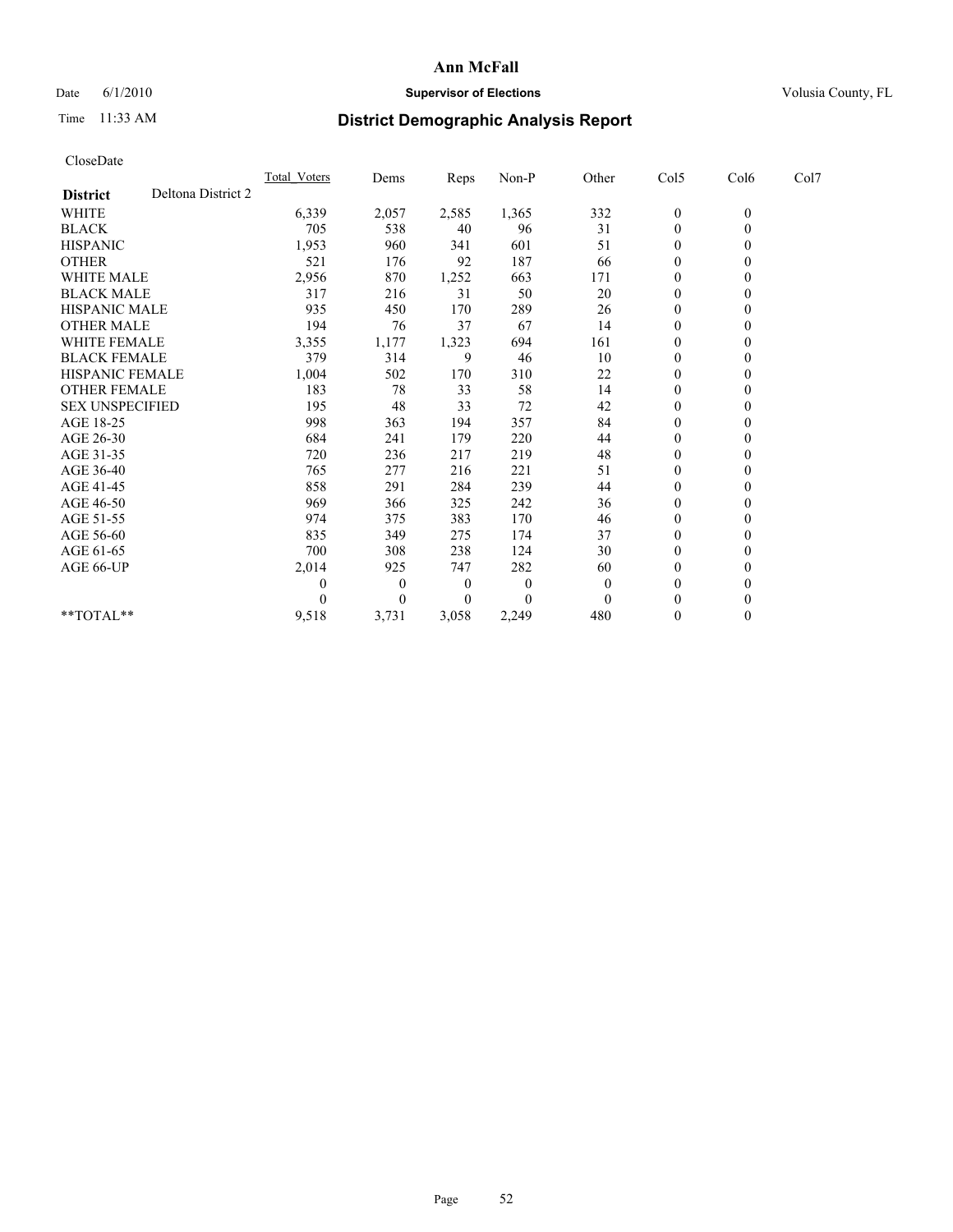## Date 6/1/2010 **Supervisor of Elections Supervisor of Elections** Volusia County, FL

# Time 11:33 AM **District Demographic Analysis Report**

| CloseDate              |                    |              |          |       |          |                |                  |                |      |
|------------------------|--------------------|--------------|----------|-------|----------|----------------|------------------|----------------|------|
|                        |                    | Total Voters | Dems     | Reps  | Non-P    | Other          | Col5             | Col6           | Col7 |
| <b>District</b>        | Deltona District 3 |              |          |       |          |                |                  |                |      |
| WHITE                  |                    | 4,974        | 1,744    | 1,856 | 1,119    | 255            | $\boldsymbol{0}$ | $\overline{0}$ |      |
| <b>BLACK</b>           |                    | 572          | 449      | 33    | 69       | 21             | $\boldsymbol{0}$ | $\overline{0}$ |      |
| <b>HISPANIC</b>        |                    | 1,946        | 986      | 310   | 599      | 51             | $\mathbf{0}$     | $\theta$       |      |
| <b>OTHER</b>           |                    | 476          | 154      | 83    | 177      | 62             | $\boldsymbol{0}$ | $\mathbf{0}$   |      |
| <b>WHITE MALE</b>      |                    | 2,240        | 705      | 868   | 541      | 126            | 0                | $\theta$       |      |
| <b>BLACK MALE</b>      |                    | 249          | 183      | 17    | 34       | 15             | $\overline{0}$   | $\theta$       |      |
| <b>HISPANIC MALE</b>   |                    | 901          | 452      | 146   | 272      | 31             | 0                | $\theta$       |      |
| <b>OTHER MALE</b>      |                    | 166          | 62       | 30    | 65       | 9              | $\mathbf{0}$     | $\mathbf{0}$   |      |
| WHITE FEMALE           |                    | 2,712        | 1,029    | 983   | 574      | 126            | 0                | $\mathbf{0}$   |      |
| <b>BLACK FEMALE</b>    |                    | 320          | 263      | 16    | 35       | 6              | $\boldsymbol{0}$ | $\theta$       |      |
| <b>HISPANIC FEMALE</b> |                    | 1,028        | 522      | 162   | 325      | 19             | 0                | $\theta$       |      |
| <b>OTHER FEMALE</b>    |                    | 189          | 69       | 37    | 72       | 11             | 0                | $\theta$       |      |
| <b>SEX UNSPECIFIED</b> |                    | 163          | 48       | 23    | 46       | 46             | $\overline{0}$   | $\theta$       |      |
| AGE 18-25              |                    | 884          | 337      | 153   | 319      | 75             | 0                | $\theta$       |      |
| AGE 26-30              |                    | 640          | 226      | 135   | 234      | 45             | $\overline{0}$   | $\Omega$       |      |
| AGE 31-35              |                    | 676          | 251      | 169   | 216      | 40             | $\mathbf{0}$     | $\theta$       |      |
| AGE 36-40              |                    | 715          | 272      | 220   | 184      | 39             | $\overline{0}$   | $\theta$       |      |
| AGE 41-45              |                    | 701          | 301      | 201   | 170      | 29             | $\boldsymbol{0}$ | $\theta$       |      |
| AGE 46-50              |                    | 758          | 282      | 261   | 191      | 24             | $\overline{0}$   | $\theta$       |      |
| AGE 51-55              |                    | 716          | 306      | 198   | 169      | 43             | 0                | $\theta$       |      |
| AGE 56-60              |                    | 602          | 268      | 188   | 120      | 26             | 0                | $\theta$       |      |
| AGE 61-65              |                    | 597          | 259      | 198   | 120      | 20             | $\mathbf{0}$     | $\mathbf{0}$   |      |
| AGE 66-UP              |                    | 1,679        | 831      | 559   | 241      | 48             | $\boldsymbol{0}$ | $\theta$       |      |
|                        |                    | 0            | $\theta$ | 0     | $\theta$ | $\overline{0}$ | $\boldsymbol{0}$ | $\theta$       |      |
|                        |                    | 0            | $\theta$ | 0     | 0        | $\mathbf{0}$   | $\theta$         | $\theta$       |      |
| $*$ TOTAL $*$ *        |                    | 7,968        | 3,333    | 2,282 | 1,964    | 389            | 0                | $\mathbf{0}$   |      |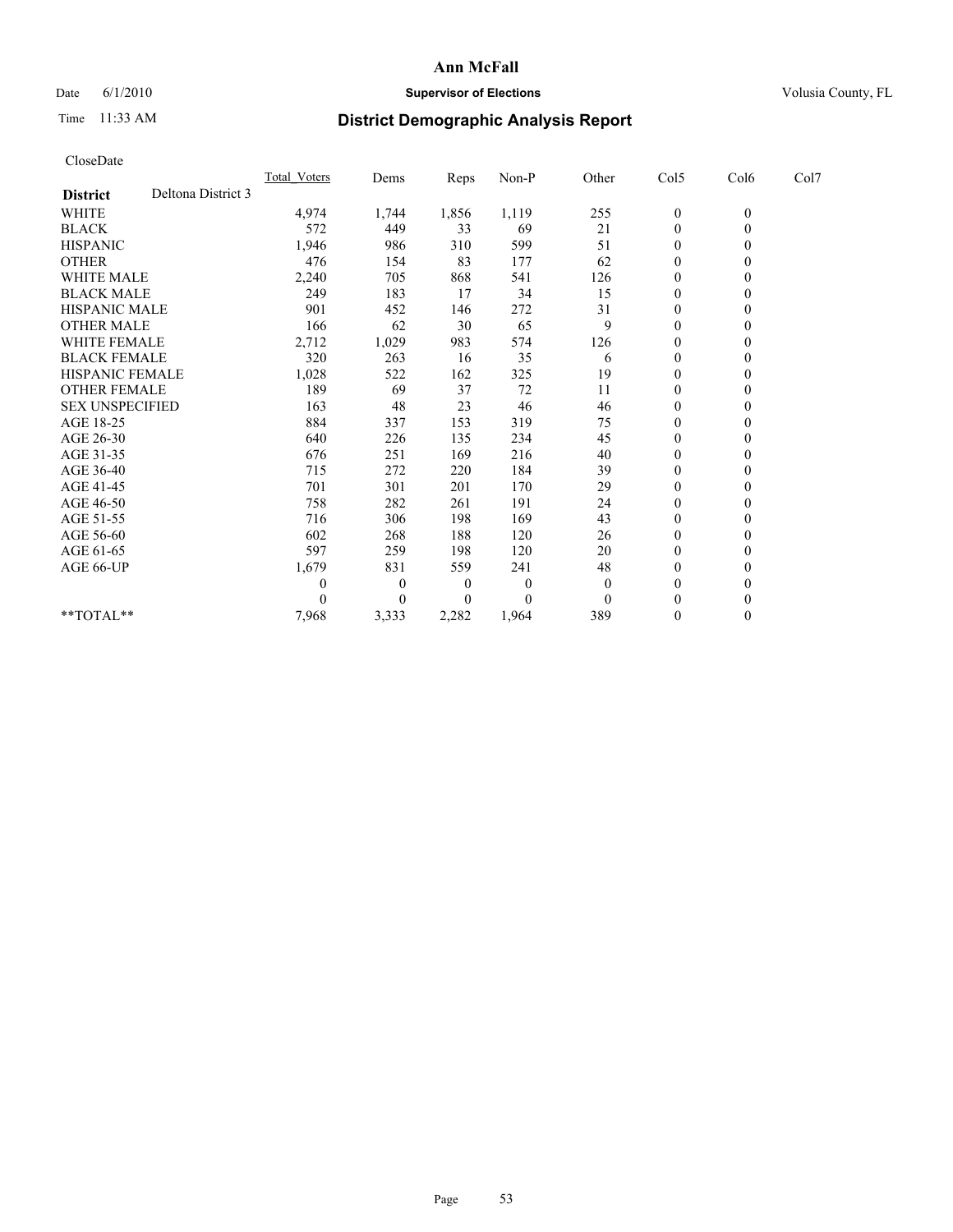## Date 6/1/2010 **Supervisor of Elections Supervisor of Elections** Volusia County, FL

# Time 11:33 AM **District Demographic Analysis Report**

|                    | <b>Total Voters</b>                                                                                                                                                                                   |          | Reps  | Non-P    |                |                  |                  |      |      |
|--------------------|-------------------------------------------------------------------------------------------------------------------------------------------------------------------------------------------------------|----------|-------|----------|----------------|------------------|------------------|------|------|
| Deltona District 4 |                                                                                                                                                                                                       |          |       |          |                |                  |                  |      |      |
|                    | 4,882                                                                                                                                                                                                 | 1,763    | 1,811 | 998      | 310            | $\boldsymbol{0}$ | $\boldsymbol{0}$ |      |      |
|                    | 576                                                                                                                                                                                                   | 453      | 20    | 85       | 18             | $\boldsymbol{0}$ | $\theta$         |      |      |
|                    | 1,937                                                                                                                                                                                                 | 1,025    | 291   | 557      | 64             | $\boldsymbol{0}$ | $\theta$         |      |      |
|                    | 453                                                                                                                                                                                                   | 171      | 73    | 155      | 54             | $\boldsymbol{0}$ | $\theta$         |      |      |
|                    | 2,207                                                                                                                                                                                                 | 721      | 852   | 476      | 158            | $\overline{0}$   | $\theta$         |      |      |
|                    | 253                                                                                                                                                                                                   | 183      | 16    | 45       | 9              | 0                | $\theta$         |      |      |
|                    | 873                                                                                                                                                                                                   | 436      | 150   | 257      | 30             | $\boldsymbol{0}$ | $\theta$         |      |      |
|                    | 136                                                                                                                                                                                                   | 56       | 26    | 45       | 9              | $\boldsymbol{0}$ | $\theta$         |      |      |
|                    | 2,642                                                                                                                                                                                                 | 1,029    | 945   | 518      | 150            | 0                | $\theta$         |      |      |
|                    | 317                                                                                                                                                                                                   | 264      | 4     | 40       | 9              | 0                | $\theta$         |      |      |
|                    | 1,052                                                                                                                                                                                                 | 582      | 141   | 295      | 34             | 0                | $\theta$         |      |      |
|                    | 175                                                                                                                                                                                                   | 84       | 30    | 50       | 11             | $\overline{0}$   | $\theta$         |      |      |
|                    | 193                                                                                                                                                                                                   | 57       | 31    | 69       | 36             | 0                | $\mathbf{0}$     |      |      |
|                    | 901                                                                                                                                                                                                   | 343      | 170   | 303      | 85             | 0                | $\Omega$         |      |      |
|                    | 599                                                                                                                                                                                                   | 230      | 123   | 199      | 47             | 0                | $\theta$         |      |      |
|                    | 663                                                                                                                                                                                                   | 278      | 150   | 192      | 43             | 0                | 0                |      |      |
|                    | 606                                                                                                                                                                                                   | 202      | 193   | 168      | 43             | 0                | $\theta$         |      |      |
|                    | 707                                                                                                                                                                                                   | 302      | 192   | 184      | 29             | 0                | $\theta$         |      |      |
|                    | 718                                                                                                                                                                                                   | 317      | 213   | 153      | 35             | $\overline{0}$   | $\theta$         |      |      |
|                    | 712                                                                                                                                                                                                   | 290      | 230   | 142      | 50             | $\boldsymbol{0}$ | $\theta$         |      |      |
|                    | 637                                                                                                                                                                                                   | 291      | 190   | 128      | 28             | 0                | $\theta$         |      |      |
|                    | 595                                                                                                                                                                                                   | 276      | 189   | 107      | 23             | $\overline{0}$   | $\theta$         |      |      |
|                    | 1,710                                                                                                                                                                                                 | 883      | 545   | 219      | 63             | 0                | $\theta$         |      |      |
|                    | 0                                                                                                                                                                                                     | $\theta$ | 0     | $\theta$ | $\overline{0}$ | $\boldsymbol{0}$ | $\theta$         |      |      |
|                    | 0                                                                                                                                                                                                     | $\theta$ | 0     | 0        | $\Omega$       | $\theta$         | $\theta$         |      |      |
|                    | 7,848                                                                                                                                                                                                 | 3,412    | 2,195 | 1,795    | 446            | 0                | $\theta$         |      |      |
|                    | WHITE MALE<br><b>BLACK MALE</b><br><b>HISPANIC MALE</b><br><b>OTHER MALE</b><br><b>WHITE FEMALE</b><br><b>BLACK FEMALE</b><br><b>HISPANIC FEMALE</b><br><b>OTHER FEMALE</b><br><b>SEX UNSPECIFIED</b> |          | Dems  |          |                | Other            | Col5             | Col6 | Col7 |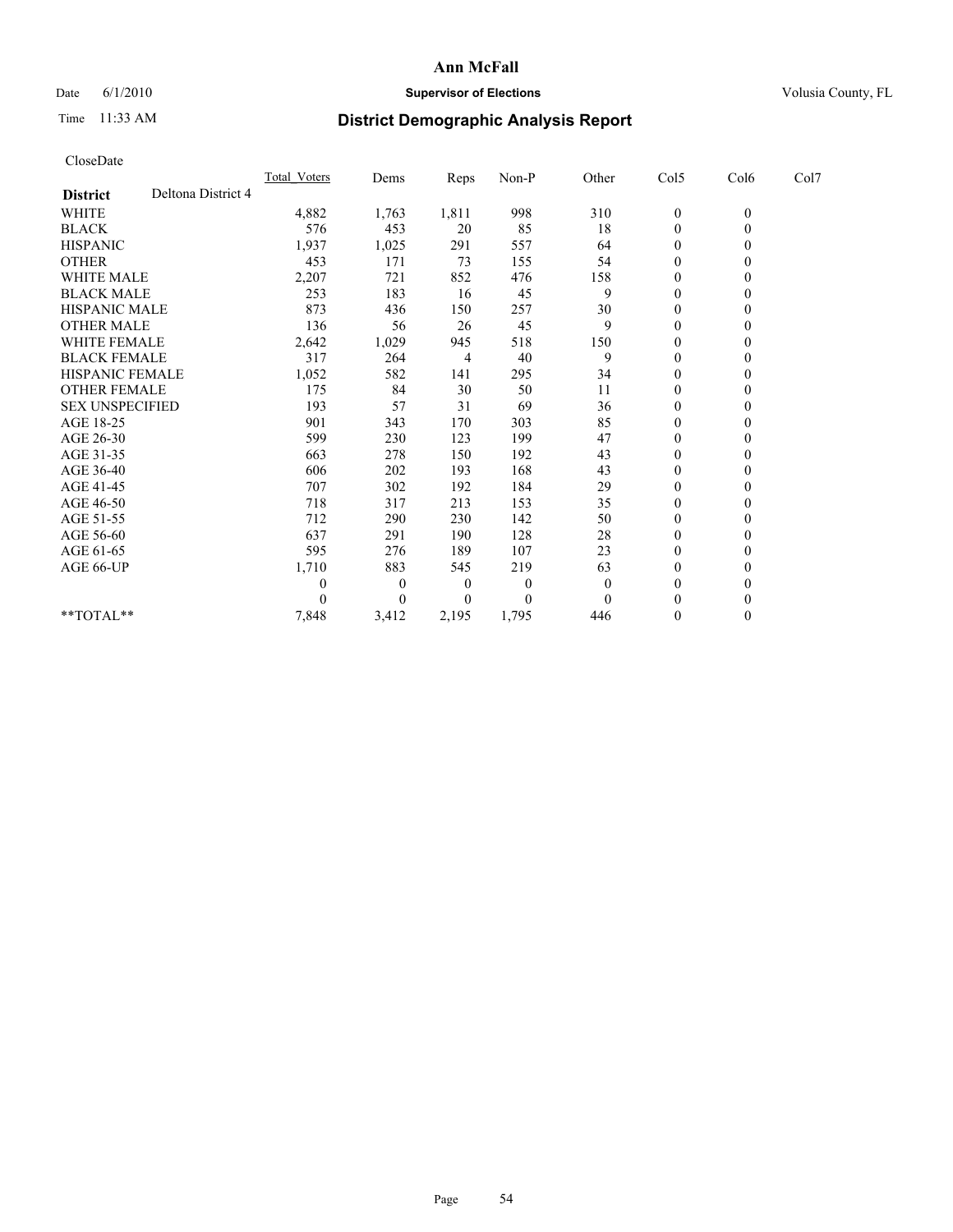## Date 6/1/2010 **Supervisor of Elections Supervisor of Elections** Volusia County, FL

# Time 11:33 AM **District Demographic Analysis Report**

| CloseDate              |                    |                  |              |       |          |                |                  |                  |      |  |
|------------------------|--------------------|------------------|--------------|-------|----------|----------------|------------------|------------------|------|--|
|                        |                    | Total Voters     | Dems         | Reps  | Non-P    | Other          | Col5             | Col6             | Col7 |  |
| <b>District</b>        | Deltona District 5 |                  |              |       |          |                |                  |                  |      |  |
| <b>WHITE</b>           |                    | 5,938            | 2,036        | 2,276 | 1,274    | 352            | $\boldsymbol{0}$ | $\boldsymbol{0}$ |      |  |
| <b>BLACK</b>           |                    | 938              | 724          | 53    | 134      | 27             | $\boldsymbol{0}$ | $\overline{0}$   |      |  |
| <b>HISPANIC</b>        |                    | 2,092            | 1,055        | 349   | 618      | 70             | 0                | $\theta$         |      |  |
| <b>OTHER</b>           |                    | 533              | 173          | 98    | 194      | 68             | 0                | $\theta$         |      |  |
| <b>WHITE MALE</b>      |                    | 2,805            | 861          | 1,135 | 617      | 192            | $\mathbf{0}$     | $\mathbf{0}$     |      |  |
| <b>BLACK MALE</b>      |                    | 407              | 307          | 27    | 60       | 13             | 0                | $\theta$         |      |  |
| <b>HISPANIC MALE</b>   |                    | 988              | 472          | 172   | 304      | 40             | 0                | $\Omega$         |      |  |
| <b>OTHER MALE</b>      |                    | 170              | 57           | 45    | 56       | 12             | 0                | $\theta$         |      |  |
| <b>WHITE FEMALE</b>    |                    | 3,103            | 1,166        | 1,128 | 649      | 160            | $\boldsymbol{0}$ | $\mathbf{0}$     |      |  |
| <b>BLACK FEMALE</b>    |                    | 521              | 407          | 26    | 74       | 14             | 0                | $\mathbf{0}$     |      |  |
| <b>HISPANIC FEMALE</b> |                    | 1,090            | 577          | 176   | 309      | 28             | 0                | $\theta$         |      |  |
| <b>OTHER FEMALE</b>    |                    | 208              | 85           | 30    | 77       | 16             | $\boldsymbol{0}$ | $\mathbf{0}$     |      |  |
| <b>SEX UNSPECIFIED</b> |                    | 209              | 56           | 37    | 74       | 42             | 0                | $\mathbf{0}$     |      |  |
| AGE 18-25              |                    | 1,161            | 421          | 241   | 388      | 111            | $\overline{0}$   | $\theta$         |      |  |
| AGE 26-30              |                    | 704              | 244          | 161   | 254      | 45             | $\mathbf{0}$     | $\mathbf{0}$     |      |  |
| AGE 31-35              |                    | 833              | 340          | 195   | 239      | 59             | 0                | $\mathbf{0}$     |      |  |
| AGE 36-40              |                    | 836              | 336          | 248   | 216      | 36             | 0                | $\theta$         |      |  |
| AGE 41-45              |                    | 913              | 348          | 292   | 220      | 53             | 0                | $\theta$         |      |  |
| AGE 46-50              |                    | 982              | 373          | 341   | 230      | 38             | $\boldsymbol{0}$ | $\mathbf{0}$     |      |  |
| AGE 51-55              |                    | 994              | 447          | 308   | 199      | 40             | $\mathbf{0}$     | $\theta$         |      |  |
| AGE 56-60              |                    | 793              | 346          | 244   | 163      | 40             | 0                | $\theta$         |      |  |
| AGE 61-65              |                    | 652              | 283          | 215   | 117      | 37             | $\boldsymbol{0}$ | $\Omega$         |      |  |
| AGE 66-UP              |                    | 1,633            | 850          | 531   | 194      | 58             | 0                | $\theta$         |      |  |
|                        |                    | $\boldsymbol{0}$ | $\theta$     | 0     | $\theta$ | $\overline{0}$ | $\overline{0}$   | $\mathbf{0}$     |      |  |
|                        |                    | $\Omega$         | $\mathbf{0}$ | 0     | $\theta$ | $\overline{0}$ | $\boldsymbol{0}$ | $\theta$         |      |  |
| **TOTAL**              |                    | 9,501            | 3,988        | 2,776 | 2,220    | 517            | $\boldsymbol{0}$ | $\mathbf{0}$     |      |  |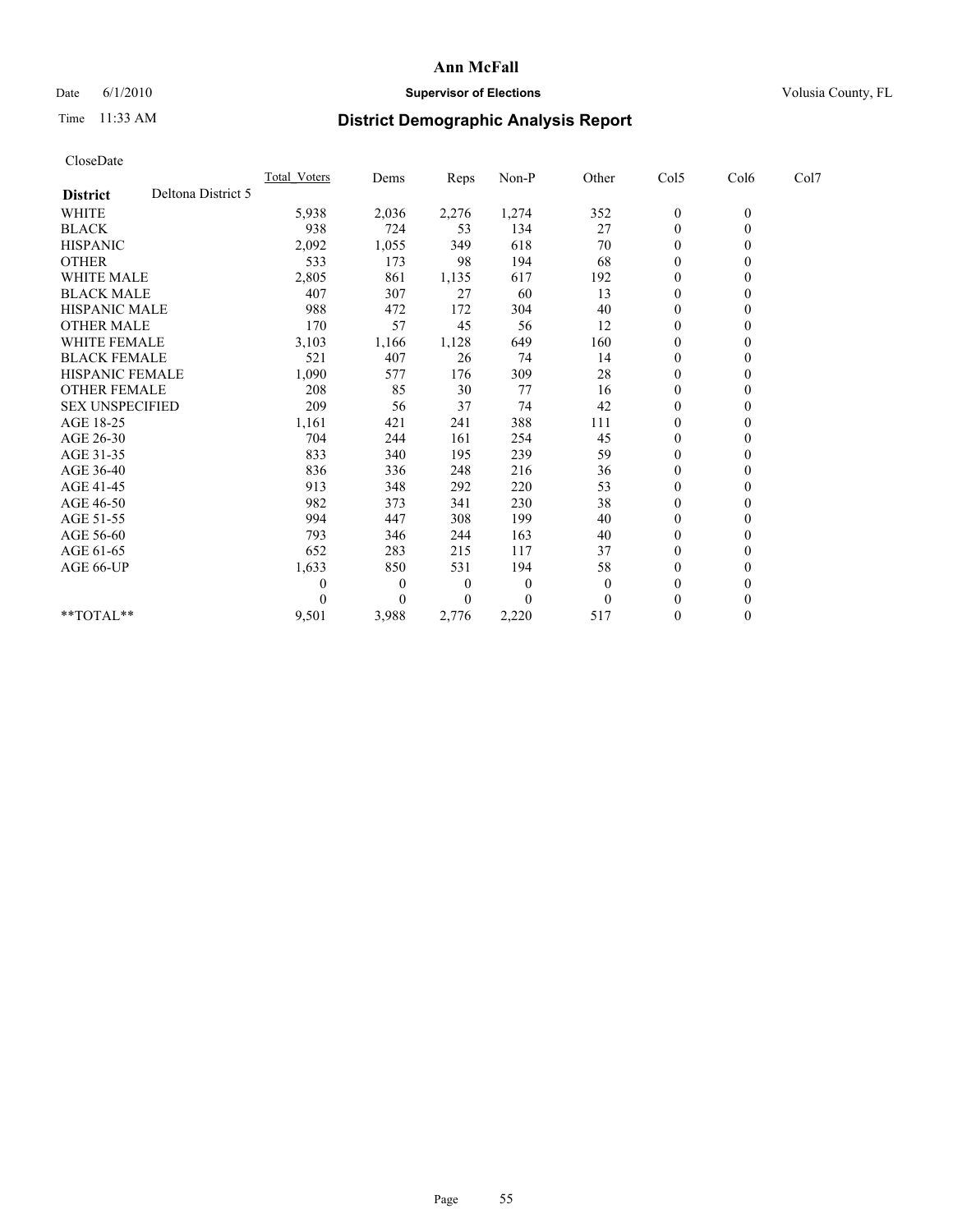## Date 6/1/2010 **Supervisor of Elections Supervisor of Elections** Volusia County, FL

# Time 11:33 AM **District Demographic Analysis Report**

| CloseDate              |                    |                     |          |       |          |              |                  |                  |      |  |
|------------------------|--------------------|---------------------|----------|-------|----------|--------------|------------------|------------------|------|--|
|                        |                    | <b>Total Voters</b> | Dems     | Reps  | Non-P    | Other        | Col5             | Col6             | Col7 |  |
| <b>District</b>        | Deltona District 6 |                     |          |       |          |              |                  |                  |      |  |
| <b>WHITE</b>           |                    | 5,715               | 1,803    | 2,340 | 1,274    | 298          | $\boldsymbol{0}$ | $\boldsymbol{0}$ |      |  |
| <b>BLACK</b>           |                    | 771                 | 598      | 34    | 117      | 22           | $\boldsymbol{0}$ | $\theta$         |      |  |
| <b>HISPANIC</b>        |                    | 1,662               | 813      | 262   | 521      | 66           | 0                | $\theta$         |      |  |
| <b>OTHER</b>           |                    | 474                 | 147      | 94    | 169      | 64           | 0                | $\theta$         |      |  |
| <b>WHITE MALE</b>      |                    | 2,693               | 735      | 1,178 | 633      | 147          | $\overline{0}$   | $\theta$         |      |  |
| <b>BLACK MALE</b>      |                    | 337                 | 254      | 14    | 57       | 12           | 0                | $\theta$         |      |  |
| <b>HISPANIC MALE</b>   |                    | 784                 | 359      | 135   | 260      | 30           | $\boldsymbol{0}$ | $\theta$         |      |  |
| <b>OTHER MALE</b>      |                    | 165                 | 57       | 40    | 61       | 7            | 0                | $\theta$         |      |  |
| <b>WHITE FEMALE</b>    |                    | 2,985               | 1,059    | 1,144 | 632      | 150          | 0                | $\theta$         |      |  |
| <b>BLACK FEMALE</b>    |                    | 427                 | 338      | 20    | 59       | 10           | 0                | $\theta$         |      |  |
| <b>HISPANIC FEMALE</b> |                    | 863                 | 446      | 126   | 255      | 36           | 0                | $\theta$         |      |  |
| <b>OTHER FEMALE</b>    |                    | 168                 | 65       | 32    | 60       | 11           | $\boldsymbol{0}$ | $\Omega$         |      |  |
| <b>SEX UNSPECIFIED</b> |                    | 200                 | 48       | 41    | 64       | 47           | 0                | $\mathbf{0}$     |      |  |
| AGE 18-25              |                    | 1,124               | 394      | 266   | 367      | 97           | $\overline{0}$   | $\theta$         |      |  |
| AGE 26-30              |                    | 710                 | 255      | 143   | 261      | 51           | 0                | $\theta$         |      |  |
| AGE 31-35              |                    | 757                 | 274      | 217   | 223      | 43           | 0                | $\theta$         |      |  |
| AGE 36-40              |                    | 829                 | 302      | 256   | 227      | 44           | 0                | $\theta$         |      |  |
| AGE 41-45              |                    | 806                 | 312      | 278   | 173      | 43           | $\boldsymbol{0}$ | $\theta$         |      |  |
| AGE 46-50              |                    | 1,017               | 354      | 383   | 233      | 47           | $\overline{0}$   | $\overline{0}$   |      |  |
| AGE 51-55              |                    | 903                 | 360      | 330   | 171      | 42           | $\mathbf{0}$     | $\theta$         |      |  |
| AGE 56-60              |                    | 691                 | 308      | 238   | 123      | 22           | 0                | $\theta$         |      |  |
| AGE 61-65              |                    | 617                 | 260      | 209   | 125      | 23           | $\boldsymbol{0}$ | $\theta$         |      |  |
| AGE 66-UP              |                    | 1,168               | 542      | 410   | 178      | 38           | 0                | $\theta$         |      |  |
|                        |                    | 0                   | $\theta$ | 0     | $\theta$ | $\mathbf{0}$ | $\boldsymbol{0}$ | $\theta$         |      |  |
|                        |                    | 0                   | $\theta$ | 0     | $\Omega$ | $\Omega$     | $\boldsymbol{0}$ | $\theta$         |      |  |
| $**TOTAL**$            |                    | 8,622               | 3,361    | 2,730 | 2,081    | 450          | 0                | $\mathbf{0}$     |      |  |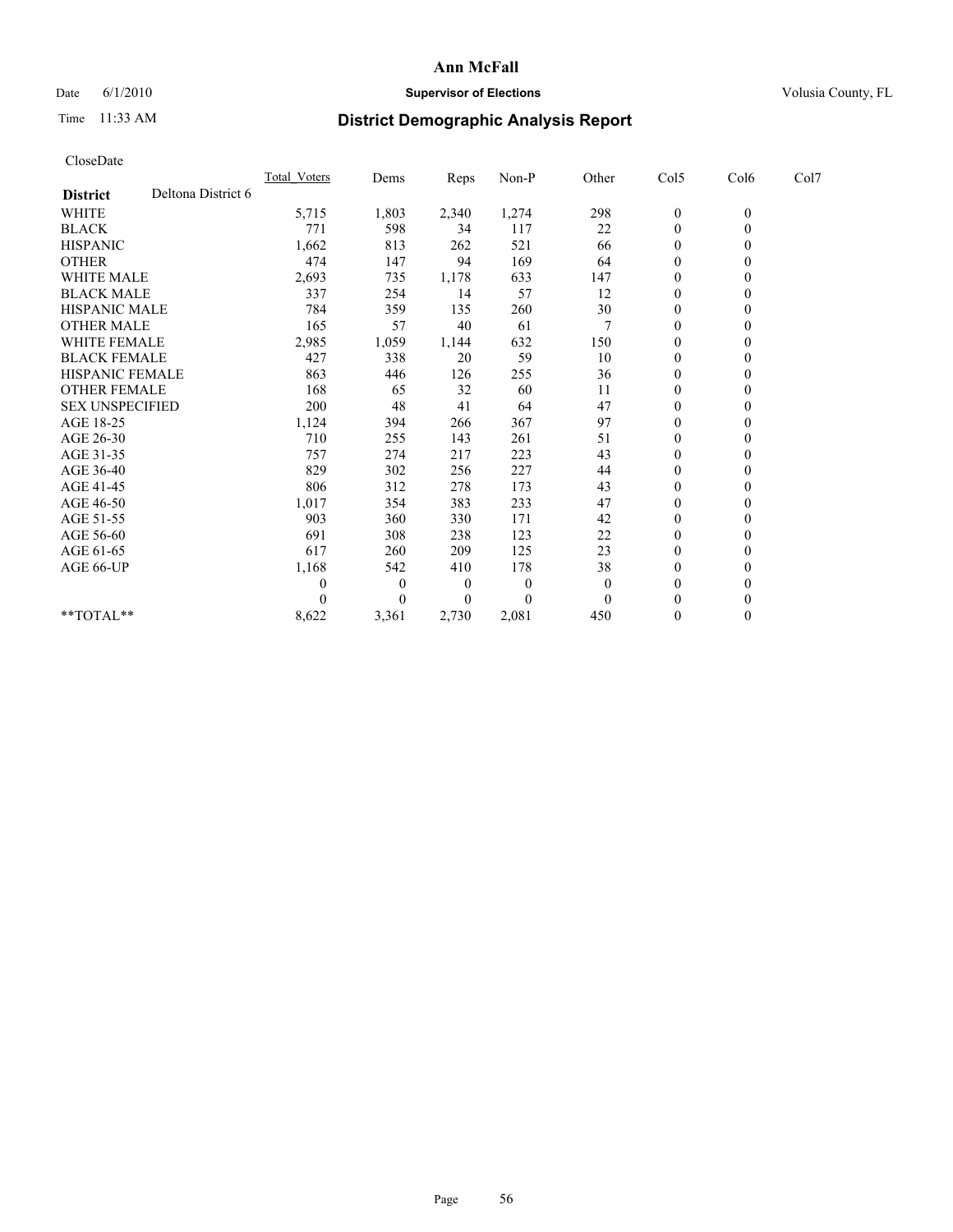## Date 6/1/2010 **Supervisor of Elections Supervisor of Elections** Volusia County, FL

# Time 11:33 AM **District Demographic Analysis Report**

| CloseDate              |                  |              |                  |          |          |                |                  |              |      |  |
|------------------------|------------------|--------------|------------------|----------|----------|----------------|------------------|--------------|------|--|
|                        |                  | Total Voters | Dems             | Reps     | Non-P    | Other          | Col5             | Col6         | Col7 |  |
| <b>District</b>        | Edgewater Ward 1 |              |                  |          |          |                |                  |              |      |  |
| <b>WHITE</b>           |                  | 2,659        | 1,085            | 864      | 617      | 93             | $\boldsymbol{0}$ | $\mathbf{0}$ |      |  |
| <b>BLACK</b>           |                  | 50           | 31               | 3        | 11       | 5              | 0                | $\theta$     |      |  |
| <b>HISPANIC</b>        |                  | 33           | 18               | 8        | 6        |                | $\theta$         | $\theta$     |      |  |
| <b>OTHER</b>           |                  | 99           | 33               | 14       | 41       | 11             | $\boldsymbol{0}$ | 0            |      |  |
| <b>WHITE MALE</b>      |                  | 1,156        | 423              | 411      | 273      | 49             | $\boldsymbol{0}$ | 0            |      |  |
| <b>BLACK MALE</b>      |                  | 28           | 15               | 2        | 8        | 3              | $\boldsymbol{0}$ | 0            |      |  |
| HISPANIC MALE          |                  | 11           | 7                |          | 3        | $\theta$       | $\boldsymbol{0}$ | 0            |      |  |
| <b>OTHER MALE</b>      |                  | 28           | 10               | 6        | 11       |                | $\boldsymbol{0}$ | $\theta$     |      |  |
| WHITE FEMALE           |                  | 1,486        | 651              | 448      | 343      | 44             | $\boldsymbol{0}$ | $\theta$     |      |  |
| <b>BLACK FEMALE</b>    |                  | 20           | 15               |          | 2        | $\overline{2}$ | $\theta$         | 0            |      |  |
| <b>HISPANIC FEMALE</b> |                  | 22           | 11               |          | 3        |                | $\boldsymbol{0}$ | 0            |      |  |
| <b>OTHER FEMALE</b>    |                  | 39           | 17               | 5        | 16       |                | $\boldsymbol{0}$ | $\theta$     |      |  |
| <b>SEX UNSPECIFIED</b> |                  | 51           | 18               | 8        | 16       | 9              | $\theta$         | 0            |      |  |
| AGE 18-25              |                  | 243          | 70               | 60       | 98       | 15             | $\mathbf{0}$     | 0            |      |  |
| AGE 26-30              |                  | 173          | 65               | 36       | 62       | 10             | $\boldsymbol{0}$ | $\Omega$     |      |  |
| AGE 31-35              |                  | 155          | 61               | 44       | 42       | 8              | $\mathbf{0}$     | $\theta$     |      |  |
| AGE 36-40              |                  | 174          | 60               | 40       | 65       | 9              | $\theta$         | 0            |      |  |
| AGE 41-45              |                  | 184          | 61               | 65       | 50       | 8              | $\mathbf{0}$     | 0            |      |  |
| AGE 46-50              |                  | 262          | 98               | 96       | 58       | 10             | $\boldsymbol{0}$ | $\theta$     |      |  |
| AGE 51-55              |                  | 292          | 110              | 92       | 78       | 12             | 0                | 0            |      |  |
| AGE 56-60              |                  | 288          | 128              | 90       | 61       | 9              | $\mathbf{0}$     | 0            |      |  |
| AGE 61-65              |                  | 261          | 114              | 84       | 53       | 10             | $\boldsymbol{0}$ | $\Omega$     |      |  |
| AGE 66-UP              |                  | 809          | 400              | 282      | 108      | 19             | $\mathbf{0}$     | $\theta$     |      |  |
|                        |                  | $\theta$     | $\boldsymbol{0}$ | $\theta$ | $\theta$ | $\theta$       | $\theta$         | 0            |      |  |
|                        |                  | 0            | $\theta$         | $\theta$ | $\theta$ | $\Omega$       |                  |              |      |  |
| **TOTAL**              |                  | 2,841        | 1,167            | 889      | 675      | 110            | 0                | $\theta$     |      |  |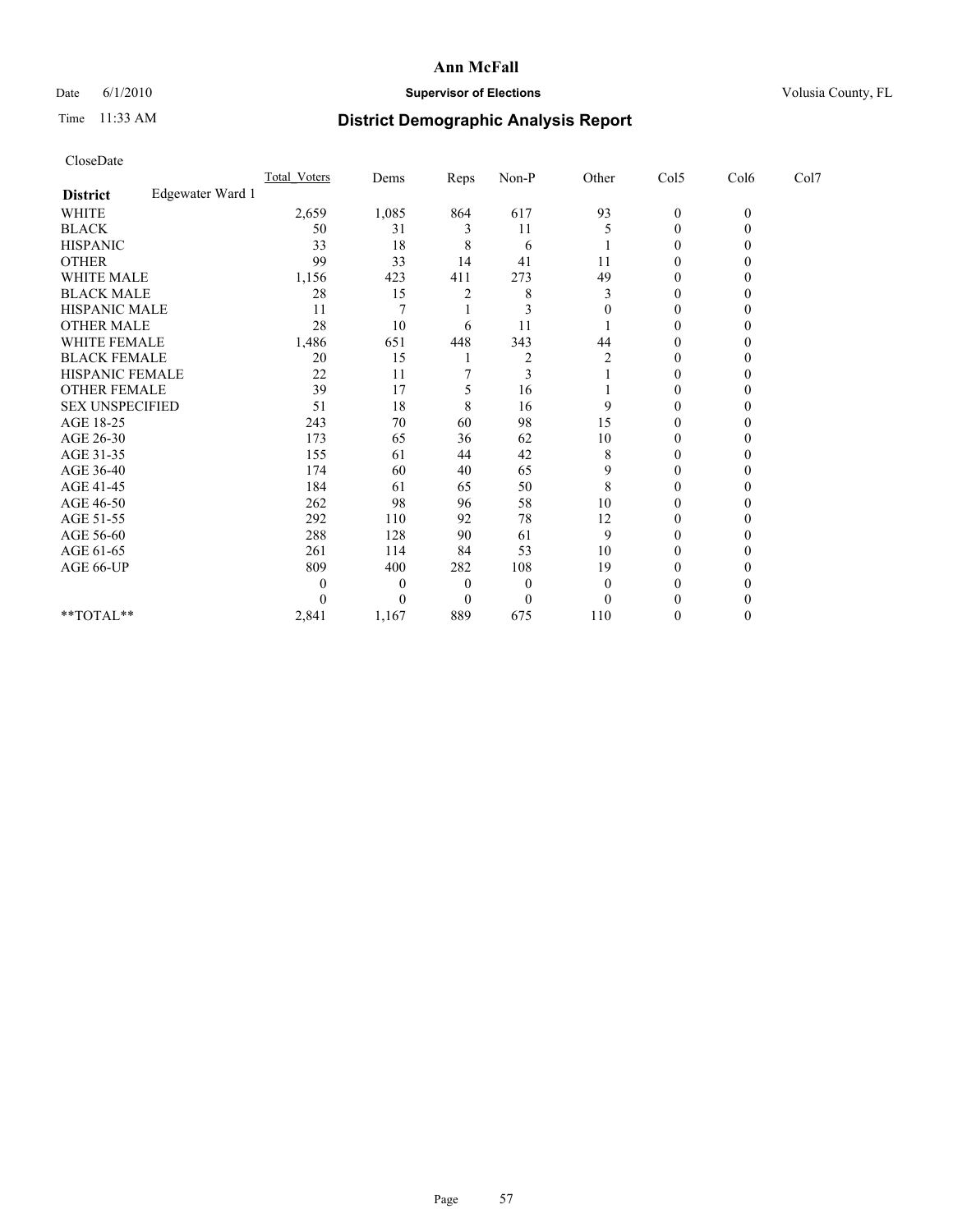## Date 6/1/2010 **Supervisor of Elections Supervisor of Elections** Volusia County, FL

# Time 11:33 AM **District Demographic Analysis Report**

| CloseDate              |                  |              |          |          |          |                  |                  |              |      |  |
|------------------------|------------------|--------------|----------|----------|----------|------------------|------------------|--------------|------|--|
|                        |                  | Total Voters | Dems     | Reps     | Non-P    | Other            | Col5             | Col6         | Col7 |  |
| <b>District</b>        | Edgewater Ward 2 |              |          |          |          |                  |                  |              |      |  |
| <b>WHITE</b>           |                  | 3,404        | 1,289    | 1,148    | 848      | 119              | $\boldsymbol{0}$ | $\mathbf{0}$ |      |  |
| <b>BLACK</b>           |                  | 68           | 60       |          | 7        | $\boldsymbol{0}$ | $\boldsymbol{0}$ | $\theta$     |      |  |
| <b>HISPANIC</b>        |                  | 52           | 23       | 10       | 18       |                  | $\theta$         | $\theta$     |      |  |
| <b>OTHER</b>           |                  | 113          | 33       | 25       | 37       | 18               | $\mathbf{0}$     | 0            |      |  |
| <b>WHITE MALE</b>      |                  | 1,571        | 547      | 568      | 398      | 58               | $\mathbf{0}$     | $\theta$     |      |  |
| <b>BLACK MALE</b>      |                  | 31           | 28       | $\theta$ | 3        | $\overline{0}$   | $\mathbf{0}$     | 0            |      |  |
| HISPANIC MALE          |                  | 25           | 10       | 6        | 8        |                  | $\mathbf{0}$     | 0            |      |  |
| <b>OTHER MALE</b>      |                  | 41           | 14       | 12       | 13       | 2                | $\theta$         | $\theta$     |      |  |
| WHITE FEMALE           |                  | 1,817        | 737      | 573      | 447      | 60               | $\mathbf{0}$     | $\theta$     |      |  |
| <b>BLACK FEMALE</b>    |                  | 37           | 32       |          | 4        | $\Omega$         | $\mathbf{0}$     | 0            |      |  |
| <b>HISPANIC FEMALE</b> |                  | 25           | 13       | 4        | 8        | $\theta$         | $\mathbf{0}$     | 0            |      |  |
| <b>OTHER FEMALE</b>    |                  | 39           | 13       | 10       | 12       | 4                | $\boldsymbol{0}$ | $\theta$     |      |  |
| <b>SEX UNSPECIFIED</b> |                  | 51           | 11       | 10       | 17       | 13               | $\mathbf{0}$     | 0            |      |  |
| AGE 18-25              |                  | 329          | 110      | 69       | 123      | 27               | $\mathbf{0}$     | 0            |      |  |
| AGE 26-30              |                  | 227          | 72       | 62       | 78       | 15               | $\theta$         | $\Omega$     |      |  |
| AGE 31-35              |                  | 245          | 87       | 67       | 83       | 8                | $\mathbf{0}$     | $\theta$     |      |  |
| AGE 36-40              |                  | 250          | 93       | 64       | 86       |                  | $\mathbf{0}$     | 0            |      |  |
| AGE 41-45              |                  | 286          | 95       | 102      | 79       | 10               | $\boldsymbol{0}$ | 0            |      |  |
| AGE 46-50              |                  | 331          | 129      | 108      | 79       | 15               | $\boldsymbol{0}$ | $\theta$     |      |  |
| AGE 51-55              |                  | 360          | 124      | 141      | 88       |                  | $\boldsymbol{0}$ | 0            |      |  |
| AGE 56-60              |                  | 353          | 150      | 111      | 80       | 12               | $\boldsymbol{0}$ | 0            |      |  |
| AGE 61-65              |                  | 359          | 135      | 135      | 77       | 12               | $\boldsymbol{0}$ | $\Omega$     |      |  |
| AGE 66-UP              |                  | 897          | 410      | 325      | 137      | 25               | $\boldsymbol{0}$ | $\theta$     |      |  |
|                        |                  | $\theta$     | $\theta$ | 0        | $\theta$ | $\theta$         | $\theta$         | 0            |      |  |
|                        |                  | $\theta$     | $\theta$ | 0        | $\theta$ | $\Omega$         | 0                | 0            |      |  |
| **TOTAL**              |                  | 3,637        | 1,405    | 1,184    | 910      | 138              | $\boldsymbol{0}$ | $\theta$     |      |  |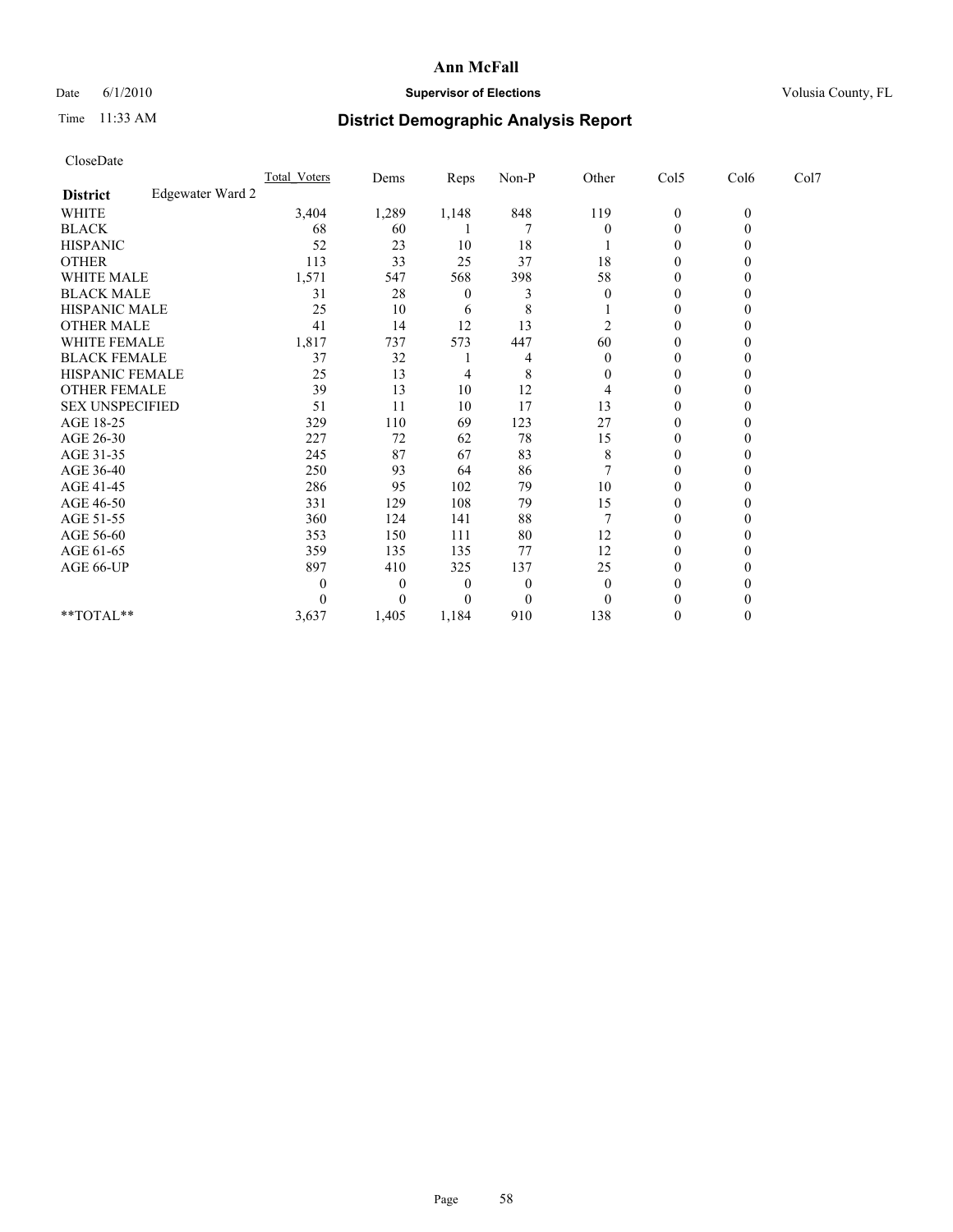## Date 6/1/2010 **Supervisor of Elections Supervisor of Elections** Volusia County, FL

# Time 11:33 AM **District Demographic Analysis Report**

| <b>Total Voters</b>                                                                                                                                                                            |                  | Reps  | Non-P    | Other          | Col5             | Col6     | Col7 |  |
|------------------------------------------------------------------------------------------------------------------------------------------------------------------------------------------------|------------------|-------|----------|----------------|------------------|----------|------|--|
|                                                                                                                                                                                                |                  |       |          |                |                  |          |      |  |
| 3,316                                                                                                                                                                                          | 1,269            | 1,117 | 804      | 126            | $\boldsymbol{0}$ | $\theta$ |      |  |
| 76                                                                                                                                                                                             | 61               |       | 12       | $\overline{2}$ | 0                | $\theta$ |      |  |
| 43                                                                                                                                                                                             | 17               | 9     | 11       | 6              | $\theta$         | $\theta$ |      |  |
| 134                                                                                                                                                                                            | 39               | 29    | 51       | 15             | $\boldsymbol{0}$ | 0        |      |  |
| 1,502                                                                                                                                                                                          | 508              | 548   | 379      | 67             | $\theta$         | 0        |      |  |
| 41                                                                                                                                                                                             | 32               |       |          |                | $\boldsymbol{0}$ | 0        |      |  |
| 17                                                                                                                                                                                             | $\overline{4}$   | 4     | 6        |                | 0                | 0        |      |  |
| 41                                                                                                                                                                                             | 15               | 11    | 14       |                | $\overline{0}$   | $\theta$ |      |  |
| 1,799                                                                                                                                                                                          | 757              | 563   | 421      | 58             | $\boldsymbol{0}$ | $\Omega$ |      |  |
| 33                                                                                                                                                                                             | 28               | 0     | 5        | $\theta$       | $\theta$         | 0        |      |  |
| 25                                                                                                                                                                                             | 12               | 5     | 5        | 3              | $\boldsymbol{0}$ | 0        |      |  |
| 55                                                                                                                                                                                             | 18               | 14    | 19       | 4              | 0                | $\theta$ |      |  |
| 56                                                                                                                                                                                             | 12               | 10    | 22       | 12             | 0                | 0        |      |  |
| 308                                                                                                                                                                                            | 100              | 70    | 114      | 24             | 0                | 0        |      |  |
| 220                                                                                                                                                                                            | 65               | 59    | 83       | 13             | $\overline{0}$   | $\theta$ |      |  |
| 243                                                                                                                                                                                            | 70               | 71    | 92       | 10             | $\boldsymbol{0}$ | $\Omega$ |      |  |
| 274                                                                                                                                                                                            | 80               | 88    | 90       | 16             | $\theta$         | 0        |      |  |
| 251                                                                                                                                                                                            | 92               | 92    | 60       | 7              | $\boldsymbol{0}$ | 0        |      |  |
| 308                                                                                                                                                                                            | 125              | 87    | 83       | 13             | 0                | $\theta$ |      |  |
| 336                                                                                                                                                                                            | 131              | 128   | 67       | 10             | $\boldsymbol{0}$ | 0        |      |  |
| 325                                                                                                                                                                                            | 129              | 121   | 68       | 7              | 0                | 0        |      |  |
| 345                                                                                                                                                                                            | 137              | 115   | 74       | 19             | 0                | $\theta$ |      |  |
| 959                                                                                                                                                                                            | 457              | 325   | 147      | 30             | $\boldsymbol{0}$ | $\theta$ |      |  |
| 0                                                                                                                                                                                              | $\theta$         | 0     | $\theta$ | $\overline{0}$ | 0                | 0        |      |  |
| 0                                                                                                                                                                                              | $\theta$         | 0     | $\theta$ | $\Omega$       |                  | 0        |      |  |
| 3,569                                                                                                                                                                                          | 1,386            | 1,156 | 878      | 149            | 0                | $\theta$ |      |  |
| <b>WHITE MALE</b><br><b>BLACK MALE</b><br>HISPANIC MALE<br><b>OTHER MALE</b><br>WHITE FEMALE<br><b>BLACK FEMALE</b><br><b>HISPANIC FEMALE</b><br><b>OTHER FEMALE</b><br><b>SEX UNSPECIFIED</b> | Edgewater Ward 3 | Dems  |          |                |                  |          |      |  |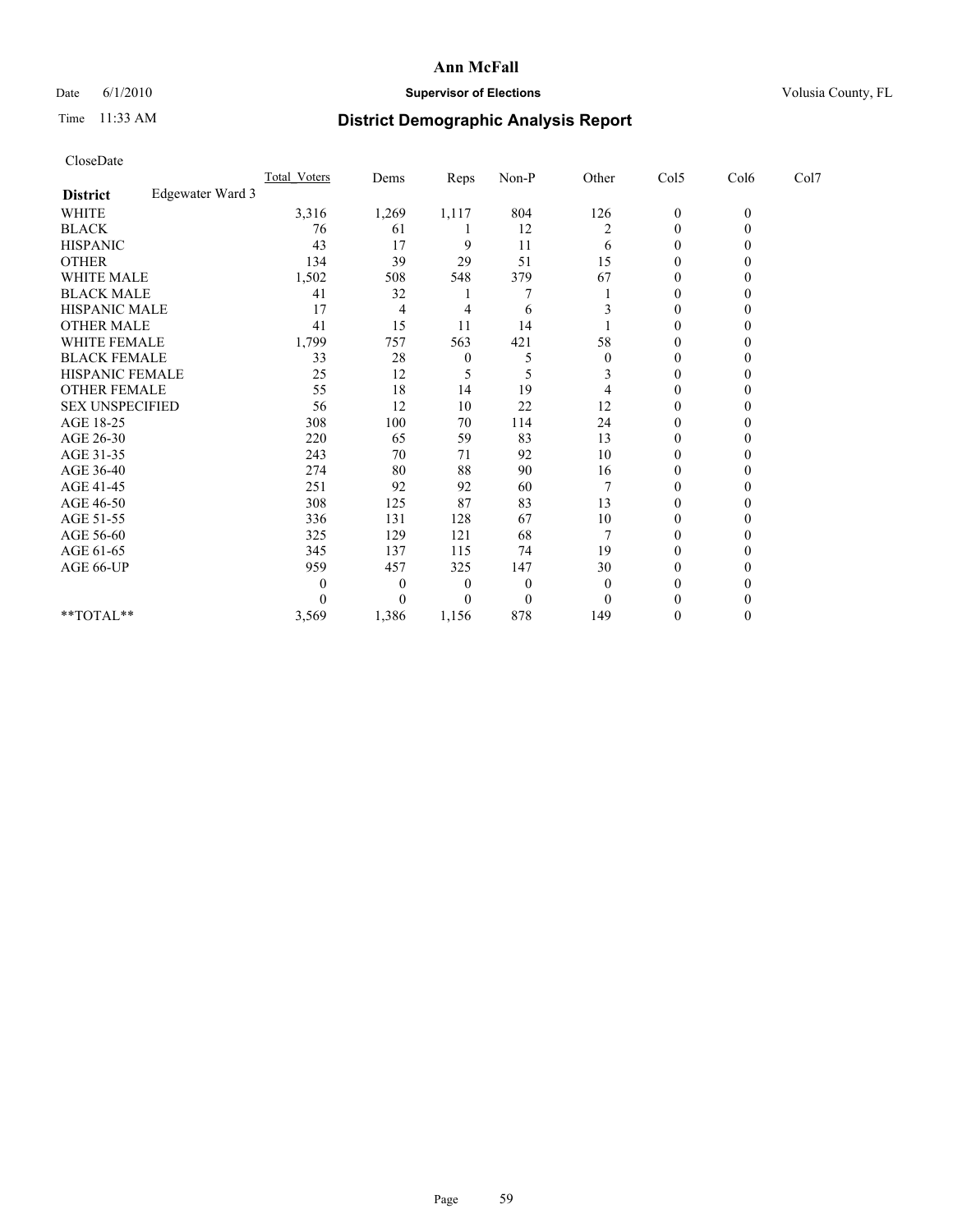## Date 6/1/2010 **Supervisor of Elections Supervisor of Elections** Volusia County, FL

# Time 11:33 AM **District Demographic Analysis Report**

| <b>Total Voters</b>                                                                                                                                                                            |                  | Reps           | Non-P    | Other    | Col5             | Col6           | Col7 |  |
|------------------------------------------------------------------------------------------------------------------------------------------------------------------------------------------------|------------------|----------------|----------|----------|------------------|----------------|------|--|
|                                                                                                                                                                                                |                  |                |          |          |                  |                |      |  |
| 3,415                                                                                                                                                                                          | 1,279            | 1,172          | 800      | 164      | $\boldsymbol{0}$ | $\overline{0}$ |      |  |
| 62                                                                                                                                                                                             | 48               | 6              |          |          | 0                | $\theta$       |      |  |
| 34                                                                                                                                                                                             | 18               | 6              | 9        |          | $\theta$         | 0              |      |  |
| 110                                                                                                                                                                                            | 30               | 18             | 46       | 16       | $\boldsymbol{0}$ | 0              |      |  |
| 1,555                                                                                                                                                                                          | 515              | 579            | 381      | 80       | $\theta$         | 0              |      |  |
| 27                                                                                                                                                                                             | 21               | 3              | 3        | $\Omega$ | $\theta$         | 0              |      |  |
| 15                                                                                                                                                                                             | 9                | $\overline{c}$ | 3        |          | 0                | 0              |      |  |
| 37                                                                                                                                                                                             | 12               | 10             | 12       | 3        | $\theta$         | $\theta$       |      |  |
| 1,838                                                                                                                                                                                          | 758              | 583            | 413      | 84       | $\boldsymbol{0}$ | $\Omega$       |      |  |
| 34                                                                                                                                                                                             | 26               | 3              | 4        |          | 0                | 0              |      |  |
| 19                                                                                                                                                                                             | 9                | 4              | 6        | 0        | $\boldsymbol{0}$ | 0              |      |  |
| 32                                                                                                                                                                                             | 13               | 5              | 13       |          | $\boldsymbol{0}$ | 0              |      |  |
| 64                                                                                                                                                                                             | 12               | 13             | 27       | 12       | 0                | 0              |      |  |
| 286                                                                                                                                                                                            | 92               | 57             | 115      | 22       | 0                | 0              |      |  |
| 207                                                                                                                                                                                            | 67               | 57             | 71       | 12       | $\overline{0}$   | $\theta$       |      |  |
| 239                                                                                                                                                                                            | 74               | 64             | 85       | 16       | $\boldsymbol{0}$ | $\Omega$       |      |  |
| 256                                                                                                                                                                                            | 82               | 80             | 83       | 11       | 0                | 0              |      |  |
| 245                                                                                                                                                                                            | 93               | 82             | 63       |          | $\theta$         | 0              |      |  |
| 340                                                                                                                                                                                            | 128              | 120            | 79       | 13       | 0                | 0              |      |  |
| 331                                                                                                                                                                                            | 127              | 121            | 68       | 15       | 0                | 0              |      |  |
| 295                                                                                                                                                                                            | 128              | 88             | 68       | 11       | 0                | 0              |      |  |
| 291                                                                                                                                                                                            | 131              | 87             | 51       | 22       | $\theta$         | $\theta$       |      |  |
| 1,131                                                                                                                                                                                          | 453              | 446            | 179      | 53       | $\boldsymbol{0}$ | 0              |      |  |
| 0                                                                                                                                                                                              | $\theta$         | 0              | $\theta$ | $\Omega$ | 0                | 0              |      |  |
| 0                                                                                                                                                                                              | $\theta$         | 0              | $\theta$ | $\Omega$ |                  |                |      |  |
| 3,621                                                                                                                                                                                          | 1,375            | 1,202          | 862      | 182      | 0                | $\theta$       |      |  |
| <b>WHITE MALE</b><br><b>BLACK MALE</b><br>HISPANIC MALE<br><b>OTHER MALE</b><br>WHITE FEMALE<br><b>BLACK FEMALE</b><br><b>HISPANIC FEMALE</b><br><b>OTHER FEMALE</b><br><b>SEX UNSPECIFIED</b> | Edgewater Ward 4 | Dems           |          |          |                  |                |      |  |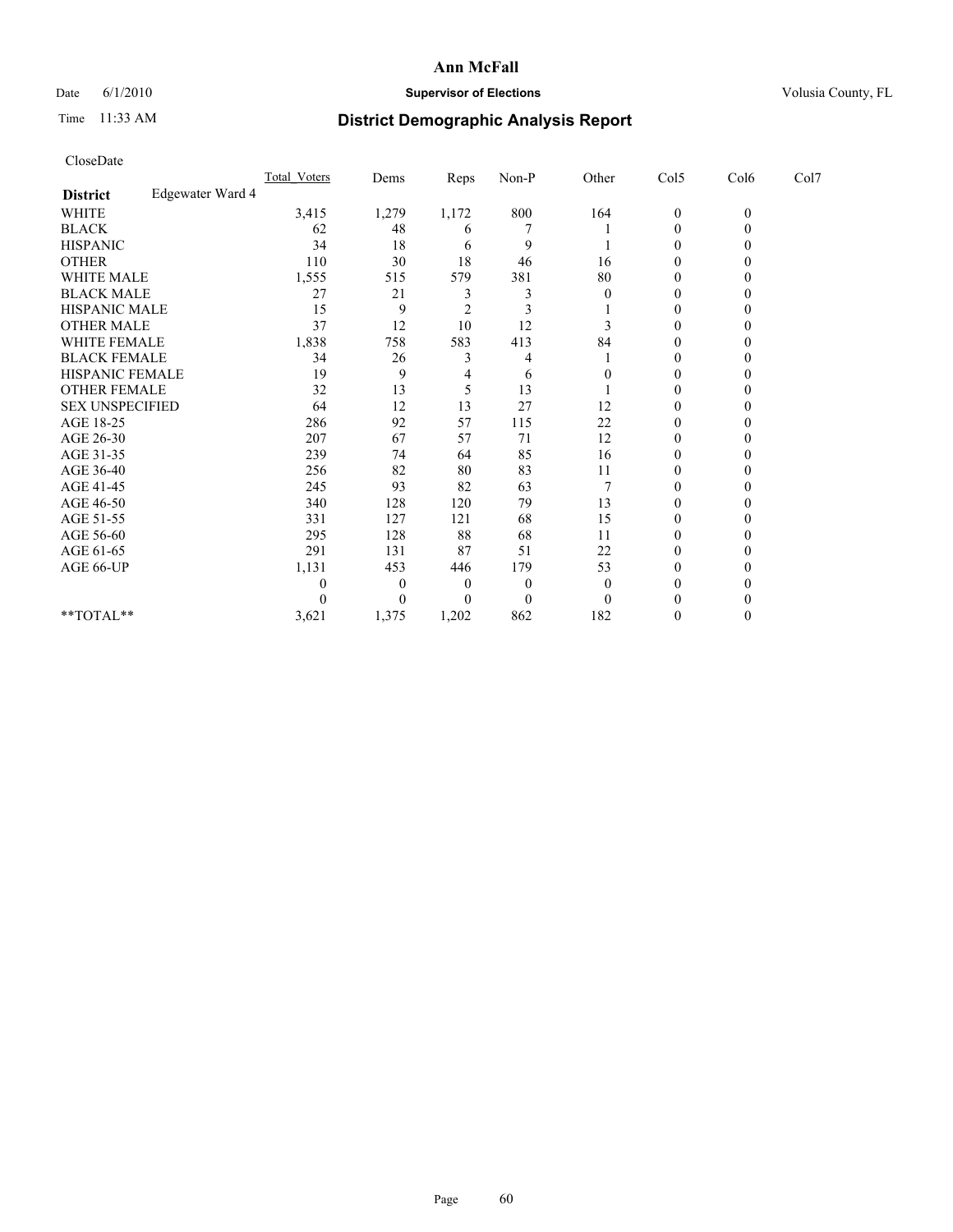## Date 6/1/2010 **Supervisor of Elections Supervisor of Elections** Volusia County, FL

# Time 11:33 AM **District Demographic Analysis Report**

| CloseDate              |                   |                     |                  |                |                |          |                  |              |      |  |
|------------------------|-------------------|---------------------|------------------|----------------|----------------|----------|------------------|--------------|------|--|
|                        |                   | <b>Total Voters</b> | Dems             | Reps           | Non-P          | Other    | Col5             | Col6         | Col7 |  |
| <b>District</b>        | Holly Hill Zone 1 |                     |                  |                |                |          |                  |              |      |  |
| <b>WHITE</b>           |                   | 1,184               | 506              | 331            | 294            | 53       | $\boldsymbol{0}$ | $\mathbf{0}$ |      |  |
| <b>BLACK</b>           |                   | 104                 | 85               | 6              | 12             |          | $\boldsymbol{0}$ | $\theta$     |      |  |
| <b>HISPANIC</b>        |                   | 37                  | 15               | 6              | 12             | 4        | 0                | 0            |      |  |
| <b>OTHER</b>           |                   | 67                  | 26               | 18             | 17             | 6        | $\boldsymbol{0}$ | 0            |      |  |
| <b>WHITE MALE</b>      |                   | 578                 | 217              | 181            | 159            | 21       | 0                | $_{0}$       |      |  |
| <b>BLACK MALE</b>      |                   | 42                  | 33               | 2              | 6              |          | $\theta$         | 0            |      |  |
| HISPANIC MALE          |                   | 19                  | 3                | 4              | 10             | 2        | $\mathbf{0}$     | 0            |      |  |
| <b>OTHER MALE</b>      |                   | 18                  | 3                | 6              | 5              | 4        | $\boldsymbol{0}$ | 0            |      |  |
| WHITE FEMALE           |                   | 598                 | 287              | 148            | 134            | 29       | $\mathbf{0}$     | $\theta$     |      |  |
| <b>BLACK FEMALE</b>    |                   | 62                  | 52               | 4              | 6              | $\theta$ | $\theta$         | 0            |      |  |
| HISPANIC FEMALE        |                   | 18                  | 12               | $\overline{c}$ | $\overline{2}$ | 2        | $\mathbf{0}$     | 0            |      |  |
| <b>OTHER FEMALE</b>    |                   | 31                  | 14               | 11             | 5              |          | $\mathbf{0}$     | 0            |      |  |
| <b>SEX UNSPECIFIED</b> |                   | 26                  | 11               | 3              | 8              | 4        | $\theta$         | 0            |      |  |
| AGE 18-25              |                   | 121                 | 55               | 24             | 34             | 8        | $\boldsymbol{0}$ | 0            |      |  |
| AGE 26-30              |                   | 103                 | 44               | 16             | 39             | 4        | $\boldsymbol{0}$ | $\theta$     |      |  |
| AGE 31-35              |                   | 94                  | 32               | 22             | 32             | 8        | $\boldsymbol{0}$ | $\Omega$     |      |  |
| AGE 36-40              |                   | 80                  | 31               | 26             | 20             | 3        | 0                | $\theta$     |      |  |
| AGE 41-45              |                   | 136                 | 56               | 37             | 36             |          | $\theta$         | 0            |      |  |
| AGE 46-50              |                   | 138                 | 53               | 41             | 34             | 10       | $\boldsymbol{0}$ | 0            |      |  |
| AGE 51-55              |                   | 157                 | 66               | 41             | 41             | 9        | $\boldsymbol{0}$ | 0            |      |  |
| AGE 56-60              |                   | 168                 | 89               | 38             | 37             | 4        | 0                | 0            |      |  |
| AGE 61-65              |                   | 124                 | 49               | 41             | 28             | 6        | $\boldsymbol{0}$ | 0            |      |  |
| AGE 66-UP              |                   | 271                 | 157              | 75             | 34             | 5        | $\boldsymbol{0}$ | 0            |      |  |
|                        |                   | $\theta$            | $\theta$         | $\theta$       | $\theta$       | 0        | 0                |              |      |  |
|                        |                   | $\Omega$            | $\boldsymbol{0}$ | 0              | $\theta$       | $\Omega$ |                  |              |      |  |
| **TOTAL**              |                   | 1,392               | 632              | 361            | 335            | 64       | 0                | $\theta$     |      |  |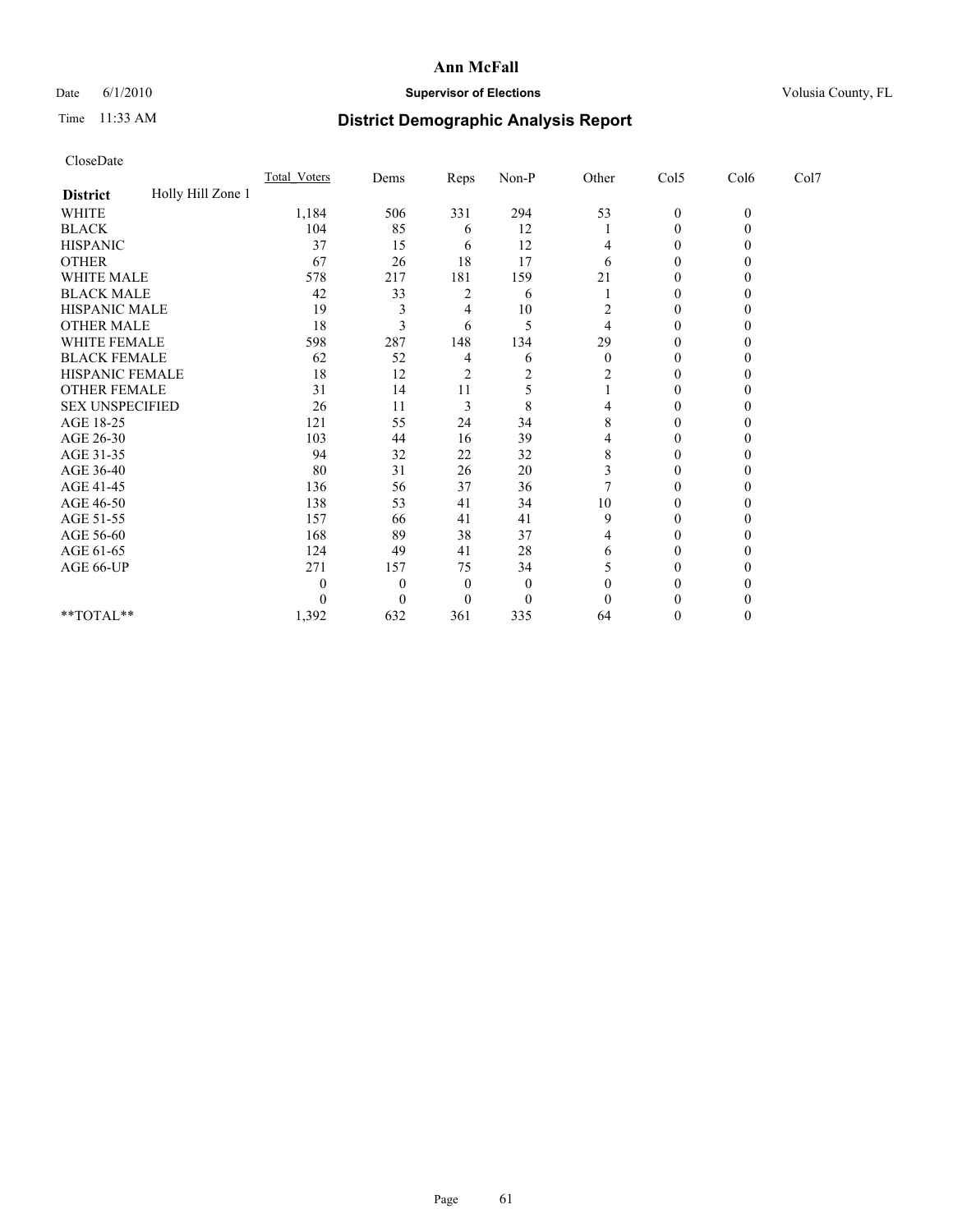## Date 6/1/2010 **Supervisor of Elections Supervisor of Elections** Volusia County, FL

# Time 11:33 AM **District Demographic Analysis Report**

| CloseDate              |                   |                     |                  |                |                |                |                  |              |      |  |
|------------------------|-------------------|---------------------|------------------|----------------|----------------|----------------|------------------|--------------|------|--|
|                        |                   | <b>Total Voters</b> | Dems             | Reps           | Non-P          | Other          | Col5             | Col6         | Col7 |  |
| <b>District</b>        | Holly Hill Zone 2 |                     |                  |                |                |                |                  |              |      |  |
| <b>WHITE</b>           |                   | 1,471               | 658              | 389            | 348            | 76             | $\boldsymbol{0}$ | $\mathbf{0}$ |      |  |
| <b>BLACK</b>           |                   | 191                 | 159              | 6              | 22             | 4              | 0                | $\theta$     |      |  |
| <b>HISPANIC</b>        |                   | 33                  | 17               | 10             | 6              | $\overline{0}$ | $\mathbf{0}$     | 0            |      |  |
| <b>OTHER</b>           |                   | 90                  | 32               | 15             | 32             | 11             | $\mathbf{0}$     | 0            |      |  |
| WHITE MALE             |                   | 674                 | 266              | 199            | 175            | 34             | $\mathbf{0}$     | 0            |      |  |
| <b>BLACK MALE</b>      |                   | 83                  | 67               | 2              | 11             | 3              | $\mathbf{0}$     | 0            |      |  |
| HISPANIC MALE          |                   | 18                  | 5                | 9              | 4              | $\theta$       | 0                | 0            |      |  |
| <b>OTHER MALE</b>      |                   | 22                  | 6                | 5              | 8              | 3              | $\theta$         | $\theta$     |      |  |
| WHITE FEMALE           |                   | 788                 | 390              | 189            | 170            | 39             | $\mathbf{0}$     | $\theta$     |      |  |
| <b>BLACK FEMALE</b>    |                   | 108                 | 92               | 4              | 11             |                | 0                | 0            |      |  |
| HISPANIC FEMALE        |                   | 15                  | 12               |                | $\overline{2}$ | $\theta$       | $\mathbf{0}$     | 0            |      |  |
| <b>OTHER FEMALE</b>    |                   | 36                  | 17               | 9              | 10             | $\mathbf{0}$   | $\boldsymbol{0}$ | 0            |      |  |
| <b>SEX UNSPECIFIED</b> |                   | 41                  | 11               | $\overline{c}$ | 17             | 11             | 0                | 0            |      |  |
| AGE 18-25              |                   | 193                 | 80               | 36             | 59             | 18             | $\mathbf{0}$     | 0            |      |  |
| AGE 26-30              |                   | 131                 | 61               | 29             | 36             | 5              | $\boldsymbol{0}$ | $\theta$     |      |  |
| AGE 31-35              |                   | 125                 | 56               | 20             | 41             | 8              | $\mathbf{0}$     | 0            |      |  |
| AGE 36-40              |                   | 150                 | 68               | 29             | 47             | 6              | 0                | 0            |      |  |
| AGE 41-45              |                   | 167                 | 68               | 52             | 35             | 12             | $\boldsymbol{0}$ | 0            |      |  |
| AGE 46-50              |                   | 228                 | 107              | 52             | 57             | 12             | 0                | 0            |      |  |
| AGE 51-55              |                   | 190                 | 104              | 35             | 44             |                | $\boldsymbol{0}$ | 0            |      |  |
| AGE 56-60              |                   | 164                 | 75               | 45             | 36             | 8              | $\boldsymbol{0}$ | $\theta$     |      |  |
| AGE 61-65              |                   | 128                 | 70               | 25             | 26             |                | $\boldsymbol{0}$ | $\theta$     |      |  |
| AGE 66-UP              |                   | 309                 | 177              | 97             | 27             | 8              | $\boldsymbol{0}$ | 0            |      |  |
|                        |                   | $\theta$            | $\boldsymbol{0}$ | $\Omega$       | $\theta$       | $\theta$       | $\theta$         |              |      |  |
|                        |                   | $\theta$            | $\theta$         | 0              | $\theta$       | $\Omega$       | 0                | 0            |      |  |
| **TOTAL**              |                   | 1,785               | 866              | 420            | 408            | 91             | 0                | $\theta$     |      |  |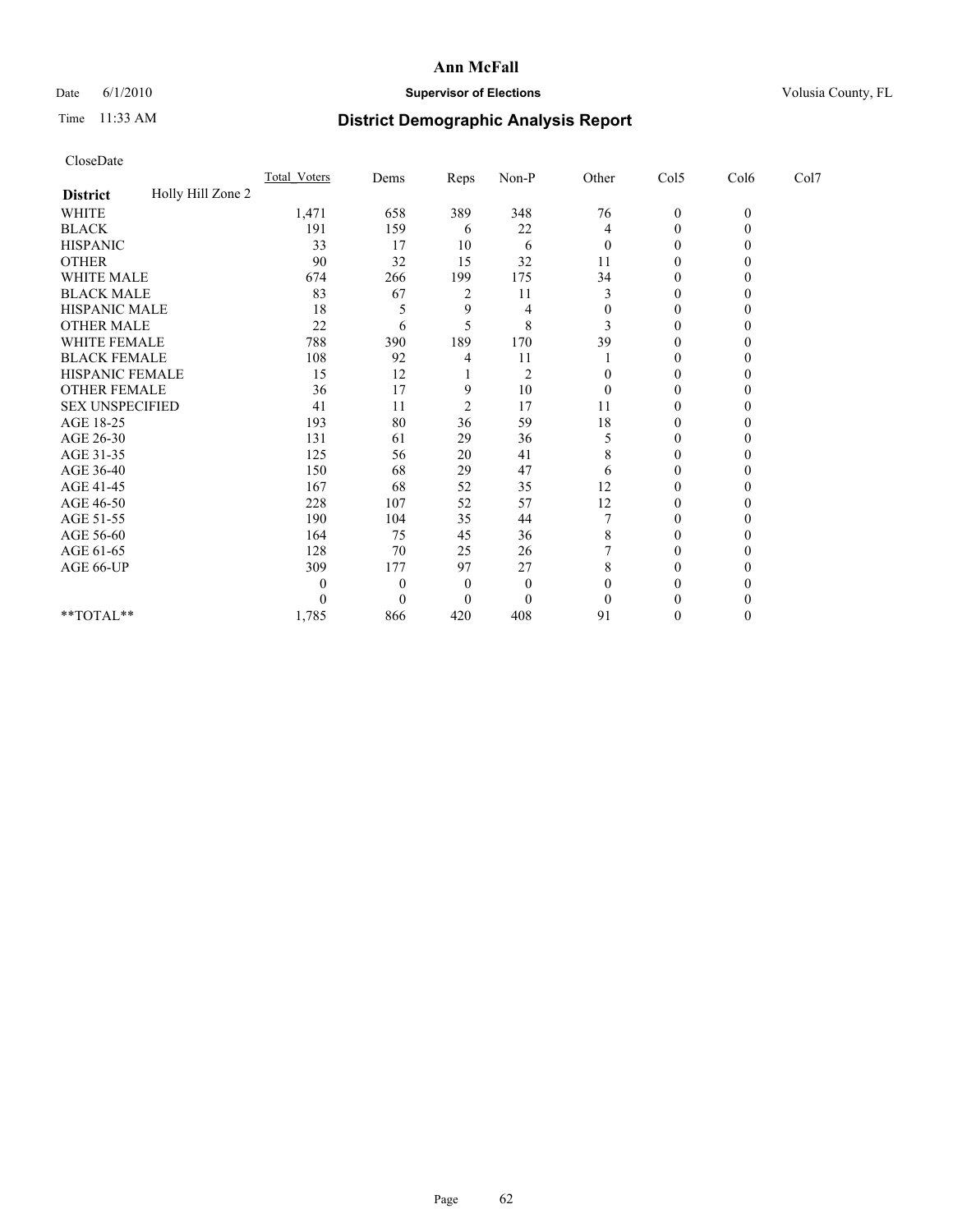## Date 6/1/2010 **Supervisor of Elections Supervisor of Elections** Volusia County, FL

# Time 11:33 AM **District Demographic Analysis Report**

| CloseDate              |                   |                     |                |                |          |          |                  |              |      |  |
|------------------------|-------------------|---------------------|----------------|----------------|----------|----------|------------------|--------------|------|--|
|                        |                   | <b>Total Voters</b> | Dems           | Reps           | Non-P    | Other    | Col5             | Col6         | Col7 |  |
| <b>District</b>        | Holly Hill Zone 3 |                     |                |                |          |          |                  |              |      |  |
| <b>WHITE</b>           |                   | 1,495               | 612            | 506            | 306      | 71       | $\boldsymbol{0}$ | $\mathbf{0}$ |      |  |
| <b>BLACK</b>           |                   | 134                 | 114            | 5              | 15       | $\theta$ | $\boldsymbol{0}$ | $\theta$     |      |  |
| <b>HISPANIC</b>        |                   | 25                  | 11             | 4              | 9        |          | 0                | 0            |      |  |
| <b>OTHER</b>           |                   | 87                  | 33             | 13             | 33       | 8        | $\boldsymbol{0}$ | 0            |      |  |
| WHITE MALE             |                   | 621                 | 231            | 217            | 139      | 34       | $\theta$         | 0            |      |  |
| <b>BLACK MALE</b>      |                   | 56                  | 42             | 3              | 11       | $\Omega$ | 0                | 0            |      |  |
| HISPANIC MALE          |                   | 11                  | 4              | $\overline{2}$ | 4        |          | 0                | 0            |      |  |
| <b>OTHER MALE</b>      |                   | 27                  | 12             | 4              | 10       |          | $\mathbf{0}$     | 0            |      |  |
| WHITE FEMALE           |                   | 867                 | 377            | 288            | 166      | 36       | 0                | 0            |      |  |
| <b>BLACK FEMALE</b>    |                   | 78                  | 72             | 2              | 4        | $\Omega$ | 0                |              |      |  |
| HISPANIC FEMALE        |                   | 14                  | 7              | $\overline{c}$ | 5        | $\theta$ | $\theta$         | 0            |      |  |
| <b>OTHER FEMALE</b>    |                   | 37                  | 14             | 7              | 15       |          | $\mathbf{0}$     | 0            |      |  |
| <b>SEX UNSPECIFIED</b> |                   | 30                  | 11             | 3              | 9        |          | 0                | $_{0}$       |      |  |
| AGE 18-25              |                   | 107                 | 43             | 20             | 30       | 14       | $\mathbf{0}$     | 0            |      |  |
| AGE 26-30              |                   | 107                 | 36             | 24             | 43       | 4        | $\theta$         | $\theta$     |      |  |
| AGE 31-35              |                   | 72                  | 34             | 13             | 24       |          | 0                | 0            |      |  |
| AGE 36-40              |                   | 91                  | 33             | 20             | 35       | 3        | 0                |              |      |  |
| AGE 41-45              |                   | 111                 | 33             | 36             | 38       | 4        | 0                | 0            |      |  |
| AGE 46-50              |                   | 125                 | 54             | 38             | 26       |          | 0                | 0            |      |  |
| AGE 51-55              |                   | 119                 | 57             | 33             | 20       | 9        | 0                | 0            |      |  |
| AGE 56-60              |                   | 142                 | 72             | 39             | 27       | 4        | $\theta$         | 0            |      |  |
| AGE 61-65              |                   | 145                 | 75             | 31             | 33       | 6        | 0                | 0            |      |  |
| AGE 66-UP              |                   | 722                 | 333            | 274            | 87       | 28       | 0                |              |      |  |
|                        |                   | $\theta$            | $\theta$       | $\theta$       | $\theta$ | $\theta$ | 0                |              |      |  |
|                        |                   | $\theta$            | $\overline{0}$ | 0              | $\theta$ | $\Omega$ | 0                |              |      |  |
| **TOTAL**              |                   | 1,741               | 770            | 528            | 363      | 80       | 0                | 0            |      |  |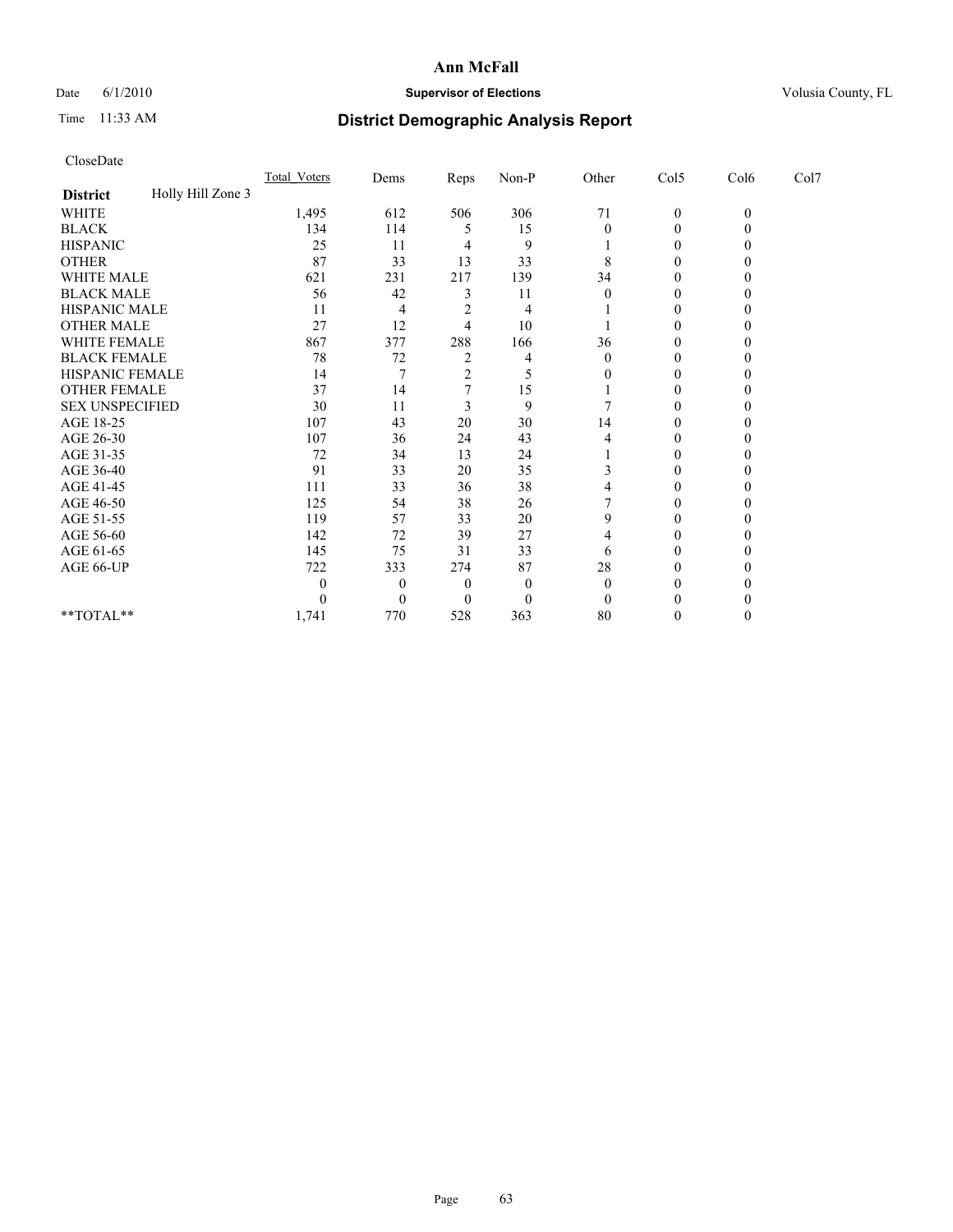## Date 6/1/2010 **Supervisor of Elections Supervisor of Elections** Volusia County, FL

# Time 11:33 AM **District Demographic Analysis Report**

| CloseDate              |                   |                     |          |          |          |                  |                  |              |      |  |
|------------------------|-------------------|---------------------|----------|----------|----------|------------------|------------------|--------------|------|--|
|                        |                   | <b>Total Voters</b> | Dems     | Reps     | Non-P    | Other            | Col5             | Col6         | Col7 |  |
| <b>District</b>        | Holly Hill Zone 4 |                     |          |          |          |                  |                  |              |      |  |
| <b>WHITE</b>           |                   | 1,370               | 576      | 441      | 285      | 68               | $\boldsymbol{0}$ | $\mathbf{0}$ |      |  |
| <b>BLACK</b>           |                   | 291                 | 233      | 7        | 46       | 5                | 0                | $\theta$     |      |  |
| <b>HISPANIC</b>        |                   | 45                  | 29       | 5        | 10       |                  | 0                | 0            |      |  |
| <b>OTHER</b>           |                   | 87                  | 31       | 9        | 34       | 13               | $\mathbf{0}$     | 0            |      |  |
| WHITE MALE             |                   | 609                 | 212      | 220      | 140      | 37               | $\mathbf{0}$     | 0            |      |  |
| <b>BLACK MALE</b>      |                   | 78                  | 59       | 3        | 14       | $\overline{c}$   | $\mathbf{0}$     | 0            |      |  |
| HISPANIC MALE          |                   | 18                  | 14       |          | 3        | $\boldsymbol{0}$ | 0                | 0            |      |  |
| <b>OTHER MALE</b>      |                   | 28                  | 10       | 5        | 11       | 2                | $\theta$         | $\theta$     |      |  |
| WHITE FEMALE           |                   | 753                 | 360      | 219      | 143      | 31               | $\mathbf{0}$     | $\theta$     |      |  |
| <b>BLACK FEMALE</b>    |                   | 210                 | 172      | 4        | 31       |                  | $\mathbf{0}$     | 0            |      |  |
| HISPANIC FEMALE        |                   | 27                  | 15       | 4        | 7        |                  | $\mathbf{0}$     | 0            |      |  |
| <b>OTHER FEMALE</b>    |                   | 32                  | 17       | $\theta$ | 13       | 2                | $\boldsymbol{0}$ | 0            |      |  |
| <b>SEX UNSPECIFIED</b> |                   | 38                  | 10       | 6        | 13       | 9                | 0                | 0            |      |  |
| AGE 18-25              |                   | 277                 | 131      | 44       | 81       | 21               | $\mathbf{0}$     | 0            |      |  |
| AGE 26-30              |                   | 140                 | 58       | 35       | 42       | 5                | $\boldsymbol{0}$ | $\theta$     |      |  |
| AGE 31-35              |                   | 144                 | 71       | 29       | 37       |                  | $\mathbf{0}$     | 0            |      |  |
| AGE 36-40              |                   | 121                 | 54       | 26       | 31       | 10               | $\mathbf{0}$     | $_{0}$       |      |  |
| AGE 41-45              |                   | 132                 | 62       | 33       | 32       | 5                | $\mathbf{0}$     | 0            |      |  |
| AGE 46-50              |                   | 164                 | 66       | 47       | 36       | 15               | $\mathbf{0}$     | 0            |      |  |
| AGE 51-55              |                   | 163                 | 83       | 46       | 29       | 5                | $\mathbf{0}$     | 0            |      |  |
| AGE 56-60              |                   | 145                 | 71       | 41       | 30       | 3                | $\boldsymbol{0}$ | $\theta$     |      |  |
| AGE 61-65              |                   | 109                 | 59       | 28       | 17       | 5                | $\boldsymbol{0}$ | $\theta$     |      |  |
| AGE 66-UP              |                   | 398                 | 214      | 133      | 40       | 11               | 0                | 0            |      |  |
|                        |                   | $\theta$            | $\theta$ | 0        | 0        | $\Omega$         | $\theta$         | 0            |      |  |
|                        |                   | $\theta$            | $\theta$ | 0        | $\theta$ | $\Omega$         | $\theta$         | 0            |      |  |
| **TOTAL**              |                   | 1,793               | 869      | 462      | 375      | 87               | $\boldsymbol{0}$ | $\theta$     |      |  |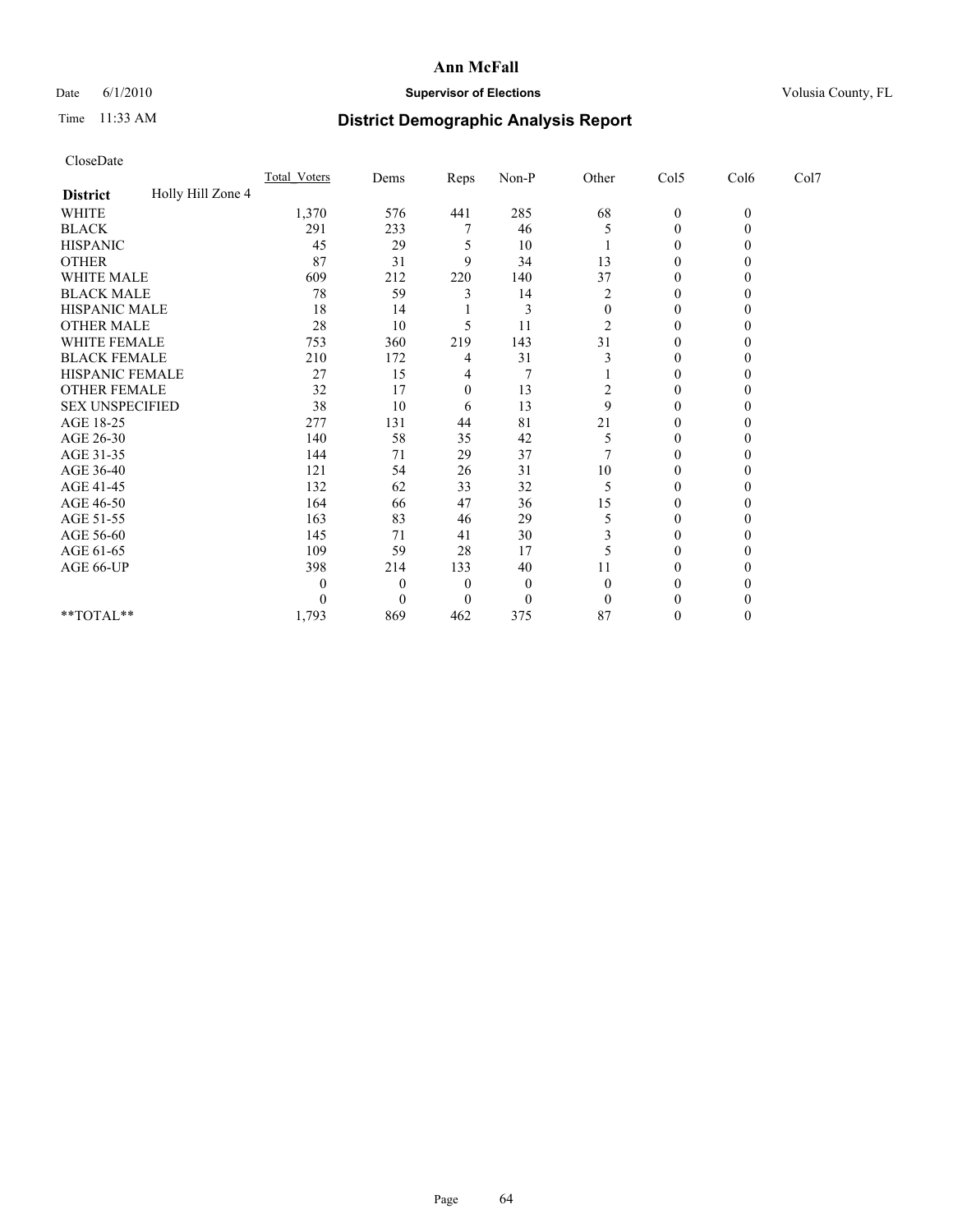# Date 6/1/2010 **Supervisor of Elections Supervisor of Elections** Volusia County, FL

# Time 11:33 AM **District Demographic Analysis Report**

|                                      | <b>Total Voters</b> | Dems           | <b>Reps</b>    | $Non-P$      | Other    | Col5             | Col6         | Col7 |
|--------------------------------------|---------------------|----------------|----------------|--------------|----------|------------------|--------------|------|
| New Smyrna Zone 1<br><b>District</b> |                     |                |                |              |          |                  |              |      |
| <b>WHITE</b>                         | 3,669               | 1,238          | 1,579          | 713          | 139      | $\boldsymbol{0}$ | $\mathbf{0}$ |      |
| <b>BLACK</b>                         | 9                   |                | 2              | 4            | 0        | 0                |              |      |
| <b>HISPANIC</b>                      | 36                  | 12             | 9              | 14           |          | 0                |              |      |
| <b>OTHER</b>                         | 116                 | 25             | 36             | 36           | 19       | 0                |              |      |
| <b>WHITE MALE</b>                    | 1,715               | 480            | 776            | 379          | 80       |                  |              |      |
| <b>BLACK MALE</b>                    | 4                   |                | $\Omega$       | 3            | $\Omega$ | 0                |              |      |
| HISPANIC MALE                        | 15                  |                |                | 11           |          | 0                |              |      |
| <b>OTHER MALE</b>                    | 32                  | 6              | 15             | 10           |          | 0                |              |      |
| WHITE FEMALE                         | 1,928               | 748            | 794            | 328          | 58       | 0                |              |      |
| <b>BLACK FEMALE</b>                  | 5                   | $\overline{2}$ | $\overline{c}$ |              |          | $\Omega$         |              |      |
| HISPANIC FEMALE                      | 21                  | 9              | 8              | 3            |          | 0                |              |      |
| <b>OTHER FEMALE</b>                  | 42                  | 11             | 17             | 10           |          | 0                |              |      |
| <b>SEX UNSPECIFIED</b>               | 68                  | 18             | 13             | $22\,$       | 15       | $\Omega$         |              |      |
| AGE 18-25                            | 210                 | 56             | 47             | 89           | 18       | 0                |              |      |
| AGE 26-30                            | 155                 | 61             | 40             | 44           | 10       | 0                |              |      |
| AGE 31-35                            | 146                 | 35             | 48             | 53           | 10       | 0                |              |      |
| AGE 36-40                            | 151                 | 43             | 53             | 48           |          | 0                |              |      |
| AGE 41-45                            | 213                 | 64             | 87             | 49           | 13       | $\Omega$         |              |      |
| AGE 46-50                            | 268                 | 82             | 123            | 50           | 13       | $\Omega$         |              |      |
| AGE 51-55                            | 361                 | 129            | 141            | 75           | 16       | 0                |              |      |
| AGE 56-60                            | 449                 | 176            | 186            | 72           | 15       | 0                |              |      |
| AGE 61-65                            | 479                 | 158            | 218            | 89           | 14       | $\Omega$         |              |      |
| AGE 66-UP                            | 1,398               | 474            | 683            | 198          | 43       | 0                |              |      |
|                                      | $\mathbf{0}$        | $\theta$       | $\theta$       | $\mathbf{0}$ | $\theta$ | 0                |              |      |
|                                      |                     | $\Omega$       | 0              | $\theta$     | $\Omega$ | 0                |              |      |
| **TOTAL**                            | 3,830               | 1,278          | 1,626          | 767          | 159      | $\theta$         |              |      |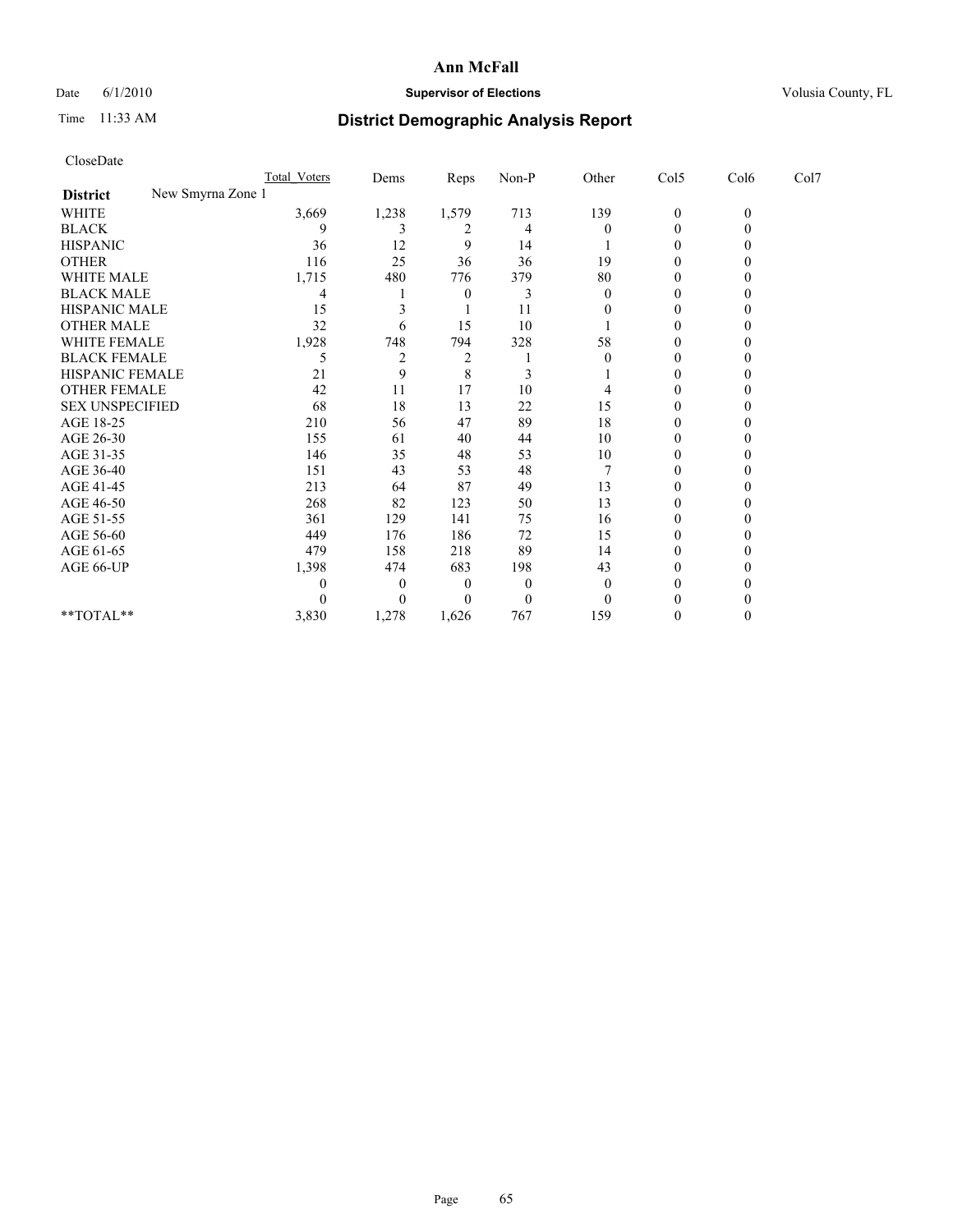## Date 6/1/2010 **Supervisor of Elections Supervisor of Elections** Volusia County, FL

# Time 11:33 AM **District Demographic Analysis Report**

| CloseDate                            |                  |                  |       |                  |                |                  |              |      |
|--------------------------------------|------------------|------------------|-------|------------------|----------------|------------------|--------------|------|
|                                      | Total Voters     | Dems             | Reps  | Non-P            | Other          | Col5             | Col6         | Col7 |
| New Smyrna Zone 2<br><b>District</b> |                  |                  |       |                  |                |                  |              |      |
| <b>WHITE</b>                         | 3,180            | 1,197            | 1,188 | 651              | 144            | $\boldsymbol{0}$ | $\mathbf{0}$ |      |
| <b>BLACK</b>                         | 18               | 13               |       | 4                | $\overline{0}$ | $\boldsymbol{0}$ | $\theta$     |      |
| <b>HISPANIC</b>                      | 42               | 8                | 14    | 18               | 2              | 0                | 0            |      |
| <b>OTHER</b>                         | 100              | 25               | 23    | 33               | 19             | $\boldsymbol{0}$ | 0            |      |
| <b>WHITE MALE</b>                    | 1,433            | 481              | 537   | 336              | 79             | 0                | $_{0}$       |      |
| <b>BLACK MALE</b>                    | 9                | 6                |       | $\overline{2}$   | $\Omega$       | $\theta$         | 0            |      |
| HISPANIC MALE                        | 22               | 4                | 6     | 12               | $\theta$       | $\boldsymbol{0}$ | 0            |      |
| <b>OTHER MALE</b>                    | 29               | 7                | 8     | 11               | 3              | $\theta$         | $\theta$     |      |
| WHITE FEMALE                         | 1,718            | 706              | 636   | 311              | 65             | $\boldsymbol{0}$ | $\theta$     |      |
| <b>BLACK FEMALE</b>                  | 9                | 7                | 0     | 2                | $\theta$       | $\theta$         | 0            |      |
| HISPANIC FEMALE                      | 20               | 4                | 8     | 6                | $\overline{2}$ | $\boldsymbol{0}$ | 0            |      |
| <b>OTHER FEMALE</b>                  | 39               | 13               | 11    | 13               | $\overline{c}$ | $\boldsymbol{0}$ | 0            |      |
| <b>SEX UNSPECIFIED</b>               | 61               | 15               | 19    | 13               | 14             | $\boldsymbol{0}$ | 0            |      |
| AGE 18-25                            | 189              | 56               | 53    | 64               | 16             | $\boldsymbol{0}$ | 0            |      |
| AGE 26-30                            | 163              | 58               | 36    | 55               | 14             | $\theta$         | $\theta$     |      |
| AGE 31-35                            | 130              | 40               | 43    | 40               | $\overline{7}$ | $\boldsymbol{0}$ | $\theta$     |      |
| AGE 36-40                            | 167              | 49               | 50    | 58               | 10             | $\boldsymbol{0}$ | 0            |      |
| AGE 41-45                            | 154              | 47               | 61    | 36               | 10             | $\boldsymbol{0}$ | 0            |      |
| AGE 46-50                            | 268              | 82               | 110   | 64               | 12             | $\boldsymbol{0}$ | 0            |      |
| AGE 51-55                            | 291              | 117              | 98    | 59               | 17             | $\boldsymbol{0}$ | 0            |      |
| AGE 56-60                            | 328              | 123              | 113   | 80               | 12             | $\boldsymbol{0}$ | 0            |      |
| AGE 61-65                            | 351              | 128              | 144   | 64               | 15             | $\boldsymbol{0}$ | $\theta$     |      |
| AGE 66-UP                            | 1,299            | 543              | 518   | 186              | 52             | 0                | 0            |      |
|                                      | $\boldsymbol{0}$ | $\theta$         | 0     | $\boldsymbol{0}$ | $\overline{0}$ | 0                |              |      |
|                                      | $\Omega$         | $\boldsymbol{0}$ | 0     | $\theta$         | $\Omega$       | 0                |              |      |
| $**TOTAI.**$                         | 3,340            | 1,243            | 1,226 | 706              | 165            | 0                | $\theta$     |      |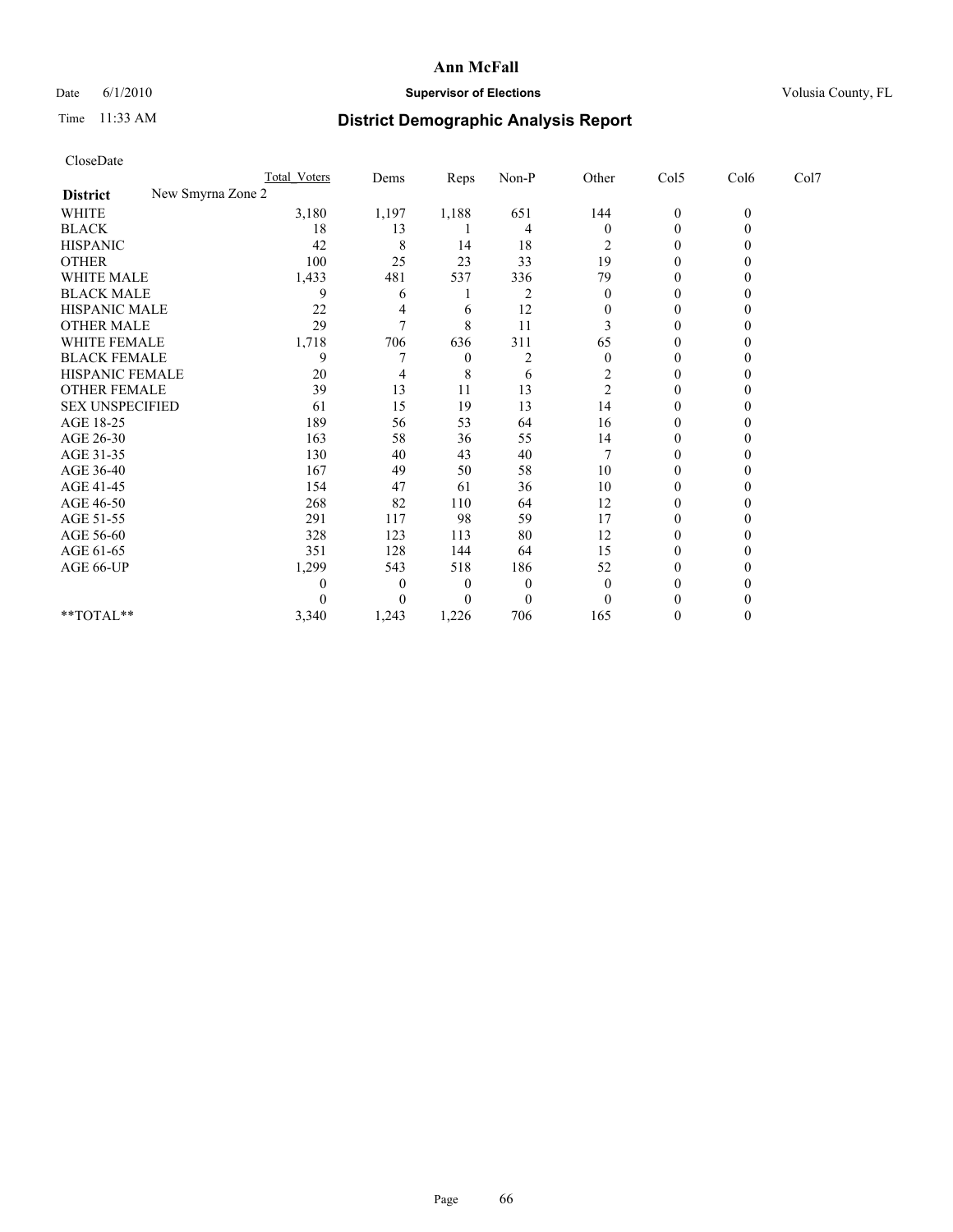# Date 6/1/2010 **Supervisor of Elections Supervisor of Elections** Volusia County, FL

# Time 11:33 AM **District Demographic Analysis Report**

|                                      | Total Voters | Dems  | Reps           | Non-P          | Other            | Col5         | Col6     | Col7 |  |
|--------------------------------------|--------------|-------|----------------|----------------|------------------|--------------|----------|------|--|
| New Smyrna Zone 3<br><b>District</b> |              |       |                |                |                  |              |          |      |  |
| WHITE                                | 4,021        | 1,353 | 1,618          | 882            | 168              | $\mathbf{0}$ | $\theta$ |      |  |
| <b>BLACK</b>                         | 32           | 23    | $\overline{2}$ | 6              |                  | $\theta$     |          |      |  |
| <b>HISPANIC</b>                      | 38           | 16    | 10             | 10             | 2                | $\Omega$     |          |      |  |
| <b>OTHER</b>                         | 159          | 38    | 27             | 61             | 33               | $\Omega$     |          |      |  |
| <b>WHITE MALE</b>                    | 1,862        | 543   | 787            | 446            | 86               | 0            |          |      |  |
| <b>BLACK MALE</b>                    | 19           | 13    |                | 4              |                  | $\Omega$     |          |      |  |
| HISPANIC MALE                        | 17           |       | 3              | 5              | $\overline{2}$   | $\theta$     |          |      |  |
| <b>OTHER MALE</b>                    | 49           | 18    | 9              | 21             |                  | $\Omega$     |          |      |  |
| WHITE FEMALE                         | 2,137        | 801   | 824            | 430            | 82               | $\theta$     |          |      |  |
| <b>BLACK FEMALE</b>                  | 13           | 10    |                | 2              | $\theta$         | $\mathbf{0}$ |          |      |  |
| HISPANIC FEMALE                      | 21           | 9     |                |                | $\boldsymbol{0}$ | $\theta$     |          |      |  |
| <b>OTHER FEMALE</b>                  | 46           | 14    | 12             | 14             | 6                | $\Omega$     |          |      |  |
| <b>SEX UNSPECIFIED</b>               | 86           | 15    | 13             | 32             | 26               | $\theta$     |          |      |  |
| AGE 18-25                            | 265          | 73    | 58             | 101            | 33               | 0            |          |      |  |
| AGE 26-30                            | 235          | 69    | 78             | 75             | 13               | $\Omega$     |          |      |  |
| AGE 31-35                            | 214          | 81    | 44             | 75             | 14               | $\Omega$     |          |      |  |
| AGE 36-40                            | 218          | 69    | 65             | 75             | 9                | 0            |          |      |  |
| AGE 41-45                            | 243          | 79    | 81             | 75             | 8                | $\theta$     |          |      |  |
| AGE 46-50                            | 330          | 106   | 129            | 81             | 14               | $\theta$     |          |      |  |
| AGE 51-55                            | 410          | 169   | 143            | 83             | 15               | $\mathbf{0}$ |          |      |  |
| AGE 56-60                            | 396          | 157   | 146            | 72             | 21               | $\theta$     |          |      |  |
| AGE 61-65                            | 421          | 158   | 163            | 87             | 13               | $\Omega$     |          |      |  |
| AGE 66-UP                            | 1,518        | 469   | 750            | 235            | 64               | $\Omega$     |          |      |  |
|                                      | 0            | 0     | $\mathbf{0}$   | $\overline{0}$ | $\theta$         | $\Omega$     |          |      |  |
|                                      |              | 0     | $\Omega$       | $\Omega$       | $\theta$         | 0            |          |      |  |
| **TOTAL**                            | 4,250        | 1,430 | 1,657          | 959            | 204              | $\Omega$     |          |      |  |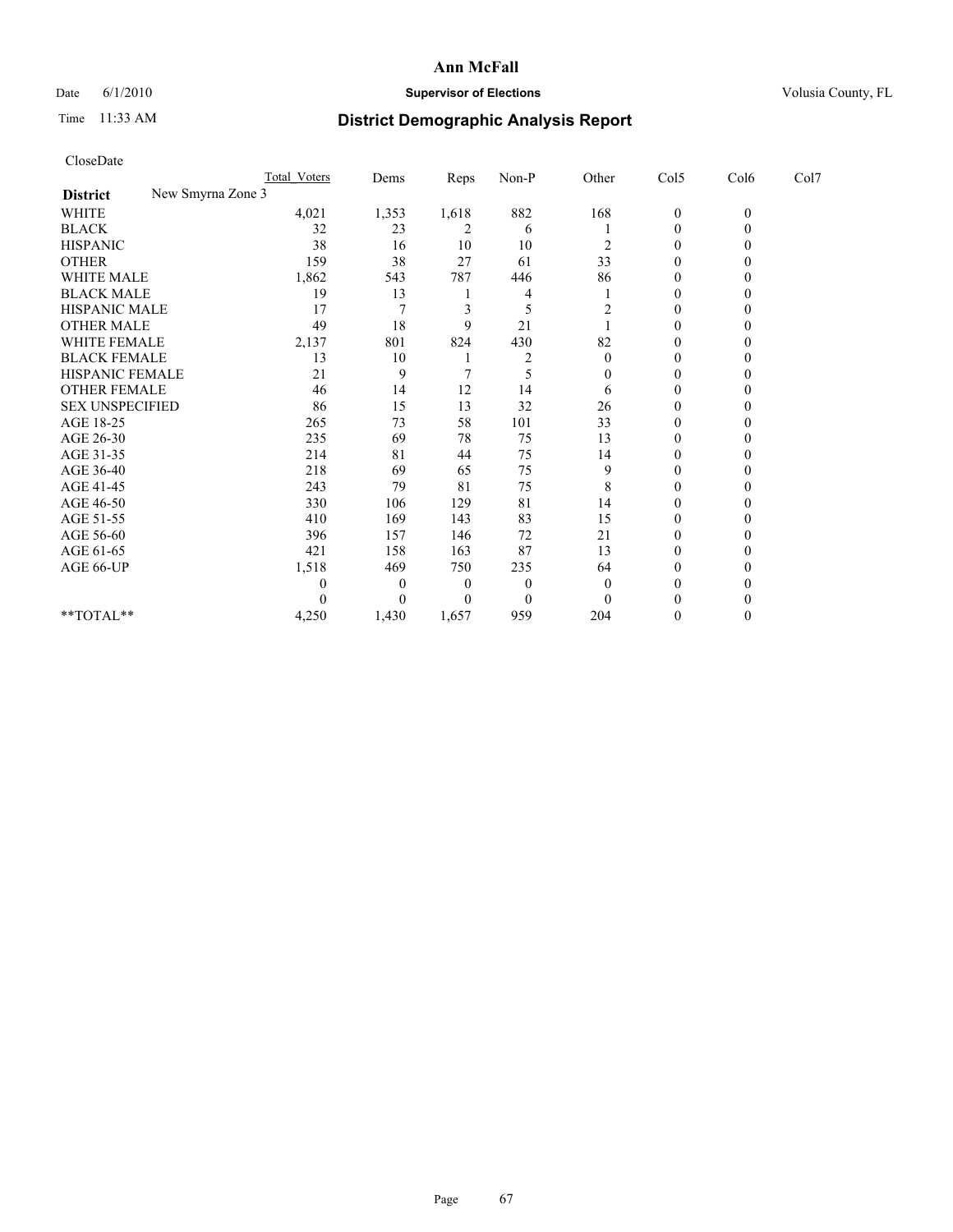## Date 6/1/2010 **Supervisor of Elections Supervisor of Elections** Volusia County, FL

# Time 11:33 AM **District Demographic Analysis Report**

| CloseDate              |                     |          |       |                  |                |                  |                |      |
|------------------------|---------------------|----------|-------|------------------|----------------|------------------|----------------|------|
|                        | <b>Total Voters</b> | Dems     | Reps  | Non-P            | Other          | Col5             | Col6           | Col7 |
| <b>District</b>        | New Smyrna Zone 4   |          |       |                  |                |                  |                |      |
| <b>WHITE</b>           | 4,058               | 1,438    | 1,589 | 867              | 164            | $\boldsymbol{0}$ | $\mathbf{0}$   |      |
| <b>BLACK</b>           | 686                 | 589      | 19    | 65               | 13             | $\boldsymbol{0}$ | $\overline{0}$ |      |
| <b>HISPANIC</b>        | 66                  | 27       | 15    | 20               | 4              | $\boldsymbol{0}$ | $\Omega$       |      |
| <b>OTHER</b>           | 194                 | 53       | 29    | 71               | 41             | $\boldsymbol{0}$ | $\mathbf{0}$   |      |
| <b>WHITE MALE</b>      | 1,811               | 579      | 730   | 419              | 83             | $\boldsymbol{0}$ | $\theta$       |      |
| <b>BLACK MALE</b>      | 284                 | 226      | 8     | 41               | 9              | $\overline{0}$   | $\theta$       |      |
| HISPANIC MALE          | 36                  | 11       | 11    | 10               | 4              | $\boldsymbol{0}$ | $\theta$       |      |
| <b>OTHER MALE</b>      | 52                  | 14       | 11    | 23               | 4              | $\mathbf{0}$     | $\mathbf{0}$   |      |
| WHITE FEMALE           | 2,224               | 849      | 855   | 439              | 81             | 0                | $\theta$       |      |
| <b>BLACK FEMALE</b>    | 397                 | 358      | 11    | 24               | 4              | $\boldsymbol{0}$ | $\theta$       |      |
| HISPANIC FEMALE        | 30                  | 16       | 4     | 10               | $\theta$       | 0                | $\theta$       |      |
| <b>OTHER FEMALE</b>    | 79                  | 30       | 15    | 29               | 5              | 0                | $\theta$       |      |
| <b>SEX UNSPECIFIED</b> | 91                  | 24       | 7     | 28               | 32             | $\boldsymbol{0}$ | $\theta$       |      |
| AGE 18-25              | 427                 | 187      | 74    | 134              | 32             | 0                | $\theta$       |      |
| AGE 26-30              | 261                 | 102      | 63    | 81               | 15             | $\boldsymbol{0}$ | $\Omega$       |      |
| AGE 31-35              | 293                 | 97       | 98    | 82               | 16             | $\mathbf{0}$     | $\theta$       |      |
| AGE 36-40              | 323                 | 138      | 100   | 59               | 26             | 0                | $\theta$       |      |
| AGE 41-45              | 290                 | 111      | 100   | 67               | 12             | $\boldsymbol{0}$ | $\theta$       |      |
| AGE 46-50              | 353                 | 142      | 122   | 74               | 15             | $\mathbf{0}$     | $\Omega$       |      |
| AGE 51-55              | 423                 | 190      | 133   | 87               | 13             | $\boldsymbol{0}$ | $\theta$       |      |
| AGE 56-60              | 449                 | 186      | 141   | 102              | 20             | 0                | $\theta$       |      |
| AGE 61-65              | 444                 | 192      | 141   | 94               | 17             | $\mathbf{0}$     | $\Omega$       |      |
| AGE 66-UP              | 1,741               | 762      | 680   | 243              | 56             | $\boldsymbol{0}$ | $\theta$       |      |
|                        | $\theta$            | $\theta$ | 0     | $\boldsymbol{0}$ | $\overline{0}$ | $\boldsymbol{0}$ | 0              |      |
|                        | $\Omega$            | $\theta$ | 0     | $\theta$         | $\Omega$       | $\theta$         | 0              |      |
| $*$ TOTAL $*$          | 5,004               | 2,107    | 1,652 | 1,023            | 222            | $\boldsymbol{0}$ | $\theta$       |      |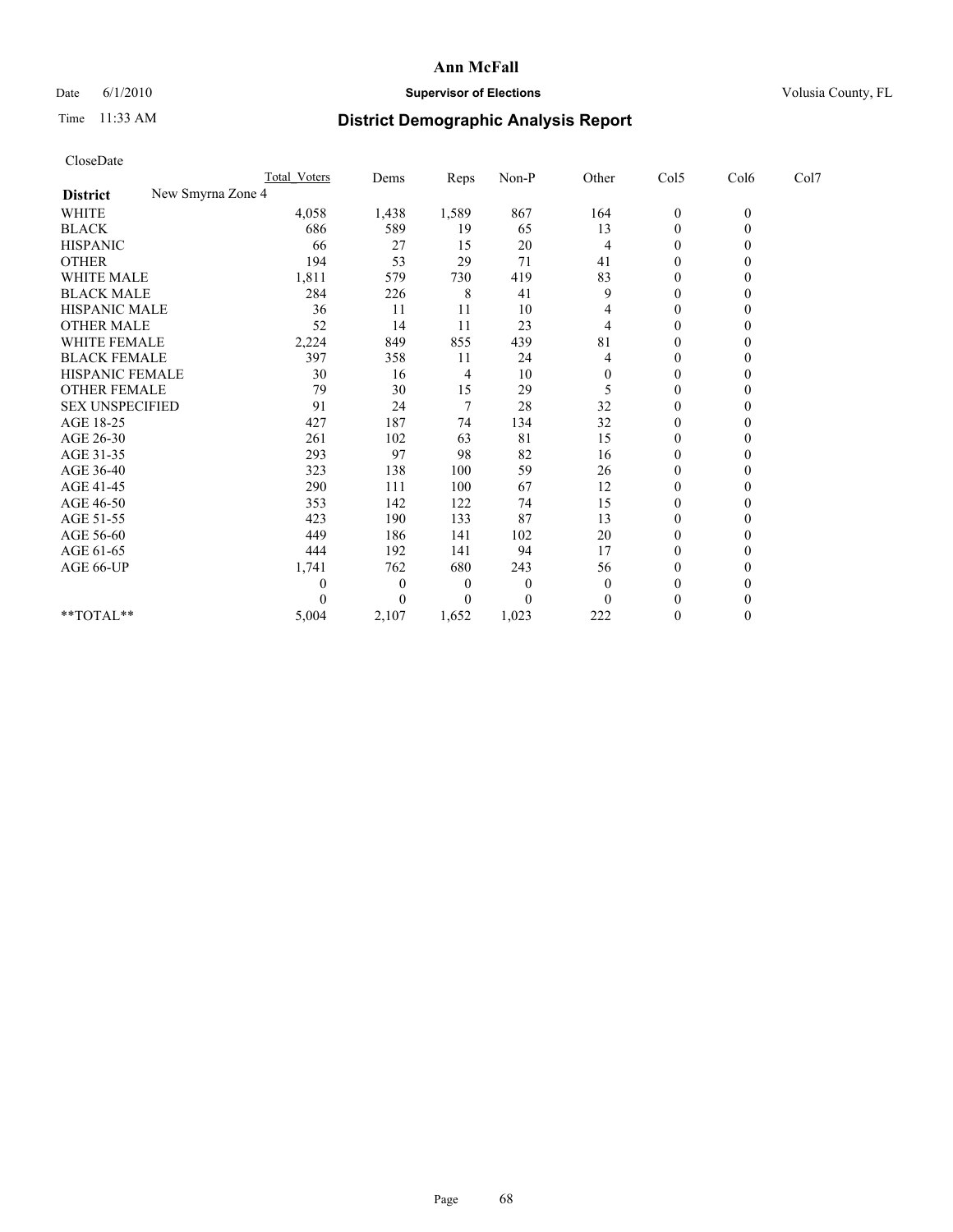## Date 6/1/2010 **Supervisor of Elections Supervisor of Elections** Volusia County, FL

# Time 11:33 AM **District Demographic Analysis Report**

| CloseDate              |                    |                     |                |                |                |                |                  |              |      |  |
|------------------------|--------------------|---------------------|----------------|----------------|----------------|----------------|------------------|--------------|------|--|
|                        |                    | <b>Total Voters</b> | Dems           | Reps           | Non-P          | Other          | Col5             | Col6         | Col7 |  |
| <b>District</b>        | Orange City Zone 1 |                     |                |                |                |                |                  |              |      |  |
| <b>WHITE</b>           |                    | 544                 | 206            | 208            | 104            | 26             | $\boldsymbol{0}$ | $\mathbf{0}$ |      |  |
| <b>BLACK</b>           |                    | 87                  | 69             | $\overline{2}$ | 11             | 5              | 0                | $\mathbf{0}$ |      |  |
| <b>HISPANIC</b>        |                    | 244                 | 113            | 34             | 87             | 10             | 0                | 0            |      |  |
| <b>OTHER</b>           |                    | 50                  | 21             | 14             | 11             | 4              | $\boldsymbol{0}$ | 0            |      |  |
| WHITE MALE             |                    | 226                 | 84             | 85             | 44             | 13             | $\boldsymbol{0}$ | 0            |      |  |
| <b>BLACK MALE</b>      |                    | 26                  | 20             | $\theta$       | 3              | 3              | $\theta$         | 0            |      |  |
| HISPANIC MALE          |                    | 96                  | 43             | 15             | 34             | 4              | 0                | 0            |      |  |
| <b>OTHER MALE</b>      |                    | 19                  | 10             | 6              | 3              | $\theta$       | $\mathbf{0}$     | $\theta$     |      |  |
| <b>WHITE FEMALE</b>    |                    | 317                 | 122            | 122            | 60             | 13             | $\boldsymbol{0}$ | 0            |      |  |
| <b>BLACK FEMALE</b>    |                    | 61                  | 49             | $\overline{2}$ | 8              | $\overline{c}$ | 0                |              |      |  |
| HISPANIC FEMALE        |                    | 147                 | 70             | 18             | 53             | 6              | $\boldsymbol{0}$ | 0            |      |  |
| <b>OTHER FEMALE</b>    |                    | 21                  | 7              | 5              | 6              | 3              | $\mathbf{0}$     | 0            |      |  |
| <b>SEX UNSPECIFIED</b> |                    | 12                  | 4              | 5              | $\overline{2}$ |                | 0                | $\theta$     |      |  |
| AGE 18-25              |                    | 119                 | 46             | 24             | 43             | 6              | $\mathbf{0}$     | 0            |      |  |
| AGE 26-30              |                    | 103                 | 33             | 31             | 32             |                | $\boldsymbol{0}$ | $\theta$     |      |  |
| AGE 31-35              |                    | 87                  | 34             | 24             | 24             | 5              | $\mathbf{0}$     | 0            |      |  |
| AGE 36-40              |                    | 73                  | 34             | 22             | 15             | $\overline{c}$ | 0                |              |      |  |
| AGE 41-45              |                    | 72                  | 29             | 17             | 24             | $\overline{c}$ | $\mathbf{0}$     | 0            |      |  |
| AGE 46-50              |                    | 54                  | 26             | 12             | 14             | $\overline{c}$ | 0                | 0            |      |  |
| AGE 51-55              |                    | 49                  | 21             | 12             | 12             | 4              | 0                | 0            |      |  |
| AGE 56-60              |                    | 65                  | 35             | 9              | 18             | 3              | $\mathbf{0}$     | 0            |      |  |
| AGE 61-65              |                    | 58                  | 27             | 23             | 5              | 3              | 0                | 0            |      |  |
| AGE 66-UP              |                    | 245                 | 124            | 84             | 26             | 11             | 0                | 0            |      |  |
|                        |                    | $\theta$            | $\overline{0}$ | 0              | $\theta$       | $\theta$       | $\theta$         |              |      |  |
|                        |                    | $\theta$            | $\Omega$       | 0              | $\theta$       | $\theta$       | 0                | 0            |      |  |
| $**TOTAL**$            |                    | 925                 | 409            | 258            | 213            | 45             | 0                | $\theta$     |      |  |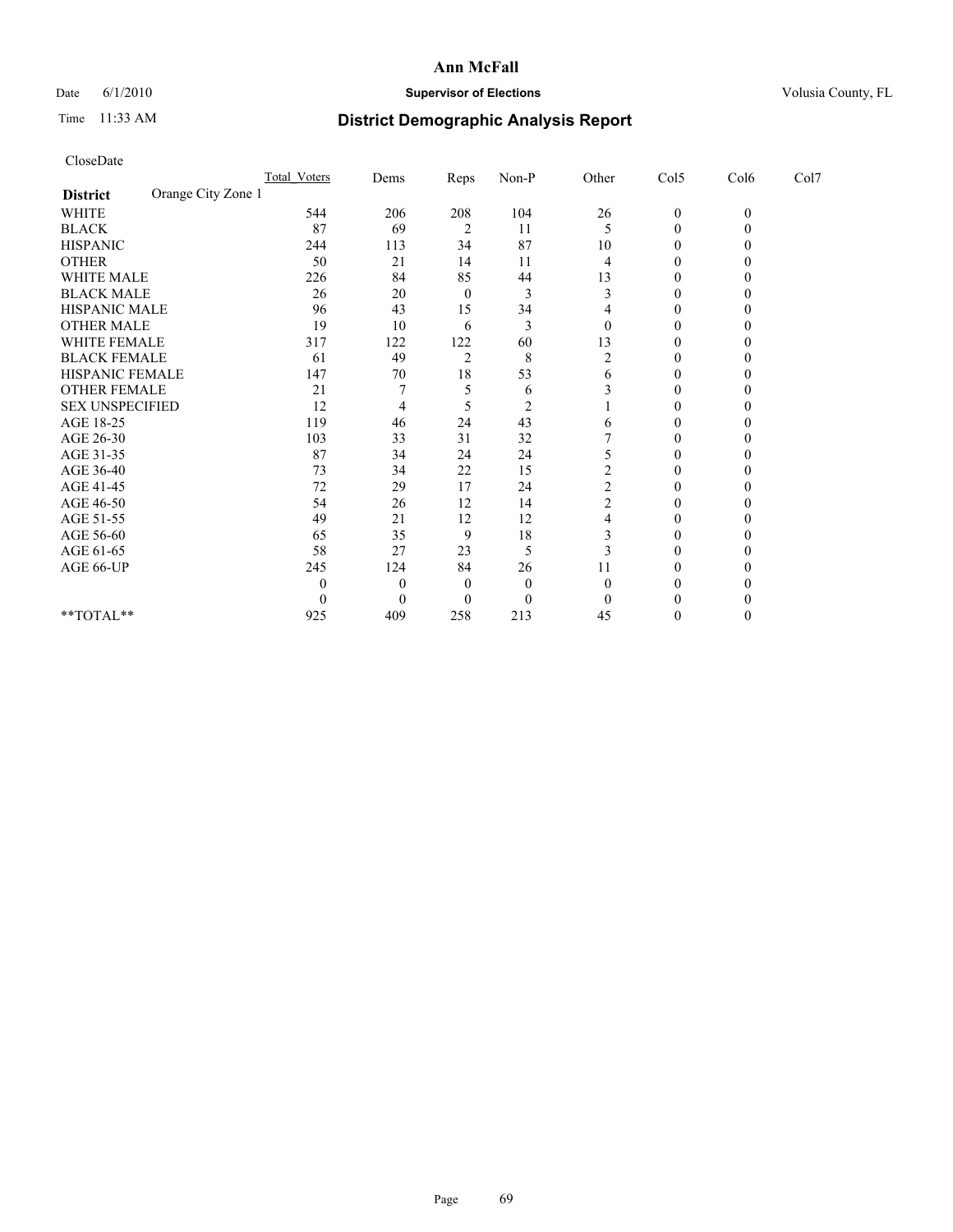## Date 6/1/2010 **Supervisor of Elections Supervisor of Elections** Volusia County, FL

# Time 11:33 AM **District Demographic Analysis Report**

| CloseDate              |                    |                     |                  |                |                |                |                  |              |      |
|------------------------|--------------------|---------------------|------------------|----------------|----------------|----------------|------------------|--------------|------|
|                        |                    | <b>Total Voters</b> | Dems             | Reps           | Non-P          | Other          | Col5             | Col6         | Col7 |
| <b>District</b>        | Orange City Zone 2 |                     |                  |                |                |                |                  |              |      |
| <b>WHITE</b>           |                    | 720                 | 248              | 285            | 143            | 44             | $\boldsymbol{0}$ | $\mathbf{0}$ |      |
| <b>BLACK</b>           |                    | 37                  | 29               | 3              | 5              | $\overline{0}$ | $\boldsymbol{0}$ | $\theta$     |      |
| <b>HISPANIC</b>        |                    | 102                 | 52               | 15             | 32             | 3              | 0                | 0            |      |
| <b>OTHER</b>           |                    | 44                  | 12               | 9              | 21             | $\overline{c}$ | $\boldsymbol{0}$ | 0            |      |
| <b>WHITE MALE</b>      |                    | 327                 | 105              | 132            | 65             | 25             | 0                | $_{0}$       |      |
| <b>BLACK MALE</b>      |                    | 12                  | 7                | $\overline{c}$ | 3              | $\Omega$       | $\theta$         | 0            |      |
| HISPANIC MALE          |                    | 48                  | 21               | 9              | 17             |                | 0                | 0            |      |
| <b>OTHER MALE</b>      |                    | 15                  | 4                | 4              | 6              |                | 0                | 0            |      |
| WHITE FEMALE           |                    | 393                 | 143              | 153            | 78             | 19             | $\theta$         | 0            |      |
| <b>BLACK FEMALE</b>    |                    | 24                  | 21               |                | $\overline{c}$ | $\theta$       | 0                | 0            |      |
| HISPANIC FEMALE        |                    | 54                  | 31               | 6              | 15             | 2              | $\mathbf{0}$     | 0            |      |
| <b>OTHER FEMALE</b>    |                    | 12                  | 5                |                | 5              |                | $\mathbf{0}$     | $_{0}$       |      |
| <b>SEX UNSPECIFIED</b> |                    | 18                  | 4                | 4              | 10             | $\theta$       | 0                | 0            |      |
| AGE 18-25              |                    | 91                  | 33               | 21             | 30             |                | 0                | $_{0}$       |      |
| AGE 26-30              |                    | 84                  | 24               | 28             | 25             |                | $\mathbf{0}$     | 0            |      |
| AGE 31-35              |                    | 77                  | 26               | 21             | 23             |                | $\mathbf{0}$     | 0            |      |
| AGE 36-40              |                    | 71                  | 30               | 22             | 15             | 4              | 0                |              |      |
| AGE 41-45              |                    | 85                  | 37               | 29             | 17             | $\overline{c}$ | $\theta$         | 0            |      |
| AGE 46-50              |                    | 82                  | 30               | 30             | 17             | 5              | 0                | $_{0}$       |      |
| AGE 51-55              |                    | 77                  | 24               | 35             | 18             | $\theta$       | 0                | 0            |      |
| AGE 56-60              |                    | 92                  | 30               | 37             | 22             | 3              | 0                | $_{0}$       |      |
| AGE 61-65              |                    | 62                  | 24               | 21             | 13             | 4              | 0                | 0            |      |
| AGE 66-UP              |                    | 182                 | 83               | 68             | 21             | 10             | 0                |              |      |
|                        |                    | $\theta$            | $\theta$         | 0              | $\theta$       | $\Omega$       | 0                |              |      |
|                        |                    | $\theta$            | $\boldsymbol{0}$ | 0              | $\theta$       | $\Omega$       |                  |              |      |
| **TOTAL**              |                    | 903                 | 341              | 312            | 201            | 49             | 0                | $\theta$     |      |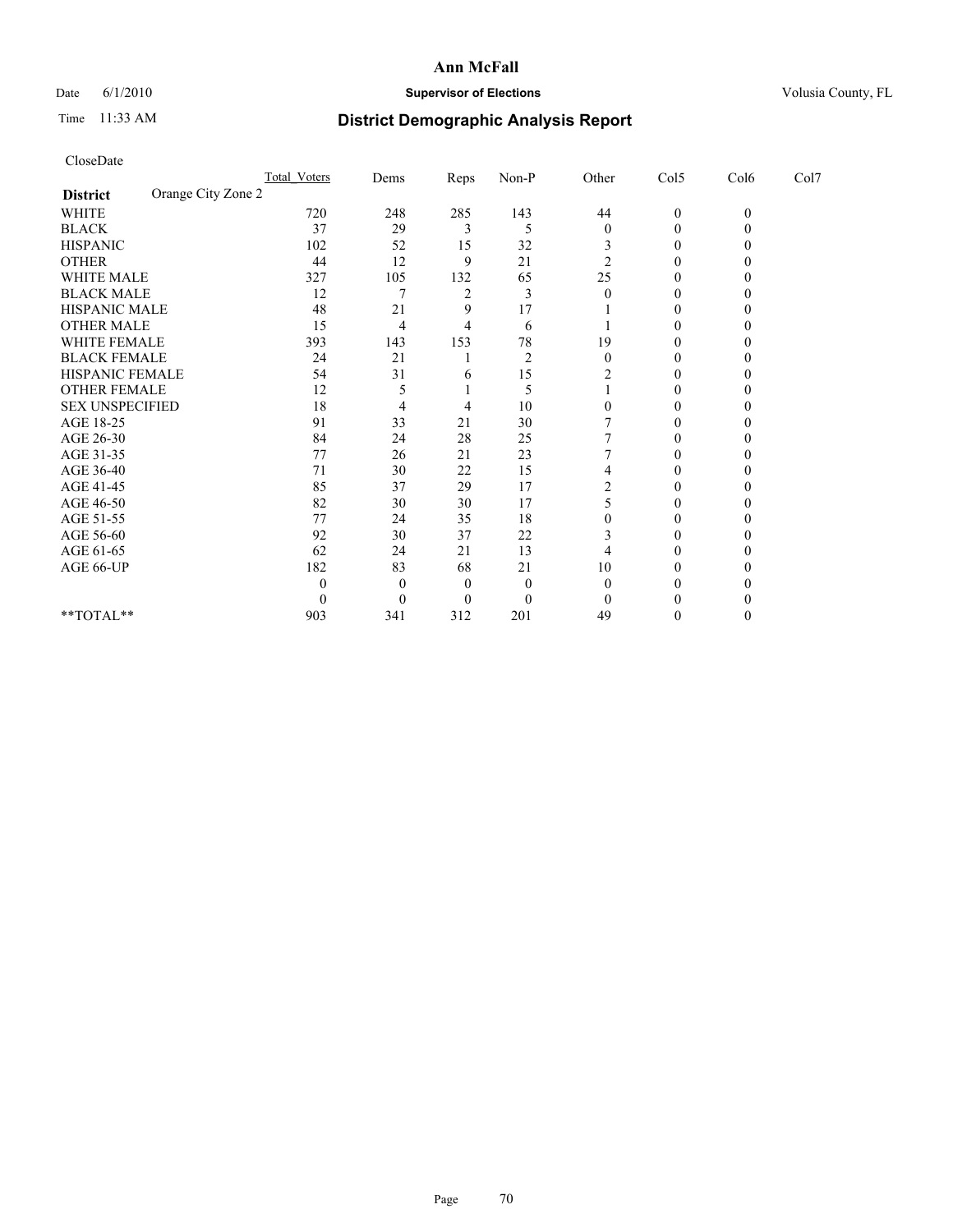## Date 6/1/2010 **Supervisor of Elections Supervisor of Elections** Volusia County, FL

# Time 11:33 AM **District Demographic Analysis Report**

| CloseDate              |                    |                     |                  |          |                |                |                  |              |      |
|------------------------|--------------------|---------------------|------------------|----------|----------------|----------------|------------------|--------------|------|
|                        |                    | <b>Total Voters</b> | Dems             | Reps     | Non-P          | Other          | Col5             | Col6         | Col7 |
| <b>District</b>        | Orange City Zone 3 |                     |                  |          |                |                |                  |              |      |
| <b>WHITE</b>           |                    | 939                 | 346              | 351      | 186            | 56             | $\boldsymbol{0}$ | $\mathbf{0}$ |      |
| <b>BLACK</b>           |                    | 44                  | 31               |          | 10             | $\overline{c}$ | $\boldsymbol{0}$ | $\theta$     |      |
| <b>HISPANIC</b>        |                    | 107                 | 55               | 23       | 27             | 2              | 0                | 0            |      |
| <b>OTHER</b>           |                    | 55                  | 16               | 10       | 24             | 5              | $\boldsymbol{0}$ | 0            |      |
| <b>WHITE MALE</b>      |                    | 413                 | 132              | 172      | 78             | 31             | 0                | $_{0}$       |      |
| <b>BLACK MALE</b>      |                    | 17                  | 13               | $\theta$ | 3              |                | $\theta$         | 0            |      |
| HISPANIC MALE          |                    | 43                  | 25               | 8        | 9              |                | $\boldsymbol{0}$ | 0            |      |
| <b>OTHER MALE</b>      |                    | 23                  | 6                | 4        | 12             |                | 0                | 0            |      |
| WHITE FEMALE           |                    | 519                 | 210              | 178      | 106            | 25             | $\boldsymbol{0}$ | 0            |      |
| <b>BLACK FEMALE</b>    |                    | 27                  | 18               |          | 7              |                | $\theta$         | 0            |      |
| HISPANIC FEMALE        |                    | 64                  | 30               | 15       | 18             |                | $\boldsymbol{0}$ | 0            |      |
| <b>OTHER FEMALE</b>    |                    | 18                  | 6                | 4        | 7              |                | $\boldsymbol{0}$ | 0            |      |
| <b>SEX UNSPECIFIED</b> |                    | 21                  | 8                | 3        | $\overline{7}$ |                | 0                | 0            |      |
| AGE 18-25              |                    | 68                  | 22               | 17       | 26             |                | 0                | 0            |      |
| AGE 26-30              |                    | 59                  | 21               | 10       | 19             | 9              | $\boldsymbol{0}$ | $\theta$     |      |
| AGE 31-35              |                    | 50                  | 18               | 12       | 16             | 4              | $\boldsymbol{0}$ | 0            |      |
| AGE 36-40              |                    | 58                  | 16               | 23       | 14             | 5              | 0                | 0            |      |
| AGE 41-45              |                    | 64                  | 19               | 22       | 21             | $\overline{c}$ | $\theta$         | 0            |      |
| AGE 46-50              |                    | 75                  | 21               | 28       | 20             | 6              | 0                | $_{0}$       |      |
| AGE 51-55              |                    | 72                  | 32               | 24       | 12             | 4              | 0                | 0            |      |
| AGE 56-60              |                    | 93                  | 45               | 21       | 22             |                | 0                | $_{0}$       |      |
| AGE 61-65              |                    | 113                 | 43               | 46       | 18             | 6              | 0                | 0            |      |
| AGE 66-UP              |                    | 493                 | 211              | 182      | 79             | 21             | 0                | 0            |      |
|                        |                    | $\theta$            | $\boldsymbol{0}$ | 0        | $\theta$       | $\overline{0}$ | 0                |              |      |
|                        |                    | $\theta$            | $\boldsymbol{0}$ | $\theta$ | $\theta$       | $\Omega$       |                  |              |      |
| **TOTAL**              |                    | 1,145               | 448              | 385      | 247            | 65             | 0                | $\theta$     |      |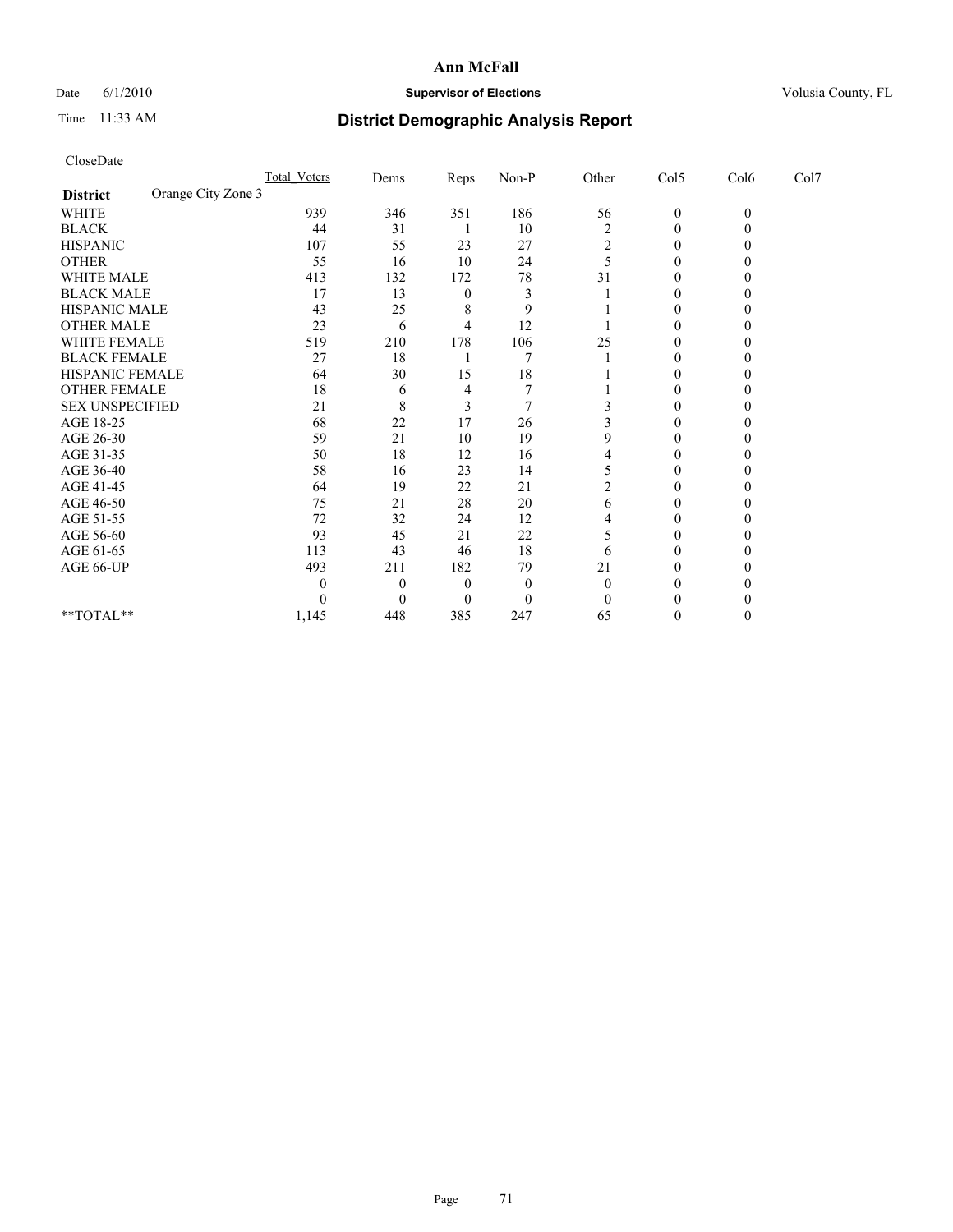## Date 6/1/2010 **Supervisor of Elections Supervisor of Elections** Volusia County, FL

# Time 11:33 AM **District Demographic Analysis Report**

| CloseDate              |                    |              |                |                |                |                |                  |              |      |
|------------------------|--------------------|--------------|----------------|----------------|----------------|----------------|------------------|--------------|------|
|                        |                    | Total Voters | Dems           | Reps           | Non-P          | Other          | Col5             | Col6         | Col7 |
| <b>District</b>        | Orange City Zone 4 |              |                |                |                |                |                  |              |      |
| <b>WHITE</b>           |                    | 1,308        | 467            | 522            | 259            | 60             | $\boldsymbol{0}$ | $\mathbf{0}$ |      |
| <b>BLACK</b>           |                    | 17           | 9              | $\overline{2}$ | 4              | $\overline{2}$ | $\boldsymbol{0}$ | $\theta$     |      |
| <b>HISPANIC</b>        |                    | 51           | 24             | 9              | 17             |                | 0                | 0            |      |
| <b>OTHER</b>           |                    | 41           | 13             | 13             | 11             | 4              | $\boldsymbol{0}$ | 0            |      |
| <b>WHITE MALE</b>      |                    | 581          | 180            | 243            | 126            | 32             | 0                | $_{0}$       |      |
| <b>BLACK MALE</b>      |                    | 8            | 3              | 2              | 3              | $\Omega$       | $\theta$         | 0            |      |
| HISPANIC MALE          |                    | 26           | 14             | 5              | 7              | $\theta$       | 0                | 0            |      |
| <b>OTHER MALE</b>      |                    | 10           | $\overline{2}$ | 4              | 4              | $\Omega$       | $\theta$         | 0            |      |
| WHITE FEMALE           |                    | 720          | 284            | 276            | 132            | 28             | 0                | 0            |      |
| <b>BLACK FEMALE</b>    |                    | 9            | 6              | 0              |                | 2              | 0                | 0            |      |
| <b>HISPANIC FEMALE</b> |                    | 25           | 10             | 4              | 10             |                | $\boldsymbol{0}$ | 0            |      |
| <b>OTHER FEMALE</b>    |                    | 18           | 9              | 6              | $\overline{c}$ |                | $\theta$         | 0            |      |
| <b>SEX UNSPECIFIED</b> |                    | 20           | 5              | 6              | 6              | 3              | 0                | 0            |      |
| AGE 18-25              |                    | 153          | 38             | 50             | 50             | 15             | 0                | 0            |      |
| AGE 26-30              |                    | 99           | 30             | 39             | 24             | 6              | $\boldsymbol{0}$ | 0            |      |
| AGE 31-35              |                    | 102          | 32             | 33             | 33             | 4              | $\boldsymbol{0}$ | 0            |      |
| AGE 36-40              |                    | 95           | 31             | 29             | 29             | 6              | 0                | $_{0}$       |      |
| AGE 41-45              |                    | 118          | 38             | 39             | 34             |                | $\theta$         | 0            |      |
| AGE 46-50              |                    | 140          | 41             | 61             | 31             | 7              | $\boldsymbol{0}$ | 0            |      |
| AGE 51-55              |                    | 156          | 60             | 65             | 25             | 6              | 0                | 0            |      |
| AGE 56-60              |                    | 133          | 57             | 47             | 24             | 5              | 0                | 0            |      |
| AGE 61-65              |                    | 135          | 55             | 53             | 21             | 6              | $\theta$         | 0            |      |
| AGE 66-UP              |                    | 286          | 131            | 130            | 20             | 5              | $\theta$         | 0            |      |
|                        |                    | $\theta$     | $\theta$       | 0              | $\theta$       | $\theta$       | 0                | 0            |      |
|                        |                    | $\theta$     | $\theta$       | 0              | $\theta$       | $\theta$       |                  |              |      |
| **TOTAL**              |                    | 1,417        | 513            | 546            | 291            | 67             | 0                | 0            |      |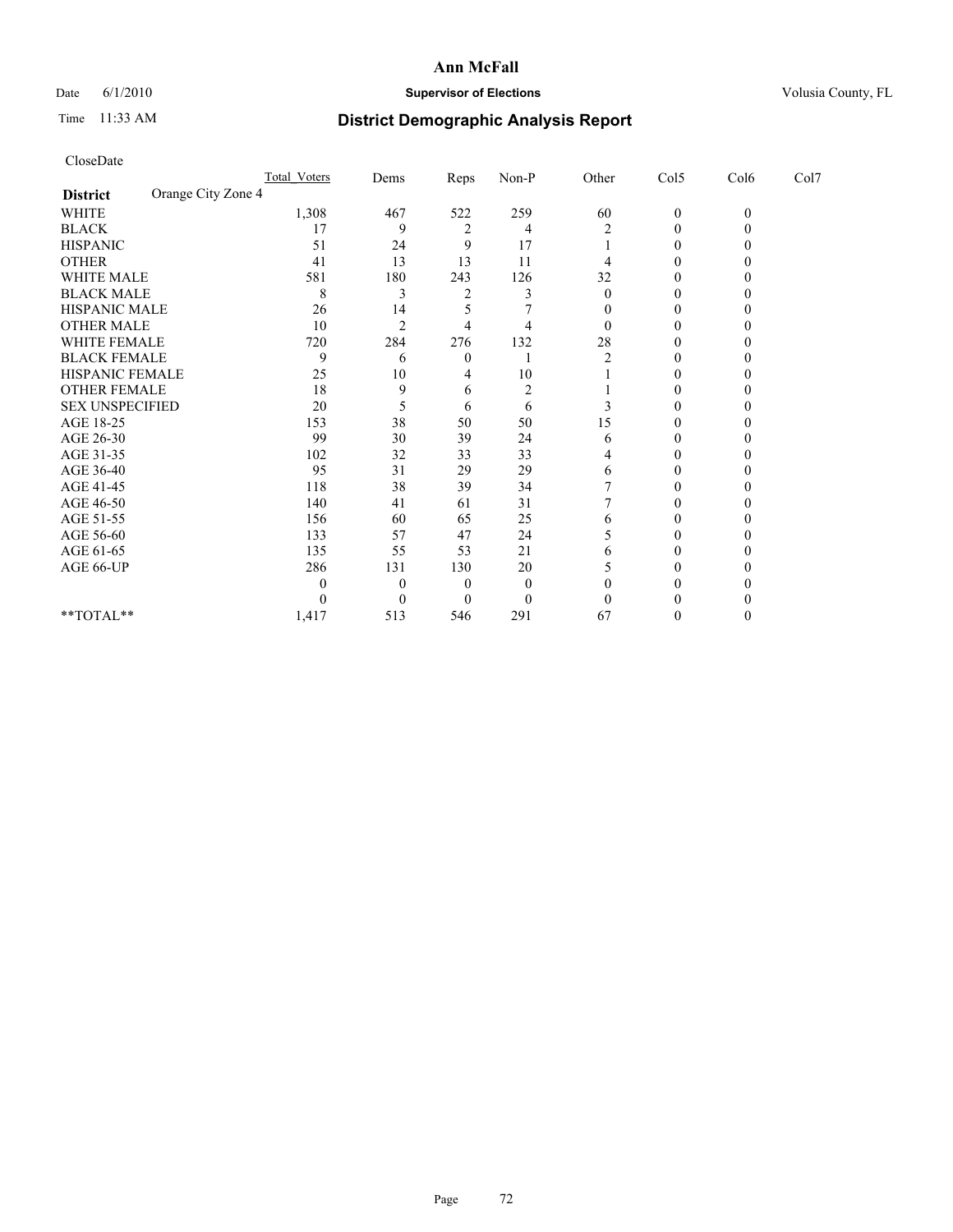## Date 6/1/2010 **Supervisor of Elections Supervisor of Elections** Volusia County, FL

# Time 11:33 AM **District Demographic Analysis Report**

| CloseDate                             |              |                  |      |                  |                |                  |                  |      |  |
|---------------------------------------|--------------|------------------|------|------------------|----------------|------------------|------------------|------|--|
|                                       | Total Voters | Dems             | Reps | $Non-P$          | Other          | Col5             | Col6             | Col7 |  |
| Orange City Zone 5<br><b>District</b> |              |                  |      |                  |                |                  |                  |      |  |
| <b>WHITE</b>                          | 1,299        | 436              | 603  | 212              | 48             | $\boldsymbol{0}$ | $\boldsymbol{0}$ |      |  |
| <b>BLACK</b>                          | 112          | 94               | 2    | 14               | 2              | 0                | $\theta$         |      |  |
| <b>HISPANIC</b>                       | 75           | 35               | 13   | 26               |                | 0                | 0                |      |  |
| <b>OTHER</b>                          | 75           | 34               | 16   | 17               | 8              | 0                | 0                |      |  |
| <b>WHITE MALE</b>                     | 518          | 159              | 241  | 95               | 23             | 0                | 0                |      |  |
| <b>BLACK MALE</b>                     | 45           | 31               | 2    | 10               | 2              | $\boldsymbol{0}$ | 0                |      |  |
| HISPANIC MALE                         | 34           | 16               | 7    | 10               |                | 0                |                  |      |  |
| <b>OTHER MALE</b>                     | 22           | 12               | 6    | 3                |                | $\mathbf{0}$     | 0                |      |  |
| WHITE FEMALE                          | 772          | 275              | 359  | 114              | 24             | 0                | 0                |      |  |
| <b>BLACK FEMALE</b>                   | 66           | 62               | 0    | 4                | $\overline{0}$ | 0                | $_{0}$           |      |  |
| <b>HISPANIC FEMALE</b>                | 41           | 19               | 6    | 16               | $\theta$       | $\mathbf{0}$     | 0                |      |  |
| <b>OTHER FEMALE</b>                   | 33           | 16               | 8    | $\overline{7}$   | 2              | $\theta$         | 0                |      |  |
| <b>SEX UNSPECIFIED</b>                | 30           | 9                | 5    | 10               | 6              | 0                | 0                |      |  |
| AGE 18-25                             | 52           | 27               | 10   | 12               |                | 0                | $_{0}$           |      |  |
| AGE 26-30                             | 51           | 21               | 15   | 14               |                | 0                | 0                |      |  |
| AGE 31-35                             | 61           | 26               | 17   | 17               |                | 0                | 0                |      |  |
| AGE 36-40                             | 52           | 19               | 17   | 15               |                | 0                |                  |      |  |
| AGE 41-45                             | 39           | 18               | 11   | 10               | 0              | $\mathbf{0}$     | 0                |      |  |
| AGE 46-50                             | 67           | 31               | 14   | 19               | 3              | 0                | $_{0}$           |      |  |
| AGE 51-55                             | 78           | 41               | 15   | 18               | 4              | 0                | $_{0}$           |      |  |
| AGE 56-60                             | 67           | 34               | 19   | 10               | 4              | 0                | 0                |      |  |
| AGE 61-65                             | 82           | 35               | 26   | 17               | 4              | 0                | $\theta$         |      |  |
| AGE 66-UP                             | 1,012        | 347              | 490  | 137              | 38             | 0                |                  |      |  |
|                                       | 0            | $\theta$         | 0    | $\boldsymbol{0}$ | $\overline{0}$ | 0                |                  |      |  |
|                                       | 0            | $\boldsymbol{0}$ | 0    | $\theta$         | $\Omega$       | 0                |                  |      |  |
| **TOTAL**                             | 1,561        | 599              | 634  | 269              | 59             | 0                | 0                |      |  |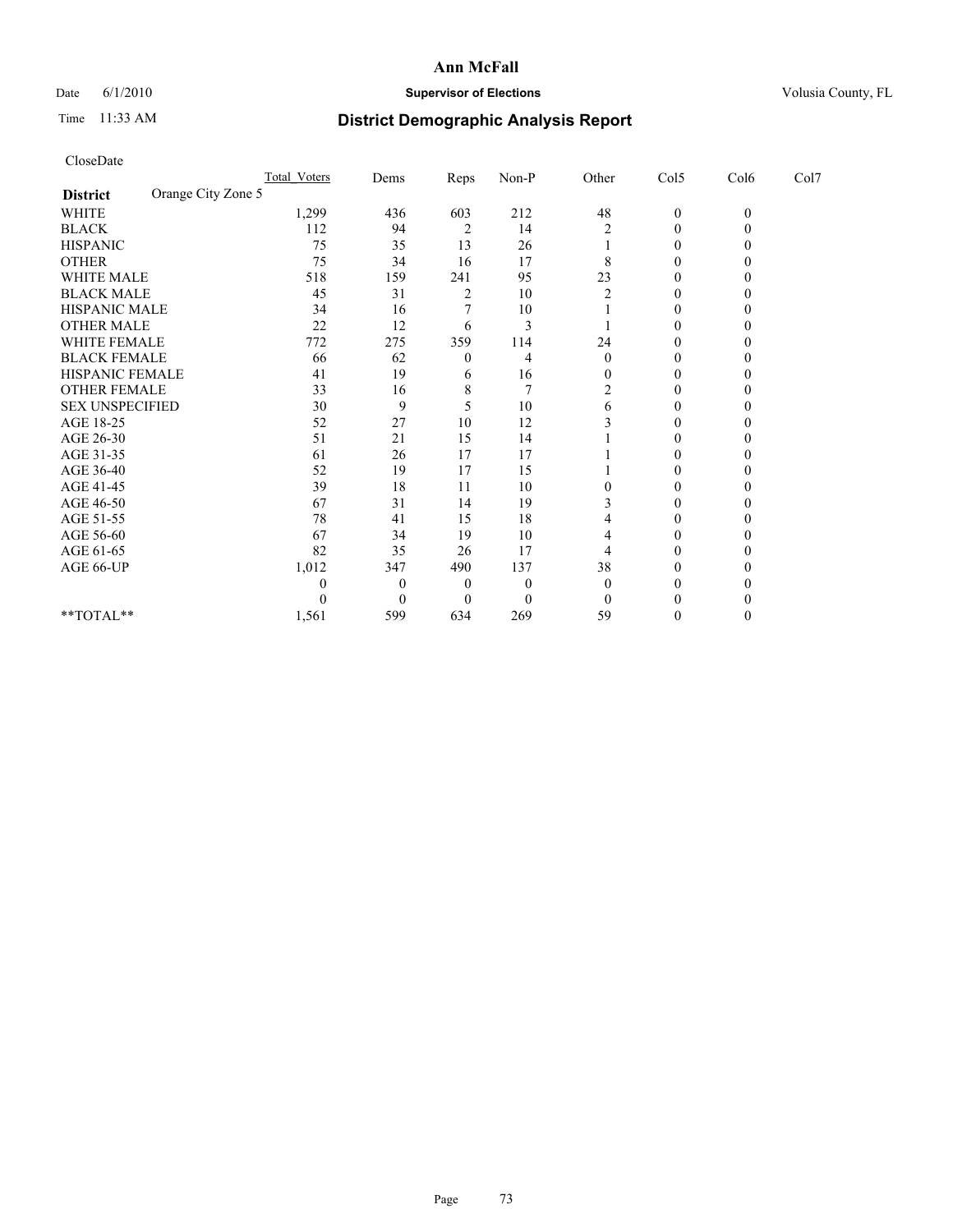## Date 6/1/2010 **Supervisor of Elections Supervisor of Elections** Volusia County, FL

## Time 11:33 AM **District Demographic Analysis Report**

| CloseDate                            |                     |          |       |          |                |                  |                |      |  |
|--------------------------------------|---------------------|----------|-------|----------|----------------|------------------|----------------|------|--|
|                                      | <b>Total Voters</b> | Dems     | Reps  | Non-P    | Other          | Col5             | Col6           | Col7 |  |
| Ormond Bch Zone 1<br><b>District</b> |                     |          |       |          |                |                  |                |      |  |
| WHITE                                | 6,646               | 2,417    | 2,841 | 1,184    | 204            | $\boldsymbol{0}$ | $\overline{0}$ |      |  |
| <b>BLACK</b>                         | 83                  | 64       | 6     | 10       | 3              | $\boldsymbol{0}$ | $\Omega$       |      |  |
| <b>HISPANIC</b>                      | 109                 | 42       | 32    | 32       | 3              | $\theta$         | $\theta$       |      |  |
| <b>OTHER</b>                         | 321                 | 107      | 90    | 98       | 26             | $\boldsymbol{0}$ | 0              |      |  |
| <b>WHITE MALE</b>                    | 3,060               | 1,008    | 1,363 | 577      | 112            | 0                | $\theta$       |      |  |
| <b>BLACK MALE</b>                    | 39                  | 30       | 4     | 4        |                | $\boldsymbol{0}$ | 0              |      |  |
| <b>HISPANIC MALE</b>                 | 47                  | 12       | 17    | 17       |                | 0                | 0              |      |  |
| <b>OTHER MALE</b>                    | 139                 | 45       | 45    | 45       | 4              | $\overline{0}$   | $\theta$       |      |  |
| WHITE FEMALE                         | 3,559               | 1,403    | 1,468 | 597      | 91             | $\boldsymbol{0}$ | $\theta$       |      |  |
| <b>BLACK FEMALE</b>                  | 43                  | 34       | 2     | 6        |                | 0                | $\theta$       |      |  |
| <b>HISPANIC FEMALE</b>               | 58                  | 28       | 13    | 15       | $\overline{c}$ | $\boldsymbol{0}$ | $\theta$       |      |  |
| <b>OTHER FEMALE</b>                  | 111                 | 45       | 32    | 29       | 5              | 0                | $\theta$       |      |  |
| <b>SEX UNSPECIFIED</b>               | 103                 | 25       | 25    | 34       | 19             | 0                | 0              |      |  |
| AGE 18-25                            | 568                 | 187      | 174   | 168      | 39             | 0                | 0              |      |  |
| AGE 26-30                            | 286                 | 99       | 91    | 83       | 13             | $\overline{0}$   | $\theta$       |      |  |
| AGE 31-35                            | 349                 | 113      | 112   | 107      | 17             | $\boldsymbol{0}$ | $\theta$       |      |  |
| AGE 36-40                            | 414                 | 138      | 164   | 94       | 18             | $\theta$         | $\theta$       |      |  |
| AGE 41-45                            | 540                 | 166      | 234   | 121      | 19             | $\boldsymbol{0}$ | 0              |      |  |
| AGE 46-50                            | 654                 | 223      | 296   | 117      | 18             | 0                | $\theta$       |      |  |
| AGE 51-55                            | 711                 | 260      | 309   | 122      | 20             | 0                | 0              |      |  |
| AGE 56-60                            | 750                 | 298      | 303   | 133      | 16             | 0                | 0              |      |  |
| AGE 61-65                            | 662                 | 264      | 274   | 104      | 20             | 0                | $\theta$       |      |  |
| AGE 66-UP                            | 2,225               | 882      | 1,012 | 275      | 56             | $\boldsymbol{0}$ | $\theta$       |      |  |
|                                      | 0                   | $\theta$ | 0     | $\theta$ | $\overline{0}$ | 0                | $\theta$       |      |  |
|                                      | 0                   | $\theta$ | 0     | 0        | $\Omega$       |                  | 0              |      |  |
| $**TOTAL**$                          | 7,159               | 2,630    | 2,969 | 1,324    | 236            | 0                | $\theta$       |      |  |
|                                      |                     |          |       |          |                |                  |                |      |  |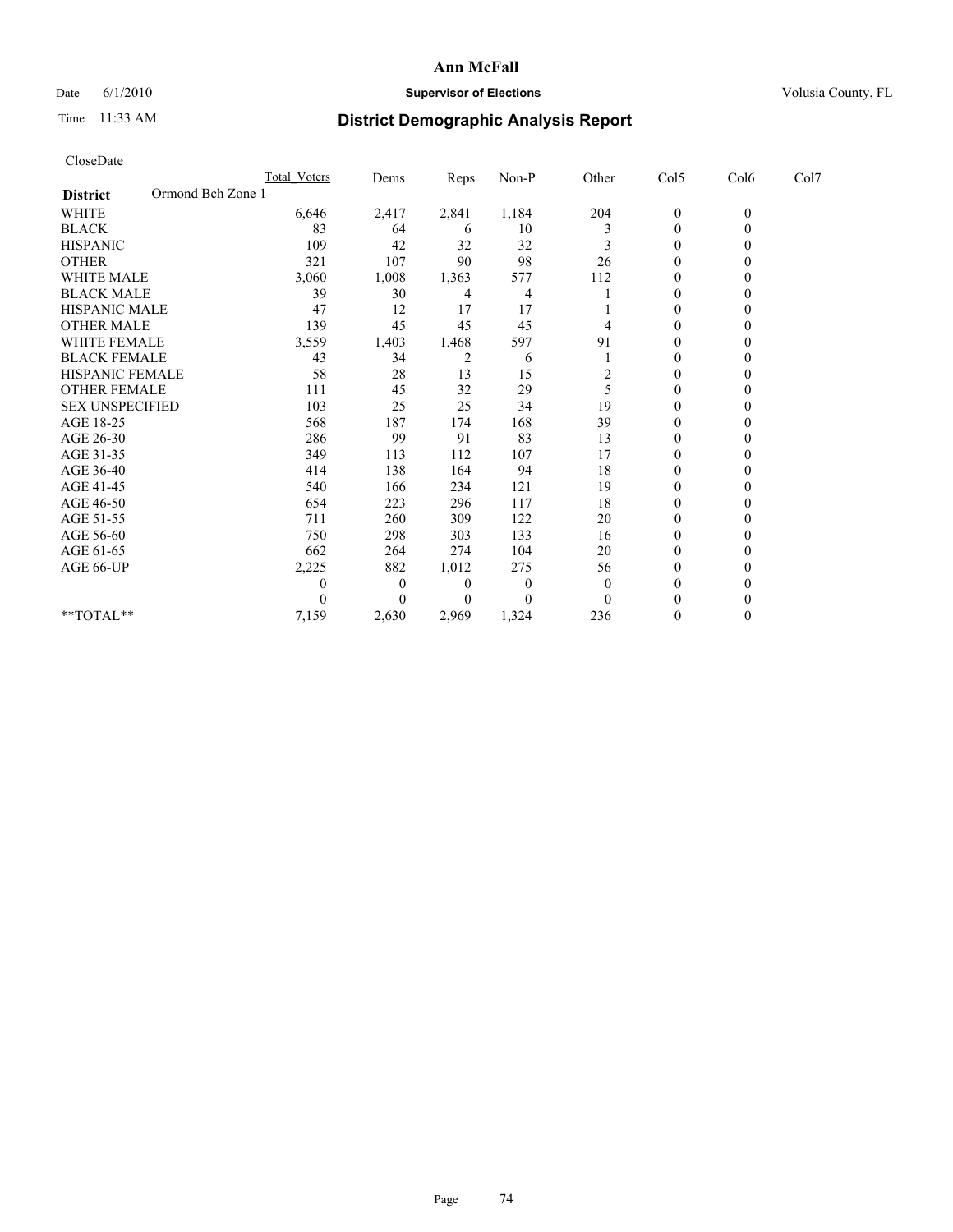## Date 6/1/2010 **Supervisor of Elections Supervisor of Elections** Volusia County, FL

## Time 11:33 AM **District Demographic Analysis Report**

| CloseDate              |                   |                     |                |       |          |                |                  |              |      |
|------------------------|-------------------|---------------------|----------------|-------|----------|----------------|------------------|--------------|------|
|                        |                   | <b>Total Voters</b> | Dems           | Reps  | Non-P    | Other          | Col5             | Col6         | Col7 |
| <b>District</b>        | Ormond Bch Zone 2 |                     |                |       |          |                |                  |              |      |
| WHITE                  |                   | 4,433               | 1,811          | 1,582 | 877      | 163            | $\boldsymbol{0}$ | $\mathbf{0}$ |      |
| <b>BLACK</b>           |                   | 347                 | 270            | 26    | 44       |                | $\boldsymbol{0}$ | $\mathbf{0}$ |      |
| <b>HISPANIC</b>        |                   | 99                  | 45             | 23    | 28       | 3              | $\overline{0}$   | $\Omega$     |      |
| <b>OTHER</b>           |                   | 333                 | 128            | 76    | 93       | 36             | $\boldsymbol{0}$ | $\theta$     |      |
| <b>WHITE MALE</b>      |                   | 1,914               | 687            | 731   | 409      | 87             | $\boldsymbol{0}$ | $\Omega$     |      |
| <b>BLACK MALE</b>      |                   | 153                 | 108            | 13    | 27       | 5              | $\mathbf{0}$     | $\theta$     |      |
| HISPANIC MALE          |                   | 36                  | 14             | 8     | 12       | $\overline{c}$ | $\boldsymbol{0}$ | $\theta$     |      |
| <b>OTHER MALE</b>      |                   | 96                  | 31             | 28    | 36       |                | $\mathbf{0}$     | $\mathbf{0}$ |      |
| WHITE FEMALE           |                   | 2,496               | 1,114          | 846   | 461      | 75             | 0                | $\theta$     |      |
| <b>BLACK FEMALE</b>    |                   | 189                 | 157            | 13    | 17       | 2              | $\mathbf{0}$     | $\theta$     |      |
| HISPANIC FEMALE        |                   | 62                  | 31             | 14    | 16       |                | 0                | $\Omega$     |      |
| <b>OTHER FEMALE</b>    |                   | 135                 | 66             | 33    | 30       | 6              | 0                | $\theta$     |      |
| <b>SEX UNSPECIFIED</b> |                   | 131                 | 46             | 21    | 34       | 30             | $\boldsymbol{0}$ | $\Omega$     |      |
| AGE 18-25              |                   | 421                 | 171            | 94    | 120      | 36             | 0                | $\theta$     |      |
| AGE 26-30              |                   | 293                 | 112            | 70    | 97       | 14             | $\boldsymbol{0}$ | $\Omega$     |      |
| AGE 31-35              |                   | 307                 | 129            | 67    | 100      | 11             | $\boldsymbol{0}$ | $\mathbf{0}$ |      |
| AGE 36-40              |                   | 333                 | 127            | 112   | 78       | 16             | $\boldsymbol{0}$ | $\Omega$     |      |
| AGE 41-45              |                   | 395                 | 135            | 142   | 96       | 22             | $\overline{0}$   | $\Omega$     |      |
| AGE 46-50              |                   | 477                 | 189            | 166   | 100      | 22             | $\overline{0}$   | $\Omega$     |      |
| AGE 51-55              |                   | 512                 | 221            | 173   | 99       | 19             | $\boldsymbol{0}$ | $\Omega$     |      |
| AGE 56-60              |                   | 482                 | 230            | 135   | 102      | 15             | $\boldsymbol{0}$ | $\Omega$     |      |
| AGE 61-65              |                   | 507                 | 213            | 188   | 91       | 15             | $\mathbf{0}$     | $\theta$     |      |
| AGE 66-UP              |                   | 1,485               | 727            | 560   | 159      | 39             | $\boldsymbol{0}$ | $\Omega$     |      |
|                        |                   | 0                   | $\overline{0}$ | 0     | $\theta$ | $\theta$       | $\mathbf{0}$     | 0            |      |
|                        |                   | 0                   | $\Omega$       | 0     | 0        | $\Omega$       | $\theta$         | $\theta$     |      |
| $*$ $TOTAI.**$         |                   | 5,212               | 2,254          | 1,707 | 1,042    | 209            | $\mathbf{0}$     | $\Omega$     |      |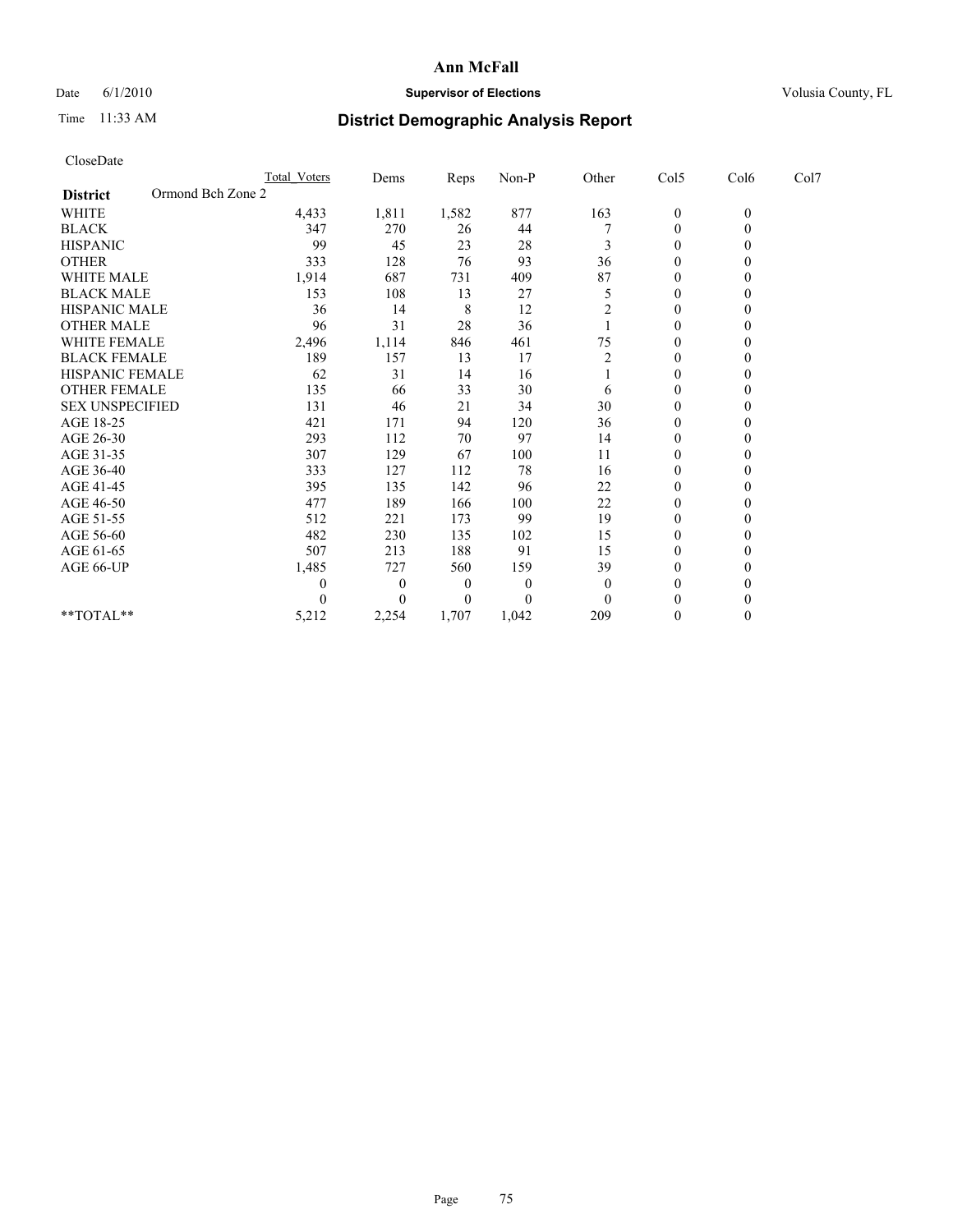## Date 6/1/2010 **Supervisor of Elections Supervisor of Elections** Volusia County, FL

## Time 11:33 AM **District Demographic Analysis Report**

| CloseDate              |                   |                     |                |       |          |                |                  |              |      |
|------------------------|-------------------|---------------------|----------------|-------|----------|----------------|------------------|--------------|------|
|                        |                   | <b>Total Voters</b> | Dems           | Reps  | Non-P    | Other          | Col5             | Col6         | Col7 |
| <b>District</b>        | Ormond Bch Zone 3 |                     |                |       |          |                |                  |              |      |
| <b>WHITE</b>           |                   | 7,793               | 2,461          | 3,729 | 1,349    | 254            | $\boldsymbol{0}$ | $\mathbf{0}$ |      |
| <b>BLACK</b>           |                   | 175                 | 131            | 11    | 24       | 9              | $\boldsymbol{0}$ | $\mathbf{0}$ |      |
| <b>HISPANIC</b>        |                   | 131                 | 46             | 45    | 36       | 4              | $\boldsymbol{0}$ | $\theta$     |      |
| <b>OTHER</b>           |                   | 443                 | 138            | 122   | 144      | 39             | $\mathbf{0}$     | $\Omega$     |      |
| <b>WHITE MALE</b>      |                   | 3,610               | 1,026          | 1,800 | 662      | 122            | $\mathbf{0}$     | $\theta$     |      |
| <b>BLACK MALE</b>      |                   | 81                  | 61             | 7     | 9        | 4              | $\mathbf{0}$     | $\Omega$     |      |
| <b>HISPANIC MALE</b>   |                   | 68                  | 19             | 27    | 19       | 3              | 0                | $\theta$     |      |
| <b>OTHER MALE</b>      |                   | 160                 | 45             | 48    | 59       | 8              | $\boldsymbol{0}$ | $\Omega$     |      |
| WHITE FEMALE           |                   | 4,136               | 1,421          | 1,909 | 677      | 129            | $\mathbf{0}$     | $\Omega$     |      |
| <b>BLACK FEMALE</b>    |                   | 93                  | 69             | 4     | 15       | 5              | $\mathbf{0}$     | $\theta$     |      |
| <b>HISPANIC FEMALE</b> |                   | 62                  | 27             | 17    | 17       |                | $\mathbf{0}$     | $\Omega$     |      |
| <b>OTHER FEMALE</b>    |                   | 191                 | 69             | 56    | 61       | 5              | $\boldsymbol{0}$ | $\Omega$     |      |
| <b>SEX UNSPECIFIED</b> |                   | 141                 | 39             | 39    | 34       | 29             | $\mathbf{0}$     | $\theta$     |      |
| AGE 18-25              |                   | 746                 | 237            | 285   | 177      | 47             | $\mathbf{0}$     | 0            |      |
| AGE 26-30              |                   | 391                 | 118            | 142   | 120      | 11             | $\boldsymbol{0}$ | $\Omega$     |      |
| AGE 31-35              |                   | 383                 | 93             | 154   | 109      | 27             | $\boldsymbol{0}$ | $\Omega$     |      |
| AGE 36-40              |                   | 504                 | 123            | 244   | 109      | 28             | $\mathbf{0}$     | $\Omega$     |      |
| AGE 41-45              |                   | 698                 | 184            | 363   | 129      | 22             | $\mathbf{0}$     | $\Omega$     |      |
| AGE 46-50              |                   | 787                 | 213            | 400   | 154      | 20             | $\boldsymbol{0}$ | $\Omega$     |      |
| AGE 51-55              |                   | 916                 | 293            | 454   | 152      | 17             | $\boldsymbol{0}$ | $\theta$     |      |
| AGE 56-60              |                   | 847                 | 305            | 370   | 144      | 28             | $\mathbf{0}$     | $\theta$     |      |
| AGE 61-65              |                   | 880                 | 326            | 394   | 136      | 24             | $\boldsymbol{0}$ | $\Omega$     |      |
| AGE 66-UP              |                   | 2,390               | 884            | 1,101 | 323      | 82             | 0                | $\Omega$     |      |
|                        |                   | 0                   | $\overline{0}$ | 0     | $\theta$ | $\overline{0}$ | $\mathbf{0}$     | $\Omega$     |      |
|                        |                   | 0                   | $\theta$       | 0     | 0        | $\theta$       | $\theta$         | 0            |      |
| **TOTAL**              |                   | 8,542               | 2,776          | 3,907 | 1,553    | 306            | $\mathbf{0}$     | $\mathbf{0}$ |      |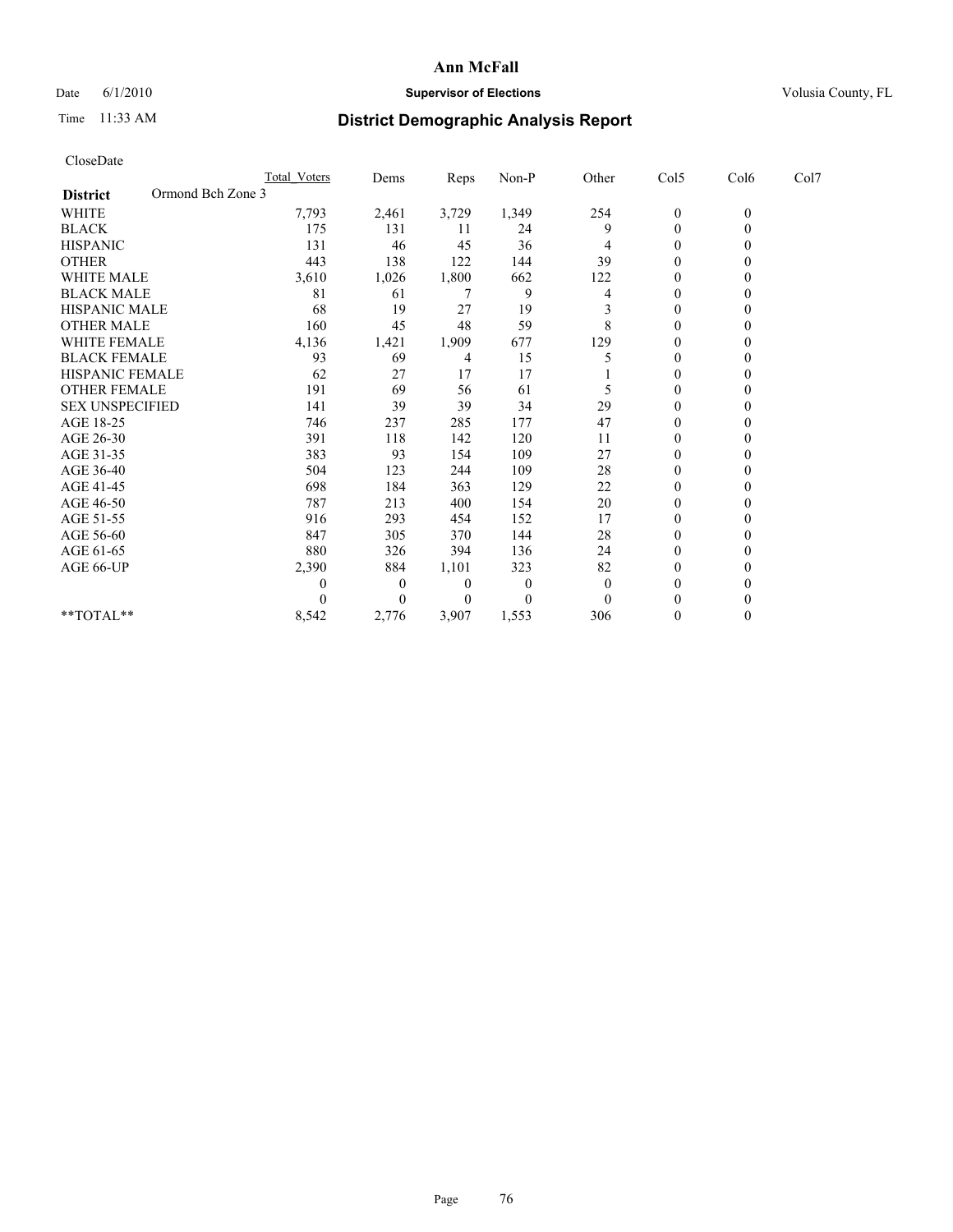## Date 6/1/2010 **Supervisor of Elections Supervisor of Elections** Volusia County, FL

## Time 11:33 AM **District Demographic Analysis Report**

| CloseDate                            |                     |          |       |          |                |                  |                |      |
|--------------------------------------|---------------------|----------|-------|----------|----------------|------------------|----------------|------|
|                                      | <b>Total Voters</b> | Dems     | Reps  | Non-P    | Other          | Col5             | Col6           | Col7 |
| Ormond Bch Zone 4<br><b>District</b> |                     |          |       |          |                |                  |                |      |
| WHITE                                | 5,929               | 2,246    | 2,307 | 1,111    | 265            | $\boldsymbol{0}$ | $\overline{0}$ |      |
| <b>BLACK</b>                         | 149                 | 113      | 9     | 22       | 5              | $\boldsymbol{0}$ | $\Omega$       |      |
| <b>HISPANIC</b>                      | 92                  | 47       | 17    | 26       | $\overline{c}$ | $\theta$         | $\theta$       |      |
| <b>OTHER</b>                         | 281                 | 101      | 69    | 85       | 26             | $\mathbf{0}$     | 0              |      |
| <b>WHITE MALE</b>                    | 2,564               | 874      | 1,038 | 517      | 135            | $\mathbf{0}$     | $\theta$       |      |
| <b>BLACK MALE</b>                    | 65                  | 51       | 3     | 9        | $\overline{c}$ | $\mathbf{0}$     | 0              |      |
| <b>HISPANIC MALE</b>                 | 31                  | 16       | 6     | 7        | $\overline{c}$ | 0                | 0              |      |
| <b>OTHER MALE</b>                    | 103                 | 37       | 25    | 35       | 6              | $\overline{0}$   | $\theta$       |      |
| WHITE FEMALE                         | 3,330               | 1,364    | 1,260 | 579      | 127            | $\mathbf{0}$     | $\theta$       |      |
| <b>BLACK FEMALE</b>                  | 84                  | 62       | 6     | 13       | 3              | $\theta$         | 0              |      |
| <b>HISPANIC FEMALE</b>               | 61                  | 31       | 11    | 19       | 0              | $\mathbf{0}$     | 0              |      |
| <b>OTHER FEMALE</b>                  | 121                 | 49       | 40    | 28       | 4              | 0                | $\theta$       |      |
| <b>SEX UNSPECIFIED</b>               | 92                  | 23       | 13    | 37       | 19             | 0                | 0              |      |
| AGE 18-25                            | 452                 | 184      | 120   | 118      | 30             | 0                | 0              |      |
| AGE 26-30                            | 250                 | 87       | 74    | 73       | 16             | $\overline{0}$   | $\theta$       |      |
| AGE 31-35                            | 245                 | 73       | 94    | 62       | 16             | $\mathbf{0}$     | $\theta$       |      |
| AGE 36-40                            | 294                 | 94       | 92    | 83       | 25             | $\theta$         | 0              |      |
| AGE 41-45                            | 364                 | 117      | 153   | 84       | 10             | $\mathbf{0}$     | 0              |      |
| AGE 46-50                            | 530                 | 192      | 220   | 108      | 10             | 0                | $\theta$       |      |
| AGE 51-55                            | 537                 | 219      | 204   | 94       | 20             | 0                | 0              |      |
| AGE 56-60                            | 534                 | 222      | 186   | 95       | 31             | 0                | 0              |      |
| AGE 61-65                            | 612                 | 255      | 218   | 106      | 33             | $\overline{0}$   | $\theta$       |      |
| AGE 66-UP                            | 2,633               | 1,064    | 1,041 | 421      | 107            | $\mathbf{0}$     | $\theta$       |      |
|                                      | 0                   | $\theta$ | 0     | $\theta$ | $\theta$       | 0                | 0              |      |
|                                      |                     | $\theta$ | 0     | 0        | $\theta$       |                  | 0              |      |
| $**TOTAL**$                          | 6,451               | 2,507    | 2,402 | 1,244    | 298            | 0                | $\theta$       |      |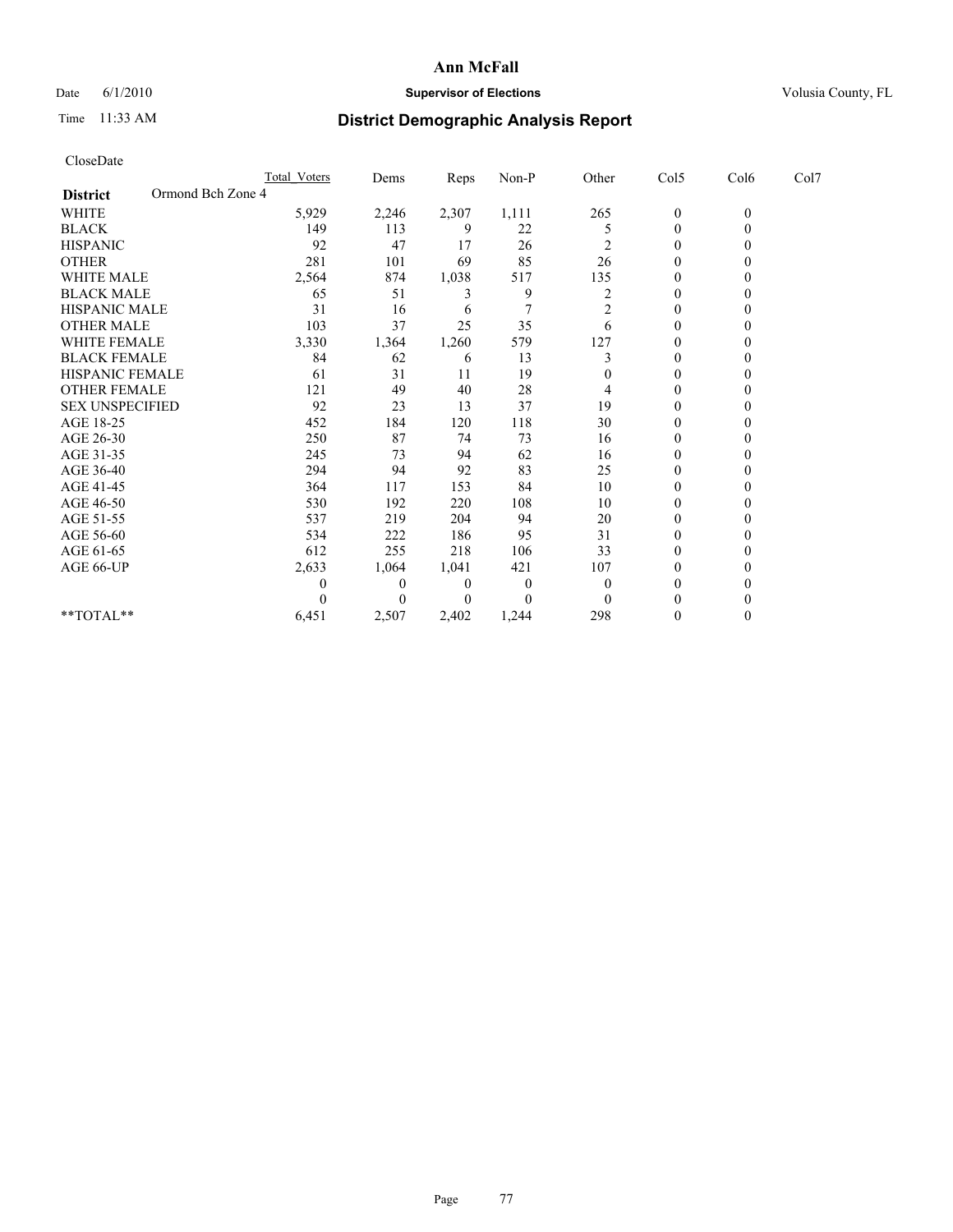## Date 6/1/2010 **Supervisor of Elections Supervisor of Elections** Volusia County, FL

## Time 11:33 AM **District Demographic Analysis Report**

| CloseDate              |                        |                |          |          |                |                  |                  |      |
|------------------------|------------------------|----------------|----------|----------|----------------|------------------|------------------|------|
|                        | <b>Total Voters</b>    | Dems           | Reps     | Non-P    | Other          | Col5             | Col6             | Col7 |
| <b>District</b>        | Port Orange District 1 |                |          |          |                |                  |                  |      |
| <b>WHITE</b>           | 6,442                  | 2,688          | 2,018    | 1,469    | 267            | $\boldsymbol{0}$ | $\boldsymbol{0}$ |      |
| <b>BLACK</b>           | 86                     | 69             | 4        | 10       | 3              | $\boldsymbol{0}$ | $\mathbf{0}$     |      |
| <b>HISPANIC</b>        | 138                    | 67             | 22       | 47       | 2              | $\boldsymbol{0}$ | $\Omega$         |      |
| <b>OTHER</b>           | 274                    | 95             | 54       | 98       | 27             | $\boldsymbol{0}$ | $\Omega$         |      |
| <b>WHITE MALE</b>      | 2,879                  | 1,067          | 984      | 692      | 136            | 0                | $\theta$         |      |
| <b>BLACK MALE</b>      | 34                     | 23             | 3        | 7        |                | $\overline{0}$   | $\Omega$         |      |
| HISPANIC MALE          | 53                     | 26             | 9        | 16       | 2              | 0                | $\Omega$         |      |
| <b>OTHER MALE</b>      | 82                     | 26             | 13       | 39       | 4              | $\boldsymbol{0}$ | $\theta$         |      |
| <b>WHITE FEMALE</b>    | 3,510                  | 1,602          | 1,016    | 766      | 126            | $\boldsymbol{0}$ | $\mathbf{0}$     |      |
| <b>BLACK FEMALE</b>    | 51                     | 45             |          | 3        | $\overline{2}$ | $\boldsymbol{0}$ | 0                |      |
| HISPANIC FEMALE        | 82                     | 41             | 12       | 29       | $\mathbf{0}$   | $\boldsymbol{0}$ | $\Omega$         |      |
| <b>OTHER FEMALE</b>    | 102                    | 43             | 24       | 28       |                | $\boldsymbol{0}$ | $\theta$         |      |
| <b>SEX UNSPECIFIED</b> | 147                    | 46             | 36       | 44       | 21             | $\boldsymbol{0}$ | $\Omega$         |      |
| AGE 18-25              | 525                    | 217            | 87       | 187      | 34             | 0                | $\Omega$         |      |
| AGE 26-30              | 420                    | 148            | 106      | 144      | 22             | $\boldsymbol{0}$ | $\Omega$         |      |
| AGE 31-35              | 380                    | 138            | 90       | 128      | 24             | $\mathbf{0}$     | $\mathbf{0}$     |      |
| AGE 36-40              | 378                    | 147            | 97       | 112      | 22             | $\boldsymbol{0}$ | 0                |      |
| AGE 41-45              | 450                    | 163            | 137      | 123      | 27             | 0                | $\theta$         |      |
| AGE 46-50              | 595                    | 229            | 186      | 158      | 22             | 0                | $\Omega$         |      |
| AGE 51-55              | 654                    | 270            | 234      | 124      | 26             | $\overline{0}$   | $\Omega$         |      |
| AGE 56-60              | 589                    | 248            | 191      | 122      | 28             | $\boldsymbol{0}$ | $\Omega$         |      |
| AGE 61-65              | 712                    | 307            | 238      | 144      | 23             | $\boldsymbol{0}$ | $\mathbf{0}$     |      |
| AGE 66-UP              | 2,237                  | 1,052          | 732      | 382      | 71             | $\boldsymbol{0}$ | $\theta$         |      |
|                        | 0                      | $\overline{0}$ | $\theta$ | $\theta$ | $\theta$       | $\boldsymbol{0}$ | $\theta$         |      |
|                        | 0                      | $\Omega$       | 0        | $\theta$ | $\Omega$       | $\boldsymbol{0}$ | $\theta$         |      |
| **TOTAL**              | 6,940                  | 2,919          | 2,098    | 1,624    | 299            | $\boldsymbol{0}$ | $\theta$         |      |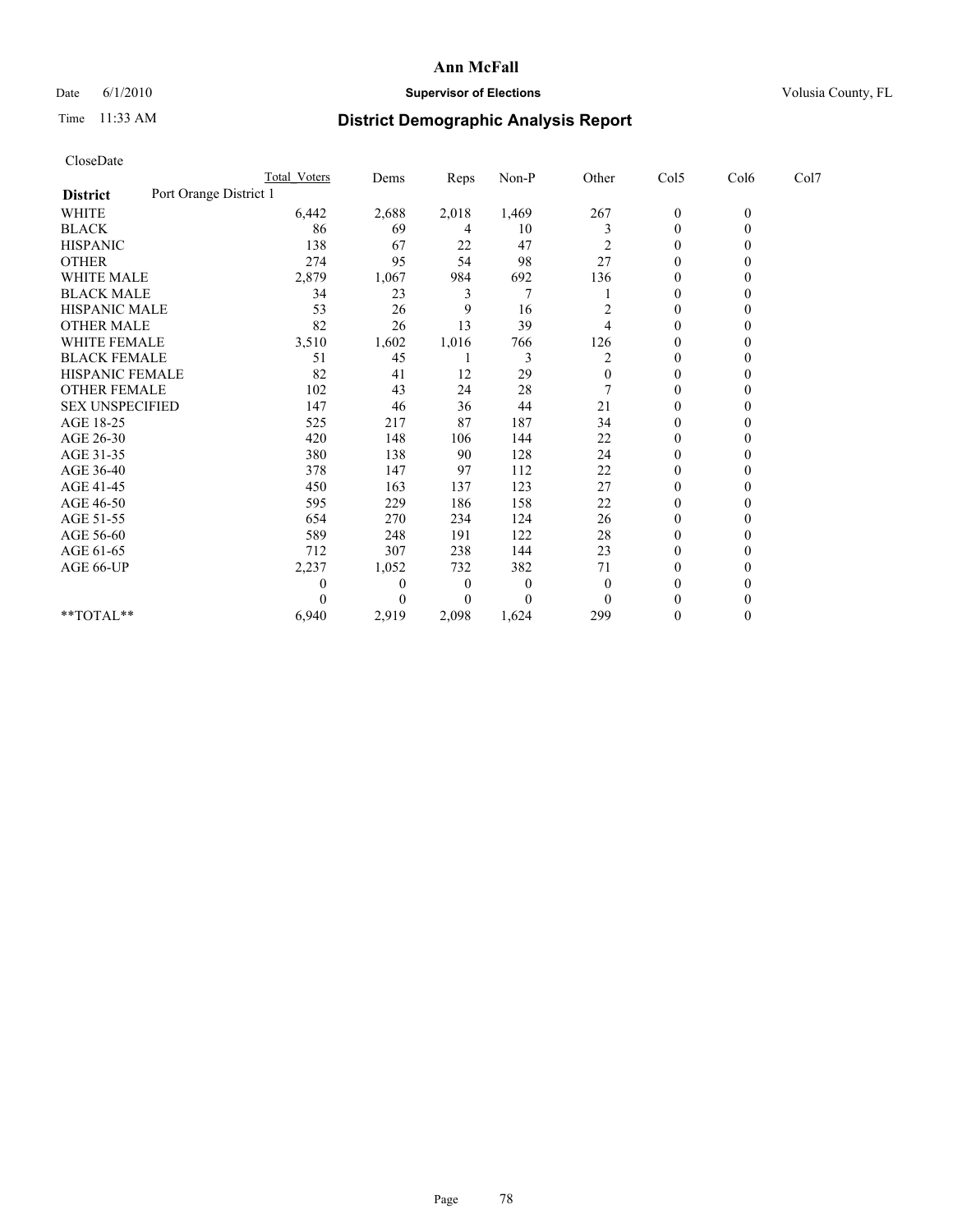## Date 6/1/2010 **Supervisor of Elections Supervisor of Elections** Volusia County, FL

## Time 11:33 AM **District Demographic Analysis Report**

| CloseDate              |                        |                  |       |          |                         |                  |                  |      |
|------------------------|------------------------|------------------|-------|----------|-------------------------|------------------|------------------|------|
|                        | Total Voters           | Dems             | Reps  | Non-P    | Other                   | Col5             | Col6             | Col7 |
| <b>District</b>        | Port Orange District 2 |                  |       |          |                         |                  |                  |      |
| <b>WHITE</b>           | 7,235                  | 2,725            | 2,624 | 1,564    | 322                     | $\boldsymbol{0}$ | $\boldsymbol{0}$ |      |
| <b>BLACK</b>           | 316                    | 248              | 15    | 44       | 9                       | $\boldsymbol{0}$ | $\mathbf{0}$     |      |
| <b>HISPANIC</b>        | 197                    | 91               | 37    | 66       | 3                       | $\boldsymbol{0}$ | $\mathbf{0}$     |      |
| <b>OTHER</b>           | 389                    | 139              | 75    | 142      | 33                      | 0                | $\Omega$         |      |
| <b>WHITE MALE</b>      | 3,234                  | 1,088            | 1,249 | 737      | 160                     | 0                | $\theta$         |      |
| <b>BLACK MALE</b>      | 131                    | 96               | 6     | 24       | 5                       | $\overline{0}$   | $\Omega$         |      |
| <b>HISPANIC MALE</b>   | 83                     | 35               | 15    | 32       |                         | 0                | $\Omega$         |      |
| <b>OTHER MALE</b>      | 140                    | 49               | 28    | 57       | 6                       | $\boldsymbol{0}$ | $\theta$         |      |
| <b>WHITE FEMALE</b>    | 3,946                  | 1,619            | 1,352 | 819      | 156                     | $\boldsymbol{0}$ | $\mathbf{0}$     |      |
| <b>BLACK FEMALE</b>    | 184                    | 151              | 9     | 20       | 4                       | $\boldsymbol{0}$ | $\Omega$         |      |
| HISPANIC FEMALE        | 113                    | 56               | 22    | 33       | $\overline{\mathbf{c}}$ | $\overline{0}$   | $\theta$         |      |
| <b>OTHER FEMALE</b>    | 156                    | 69               | 29    | 53       | 5                       | 0                | $\mathbf{0}$     |      |
| <b>SEX UNSPECIFIED</b> | 150                    | 40               | 41    | 41       | 28                      | $\boldsymbol{0}$ | $\Omega$         |      |
| AGE 18-25              | 832                    | 322              | 234   | 231      | 45                      | 0                | $\Omega$         |      |
| AGE 26-30              | 643                    | 217              | 179   | 215      | 32                      | $\boldsymbol{0}$ | $\mathbf{0}$     |      |
| AGE 31-35              | 463                    | 171              | 129   | 145      | 18                      | $\mathbf{0}$     | $\mathbf{0}$     |      |
| AGE 36-40              | 503                    | 172              | 181   | 126      | 24                      | $\overline{0}$   | $\Omega$         |      |
| AGE 41-45              | 584                    | 211              | 203   | 147      | 23                      | 0                | $\theta$         |      |
| AGE 46-50              | 695                    | 256              | 246   | 165      | 28                      | $\boldsymbol{0}$ | $\mathbf{0}$     |      |
| AGE 51-55              | 678                    | 251              | 256   | 138      | 33                      | $\overline{0}$   | $\Omega$         |      |
| AGE 56-60              | 729                    | 294              | 251   | 159      | 25                      | $\boldsymbol{0}$ | $\Omega$         |      |
| AGE 61-65              | 771                    | 334              | 254   | 151      | 32                      | $\boldsymbol{0}$ | $\mathbf{0}$     |      |
| AGE 66-UP              | 2,239                  | 975              | 818   | 339      | 107                     | $\overline{0}$   | $\Omega$         |      |
|                        | 0                      | $\boldsymbol{0}$ | 0     | $\theta$ | $\theta$                | $\boldsymbol{0}$ | $\theta$         |      |
|                        | 0                      | $\Omega$         | 0     | $\theta$ | $\Omega$                | $\mathbf{0}$     | $\Omega$         |      |
| **TOTAL**              | 8,137                  | 3,203            | 2,751 | 1,816    | 367                     | $\mathbf{0}$     | $\boldsymbol{0}$ |      |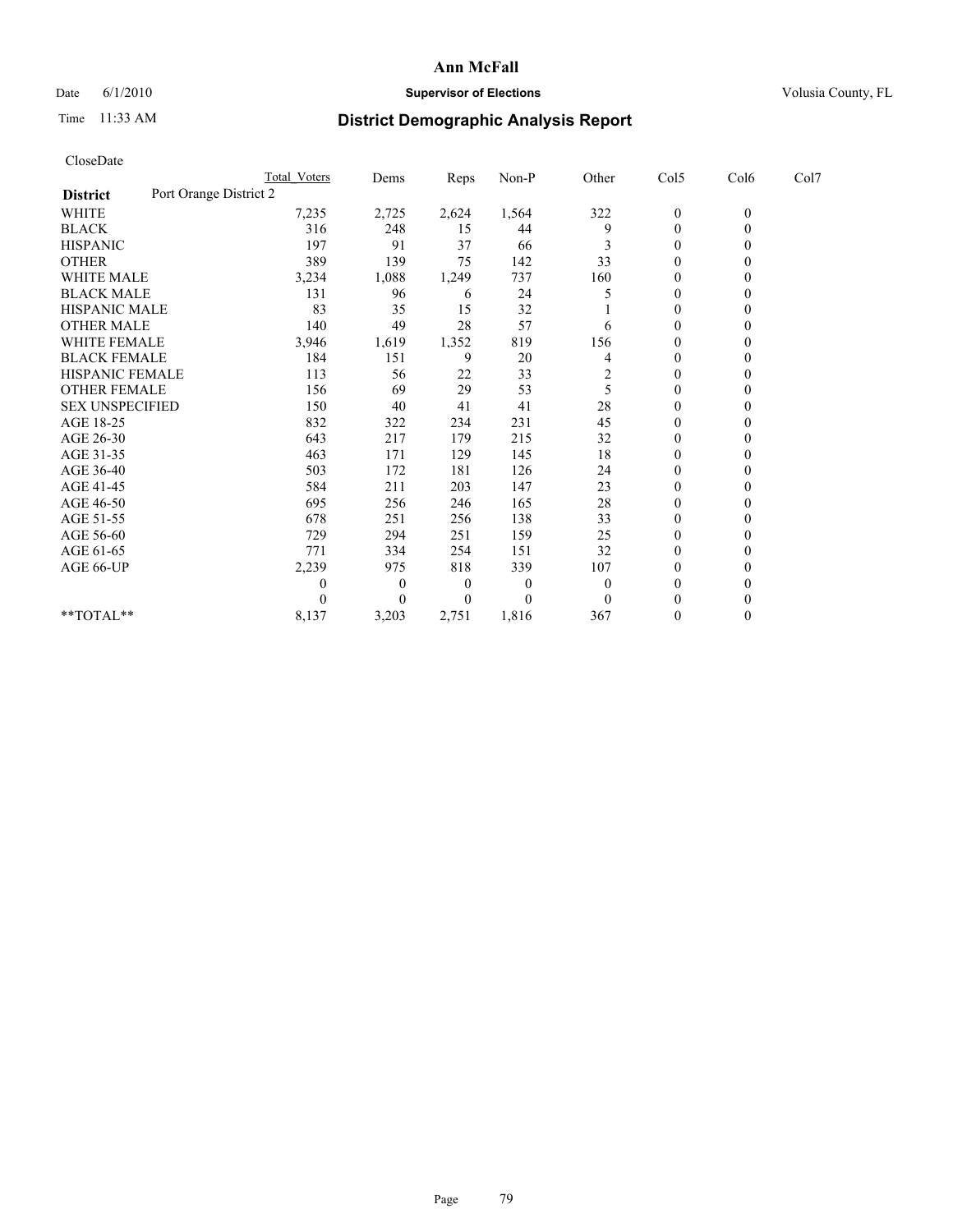## Date 6/1/2010 **Supervisor of Elections Supervisor of Elections** Volusia County, FL

## Time 11:33 AM **District Demographic Analysis Report**

|                                           | Total Voters | Dems         | <b>Reps</b>    | $Non-P$      | Other    | Col5           | Col6         | Col7 |  |
|-------------------------------------------|--------------|--------------|----------------|--------------|----------|----------------|--------------|------|--|
| Port Orange Distrcit 3<br><b>District</b> |              |              |                |              |          |                |              |      |  |
| <b>WHITE</b>                              | 9,814        | 3,343        | 3,890          | 2,174        | 407      | $\bf{0}$       | $\mathbf{0}$ |      |  |
| <b>BLACK</b>                              | 240          | 205          |                | 23           | 5        | $\mathbf{0}$   |              |      |  |
| <b>HISPANIC</b>                           | 226          | 83           | 45             | 86           | 12       | $\Omega$       |              |      |  |
| <b>OTHER</b>                              | 523          | 162          | 126            | 179          | 56       | $\theta$       |              |      |  |
| WHITE MALE                                | 4,431        | 1,305        | 1,843          | 1,069        | 214      | 0              |              |      |  |
| <b>BLACK MALE</b>                         | 110          | 92           | 6              | 10           | 2        | $\theta$       |              |      |  |
| HISPANIC MALE                             | 102          | 43           | 20             | 35           | 4        | $\Omega$       |              |      |  |
| <b>OTHER MALE</b>                         | 177          | 57           | 46             | 64           | 10       | $\Omega$       |              |      |  |
| <b>WHITE FEMALE</b>                       | 5,317        | 2,020        | 2,024          | 1,087        | 186      | $\theta$       |              |      |  |
| <b>BLACK FEMALE</b>                       | 130          | 113          |                | 13           | 3        | $\theta$       |              |      |  |
| HISPANIC FEMALE                           | 124          | 40           | 25             | 51           | 8        | 0              |              |      |  |
| <b>OTHER FEMALE</b>                       | 215          | 76           | 49             | 73           | 17       | $\theta$       |              |      |  |
| <b>SEX UNSPECIFIED</b>                    | 197          | 47           | 54             | 60           | 36       | $\overline{0}$ |              |      |  |
| AGE 18-25                                 | 963          | 328          | 261            | 297          | 77       | 0              |              |      |  |
| AGE 26-30                                 | 724          | 247          | 227            | 219          | 31       | $\theta$       |              |      |  |
| AGE 31-35                                 | 600          | 197          | 191            | 177          | 35       | $\Omega$       |              |      |  |
| AGE 36-40                                 | 691          | 218          | 251            | 199          | 23       | 0              |              |      |  |
| AGE 41-45                                 | 724          | 220          | 281            | 194          | 29       | $\theta$       |              |      |  |
| AGE 46-50                                 | 865          | 277          | 363            | 199          | 26       | $\theta$       |              |      |  |
| AGE 51-55                                 | 950          | 352          | 371            | 196          | 31       | $\theta$       |              |      |  |
| AGE 56-60                                 | 893          | 348          | 327            | 188          | 30       | $\theta$       |              |      |  |
| AGE 61-65                                 | 952          | 352          | 352            | 195          | 53       | $\Omega$       |              |      |  |
| AGE 66-UP                                 | 3,440        | 1,254        | 1,443          | 598          | 145      | 0              |              |      |  |
|                                           | 0            | $\mathbf{0}$ | $\overline{0}$ | $\mathbf{0}$ | $\Omega$ | $\theta$       |              |      |  |
|                                           |              | $\Omega$     | $\Omega$       | $\theta$     | $\Omega$ | $\theta$       |              |      |  |
| $**TOTAL**$                               | 10,803       | 3,793        | 4,068          | 2,462        | 480      | $\mathbf{0}$   |              |      |  |